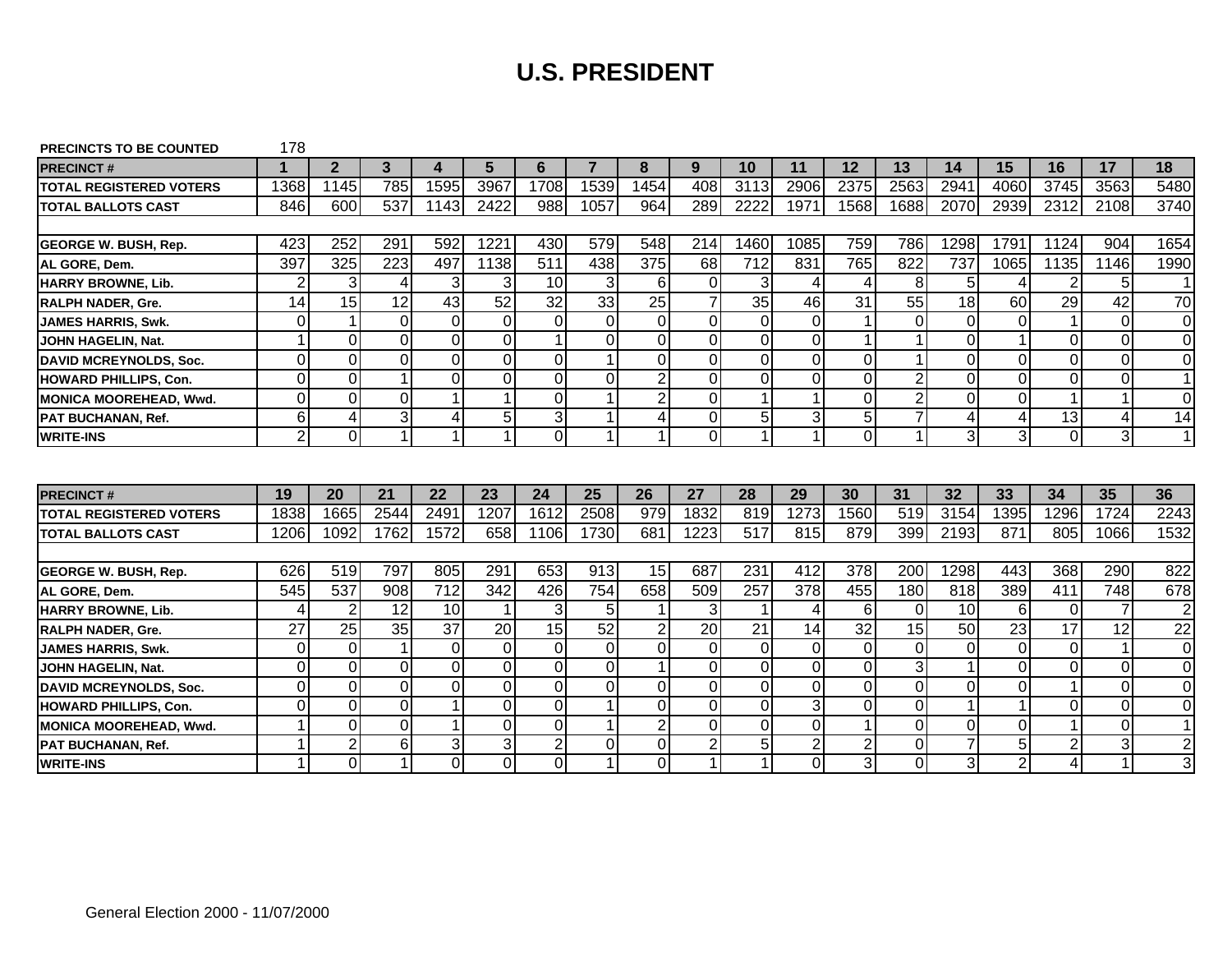| <b>PRECINCTS TO BE COUNTED</b> | 178            |                |                |                |                |                 |                |                      |                |                |                |                |                |                 |             |                |                |                  |
|--------------------------------|----------------|----------------|----------------|----------------|----------------|-----------------|----------------|----------------------|----------------|----------------|----------------|----------------|----------------|-----------------|-------------|----------------|----------------|------------------|
| <b>PRECINCT#</b>               | 37             | 38             | 39             | 40             | 41             | 42              | 43             | 44                   | 45             | 46             | 47             | 48             | 49             | 50              | 51          | 52             | 53             | 54               |
| <b>TOTAL REGISTERED VOTERS</b> | 804            | 2921           | 1101           | 1307           | 1405           | 2242            | 1761           | 2327                 | 2365           | 2912           | 1957           | 3305           | 2317           | 2097            | 3435        | 1817           | 1569           | 3003             |
| <b>TOTAL BALLOTS CAST</b>      | 504            | 1881           | 727            | 797            | 948            | 1382            | 1121           | 1615                 | 1519           | 1941           | 1189           | 2004           | 1569           | 1445            | 2406        | 1254           | 774            | 2111             |
|                                |                |                |                |                |                |                 |                |                      |                |                |                |                |                |                 |             |                |                |                  |
| <b>GEORGE W. BUSH, Rep.</b>    | 216            | 945            | 373            | 385            | 497            | 765             | 539            | 897                  | 736            | 1116           | 484            | 1030           | 839            | 772             | 1221        | 590            | 470            | 1018             |
| AL GORE, Dem.                  | 272            | 889            | 332            | 387            | 418            | 579             | 557            | 652                  | 722            | 771            | 663            | 897            | 671            | 610             | 1099        | 609            | 282            | 1032             |
| HARRY BROWNE, Lib.             | 1              | 4              | 3              | 1              | $\overline{2}$ | 6               | $\overline{2}$ | 8                    | 8              | 6              | $\Omega$       | 8              | 8              | $\overline{7}$  | 3           | $\overline{2}$ | 4              | 6                |
| <b>RALPH NADER, Gre.</b>       | 11             | 29             | 16             | 22             | 24             | $\overline{27}$ | 19             | 48                   | 47             | 38             | 29             | 55             | 45             | 46              | 67          | 41             | 15             | 43               |
| <b>JAMES HARRIS, Swk.</b>      | 0              | $\mathbf 0$    | $\Omega$       | 0              | $\mathbf 0$    | $\Omega$        | $\Omega$       | $\overline{0}$       | $\Omega$       | 0              | $\Omega$       | $\Omega$       | $\Omega$       | $\overline{0}$  | 0           | 0              | $\overline{0}$ | $\boldsymbol{2}$ |
| JOHN HAGELIN, Nat.             | $\overline{0}$ | $\Omega$       | $\Omega$       | 0              | $\overline{0}$ | $\Omega$        | 0              |                      | $\overline{0}$ | $\overline{2}$ | $\mathbf{1}$   | $\overline{0}$ | $\Omega$       | $\overline{0}$  | $\mathbf 0$ | 0              | $\Omega$       | $\mathbf 0$      |
| <b>DAVID MCREYNOLDS, Soc.</b>  | 0              |                | $\Omega$       | 0              | $\mathbf 0$    | $\Omega$        | 0              | $\overline{0}$       | $\overline{0}$ | $\Omega$       | $\overline{0}$ | $\overline{0}$ | 0              | $\overline{0}$  | $\mathbf 0$ | 0              | $\overline{0}$ | 0                |
| <b>HOWARD PHILLIPS, Con.</b>   | $\overline{0}$ |                | $\Omega$       | 0              | $\overline{0}$ |                 | 0              | $\overline{0}$       | $\overline{0}$ | 0              |                | $\overline{0}$ |                | $\overline{0}$  | $\mathbf 0$ | 0              | $\Omega$       | $\mathbf 0$      |
| MONICA MOOREHEAD, Wwd.         | 1              | $\overline{O}$ |                | 0              | 1              | $\Omega$        | 0              | $\overline{O}$       | $\Omega$       |                | $\overline{2}$ |                | 0              | $\Omega$        | $\Omega$    | 0              | $\mathbf{1}$   | $\mathbf{1}$     |
| <b>PAT BUCHANAN, Ref.</b>      | 1              | $\overline{7}$ |                | $\overline{2}$ | 5              | $\overline{2}$  | دن             | 6                    | $\overline{2}$ | 4              | 5 <sup>1</sup> | 8              | 3              | $\vert 4 \vert$ | 8           |                | $\overline{0}$ | $\overline{5}$   |
| <b>WRITE-INS</b>               | 0              | $\overline{2}$ | -1             | $\Omega$       | $\overline{1}$ | $\Omega$        | 1              | $\blacktriangleleft$ |                | $\overline{2}$ | $\overline{2}$ | $\overline{2}$ | 1              | $\overline{2}$  |             | $\mathbf{3}$   | $\overline{0}$ | $\overline{2}$   |
| <b>PRECINCT#</b>               | 55             | 56             | 57             | 58             | 59             | 60              | 61             | 62                   | 63             | 64             | 65             | 66             | 67             | 68              | 69          | 70             | 71             | 72               |
| <b>TOTAL REGISTERED VOTERS</b> | 1132           | 1442           | 1839           | 1100           | 1870           | 1356            | 1978           | 1367                 | 2121           | 2385           | 1852           | 3015           | 2472           | 2068            | 2596        | 839            | 2290           | 2705             |
| <b>ITOTAL BALLOTS CAST</b>     | 711            | 964            | 1257           | 727            | 1219           | 873             | 1327           | 892                  | 1539           | 1682           | 1230           | 2095           | 1757           | 1261            | 1700        | 589            | 1545           | 1824             |
|                                |                |                |                |                |                |                 |                |                      |                |                |                |                |                |                 |             |                |                |                  |
| <b>GEORGE W. BUSH, Rep.</b>    | 133            | 311            | 543            | 332            | 623            | 455             | 733            | 452                  | 877            | 909            | 620            | 1245           | 992            | 572             | 836         | 318            | 912            | 930              |
| AL GORE, Dem.                  | 573            | 613            | 679            | 373            | 542            | 385             | 564            | 408                  | 616            | 721            | 567            | 800            | 728            | 652             | 812         | 257            | 603            | 844              |
| HARRY BROWNE, Lib.             | 0              | 3              | $\overline{4}$ | 3              | 8              | 5               | 2              | 6                    | 8              | 4              | 5              | 6              | $\Omega$       | 5 <sub>l</sub>  | 3           |                | $\mathbf 1$    | 6                |
| <b>RALPH NADER, Gre.</b>       | 3              | 27             | 28             | 13             | 30             | 21              | 17             | 18                   | 27             | 44             | 31             | 38             | 32             | 28              | 42          | 9              | 23             | 34               |
| <b>JAMES HARRIS, Swk.</b>      | $\overline{0}$ | $\mathbf 0$    | $\Omega$       | 0              | $\mathbf 0$    | $\Omega$        | 0              | $\mathbf 0$          | $\mathbf 0$    | 0              | $\overline{0}$ | $\overline{0}$ | 0              | $\overline{0}$  | $\mathbf 0$ | 0              | $\overline{0}$ | $\mathbf 0$      |
| JOHN HAGELIN, Nat.             | $\overline{0}$ | $\overline{2}$ | $\Omega$       | 0              | $\overline{0}$ | $\overline{0}$  | 0              | $\overline{0}$       | $\overline{0}$ | 0              | $\overline{0}$ | $\mathbf 0$    | 0              | $\overline{0}$  | $\mathbf 0$ | $\mathbf 0$    | $\overline{0}$ | $\mathbf{1}$     |
| <b>DAVID MCREYNOLDS, Soc.</b>  | 0              |                | $\Omega$       | 0              | $\overline{O}$ | $\Omega$        | 0              | $\overline{O}$       | $\mathbf 0$    | 0              | $\overline{0}$ | $\overline{0}$ | 0              | $\overline{0}$  | 0           | 0              | $\overline{0}$ | $\mathbf 0$      |
| <b>HOWARD PHILLIPS, Con.</b>   | 0              | $\Omega$       | $\Omega$       | 0              | 1              | $\Omega$        |                |                      |                |                |                |                |                | $\overline{0}$  | 0           |                | 1 <sup>1</sup> |                  |
| <b>MONICA MOOREHEAD, Wwd.</b>  |                |                |                |                |                |                 | 0              | $\overline{2}$       | $\mathbf 0$    | $\Omega$       | $\Omega$       | $\overline{0}$ |                |                 |             |                |                | $\mathbf 0$      |
|                                | 0              | $\mathbf 0$    | $\Omega$       | 0              | $\overline{2}$ |                 | 0              | $\mathbf 0$          | $\mathbf 0$    | 0              |                |                | $\overline{2}$ | $\overline{0}$  | $\Omega$    | 0              | $\overline{0}$ | 0                |
| <b>PAT BUCHANAN, Ref.</b>      | 0              | $\overline{4}$ | $\overline{2}$ | 2              | 4              | 3               | 7              | 5                    | 6              | 3              | $\overline{2}$ | 3              |                | $\overline{2}$  | 6           | 0              | $\overline{0}$ | $\overline{7}$   |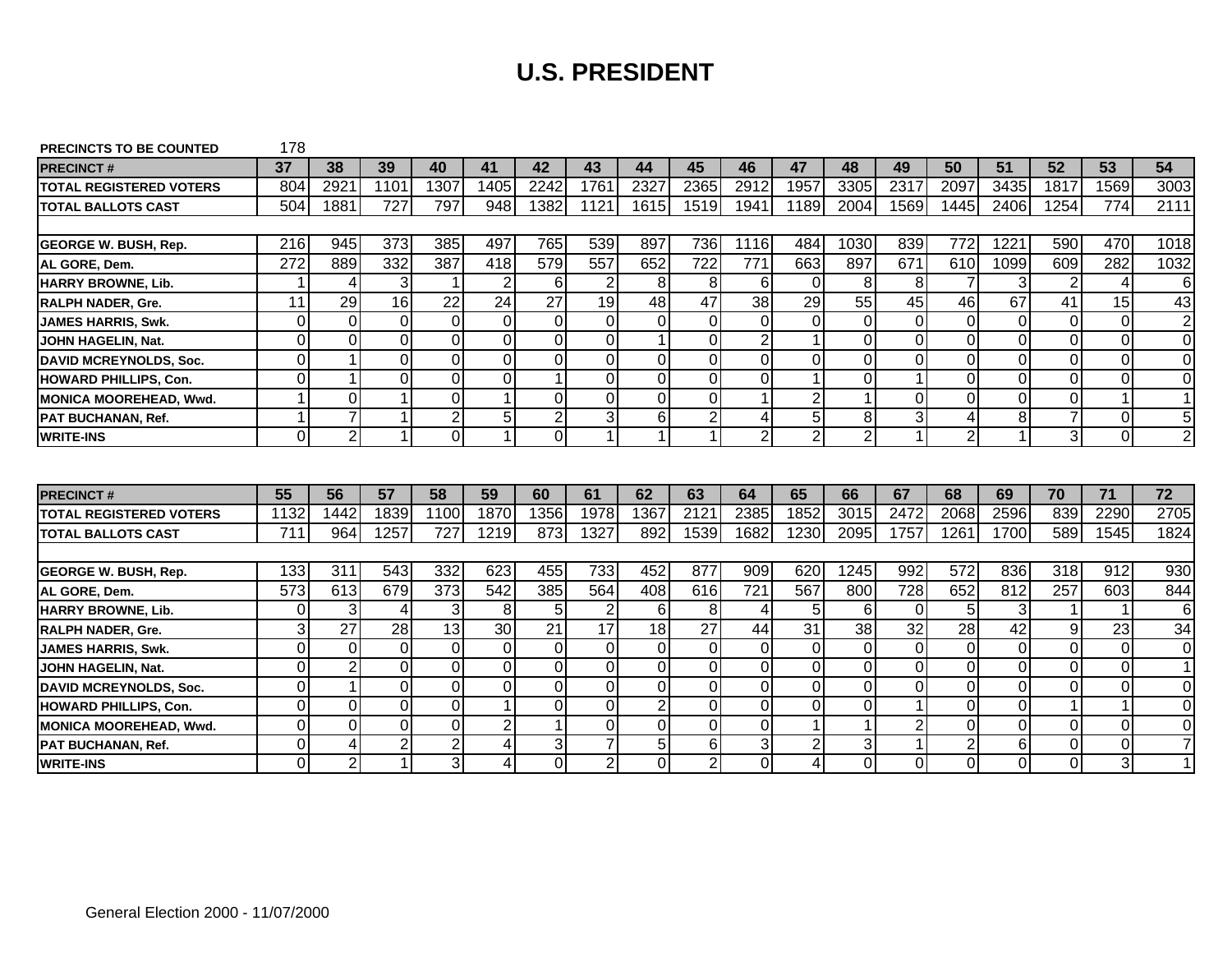| <b>PRECINCTS TO BE COUNTED</b> | 178            |                |          |      |                      |                |                |                      |                |          |                |                |                |                |                |                |                 |                |
|--------------------------------|----------------|----------------|----------|------|----------------------|----------------|----------------|----------------------|----------------|----------|----------------|----------------|----------------|----------------|----------------|----------------|-----------------|----------------|
| <b>PRECINCT#</b>               | 73             | 74             | 75       | 76   | 77                   | 78             | 79             | 80                   | 81             | 82       | 83             | 84             | 85             | 86             | 87             | 88             | 89              | 90             |
| <b>TOTAL REGISTERED VOTERS</b> | 625            | 2922           | 1856     | 2748 | 893                  | 1130           | 465            | 689                  | 2627           | 1259     | 2688           | 1617           | 2220           | 649            | 3167           | 2399           | 1241            | 1491           |
| <b>ITOTAL BALLOTS CAST</b>     | 415            | 2047           | 1349     | 1941 | 582                  | 821            | 265            | 458                  | 1654           | 822      | 2055           | 1122           | 1565           | 379            | 1973           | 1582           | 851             | 940            |
|                                |                |                |          |      |                      |                |                |                      |                |          |                |                |                |                |                |                |                 |                |
| <b>GEORGE W. BUSH, Rep.</b>    | 197            | 1258           | 663      | 1114 | 275                  | 530            | 130            | 180                  | 765            | 394      | 1060           | 544            | 691            | 175            | 1031           | 741            | 515             | 510            |
| AL GORE, Dem.                  | 203            | 743            | 648      | 787  | 276                  | 267            | 125            | 254                  | 828            | 396      | 945            | 540            | 829            | 188            | 880            | 772            | 321             | 397            |
| HARRY BROWNE, Lib.             | 4              | 5              | 3        | 1    | 4                    | -1             | 1              | 5                    | 12             | 4        | $\overline{2}$ | 3              | 5              | $\overline{2}$ | 9              | $\overline{7}$ | $\Omega$        | 5              |
| <b>RALPH NADER, Gre.</b>       | 8              | 35             | 21       | 31   | 21                   | 20             | 7              | 16                   | 42             | 25       | 36             | 33             | 34             | 11             | 43             | 54             | 14              | 25             |
| <b>JAMES HARRIS, Swk.</b>      | 0              | $\mathbf 0$    | $\Omega$ | 0    | $\mathbf 0$          | $\Omega$       | $\Omega$       | $\overline{0}$       | $\Omega$       | 0        | $\overline{0}$ | $\overline{0}$ | 0              | $\overline{0}$ | 0              | 0              | $\overline{0}$  | $\mathbf 0$    |
| JOHN HAGELIN, Nat.             | $\overline{0}$ | $\overline{O}$ |          | 1    | $\overline{2}$       | $\Omega$       | $\Omega$       | $\overline{0}$       | $\overline{0}$ | $\Omega$ | $\Omega$       | $\overline{0}$ | 0              | $\overline{0}$ | $\mathbf 0$    | 0              | $\overline{0}$  | $\mathbf{1}$   |
| <b>DAVID MCREYNOLDS, Soc.</b>  | 0              | $\mathbf 0$    | $\Omega$ | 0    | $\mathbf 0$          | $\overline{0}$ | 0              | $\mathbf 0$          | $\mathbf 0$    | 0        | $\overline{0}$ | $\overline{0}$ | 0              | $\overline{0}$ | 0              | 0              | $\overline{0}$  | 0              |
| <b>HOWARD PHILLIPS, Con.</b>   | 1              | $\overline{0}$ | $\Omega$ | 0    | $\overline{0}$       | $\overline{0}$ | 0              | $\overline{0}$       | $\overline{2}$ | 0        | $\overline{0}$ | $\overline{0}$ | $\overline{2}$ | $\overline{0}$ |                | 0              | $\Omega$        | $\mathbf 0$    |
| MONICA MOOREHEAD, Wwd.         | 0              | $\overline{O}$ |          | 1    | $\overline{O}$       | $\Omega$       | 0              | $\overline{O}$       |                | 0        | $\Omega$       | $\overline{0}$ |                | $\Omega$       | $\Omega$       | 0              | $\Omega$        | 0              |
| <b>PAT BUCHANAN, Ref.</b>      | $\overline{2}$ | دن             | 8        | 4    | دن                   | $\overline{2}$ | 0              | $\overline{2}$       |                |          | $\overline{6}$ | $\overline{0}$ | 2              | $\mathbf{1}$   | 3              |                | $\mathbf{1}$    | $\overline{2}$ |
| <b>WRITE-INS</b>               | 0              | $\mathbf{1}$   | 1        | 1    | $\blacktriangleleft$ | $\Omega$       | 1              | $\blacktriangleleft$ | $\overline{2}$ | $\Omega$ | 3              |                | $\Omega$       | $\Omega$       |                | $\Omega$       | $\overline{0}$  | $\Omega$       |
|                                |                |                |          |      |                      |                |                |                      |                |          |                |                |                |                |                |                |                 |                |
|                                |                |                |          |      |                      |                |                |                      |                |          |                |                |                |                |                |                |                 |                |
| <b>PRECINCT#</b>               | 91             | 92             | 93       | 94   | 95                   | 96             | 97             | 98                   | 99             | 100      | 101            | 102            | 103            | 104            | 105            | 106            | 107             | 108            |
| <b>TOTAL REGISTERED VOTERS</b> | 498            | 1413           | 4281     | 2184 | 492                  | 965            | 862            | 845                  | 452            | 655      | 646            | 252            | 539            | 2084           | 1838           | 2355           | 3523            | 14             |
| <b>ITOTAL BALLOTS CAST</b>     | 247            | 809            | 3072     | 1495 | 343                  | 640            | 603            | 509                  | 353            | 501      | 467            | 171            | 270            | 1479           | 1138           | 1479           | 2264            | $\mathbf 1$    |
|                                |                |                |          |      |                      |                |                |                      |                |          |                |                |                |                |                |                |                 |                |
| <b>GEORGE W. BUSH, Rep.</b>    | 146            | 319            | 1513     | 837  | 179                  | 294            | 312            | 32                   | 27             | 278      | 202            | 103            | 140            | 871            | 480            | 697            | 1034            | 0              |
| AL GORE, Dem.                  | 93             | 455            | 1474     | 620  | 155                  | 327            | 275            | 458                  | 324            | 211      | 242            | 62             | 123            | 567            | 620            | 726            | 1142            | $\mathbf 1$    |
| HARRY BROWNE, Lib.             | 0              | $\overline{7}$ | 13       | 1    | 1                    | 8              |                | $\Omega$             | $\Omega$       | 4        | $\Omega$       | $\Omega$       |                | $\overline{2}$ | $\overline{7}$ | $\overline{2}$ | 4               | 0              |
| <b>RALPH NADER, Gre.</b>       | 6              | 25             | 62       | 33   | 6                    | 9              | 9              | $\Omega$             | $\overline{2}$ | 8        | 21             | 4              | 6              | 31             | 24             | 33             | 63              | 0              |
| <b>JAMES HARRIS, Swk.</b>      | $\overline{0}$ | $\overline{0}$ | $\Omega$ | 0    | $\mathbf 0$          | $\Omega$       | 0              | $\overline{0}$       | $\overline{0}$ | 0        | $\overline{0}$ | $\overline{0}$ | 0              | $\overline{0}$ | 0              | 0              | $\overline{0}$  |                |
| JOHN HAGELIN, Nat.             | $\overline{0}$ | $\mathbf{1}$   | $\Omega$ |      |                      |                |                |                      |                |          |                | $\overline{0}$ | 0              | $\overline{0}$ |                |                | $\overline{0}$  | $\mathbf 0$    |
| <b>DAVID MCREYNOLDS, Soc.</b>  |                |                |          | 0    | $\overline{0}$       |                | $\overline{2}$ | $\overline{0}$       | $\overline{0}$ | 0        | $\overline{0}$ |                |                |                |                | $\mathbf 0$    |                 | $\pmb{0}$      |
|                                | 0              | $\overline{O}$ | $\Omega$ | 0    | $\overline{O}$       | $\Omega$       | 0              | $\overline{O}$       | $\Omega$       | 0        | $\Omega$       | $\overline{0}$ | 0              | $\Omega$       | 0              | 0              | $\Omega$        | $\mathbf 0$    |
| <b>HOWARD PHILLIPS, Con.</b>   | 0              | $\overline{0}$ | $\Omega$ | 0    | $\mathbf 1$          | $\Omega$       | 0              | $\Omega$             | $\mathbf 0$    | $\Omega$ | $\Omega$       | $\overline{0}$ | $\Omega$       | $\overline{0}$ | 0              | $\overline{0}$ | $\vert 4 \vert$ | $\mathbf 0$    |
| <b>MONICA MOOREHEAD, Wwd.</b>  | 0              | $\mathbf 0$    |          | 0    | $\overline{O}$       | $\Omega$       |                | $\overline{O}$       | $\Omega$       | 0        | $\Omega$       | $\Omega$       | 0              | $\overline{0}$ | 0              | 3              | $\overline{2}$  | 0              |
| <b>PAT BUCHANAN, Ref.</b>      | 1              | $\overline{2}$ | 6        | 3    | 1                    | $\overline{1}$ | $\overline{2}$ |                      | $\overline{0}$ | 0        | $\overline{2}$ | $\overline{2}$ | 0              | $\overline{2}$ |                | 13             | 14              | 0              |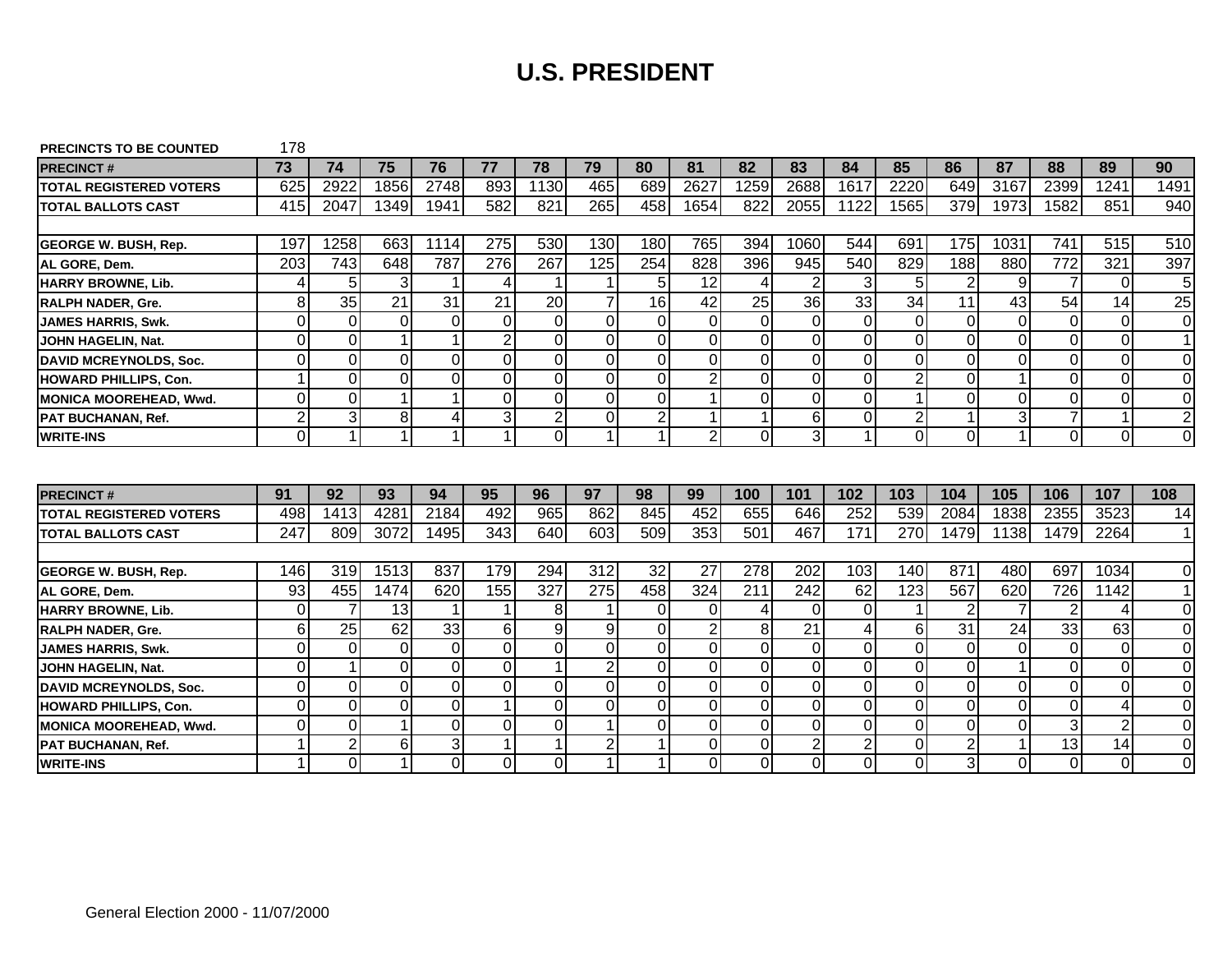| <b>PRECINCTS TO BE COUNTED</b> | 178            |                |                |                     |                |                |                     |                |                |                     |                |                |                     |                |                                  |                                  |                |                         |
|--------------------------------|----------------|----------------|----------------|---------------------|----------------|----------------|---------------------|----------------|----------------|---------------------|----------------|----------------|---------------------|----------------|----------------------------------|----------------------------------|----------------|-------------------------|
| <b>PRECINCT#</b>               | 109            | 110            | 111            | 112                 | 113            | 114            | 115                 | 116            | 117            | 118                 | 119            | 120            | 121                 | 122            | 123                              | 124                              | 125            | 126                     |
| <b>TOTAL REGISTERED VOTERS</b> | 3648           | 325'           | 2631           | 2241                | 3371           | 1970           | 2581                | 150            | 1112           | 1203                | 1190           | 4621           | 2160                | 14             | 3213                             | 2492                             | 2236           | 2041                    |
| <b>ITOTAL BALLOTS CAST</b>     | 2393           | 2220           | 1795           | 1383                | 2194           | 1408           | 1691                | 106            | 793            | 804                 | 796            | 3089           | 1353                | 10             | 2138                             | 1588                             | 1478           | 1256                    |
|                                |                |                |                |                     |                |                |                     |                |                |                     |                |                |                     |                |                                  |                                  |                |                         |
| <b>GEORGE W. BUSH, Rep.</b>    | 943            | 1053           | 806            | 621                 | 1105           | 854            | 708                 | 62             | 479            | 414                 | 429            | 1866           | 713                 | 9              | 868                              | 758                              | 640            | 636                     |
| AL GORE, Dem.                  | 1386           | 1089           | 941            | 707                 | 1026           | 509            | 901                 | 44             | 290            | 373                 | 350            | 1153           | 605                 | 1              | 1216                             | 800                              | 790            | 585                     |
| HARRY BROWNE, Lib.             | 11             | 9              | 6              | $\overline{2}$      |                | 8              | $\overline{7}$      | $\mathbf 0$    | $\overline{2}$ | 3                   | 4              | 10             | 4                   | $\mathbf 0$    | 3                                | 4                                | $\overline{2}$ | 3                       |
| <b>RALPH NADER, Gre.</b>       | 44             | 58             | 32             | 39                  | 50             | 26             | 62                  | $\Omega$       | 18             | 10                  | 9              | 50             | 25                  | $\Omega$       | 39                               | 20                               | 40             | 21                      |
| <b>JAMES HARRIS, Swk.</b>      | 0              | 0              | $\Omega$       | 0                   |                | $\Omega$       | 0                   | $\mathbf 0$    | $\Omega$       | 0                   | $\overline{0}$ | $\Omega$       | 0                   | $\mathbf 0$    | $\Omega$                         | 0                                | $\mathbf 0$    | 0                       |
| JOHN HAGELIN, Nat.             | 1              |                |                | $\overline{0}$      | $\Omega$       | $\Omega$       | 0                   | $\overline{O}$ | $\Omega$       | 0                   | $\overline{0}$ | $\Omega$       | $\Omega$            | $\overline{0}$ | $\Omega$                         | $\Omega$                         | $\overline{0}$ | $\mathbf 0$             |
| <b>DAVID MCREYNOLDS, Soc.</b>  | 0              | $\mathbf 0$    |                | $\mathbf 0$         |                | $\Omega$       | 0                   | $\mathbf 0$    | $\overline{0}$ | 0                   | $\mathbf 0$    | $\overline{0}$ | 0                   | $\mathbf 0$    | $\overline{0}$                   | 0                                | $\mathbf 0$    | $\Omega$                |
| <b>HOWARD PHILLIPS, Con.</b>   | $\overline{0}$ | 3              |                | 4                   |                |                | 1                   | $\overline{O}$ | $\overline{0}$ | $\overline{0}$      | $\overline{0}$ | $\overline{0}$ | 0                   | $\overline{0}$ | $\overline{2}$                   | 0                                |                | $\mathbf 0$             |
| MONICA MOOREHEAD, Wwd.         | $\overline{0}$ | $\mathbf 1$    | $\Omega$       | 1                   |                | $\Omega$       | 0                   | $\overline{O}$ |                | 0                   | $\overline{0}$ | $\Omega$       | 1                   | $\overline{O}$ |                                  | 0                                | $\Omega$       | $\Omega$                |
| <b>PAT BUCHANAN, Ref.</b>      | 5              | 3              | $\overline{2}$ | $\overline{8}$      | 6              | 5 <sup>1</sup> | $\overline{8}$      | $\pmb{0}$      | $\overline{2}$ | 3                   | $\mathbf 0$    | 4              | 4                   | $\overline{0}$ | 4                                | 3                                | 4              | $\overline{\mathbf{4}}$ |
| <b>WRITE-INS</b>               | 0              | $\overline{2}$ | $\overline{2}$ | $\overline{0}$      | $\overline{1}$ | 1              | 0                   | $\overline{0}$ | $\overline{0}$ | 0                   | $\overline{2}$ | 1              | 0                   | $\overline{0}$ | 1                                | 2                                | $\overline{1}$ | 6                       |
|                                |                |                |                |                     |                |                |                     |                |                |                     |                |                |                     |                |                                  |                                  |                |                         |
|                                |                |                |                |                     |                |                |                     |                |                |                     |                |                |                     |                |                                  |                                  |                |                         |
| <b>PRECINCT#</b>               | 127            | 128            | 129            | 130                 | 131            | 132            | 133                 | 134            | 135            | 136                 | 137            | 138            | 139                 | 140            | 141                              | 142                              | 143            | 144                     |
| <b>TOTAL REGISTERED VOTERS</b> | 612            | 204            | 568            | 185                 | 27             | 540            | $\overline{74}$     | 696            | 390            | 430                 | 4              | 880            | 152                 | 1117           |                                  | 1823                             | 2492           | 2505                    |
| <b>ITOTAL BALLOTS CAST</b>     | 430            | 116            | 432            | 107                 | 18             | 376            | 38                  | 509            | 267            | 270                 | $\Omega$       | 635            | 46                  | 672            | 5                                | 1318                             | 1603           | 1611                    |
|                                |                |                |                |                     |                |                |                     |                |                |                     |                |                |                     |                |                                  |                                  |                |                         |
| <b>GEORGE W. BUSH, Rep.</b>    | 247            | 57             | 246            | 15                  | 18             | 223            | 27                  | 345            | 193            | 143                 | $\overline{0}$ | 395            | 20                  | 291            | $\overline{2}$                   | 918                              | 815            | 1000                    |
| AL GORE, Dem.                  | 169            | 56             | 175            | 90                  | 0              | 142            | 11                  | 148            | 73             | 119                 | 0              | 219            | $\overline{25}$     | 361            | 3                                | 376                              | 742            | 588                     |
| HARRY BROWNE, Lib.             | 1              | 0              | $\Omega$       | 0                   | $\overline{0}$ | $\overline{2}$ | 0                   |                | $\Omega$       | $\Omega$            | $\mathbf 0$    | $\overline{4}$ | $\overline{0}$      | 4              | $\Omega$                         | 3                                | 5              | $\mathbf{1}$            |
| <b>RALPH NADER, Gre.</b>       | 12             | 3              | 9              | 0                   | $\Omega$       | 9              | $\Omega$            | 10             |                | 6                   | $\mathbf 0$    | 16             |                     | 14             | $\Omega$                         | 12                               | 32             |                         |
| <b>JAMES HARRIS, Swk.</b>      | $\overline{0}$ | $\overline{0}$ |                |                     |                |                |                     |                |                |                     |                |                |                     |                |                                  |                                  |                | 19                      |
| JOHN HAGELIN, Nat.             |                |                | $\overline{0}$ | $\overline{0}$      | $\overline{O}$ | $\overline{0}$ | $\overline{0}$      | $\mathbf 0$    | $\Omega$       | 0                   | $\mathbf 0$    | $\Omega$       | 0                   | $\mathbf 0$    | $\overline{0}$                   | 0                                | $\overline{1}$ | $\overline{0}$          |
|                                | $\overline{0}$ | $\overline{0}$ | $\Omega$       | $\mathbf 0$         | $\overline{0}$ | $\overline{0}$ | $\overline{0}$      | $\overline{0}$ | $\overline{0}$ | $\overline{0}$      | $\overline{0}$ | $\overline{0}$ | $\overline{0}$      | $\overline{0}$ | $\overline{0}$                   | 0                                | $\overline{O}$ | $\mathbf 0$             |
| <b>DAVID MCREYNOLDS, Soc.</b>  | 0              | $\overline{O}$ |                | $\overline{0}$      | $\overline{O}$ | $\Omega$       | $\overline{0}$      | $\overline{O}$ | $\Omega$       | 0                   | $\overline{O}$ | $\Omega$       | 0                   | $\overline{O}$ | $\Omega$                         | 0                                | $\overline{O}$ | 0                       |
| <b>HOWARD PHILLIPS, Con.</b>   | $\overline{0}$ | $\Omega$       | $\Omega$       | 0                   | $\overline{O}$ | $\overline{0}$ | $\mathbf 0$         | $\overline{0}$ | $\overline{0}$ | 0                   | $\overline{0}$ | $\mathbf 0$    | 0                   | $\overline{0}$ | $\mathbf 0$                      | 0                                | $\overline{0}$ | $\mathbf{1}$            |
| <b>MONICA MOOREHEAD, Wwd.</b>  | 0              | $\overline{0}$ | $\Omega$       | $\overline{c}$      | $\overline{0}$ | $\Omega$       | 0                   | $\overline{0}$ | $\Omega$       |                     | $\mathbf 0$    | $\Omega$       | 0                   | $\overline{O}$ | $\Omega$                         | 0                                | $\overline{2}$ | $\Omega$                |
| <b>PAT BUCHANAN, Ref.</b>      | 0<br>0         | $\overline{O}$ |                | 0<br>$\overline{0}$ | $\mathbf 0$    | $\Omega$       | 0<br>$\overline{0}$ | 3              | $\Omega$       | 1<br>$\overline{0}$ | $\overline{O}$ | $\overline{ }$ | 0<br>$\overline{0}$ |                | $\overline{0}$<br>$\overline{0}$ | $\overline{2}$<br>$\overline{0}$ | $\overline{2}$ | 0                       |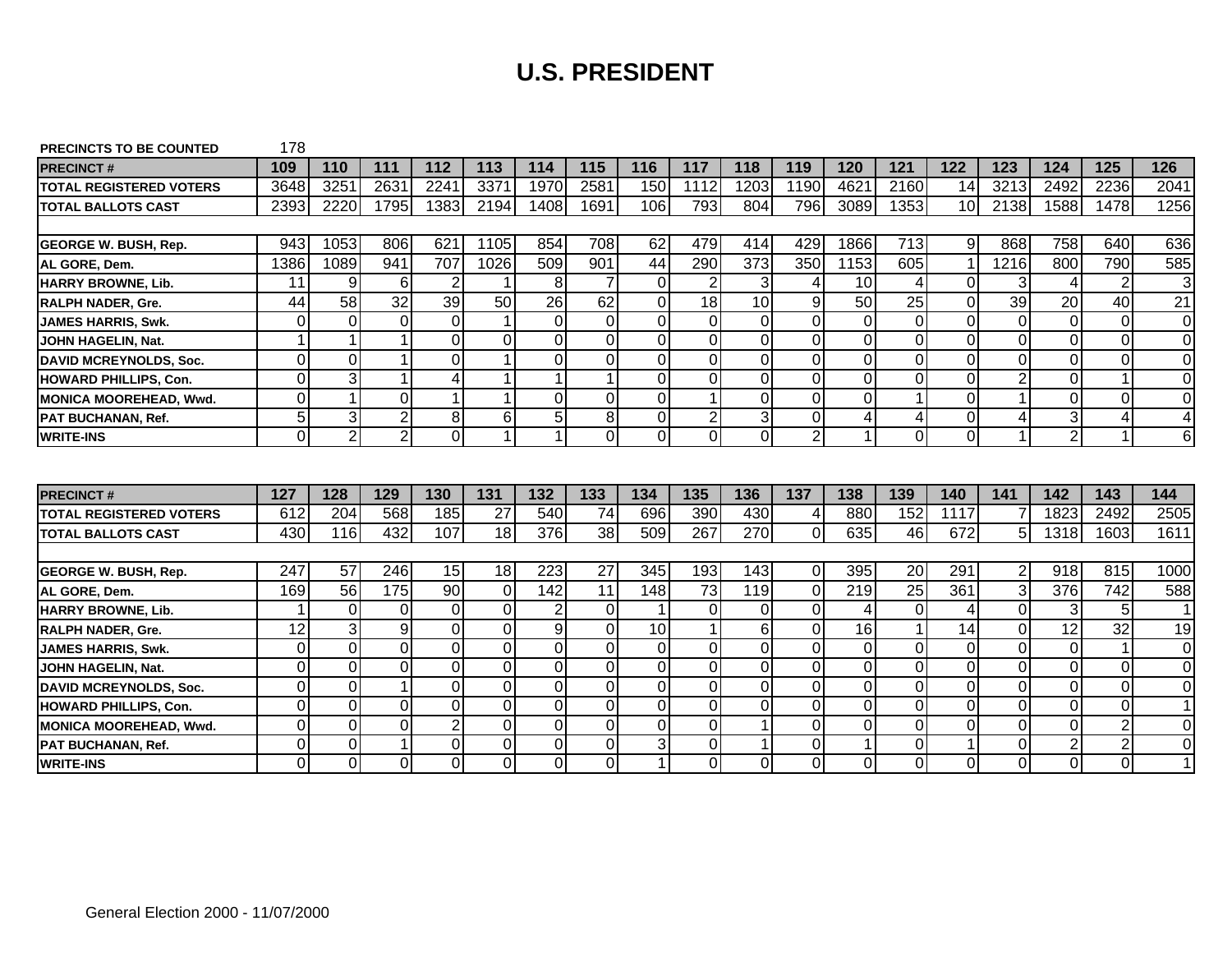| <b>PRECINCTS TO BE COUNTED</b> | 178             |                 |                 |                 |                 |                 |                |                |                |                |                  |                 |                 |                 |                 |                 |             |                 |
|--------------------------------|-----------------|-----------------|-----------------|-----------------|-----------------|-----------------|----------------|----------------|----------------|----------------|------------------|-----------------|-----------------|-----------------|-----------------|-----------------|-------------|-----------------|
| <b>PRECINCT#</b>               | 145             | 146             | 147             | 148             | 149             | 150             | 151            | 152            | 153            | 154            | 155              | 156             | 157             | 158             | 159             | 160             | 161         | 162             |
| <b>TOTAL REGISTERED VOTERS</b> | 2281            | 1779            | 2146            | 673             | 3075            | 2934            | $\overline{0}$ | 997            | 1687           | 2034           | 1246             | 354             | 330             | 1726            | 1940            | 139             | $\Omega$    | 324             |
| <b>ITOTAL BALLOTS CAST</b>     | 1309            | 1225            | 1485            | 466             | 1969            | 1991            | $\Omega$       | 682            | 1156           | 1373           | 840              | 203             | 244             | 1119            | 1223            | 89              | $\Omega$    | 246             |
|                                |                 |                 |                 |                 |                 |                 |                |                |                |                |                  |                 |                 |                 |                 |                 |             |                 |
| <b>GEORGE W. BUSH, Rep.</b>    | 603             | 791             | 931             | 174             | 945             | 889             | $\Omega$       | 388            | 632            | 759            | 490              | 99              | 144             | 561             | 649             | 14              | $\Omega$    | 140             |
| AL GORE, Dem.                  | 679             | 402             | 537             | 277             | 973             | 1042            | $\overline{O}$ | 272            | 502            | 560            | 326              | $\overline{97}$ | $\overline{88}$ | 520             | 533             | $\overline{75}$ | $\mathbf 0$ | 100             |
| <b>HARRY BROWNE, Lib.</b>      | 3               | 5               |                 | $\overline{c}$  | 6               |                 | $\overline{0}$ | $\mathbf 1$    |                | 8              | 3                |                 | 1               | 3               | 5               | $\overline{O}$  | $\mathbf 0$ | $\mathbf 1$     |
| <b>RALPH NADER, Gre.</b>       | $\overline{23}$ | $\overline{20}$ | $\overline{12}$ | 13              | $\overline{30}$ | $\overline{38}$ | $\overline{O}$ | 13             | 15             | 36             | 15               | 6               | 9               | $\overline{27}$ | $\overline{28}$ | $\overline{O}$  | $\mathbf 0$ | 4               |
| <b>JAMES HARRIS, Swk.</b>      | 0               | $\overline{0}$  | $\Omega$        | $\overline{O}$  | $\mathbf 0$     |                 | $\overline{0}$ | $\mathbf 0$    | $\Omega$       | $\overline{0}$ | $\mathbf{1}$     | $\Omega$        | $\overline{O}$  | $\mathbf 0$     | $\Omega$        | $\overline{O}$  | $\mathbf 0$ | $\mathbf 0$     |
| JOHN HAGELIN, Nat.             | 1               | $\overline{0}$  | $\Omega$        | $\overline{O}$  | 0               | $\Omega$        | $\overline{0}$ | 0              | $\Omega$       | $\overline{0}$ | 0                | $\Omega$        | $\mathbf 0$     | 0               | $\Omega$        | $\mathbf 0$     | 0           | $\mathbf 1$     |
| DAVID MCREYNOLDS, Soc.         | $\overline{O}$  | $\overline{0}$  | $\Omega$        | $\overline{0}$  | $\mathbf 0$     | $\Omega$        | $\overline{0}$ | $\mathbf 0$    | $\Omega$       | $\overline{0}$ | $\mathbf 0$      | $\Omega$        | $\overline{0}$  | $\mathbf 0$     | $\Omega$        | $\overline{0}$  | $\mathbf 0$ | $\mathbf 0$     |
| <b>HOWARD PHILLIPS, Con.</b>   | $\overline{0}$  | $\mathbf 0$     | $\Omega$        | $\overline{0}$  | $\mathbf 0$     | $\overline{2}$  | $\overline{0}$ | $\overline{2}$ | $\overline{0}$ | $\overline{0}$ | $\mathbf{1}$     | $\Omega$        | $\overline{0}$  | $\mathbf 0$     | $\Omega$        | $\overline{0}$  | $\mathbf 0$ | $\mathbf 0$     |
| MONICA MOOREHEAD, Wwd.         | 0l              | $\Omega$        | 0l              | $\overline{O}$  | $\mathbf 0$     | 1               | $\overline{0}$ | $\mathbf 0$    | 0l             | 1              | $\Omega$         | $\Omega$        | $\mathbf{1}$    | $\mathbf{1}$    | $\Omega$        | $\overline{O}$  | $\Omega$    | $\mathbf 0$     |
| <b>PAT BUCHANAN, Ref.</b>      | $\overline{0}$  | دى              |                 | $\overline{0}$  | $\overline{7}$  | 10              | $\overline{0}$ | دى             | $\overline{3}$ | 4              | 4                | $\Omega$        | $\overline{0}$  | $\overline{2}$  | 5               | $\overline{0}$  | $\mathbf 0$ | $\overline{0}$  |
| <b>WRITE-INS</b>               | $\overline{0}$  | $\mathbf{1}$    | $\overline{2}$  | $\overline{0}$  | $\overline{2}$  |                 | $\overline{0}$ | $\overline{2}$ | $\overline{2}$ | $\overline{2}$ | $\mathbf 0$      | $\Omega$        | $\overline{0}$  | $\overline{2}$  |                 | $\overline{0}$  | $\mathbf 0$ | $\overline{0}$  |
|                                |                 |                 |                 |                 |                 |                 |                |                |                |                |                  |                 |                 |                 |                 |                 |             |                 |
|                                |                 |                 |                 |                 |                 |                 |                |                |                |                |                  |                 |                 |                 |                 |                 |             |                 |
| <b>PRECINCT#</b>               | 163             | 164             | 165             | 166             | 167             | 168             | 169            | 170            | 171            | 172            | 173              | 174             | 175             | 176             | 999             | <b>ABS</b>      |             | <b>TOTAL</b>    |
| <b>TOTAL REGISTERED VOTERS</b> | 370             | 259             | 129             | 63              | 107             | 105             | 883            | 161            | 758            | 45             | 29               | 15              | 0               | 4               | 1230            | $\Omega$        |             | 283684          |
| <b>ITOTAL BALLOTS CAST</b>     | 206             | 152             | 70              | $\overline{37}$ | 66              | 79              | 599            | 84             | 528            | 38             | $\overline{19}$  | 8 <sup>1</sup>  | $\overline{0}$  | $\mathbf 0$     | $\Omega$        | 31923           |             | 218989          |
|                                |                 |                 |                 |                 |                 |                 |                |                |                |                |                  |                 |                 |                 |                 |                 |             |                 |
| <b>GEORGE W. BUSH, Rep.</b>    | 85              | 75              | 28              | 9               | 14              | 51              | 162            | 53             | 256            | 26             | 10               | 3               | $\overline{0}$  | 0               | ΩL              | 20203           |             | 115185          |
| AL GORE, Dem.                  | 115             | $\overline{70}$ | $\overline{42}$ | $\overline{28}$ | $\overline{52}$ | $\overline{26}$ | 425            | 29             | 254            | 12             | $\boldsymbol{9}$ | 5 <sub>1</sub>  | $\overline{0}$  | $\mathbf 0$     | $\Omega$        | 10872           |             | 97318           |
| HARRY BROWNE, Lib.             | 0               | $\overline{1}$  | $\Omega$        | $\overline{0}$  | $\mathbf 0$     | -1              | $\Omega$       | $\mathbf 0$    |                | $\overline{O}$ | $\overline{0}$   | $\Omega$        | $\overline{0}$  | $\mathbf 0$     | $\Omega$        | 75              |             | 643             |
| <b>RALPH NADER, Gre.</b>       | 3               | $\overline{4}$  | $\Omega$        | $\overline{0}$  | $\Omega$        | $\Omega$        | 11             | 1              | 15             | $\overline{0}$ | $\Omega$         | $\Omega$        | $\overline{0}$  | $\Omega$        | $\Omega$        | 497             |             | 4470            |
| <b>JAMES HARRIS, Swk.</b>      | $\mathbf 0$     | $\mathbf 0$     | $\Omega$        | $\overline{0}$  | $\mathbf 0$     | $\Omega$        | $\overline{0}$ | 0              | $\Omega$       | $\overline{0}$ | $\mathbf 0$      | $\Omega$        | $\overline{0}$  | $\mathbf 0$     | $\Omega$        | $\mathbf 0$     |             |                 |
| JOHN HAGELIN. Nat.             | $\mathbf 0$     | $\overline{0}$  | $\Omega$        | $\overline{0}$  |                 | $\Omega$        |                |                |                |                |                  | $\Omega$        | $\mathbf 0$     | 0               | $\Omega$        | $\overline{7}$  |             | 11              |
| DAVID MCREYNOLDS, Soc.         |                 |                 |                 |                 | $\mathbf 0$     |                 | $\overline{0}$ | 0              | $\Omega$       | $\overline{0}$ | $\mathbf 0$      |                 |                 |                 |                 |                 |             | 39              |
|                                | 0               | $\Omega$        | $\Omega$        | $\overline{0}$  | 0               | $\Omega$        | $\overline{0}$ | 0              | $\Omega$       | $\overline{0}$ | 0                | $\Omega$        | $\mathbf 0$     | 0               | $\Omega$        | 3               |             | 11              |
| <b>HOWARD PHILLIPS, Con.</b>   |                 | $\mathbf 0$     | $\Omega$        | $\overline{0}$  | $\mathbf 0$     | $\Omega$        | $\overline{0}$ | $\mathbf 0$    | $\Omega$       | $\overline{0}$ | $\mathbf 0$      | $\Omega$        | $\overline{0}$  | $\mathbf 0$     | $\overline{0}$  | $\overline{17}$ |             | 72              |
| MONICA MOOREHEAD, Wwd.         | $\overline{O}$  | $\mathbf 0$     | $\overline{0}$  | $\overline{0}$  | $\pmb{0}$       | $\overline{0}$  | $\overline{0}$ | $\overline{0}$ | $\overline{0}$ | $\overline{0}$ | $\pmb{0}$        | $\Omega$        | $\overline{0}$  | $\pmb{0}$       | $\overline{0}$  | $\overline{15}$ |             | $\overline{76}$ |
| PAT BUCHANAN, Ref.             | $\overline{c}$  | 1               | 0l              | $\overline{O}$  | $\mathbf 0$     | 0l              | $\overline{0}$ | $\mathbf 1$    | 0l             | $\overline{0}$ | $\mathbf 0$      | $\Omega$        | $\overline{0}$  | $\mathbf 0$     | $\Omega$        | $\overline{83}$ |             | 570             |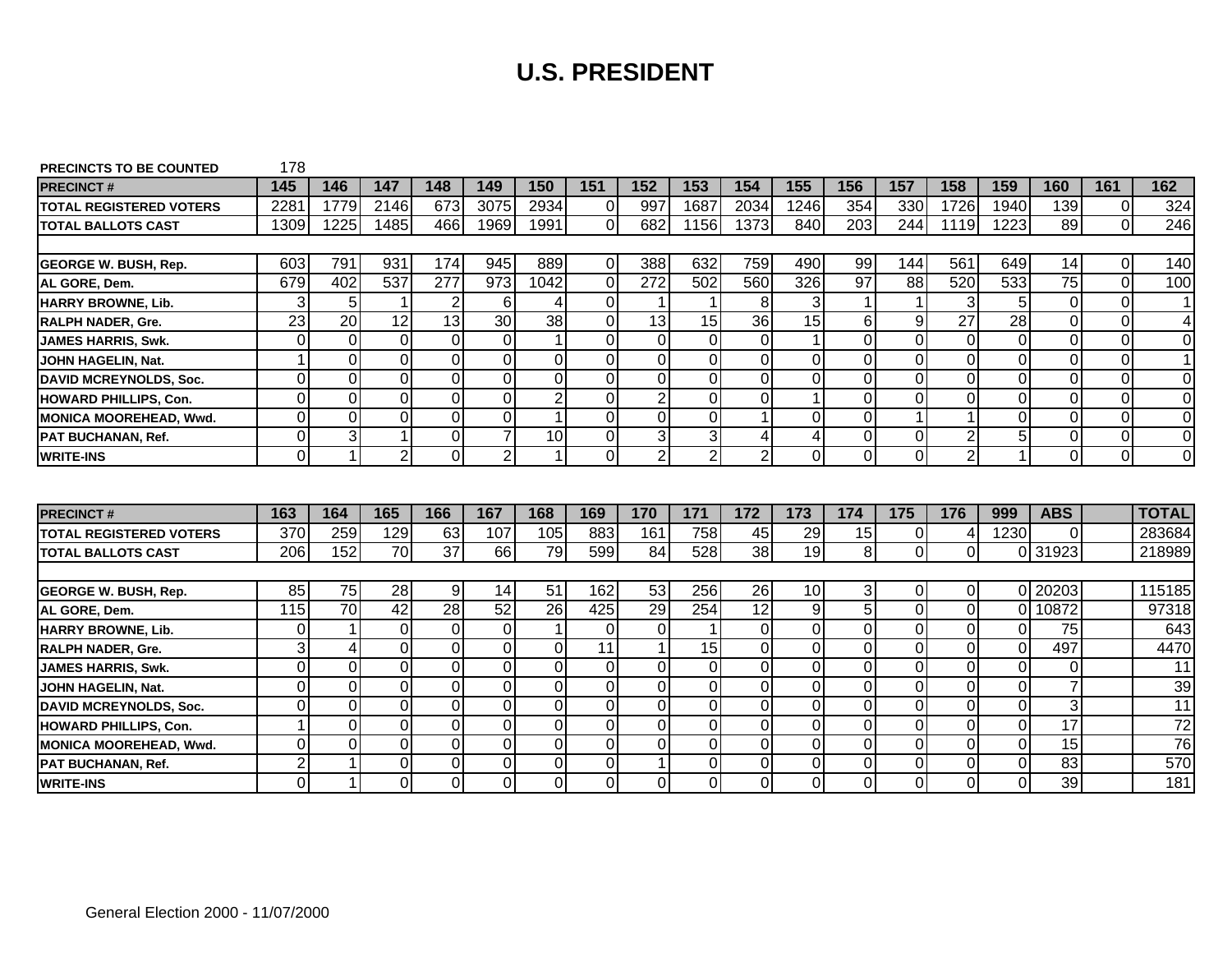| PRECINCTS TO BE COUNTED        | 178                     |                         |                 |                      |                |                         |                          |                 |                 |                 |                         |                |                      |                 |                 |                 |                |                 |
|--------------------------------|-------------------------|-------------------------|-----------------|----------------------|----------------|-------------------------|--------------------------|-----------------|-----------------|-----------------|-------------------------|----------------|----------------------|-----------------|-----------------|-----------------|----------------|-----------------|
| <b>PRECINCT#</b>               | $\mathbf 1$             | $\overline{2}$          | $\mathbf{3}$    | 4                    | 5              | 6                       | $\overline{7}$           | 8               | 9               | 10              | 11                      | 12             | 13                   | 14              | 15              | 16              | 17             | 18              |
| <b>TOTAL REGISTERED VOTERS</b> | 1368                    | 1145                    | 785             | 1595                 | 3967           | 1708                    | 1539                     | 1454            | 408             | 3113            | 2906                    | 2375           | 2563                 | 2941            | 4060            | 3745            | 3563           | 5480            |
| <b>TOTAL BALLOTS CAST</b>      | 846                     | 600                     | 537             | 1143                 | 2422           | 988                     | 1057                     | 964             | 289             | 2222            | 1971                    | 1568           | 1688                 | 2070            | 2939            | 2312            | 2108           | 3740            |
|                                |                         |                         |                 |                      |                |                         |                          |                 |                 |                 |                         |                |                      |                 |                 |                 |                |                 |
| <b>BILL MCCOLLUM, Rep.</b>     | 350                     | 216                     | 227             | 483                  | 1089           | 351                     | 476                      | 464             | 174             | 1271            | 883                     | 647            | 694                  | 1081            | 1532            | 932             | 787            | 1477            |
| <b>BILL NELSON, Dem.</b>       | 468                     | 355                     | 297             | 625                  | 1244           | 597                     | 546                      | 465             | 106             | 884             | 1013                    | 878            | $\overline{918}$     | 955             | 1297            | 1304            | 1232           | 2100            |
| <b>JOE SIMONETTA, Nat.</b>     | 1                       | 4                       | $\overline{2}$  | 3                    | 3              | $\overline{c}$          |                          | $\overline{2}$  | 0               | $\overline{3}$  | 4                       | 3              | $\,6$                | 4               | 9               | 4               | $\overline{7}$ | 14              |
| JOEL DECKARD, Ref.             | 3                       | 3                       | $\overline{c}$  | $\overline{2}$       | 5              | $\overline{4}$          | $\overline{2}$           | $\overline{0}$  | 0               | $\overline{2}$  | $\overline{2}$          | 5              | 4                    | 1               | $\overline{2}$  | 6               | 4              | 3               |
| <b>WILLIE LOGAN, Nop.</b>      | 9                       | 6                       | $\,6$           | 10                   | 30             | 19                      | 12                       | 14              | 3               | 25              | 24                      | 10             | 20                   | 9               | 33              | 24              | 27             | 15              |
| <b>ANDY MARTIN, Nop.</b>       | 1                       | $\overline{2}$          | $\mathbf{1}$    | $\overline{2}$       | $\mathbf{1}$   | $\overline{2}$          | $\overline{\phantom{a}}$ | $\overline{2}$  | 1               | $\overline{0}$  | $\overline{4}$          | 3              | 3                    | $\overline{2}$  | 3               | $\overline{2}$  | 3              | 5               |
| DARRELL L. MCCORMICK, Nop.     | 1                       | $\overline{3}$          | $\mathbf 1$     | $\mathbf{3}$         | $\overline{7}$ | $\overline{\mathbf{4}}$ | $\overline{2}$           | $\overline{5}$  | 0               | $\vert 4 \vert$ | $\overline{\mathbf{4}}$ | 4              | 8                    | $\overline{1}$  | 4               | $\vert 4 \vert$ | 5              | $\overline{10}$ |
| <b>WRITE-INS</b>               | 1                       | $\Omega$                | $\Omega$        | $\Omega$             | $\Omega$       | $\Omega$                | $\Omega$                 | $\overline{2}$  | 0               | 1               | $\mathbf{1}$            | $\Omega$       | $\blacktriangleleft$ | $\Omega$        | $\overline{2}$  | Οl              | $\mathbf{1}$   | $\overline{2}$  |
|                                |                         |                         |                 |                      |                |                         |                          |                 |                 |                 |                         |                |                      |                 |                 |                 |                |                 |
| <b>PRECINCT#</b>               | 19                      | <b>20</b>               | 21              | 22                   | 23             | 24                      | 25                       | 26              | 27              | 28              | 29                      | 30             | 31                   | 32              | 33              | 34              | 35             | 36              |
| <b>TOTAL REGISTERED VOTERS</b> | 1838                    | 1665                    | 2544            | 249'                 | 1207           | 1612                    | 2508                     | 979             | 1832            | 819             | 1273                    | 1560           | 519                  | 3154            | 1395            | 1296            | 1724           | 2243            |
| <b>TOTAL BALLOTS CAST</b>      | 1206                    | 1092                    | 1762            | 1572                 | 658            | 1106                    | 1730                     | 681             | 1223            | 517             | 815                     | 879            | 399                  | 2193            | 871             | 805             | 1066           | 1532            |
|                                |                         |                         |                 |                      |                |                         |                          |                 |                 |                 |                         |                |                      |                 |                 |                 |                |                 |
| <b>BILL MCCOLLUM, Rep.</b>     | 517                     | 433                     | 628             | 714                  | 241            | 506                     | 770                      | 12              | 577             | 181             | 374                     | 315            | 163                  | 1064            | 371             | 316             | 256            | 709             |
| <b>BILL NELSON, Dem.</b>       | 655                     | 630                     | 1067            | 807                  | 389            | 566                     | 896                      | 647             | 623             | 312             | 409                     | 520            | 217                  | 1041            | 461             | 471             | 766            | 780             |
| <b>JOE SIMONETTA, Nat.</b>     | $\overline{\mathbf{c}}$ | $\overline{2}$          | $\overline{2}$  | 2                    | $\mathbf 1$    | 4                       | 5                        | 1               | $\overline{2}$  | $\overline{0}$  | $\mathbf 1$             | 4              | 3                    | 11              | 5               | 1               | 3              | 2               |
| JOEL DECKARD, Ref.             | $\overline{c}$          | $\mathbf{1}$            | $\overline{7}$  |                      | $\mathbf{1}$   | $\mathbf 0$             | $\overline{2}$           | $\mathbf{1}$    | 0               | $\overline{2}$  | $\mathbf{1}$            | $\overline{2}$ | $\overline{0}$       | 3               | 3               | 3               | $\overline{2}$ | $\overline{2}$  |
| <b>WILLIE LOGAN, Nop.</b>      | 9                       | 15                      | 24              | 21                   | 10             | 10                      | 20                       | 5               | 10              | 10              | $\, 8$                  | 6              | 5                    | $\overline{35}$ | 11              | 5               | 13             | 12              |
| <b>ANDY MARTIN, Nop.</b>       | $\mathbf{1}$            | $\overline{0}$          | $\overline{2}$  | -1                   | $\mathbf{1}$   | $\overline{c}$          | -1                       | $\overline{0}$  | $\overline{c}$  | $\overline{O}$  | $\overline{2}$          | $\overline{2}$ | $\mathbf 0$          | $\mathbf{3}$    | $\overline{4}$  | $\overline{2}$  | $\overline{2}$ | $\overline{2}$  |
| DARRELL L. MCCORMICK, Nop.     | $\overline{3}$          | $\overline{0}$          | 4               | 5                    | 4              | $\mathbf{1}$            | $6\,$                    | $\mathbf{1}$    | $\mathbf{1}$    | $\overline{2}$  | $\mathbf{1}$            | 3              | $\mathbf{1}$         | $\overline{11}$ | $\overline{2}$  | $\mathbf{1}$    | $\pmb{0}$      | $\overline{2}$  |
| <b>WRITE-INS</b>               | $\overline{0}$          | $\mathbf{1}$            | $\mathbf{1}$    | $\blacktriangleleft$ | $\overline{0}$ | $\overline{2}$          | $\mathbf 0$              | $\overline{0}$  | 0               | $\overline{2}$  | $\overline{0}$          | $\overline{2}$ | $\overline{0}$       | $\mathbf 0$     | $\overline{0}$  | $\overline{0}$  | $\mathbf{1}$   | $\mathbf{1}$    |
|                                |                         |                         |                 |                      |                |                         |                          |                 |                 |                 |                         |                |                      |                 |                 |                 |                |                 |
| <b>PRECINCT#</b>               | 37                      | 38                      | 39              | 40                   | 41             | 42                      | 43                       | 44              | 45              | 46              | 47                      | 48             | 49                   | 50              | 51              | 52              | 53             | 54              |
| <b>TOTAL REGISTERED VOTERS</b> | 804                     | 2921                    | 1101            | 1307                 | 1405           | 2242                    | 1761                     | 2327            | 2365            | 2912            | 1957                    | 3305           | 2317                 | 2097            | 3435            | 1817            | 1569           | 3003            |
| <b>TOTAL BALLOTS CAST</b>      | 504                     | 1881                    | 727             | 797                  | 948            | 1382                    | 1121                     | 1615            | 1519            | 1941            | 1189                    | 2004           | 1569                 | 1445            | 2406            | 1254            | 774            | 2111            |
|                                |                         |                         |                 |                      |                |                         |                          |                 |                 |                 |                         |                |                      |                 |                 |                 |                |                 |
| <b>BILL MCCOLLUM, Rep.</b>     | 191                     | 839                     | 287             | 315                  | 400            | 663                     | 447                      | 757             | 605             | 934             | 406                     | 881            | 699                  | 659             | 1097            | 522             | 417            | 839             |
| <b>BILL NELSON, Dem.</b>       | 298                     | 964                     | 405             | 453                  | 522            | 682                     | 628                      | 790             | 861             | 950             | 736                     | 1043           | 814                  | 731             | 1223            | 686             | 329            | 1190            |
| JOE SIMONETTA, Nat.            | 0                       | 1                       | $\overline{2}$  | $\overline{2}$       | 4              | 1                       | 6                        | 3               | 4               | 3               | 3                       |                | $\overline{2}$       | 3               | $\overline{2}$  | 3               | 3              | 3               |
| JOEL DECKARD, Ref.             | 1                       | $\overline{2}$          | $\mathbf 1$     | 4                    | 3              | 3                       | $\Omega$                 | دن              | $\overline{2}$  | $\mathbf 1$     | دن                      | 3              | 3                    | $\overline{3}$  | 6               | 3               | 3              | 6               |
| <b>WILLIE LOGAN, Nop.</b>      | $\overline{7}$          | $\overline{30}$         | $\overline{10}$ | $\overline{7}$       | 10             | 9                       | 14                       | 20              | $\overline{24}$ | 20              | $\overline{9}$          | 19             | 19                   | $\overline{20}$ | $\overline{24}$ | $\overline{19}$ | $\overline{7}$ | $\overline{25}$ |
| <b>ANDY MARTIN, Nop.</b>       | 2                       | $\overline{0}$          | $\overline{2}$  | $\overline{2}$       | $\mathbf{1}$   | 1                       | -1                       | 3               | $\mathbf 0$     | $\overline{3}$  | $\overline{0}$          | $\mathbf{0}$   | $\mathbf{1}$         | $\mathbf 0$     | 1               | $\mathbf{1}$    | $\overline{2}$ | $6\phantom{1}6$ |
| DARRELL L. MCCORMICK, Nop.     | $\overline{c}$          | $\overline{\mathbf{4}}$ | 6               | $\mathbf{3}$         | $\overline{2}$ | 4                       | 1                        | $\overline{10}$ | 3               | 4               | $\overline{2}$          | 1              | 5                    | $\mathbf{1}$    | 5               | 3               | $\mathbf 0$    | $\overline{2}$  |
| <b>WRITE-INS</b>               | $\overline{0}$          | $\overline{0}$          | $\overline{0}$  | $\overline{O}$       | $\mathbf{1}$   | 0                       | $\mathbf 0$              | $\overline{0}$  | 0               | $\Omega$        | $\overline{0}$          | $\mathbf{1}$   | $\mathbf{1}$         | 0               | $\mathbf{1}$    | $\overline{2}$  | $\mathbf{1}$   | $\mathbf 0$     |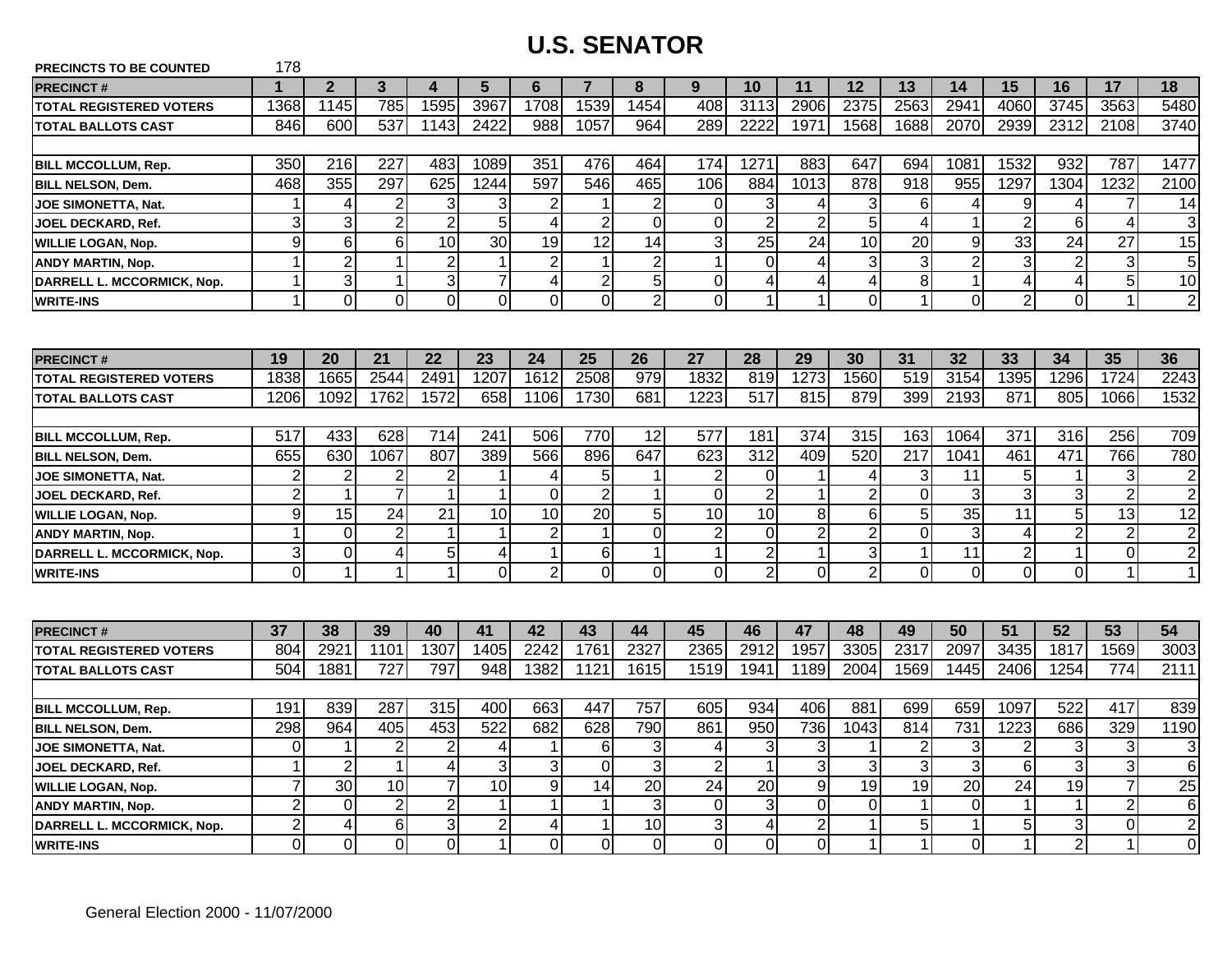| <b>PRECINCTS TO BE COUNTED</b> | 178            |                 |                |                |                 |                 |                  |                      |                         |                |                         |                |                 |                         |                      |                  |                 |                 |
|--------------------------------|----------------|-----------------|----------------|----------------|-----------------|-----------------|------------------|----------------------|-------------------------|----------------|-------------------------|----------------|-----------------|-------------------------|----------------------|------------------|-----------------|-----------------|
| <b>PRECINCT#</b>               | 55             | 56              | 57             | 58             | 59              | 60              | 61               | 62                   | 63                      | 64             | 65                      | 66             | 67              | 68                      | 69                   | 70               | 71              | $\overline{72}$ |
| <b>TOTAL REGISTERED VOTERS</b> | 1132           | 1442            | 1839           | 1100           | 1870            | 1356            | 1978             | 1367                 | 2121                    | 2385           | 1852                    | 3015           | 2472            | 2068                    | 2596                 | 839              | 2290            | 2705            |
| <b>TOTAL BALLOTS CAST</b>      | 711            | 964             | 1257           | 727            | 1219            | 873             | 1327             | 892                  | 1539                    | 1682           | 1230                    | 2095           | 1757            | 1261                    | 1700                 | 589              | 1545            | 1824            |
|                                |                |                 |                |                |                 |                 |                  |                      |                         |                |                         |                |                 |                         |                      |                  |                 |                 |
| <b>BILL MCCOLLUM, Rep.</b>     | 101            | 245             | 460            | 282            | 524             | 402             | 620              | 380                  | 776                     | 786            | 542                     | 1076           | 828             | 490                     | 726                  | 265              | 782             | 769             |
| <b>BILL NELSON, Dem.</b>       | 583            | 670             | 757            | 417            | 644             | 437             | 679              | 480                  | 732                     | 844            | 657                     | 970            | 867             | 723                     | 933                  | $\overline{307}$ | 718             | 983             |
| <b>JOE SIMONETTA, Nat.</b>     | $\overline{2}$ | $\overline{4}$  | 6              | $\overline{2}$ | 4               | 1               | $\overline{2}$   | 3                    | 0                       | $\overline{2}$ | 4                       | 3              | 3               | 4                       | 3                    | 1                | $\mathbf{1}$    | 6               |
| JOEL DECKARD, Ref.             | 0              | 5               | 4              | $\mathbf 0$    | 4               | $\overline{2}$  | $\Omega$         | 1                    | 1                       | $\overline{2}$ | $\mathbf 1$             | $\overline{2}$ | 5               | $\overline{2}$          |                      | 0                | $\mathbf 1$     | 5               |
| <b>WILLIE LOGAN, Nop.</b>      | 11             | $\overline{12}$ | 9              | 9              | 16              | $\overline{12}$ | $\overline{9}$   | 9                    | 11                      | 15             | 8                       | 19             | $\overline{22}$ | $\overline{13}$         | 15                   | 8                | $\overline{17}$ | $\overline{27}$ |
| <b>ANDY MARTIN, Nop.</b>       | $\Omega$       | $\overline{3}$  | $\overline{0}$ |                | $\overline{2}$  | $\mathbf 0$     | $\mathbf 1$      | 3                    | $\mathbf{1}$            | $\overline{2}$ | $\overline{2}$          | $\mathbf{1}$   | $\overline{2}$  | $\mathbf{1}$            | $\overline{2}$       | $\mathbf 0$      | $\mathbf{1}$    | $\mathbf{1}$    |
| DARRELL L. MCCORMICK, Nop.     | $\overline{c}$ | 6               | $\overline{1}$ | $\overline{2}$ | $\vert 4 \vert$ | 3               | 5 <sup>1</sup>   | دن                   | $\overline{5}$          | $\overline{2}$ | $\mathbf 0$             | $\overline{2}$ | $5\phantom{.0}$ | $\overline{\mathbf{4}}$ |                      | $\mathbf 1$      | $\overline{5}$  | 3               |
| <b>WRITE-INS</b>               | $\overline{0}$ | $\Omega$        | $\overline{1}$ | $\mathbf{1}$   | $\overline{0}$  | $\overline{0}$  | $\mathbf{1}$     | $\mathbf{1}$         | $\mathbf{1}$            | $\Omega$       | $\overline{0}$          | $\overline{0}$ | $\Omega$        | $\overline{0}$          | $\blacktriangleleft$ | $\mathbf{1}$     | $\overline{0}$  | $\mathbf 0$     |
|                                |                |                 |                |                |                 |                 |                  |                      |                         |                |                         |                |                 |                         |                      |                  |                 |                 |
| <b>PRECINCT#</b>               | 73             | 74              | 75             | 76             | 77              | 78              | 79               | 80                   | 81                      | 82             | 83                      | 84             | 85              | 86                      | 87                   | 88               | 89              | 90              |
| <b>TOTAL REGISTERED VOTERS</b> | 625            | 2922            | 1856           | 2748           | 893             | 1130            | 465              | 689                  | 2627                    | 1259           | 2688                    | 1617           | 2220            | 649                     | 3167                 | 2399             | 1241            | 1491            |
| <b>TOTAL BALLOTS CAST</b>      | 415            | 2047            | 1349           | 1941           | 582             | 821             | 265              | 458                  | 1654                    | 822            | 2055                    | 1122           | 1565            | 379                     | 1973                 | 1582             | 851             | 940             |
|                                |                |                 |                |                |                 |                 |                  |                      |                         |                |                         |                |                 |                         |                      |                  |                 |                 |
| <b>BILL MCCOLLUM, Rep.</b>     | 172            | 1076            | 543            | 1002           | 240             | 447             | 104              | 141                  | 636                     | 332            | 925                     | 476            | 557             | 166                     | 911                  | 626              | 433             | 422             |
| <b>BILL NELSON, Dem.</b>       | 232            | 899             | 751            | 870            | 318             | 350             | 147              | 293                  | 944                     | 451            | 1058                    | 609            | 956             | 189                     | 1000                 | 893              | 395             | 483             |
| <b>JOE SIMONETTA, Nat.</b>     | 2              | 4               | $\overline{2}$ | 2              | $\overline{2}$  | $\overline{2}$  | $\Omega$         | 1                    | 5                       | 4              | 4                       | $\mathbf 0$    | 3               | 3                       |                      | 1                | $\mathbf{3}$    | 3               |
| JOEL DECKARD, Ref.             | $\overline{2}$ | 4               | $\overline{2}$ |                | $\mathbf 0$     | $\mathbf 1$     | 1                | $\overline{2}$       | $\overline{2}$          | $\overline{2}$ | 5                       | $\Omega$       |                 | $\overline{3}$          | 3                    | $\overline{4}$   | $\overline{2}$  | $\mathbf 1$     |
| <b>WILLIE LOGAN, Nop.</b>      | 2              | 35              | 23             | 21             | 8 <sup>1</sup>  | 13              | 4                | 5                    | 26                      | 11             | $\overline{20}$         | 16             | 18              | $\overline{7}$          | 13                   | 15               | 6               | 13              |
| <b>ANDY MARTIN, Nop.</b>       | 0              | $\mathbf{1}$    | 1              |                | $\overline{0}$  | 1               | $\mathbf 1$      | 3                    | $\mathbf 1$             | $\overline{0}$ | $\mathbf 1$             | 4              | $\mathbf 0$     | $\overline{0}$          | $\Omega$             | 5                | $\pmb{0}$       | $\mathbf 0$     |
| DARRELL L. MCCORMICK, Nop.     | 1              | 6 <sup>1</sup>  | $\sqrt{5}$     | $\overline{c}$ | 3               | $\overline{1}$  | 1                | $\mathbf{1}$         | 8                       | $\overline{5}$ | $\mathbf 2$             | $\mathbf{2}$   | 5               | $\overline{2}$          |                      | $\overline{5}$   | $\overline{2}$  | 4               |
| <b>WRITE-INS</b>               | $\overline{0}$ | $\overline{0}$  | $\overline{0}$ | $\overline{0}$ | $\overline{0}$  | $\overline{0}$  | $\overline{0}$   | $\blacktriangleleft$ | O                       | $\overline{2}$ | $\overline{0}$          | $\overline{0}$ | 1               | $\overline{0}$          |                      | $\mathbf 0$      | $\overline{0}$  | $\mathbf 0$     |
|                                |                |                 |                |                |                 |                 |                  |                      |                         |                |                         |                |                 |                         |                      |                  |                 |                 |
| <b>PRECINCT#</b>               | 91             | 92              | 93             | 94             | 95              | 96              | 97               | 98                   | 99                      | 100            | 101                     | 102            | 103             | 104                     | 105                  | 106              | 107             | 108             |
| <b>TOTAL REGISTERED VOTERS</b> | 498            | 1413            | 4281           | 2184           | 492             | 965             | 862              | 845                  | 452                     | 655            | 646                     | 252            | 539             | 2084                    | 1838                 | 2355             | 3523            | 14              |
| <b>TOTAL BALLOTS CAST</b>      | 247            | 809             | 3072           | 1495           | 343             | 640             | 603              | 509                  | 353                     | 501            | 467                     | 171            | 270             | 1479                    | 1138                 | 1479             | 2264            | $\mathbf{1}$    |
|                                |                |                 |                |                |                 |                 |                  |                      |                         |                |                         |                |                 |                         |                      |                  |                 |                 |
| <b>BILL MCCOLLUM, Rep.</b>     | 132            | 264             | 1248           | 715            | 158             | 272             | 246              | 20                   | 16                      | 234            | 180                     | 92             | 130             | 749                     | 421                  | 623              | 908             | $\mathbf 0$     |
| <b>BILL NELSON, Dem.</b>       | 101            | 518             | 1707           | 734            | 173             | 344             | $\overline{341}$ | 469                  | 324                     | 254            | $\overline{271}$        | 75             | 131             | 666                     | 676                  | 795              | 1257            | $\mathbf{1}$    |
| <b>JOE SIMONETTA, Nat.</b>     | 1              | 3               | 12             |                | 0               | $\overline{2}$  | $\Omega$         | 1                    | 0                       | 1              | $\overline{2}$          | $\mathbf 0$    | $\Omega$        | 1                       | 2                    | 4                | 5               | 0               |
| JOEL DECKARD, Ref.             | 3              | 4               | $\overline{7}$ |                | $\overline{2}$  | $\overline{2}$  | $\overline{0}$   | $\mathbf 0$          | 0                       | $\overline{0}$ | $\overline{\mathbf{c}}$ | 2              | $\Omega$        | 3                       | $\Omega$             | $\overline{7}$   | 6               | 0               |
| <b>WILLIE LOGAN, Nop.</b>      | 3              | 7 <sup>1</sup>  | 39             | 15             | $\vert$         | $\overline{10}$ | 3 <sup>l</sup>   | $\overline{7}$       | $\overline{\mathbf{4}}$ | 6 <sup>1</sup> | 5                       | $\overline{0}$ | 3               | $\overline{17}$         | 10                   | 14               | 26              | $\Omega$        |
| <b>ANDY MARTIN, Nop.</b>       | 1              | $\mathbf{1}$    | $\mathbf 1$    | $\mathbf{3}$   | $\overline{0}$  | $\overline{2}$  | $\overline{2}$   | $\mathbf 0$          | $\mathbf 0$             | $\overline{0}$ | $\mathbf{1}$            | $\overline{0}$ | $\overline{2}$  | $\mathbf{1}$            | 3                    | $\mathbf 0$      | $6\phantom{1}$  | $\mathbf 0$     |
| DARRELL L. MCCORMICK, Nop.     |                | 6 <sup>1</sup>  | 6              | $\overline{2}$ | $\mathbf{1}$    | $\overline{2}$  | $\overline{O}$   | $\mathbf{1}$         | $\mathbf 0$             | $\overline{0}$ | $\mathbf{1}$            | $\overline{0}$ | $\mathbf 0$     | $\overline{3}$          | 3                    | $\overline{2}$   | $\, 8$          | $\mathbf 0$     |
| <b>WRITE-INS</b>               | 1              | $\overline{0}$  | $\overline{0}$ | $\overline{0}$ | οI              | $\overline{0}$  | $\Omega$         | $\mathbf 0$          | O                       | $\mathbf{1}$   | $\mathbf 0$             | $\overline{0}$ | $\overline{0}$  | $\mathbf{1}$            | $\overline{2}$       | $\mathbf 1$      | $\mathbf 0$     | $\mathbf 0$     |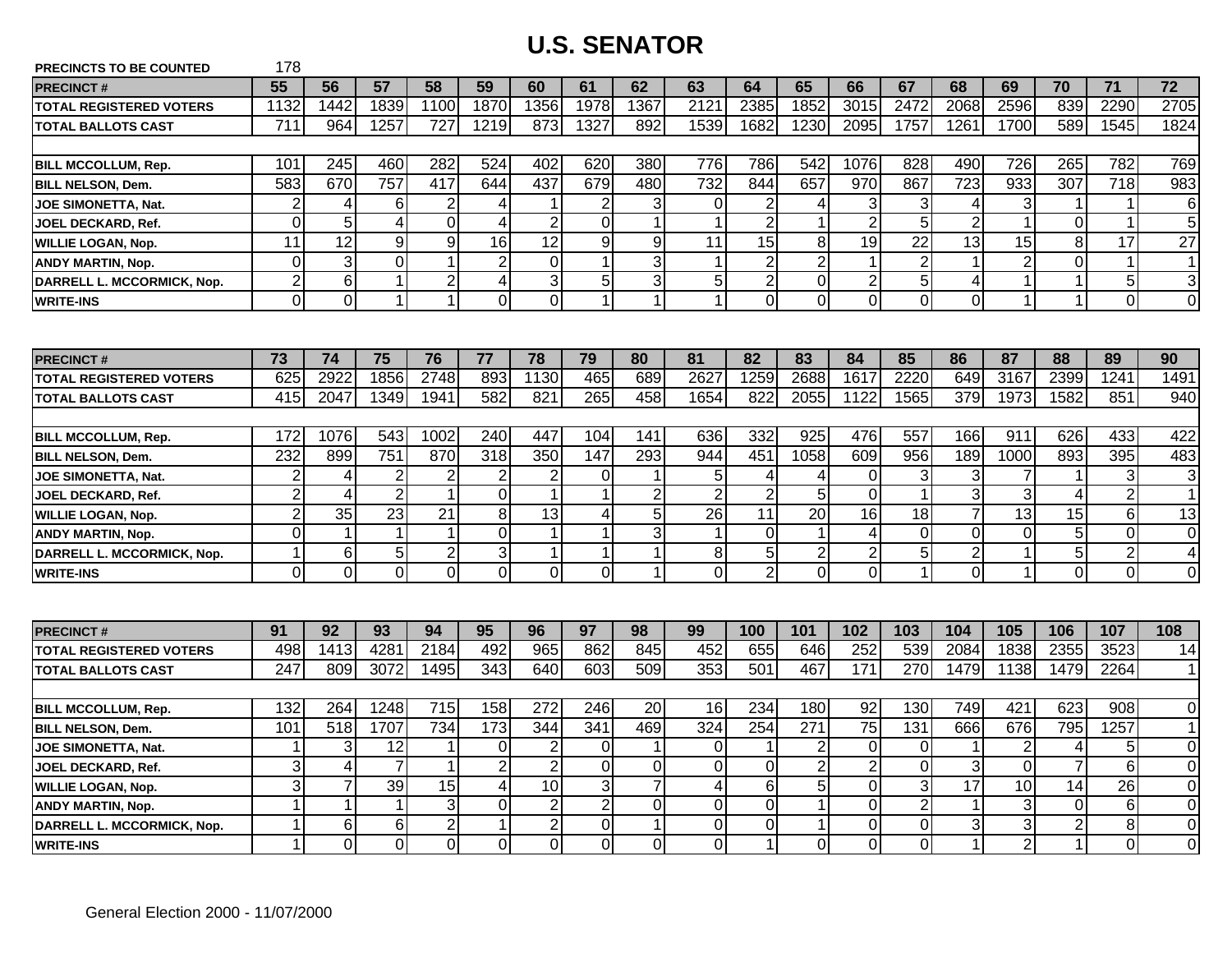| <b>PRECINCTS TO BE COUNTED</b> | 178              |                |                |                |                 |                 |                |                |                         |                 |                 |                 |                 |                |                 |                 |                 |                |
|--------------------------------|------------------|----------------|----------------|----------------|-----------------|-----------------|----------------|----------------|-------------------------|-----------------|-----------------|-----------------|-----------------|----------------|-----------------|-----------------|-----------------|----------------|
| <b>PRECINCT#</b>               | 109              | 110            | 111            | 112            | 113             | 114             | 115            | 116            | 117                     | 118             | 119             | 120             | 121             | 122            | 123             | 124             | 125             | 126            |
| <b>TOTAL REGISTERED VOTERS</b> | 3648             | 3251           | 2631           | 2241           | 3371            | 1970            | 258'           | 150            | 1112                    | 1203            | 1190            | 4621            | 2160            | 14             | 3213            | 2492            | 2236            | 2041           |
| <b>TOTAL BALLOTS CAST</b>      | 2393             | 2220           | 1795           | 1383           | 2194            | 1408            | 1691           | 106            | 793                     | 804             | 796             | 3089            | 1353            | 10             | 2138            | 1588            | 1478            | 1256           |
|                                |                  |                |                |                |                 |                 |                |                |                         |                 |                 |                 |                 |                |                 |                 |                 |                |
| <b>BILL MCCOLLUM, Rep.</b>     | 861              | 896            | 698            | 548            | 917             | 747             | 642            | 57             | 401                     | 350             | 377             | 1656            | 621             | 8              | 775             | 627             | 591             | 521            |
| <b>BILL NELSON, Dem.</b>       | 1415             | 1237           | 1027           | 786            | 1180            | 624             | 959            | 49             | $\overline{371}$        | 421             | 395             | 1336            | 685             | $\overline{2}$ | 1263            | 896             | 831             | 688            |
| <b>JOE SIMONETTA, Nat.</b>     | 9                | $6 \mid$       | 6              | 5              | 7               | 5               | 5 <sub>l</sub> | $\overline{0}$ | $\overline{c}$          |                 | 0               |                 | 3               | $\overline{0}$ | 5               | 3               | 4               | 5              |
| JOEL DECKARD, Ref.             | 10               | 5 <sub>5</sub> | 5              | $\mathbf{1}$   | $\overline{7}$  | 3               | $\overline{3}$ | 0              | $\overline{\mathbf{c}}$ | 4               | $\Omega$        | 3               | 3               | $\mathbf 0$    | 3               | $\overline{2}$  | 3               | 4              |
| WILLIE LOGAN, Nop.             | $\overline{24}$  | 22             | 14             | 18             | 31              | 13              | 29             | $\overline{0}$ | 11                      | 12              | $\overline{12}$ | $\overline{22}$ | 10              | $\overline{0}$ | $\overline{30}$ | 19              | $\overline{22}$ | 12             |
| <b>ANDY MARTIN, Nop.</b>       | 4                | $\overline{3}$ | 3              | 4              | $5\phantom{.}$  | $\overline{0}$  | $\overline{7}$ | $\overline{0}$ | $\mathbf{1}$            | $\overline{2}$  | $\overline{4}$  | 3               | $\mathbf{1}$    | $\overline{0}$ | $\overline{2}$  | $\overline{2}$  | $\mathbf{1}$    | $\overline{2}$ |
| DARRELL L. MCCORMICK, Nop.     | 8                | $\overline{7}$ | $\overline{7}$ | $\mathbf{1}$   | $\overline{2}$  | $\overline{2}$  | $\overline{3}$ | $\overline{0}$ | $\overline{0}$          | $\overline{2}$  | $\overline{2}$  | 4               | 3               | $\mathbf 0$    | 6               | $\overline{11}$ | $\overline{4}$  | 6              |
| <b>WRITE-INS</b>               | $\overline{2}$   | $\vert$ 1      | $\overline{1}$ | 0l             | 1               | $\overline{0}$  | $\mathbf{1}$   | $\overline{0}$ | $\overline{0}$          | $\Omega$        | $\overline{0}$  | $\mathbf{1}$    | $\Omega$        | $\overline{0}$ | $\mathbf 0$     | $\overline{0}$  | $\mathbf{1}$    | 0              |
|                                |                  |                |                |                |                 |                 |                |                |                         |                 |                 |                 |                 |                |                 |                 |                 |                |
| <b>PRECINCT#</b>               | 127              | 128            | 129            | 130            | 131             | 132             | 133            | 134            | 135                     | 136             | 137             | 138             | 139             | 140            | 141             | 142             | 143             | 144            |
| <b>TOTAL REGISTERED VOTERS</b> | 612              | 204            | 568            | 185            | 27              | 540             | 74             | 696            | 390                     | 430             | 4               | 880             | 152             | 1117           |                 | 1823            | 2492            | 2505           |
| <b>TOTAL BALLOTS CAST</b>      | 430              | 116            | 432            | 107            | 18              | 376             | 38             | 509            | 267                     | 270             | $\overline{0}$  | 635             | 46              | 672            | 5               | 1318            | 1603            | 1611           |
|                                |                  |                |                |                |                 |                 |                |                |                         |                 |                 |                 |                 |                |                 |                 |                 |                |
| <b>BILL MCCOLLUM, Rep.</b>     | 210              | 55             | 209            | 10             | 16              | 182             | 20             | 284            | 178                     | 116             | $\overline{0}$  | 334             | 16              | 236            | 2               | 850             | 671             | 892            |
| <b>BILL NELSON, Dem.</b>       | 209              | 59             | 207            | 91             | $\overline{2}$  | 180             | 16             | 203            | 85                      | 146             | $\overline{O}$  | 283             | $\overline{27}$ | 405            | 3               | 434             | 866             | 671            |
| JOE SIMONETTA, Nat.            | 0                | $\overline{0}$ | $\overline{2}$ | $\sqrt{2}$     | $\mathbf 0$     | $\overline{0}$  | $\overline{0}$ | $\overline{0}$ | $\overline{0}$          | 1               | $\overline{O}$  |                 | $\mathbf 1$     | $\overline{2}$ | $\mathbf 0$     | 1               | $\overline{2}$  | -1             |
| <b>JOEL DECKARD, Ref.</b>      | $\mathbf 0$      | $\overline{0}$ |                | $\mathbf{1}$   | $\overline{0}$  | $\overline{0}$  | $\overline{0}$ | $\mathbf{1}$   | $\mathbf 0$             | $\Omega$        | $\overline{0}$  | 1               | $\overline{0}$  | $\mathbf{1}$   | $\Omega$        | 1               | $\mathbf 0$     | 0              |
| <b>WILLIE LOGAN, Nop.</b>      | 4                | $\mathbf 1$    | 5              | $\mathbf{1}$   | $\overline{0}$  | 5               | $\mathbf{1}$   | 10             | $\mathbf{1}$            | 5               | $\overline{0}$  | 8               | 1               | $\mathbf{1}$   | $\Omega$        | $\overline{7}$  | 22              | 9              |
| <b>ANDY MARTIN, Nop.</b>       | $\mathbf 0$      | 1              | $\mathbf 1$    | $\mathbf{1}$   | $\mathbf 0$     | $\overline{c}$  | $\overline{0}$ | $\overline{0}$ | $\overline{0}$          | 0               | $\overline{0}$  | 0               | $\overline{0}$  | $\mathbf{1}$   | 0               | $\mathbf{1}$    | $\,6$           | 0              |
| DARRELL L. MCCORMICK, Nop.     | 1                | $\overline{0}$ | 0              | $\pmb{0}$      | 0               | 0               | $\overline{0}$ | $\pmb{0}$      | $\overline{0}$          | 0               | $\overline{0}$  | 1               | 1               | 4              | 0               | 3               | $\,6$           | $\mathbf 1$    |
| <b>WRITE-INS</b>               | O                | $\overline{0}$ | $\overline{0}$ | $\overline{0}$ | Ō               | $\overline{0}$  | $\overline{0}$ | $\overline{0}$ | $\overline{0}$          | $\overline{0}$  | $\overline{O}$  | O               | $\overline{0}$  | $\overline{0}$ | $\mathbf 0$     | $\mathbf{1}$    | $\overline{1}$  | $\mathbf 0$    |
|                                |                  |                |                |                |                 |                 |                |                |                         |                 |                 |                 |                 |                |                 |                 |                 |                |
| <b>PRECINCT#</b>               | 145              | 146            | 147            | 148            | 149             | 150             | 151            | 152            | 153                     | 154             | 155             | 156             | 157             | 158            | 159             | 160             | 161             | 162            |
| <b>TOTAL REGISTERED VOTERS</b> | 2281             | 1779           | 2146           | 673            | 3075            | 2934            | $\overline{0}$ | 997            | 1687                    | 2034            | 1246            | 354             | 330             | 1726           | 1940            | 139             | $\mathbf 0$     | 324            |
| <b>TOTAL BALLOTS CAST</b>      | 1309             | 1225           | 1485           | 466            | 1969            | 1991            | $\overline{0}$ | 682            | 1156                    | 1373            | 840             | 203             | 244             | 1119           | 1223            | 89              | $\mathbf 0$     | 246            |
|                                |                  |                |                |                |                 |                 |                |                |                         |                 |                 |                 |                 |                |                 |                 |                 |                |
| <b>BILL MCCOLLUM, Rep.</b>     | 533              | 685            | 802            | 149            | 806             | 779             | 0              | 355            | 579                     | 684             | 413             | 86              | 121             | 476            | 526             | 7               | $\overline{0}$  | 118            |
| <b>BILL NELSON, Dem.</b>       | $\overline{712}$ | 524            | 651            | 299            | 1095            | 1140            | $\Omega$       | 306            | 545                     | 647             | 404             | 113             | 112             | 596            | 657             | 79              | $\mathsf 0$     | 117            |
| <b>JOE SIMONETTA, Nat.</b>     | 3                | $\overline{0}$ | 0              | 1              | 1               | $\overline{2}$  | $\overline{0}$ | $\mathbf 1$    | $\overline{0}$          | $\mathbf 1$     | $\overline{0}$  | 0               | 0               | $\mathbf 1$    | $\mathbf 1$     | $\overline{0}$  | 0               | $\mathbf 0$    |
| <b>JOEL DECKARD, Ref.</b>      | $\overline{2}$   | $\overline{0}$ | $\overline{2}$ | 1              | $\overline{2}$  | 5               | $\overline{0}$ |                | $\overline{c}$          | $\Omega$        | -1              | 1               | $\overline{0}$  | $\mathbf{3}$   |                 | $\mathbf 0$     | $\mathbf 0$     | $\mathbf 1$    |
| <b>WILLIE LOGAN, Nop.</b>      | $\overline{10}$  | $\overline{5}$ | 11             | $6 \mid$       | $\overline{21}$ | $\overline{19}$ | $\overline{0}$ | 6              | $\overline{9}$          | $\overline{16}$ | $\overline{7}$  | 1               | $\overline{2}$  | 18             | 18              | $\mathbf{1}$    | $\mathbf 0$     | $\mathbf 1$    |
| <b>ANDY MARTIN, Nop.</b>       | 0                | $\mathbf 1$    | 0              | $\mathbf{1}$   | 4               | 3               | $\overline{0}$ | $\overline{0}$ | $\mathbf{1}$            | $\overline{2}$  | $\mathbf{1}$    | 0               | 1               | $\overline{2}$ | $\mathbf 1$     | $\overline{0}$  | $\mathbf 0$     | $\mathbf 1$    |
| DARRELL L. MCCORMICK, Nop.     | 0                | $\mathbf 1$    | $\overline{2}$ | 2              | 6               | 6               | $\Omega$       | $\overline{2}$ | $\mathbf 1$             | $\overline{2}$  | 3               | 0               | $\overline{2}$  | 5              | 1               | $\Omega$        | $\overline{0}$  | $\mathbf 1$    |
| <b>WRITE-INS</b>               | 0                | $\overline{0}$ | $\mathbf 0$    | $\overline{O}$ | $\Omega$        | 0               | $\Omega$       | $\overline{0}$ | $\overline{0}$          | $\Omega$        | $\overline{O}$  | $\mathbf 0$     | $\Omega$        | $\overline{0}$ | 0               | $\Omega$        | 0               | 0              |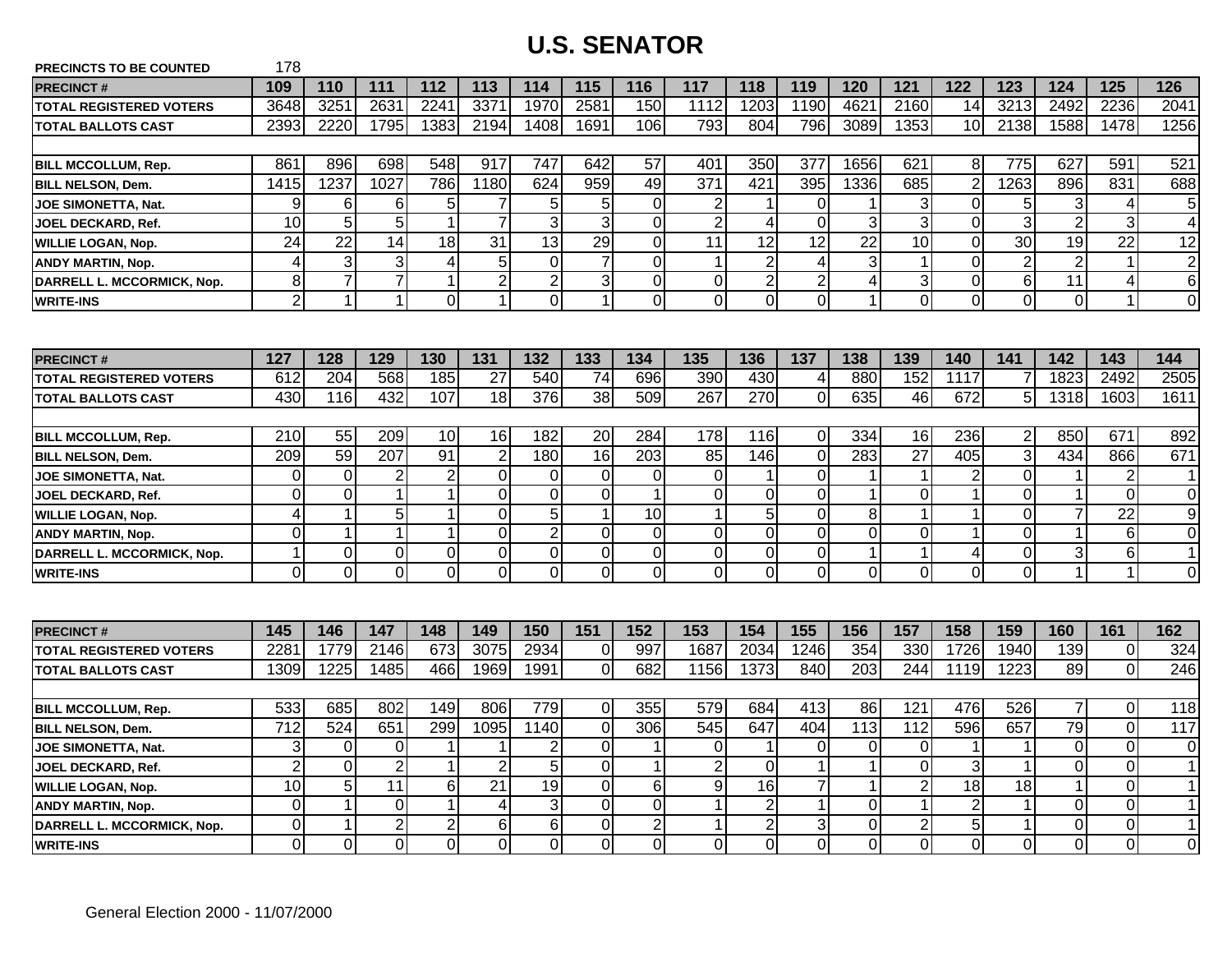| <b>PRECINCTS TO BE COUNTED</b>  | 178  |      |      |     |     |     |     |     |     |                 |     |     |     |     |      |            |              |
|---------------------------------|------|------|------|-----|-----|-----|-----|-----|-----|-----------------|-----|-----|-----|-----|------|------------|--------------|
| <b>PRECINCT#</b>                | 163  | 164  | 165  | 166 | 167 | 168 | 169 | 170 | 171 | 172             | 173 | 174 | 175 | 176 | 999  | <b>ABS</b> | <b>TOTAL</b> |
| <b>ITOTAL REGISTERED VOTERS</b> | 370I | 259  | 1291 | 63  | 107 | 105 | 883 | 161 | 758 | 45              | 29  | 151 |     |     | 1230 |            | 283684       |
| <b>ITOTAL BALLOTS CAST</b>      | 206  | 1521 | 70   | 37  | 66  | 79  | 599 | 84  | 528 | 38 <sup>1</sup> | 19  |     |     |     |      | 0 31902    | 218968       |
|                                 |      |      |      |     |     |     |     |     |     |                 |     |     |     |     |      |            |              |
| <b>BILL MCCOLLUM, Rep.</b>      | 691  | 79I  | 25   |     | 9   | 48  | 151 | 42  | 201 | 20I             |     |     |     |     |      | 17549      | 98813        |
| <b>BILL NELSON, Dem.</b>        | 127  | 701  | 45   | 27  | 55  | 28  | 426 | 38  | 307 |                 | 11  | n.  |     |     |      | 13127      | 112255       |
| <b>JOE SIMONETTA, Nat.</b>      |      |      |      |     |     |     |     |     |     |                 |     |     |     |     |      | 60         | 457          |
| <b>JOEL DECKARD, Ref.</b>       |      |      |      |     |     |     |     |     |     |                 |     |     |     |     |      | 67         | 401          |
| <b>WILLIE LOGAN, Nop.</b>       |      |      |      |     |     |     |     |     | 51  |                 |     |     |     |     |      | 264        | 2304         |
| <b>ANDY MARTIN, Nop.</b>        |      |      |      |     |     |     |     |     |     |                 |     |     |     |     |      | 26         | 260          |
| DARRELL L. MCCORMICK, Nop.      |      |      |      |     |     | ΩI  |     |     |     |                 |     |     |     |     |      | 63         | 507          |
| <b>IWRITE-INS</b>               |      |      |      |     |     |     |     |     |     |                 |     |     |     |     |      |            | 64I          |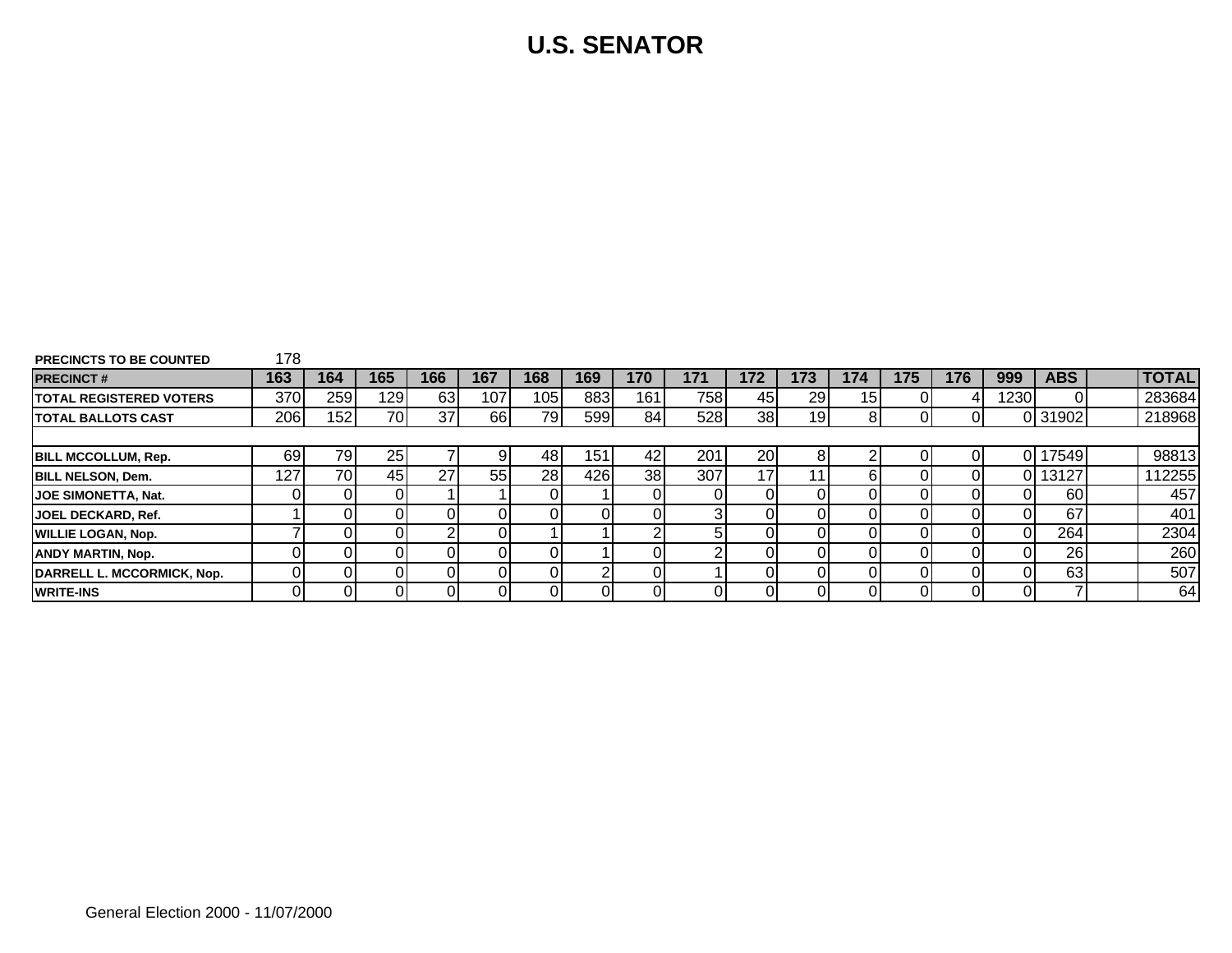# **U.S. CONGRESS - DISTRICT 15**

| <b>PRECINCTS TO BE COUNTED</b> | 178             |                |                |                |                      |                |                  |                 |                           |                |                |                 |                |                 |                |                |                |                |
|--------------------------------|-----------------|----------------|----------------|----------------|----------------------|----------------|------------------|-----------------|---------------------------|----------------|----------------|-----------------|----------------|-----------------|----------------|----------------|----------------|----------------|
| <b>PRECINCT#</b>               | 1               | 2 <sup>2</sup> | $\mathbf{3}$   | 4              | 5                    | 6              | $\overline{7}$   | 8               | 9                         | 10             | 11             | 12              | 13             | 14              | 15             | 16             | 17             | 18             |
| <b>TOTAL REGISTERED VOTERS</b> | 1368            | 1145           | 785            | 1595           | 3967                 | 1708           | 1539             | 1454            | 408                       | 3113           | 2906           | 2375            | 2563           | 2941            | 4060           | 3745           | 3563           | 5480           |
| <b>TOTAL BALLOTS CAST</b>      | 846             | 600            | 537            | 1143           | 2422                 | 988            | 1057             | 964             | 289                       | 2222           | 1971           | 1568            | 1688           | 2070            | 2939           | 2312           | 2108           | 3740           |
|                                |                 |                |                |                |                      |                |                  |                 |                           |                |                |                 |                |                 |                |                |                |                |
| DAVE WELDON, Rep.              | 468             | 273            | 315            | 635            | 1358                 | 455            | 602              | 571             | 220                       | 1505           | 1172           | 889             | 898            | 1373            | 1909           | 1221           | 1013           | 1869           |
| <b>PATSY ANN KURTH, Dem.</b>   | 329             | 283            | 207            | 448            | 947                  | 477            | $\overline{413}$ | $\frac{1}{343}$ | 62                        | 628            | 699            | 610             | 699            | 648             | 896            | 968            | 1001           | 1674           |
| <b>GERRY L. NEWBY, Nop.</b>    | $\overline{22}$ | 19             | 10             | 24             | 45                   | 30             | 21               | 34              | $\ensuremath{\mathsf{3}}$ | 24             | 38             | $\overline{37}$ | 31             | 23              | 44             | 40             | 40             | 38             |
| <b>WRITE-INS</b>               | $\overline{2}$  | $\mathbf 0$    | $\overline{0}$ |                | $\mathbf{1}$         | $\mathbf 0$    | $\mathbf 0$      | $\mathbf 1$     | $\overline{0}$            | $\Omega$       | $\overline{2}$ | $\overline{0}$  | 1              | $\overline{0}$  | $\overline{2}$ | $\mathbf{1}$   | $\mathbf 0$    | $\overline{0}$ |
|                                |                 |                |                |                |                      |                |                  |                 |                           |                |                |                 |                |                 |                |                |                |                |
| <b>PRECINCT#</b>               | 19              | 20             | 21             | 22             | 23                   | 24             | 25               | 26              | 27                        | 28             | 29             | 30              | 31             | 32              | 33             | 34             | 35             | 36             |
| <b>TOTAL REGISTERED VOTERS</b> | 1838            | 1665           | 2544           | 2491           | 1207                 | 1612           | 2508             | 979             | 1832                      | 819            | 1273           | 1560            | 519            | 3154            | 1395           | 1296           | 1724           | 2243           |
| <b>TOTAL BALLOTS CAST</b>      | 1206            | 1092           | 1762           | 1572           | 658                  | 1106           | 1730             | 681             | 1223                      | 517            | 815            | 879             | 399            | 2193            | 871            | 805            | 1066           | 1532           |
|                                |                 |                |                |                |                      |                |                  |                 |                           |                |                |                 |                |                 |                |                |                |                |
| DAVE WELDON, Rep.              | 665             | 588            | 895            | 906            | 349                  | 664            | 972              | 22              | 744                       | 262            | 431            | 417             | 200            | 1348            | 447            | 423            | 337            | 882            |
| PATSY ANN KURTH, Dem.          | 465             | 456            | 783            | 597            | 276                  | 391            | 687              | 619             | 439                       | 220            | 356            | 399             | 177            | 770             | 376            | 350            | 663            | 589            |
| <b>GERRY L. NEWBY, Nop.</b>    | $\overline{32}$ | 18             | 42             | 25             | 9                    | 21             | 24               | 4               | $\overline{15}$           | 17             | 8              | 25              | 8              | $\overline{38}$ | 26             | 18             | 19             | 20             |
| <b>WRITE-INS</b>               | 1               | $\mathbf 0$    | $\overline{2}$ | $\Omega$       | $\overline{0}$       | $\overline{O}$ | $\mathbf 0$      | $\overline{0}$  | $\mathbf 0$               | $\overline{0}$ | $\mathbf 0$    | $\overline{2}$  | $\overline{0}$ | $\overline{0}$  |                | $\overline{0}$ | $\overline{2}$ | $\mathbf{1}$   |
|                                |                 |                |                |                |                      |                |                  |                 |                           |                |                |                 |                |                 |                |                |                |                |
| <b>PRECINCT#</b>               | 37              | 38             | 39             | 40             | 41                   | 42             | 43               | 44              | 45                        | 46             | 47             | 48              | 49             | 50              | 51             | 52             | 53             | 54             |
| <b>TOTAL REGISTERED VOTERS</b> | 804             | 292'           | 1101           | 1307           | 1405                 | 2242           | 1761             | 2327            | 2365                      | 2912           | 1957           | 3305            | 2317           | 2097            | 3435           | 1817           | 1569           | 3003           |
| <b>TOTAL BALLOTS CAST</b>      | 504             | 1881           | 727            | 797            | 948                  | 1382           | 1121             | 1615            | 1519                      | 1941           | 1189           | 2004            | 1569           | 1445            | 2406           | 1254           | 774            | 2111           |
|                                |                 |                |                |                |                      |                |                  |                 |                           |                |                |                 |                |                 |                |                |                |                |
| DAVE WELDON, Rep.              | 253             | 1065           | 405            | 428            | 535                  | 803            | 603              | 1000            | 829                       | 1163           | 559            | 1101            | 874            | 788             | 1314           | 705            | 488            | 1131           |
| PATSY ANN KURTH, Dem.          | 229             | 714            | 280            | 327            | 359                  | 527            | 458              | 545             | 619                       | 713            | 558            | 772             | 607            | 593             | 996            | 484            | 244            | 865            |
| <b>GERRY L. NEWBY, Nop.</b>    | 12              | 49             | 23             | 22             | 33                   | 22             | 16               | 31              | 22                        | 22             | 33             | 49              | 52             | 20              | 35             | 36             | 18             | 42             |
| <b>WRITE-INS</b>               | $\overline{0}$  | 1              | $\overline{1}$ | $\overline{0}$ | $\blacktriangleleft$ | $\overline{0}$ | $\mathbf 0$      | $\overline{0}$  | $\overline{2}$            | $\Omega$       | $\overline{1}$ | $\mathbf{1}$    | $\Omega$       | $\overline{0}$  | $\overline{2}$ | $\overline{2}$ | $\mathbf{1}$   | $\Omega$       |
|                                |                 |                |                |                |                      |                |                  |                 |                           |                |                |                 |                |                 |                |                |                |                |
| <b>PRECINCT#</b>               | 55              | 56             | 57             | 58             | 59                   | 60             | 61               | 62              | 63                        | 64             | 65             | 66              | 67             | 68              | 69             | 70             | 71             | 72             |
| <b>TOTAL REGISTERED VOTERS</b> | 1132            | 1442           | 1839           | 1100           | 1870                 | 1356           | 1978             | 1367            | 2121                      | 2385           | 1852           | 3015            | 2472           | 2068            | 2596           | 839            | 2290           | 2705           |
| <b>TOTAL BALLOTS CAST</b>      | 711             | 964            | 1257           | 727            | 1219                 | 873            | 1327             | 892             | 1539                      | 1682           | 1230           | 2095            | 1757           | 1261            | 1700           | 589            | 1545           | 1824           |
|                                |                 |                |                |                |                      |                |                  |                 |                           |                |                |                 |                |                 |                |                |                |                |
| DAVE WELDON, Rep.              | 141             | 359            | 607            | 381            | 719                  | 504            | 793              | 507             | 950                       | 1018           | 676            | 1358            | 1060           | 640             | 960            | 362            | 961            | 1050           |
| PATSY ANN KURTH, Dem.          | 542             | 533            | 593            | 316            | 435                  | 327            | 476              | 339             | 534                       | 599            | 499            | 668             | 614            | 560             | 655            | 198            | 520            | 686            |
| <b>GERRY L. NEWBY, Nop.</b>    | 5               | 38             | 30             | 10             | 30                   | 14             | 22               | 27              | 24                        | 23             | 24             | 28              | 33             | 24              | 32             | 15             | 25             | 34             |
| <b>WRITE-INS</b>               | $\Omega$        | $\mathbf 1$    | $\overline{0}$ | $\overline{0}$ | $\overline{0}$       | $\mathbf 0$    | $\Omega$         | 1               | $\mathbf{1}$              | $\Omega$       | 0              | $\overline{0}$  | 1              | $\overline{0}$  | $\mathbf 1$    | $\mathbf{1}$   | $\mathbf 0$    | $\mathbf 1$    |
|                                |                 |                |                |                |                      |                |                  |                 |                           |                |                |                 |                |                 |                |                |                |                |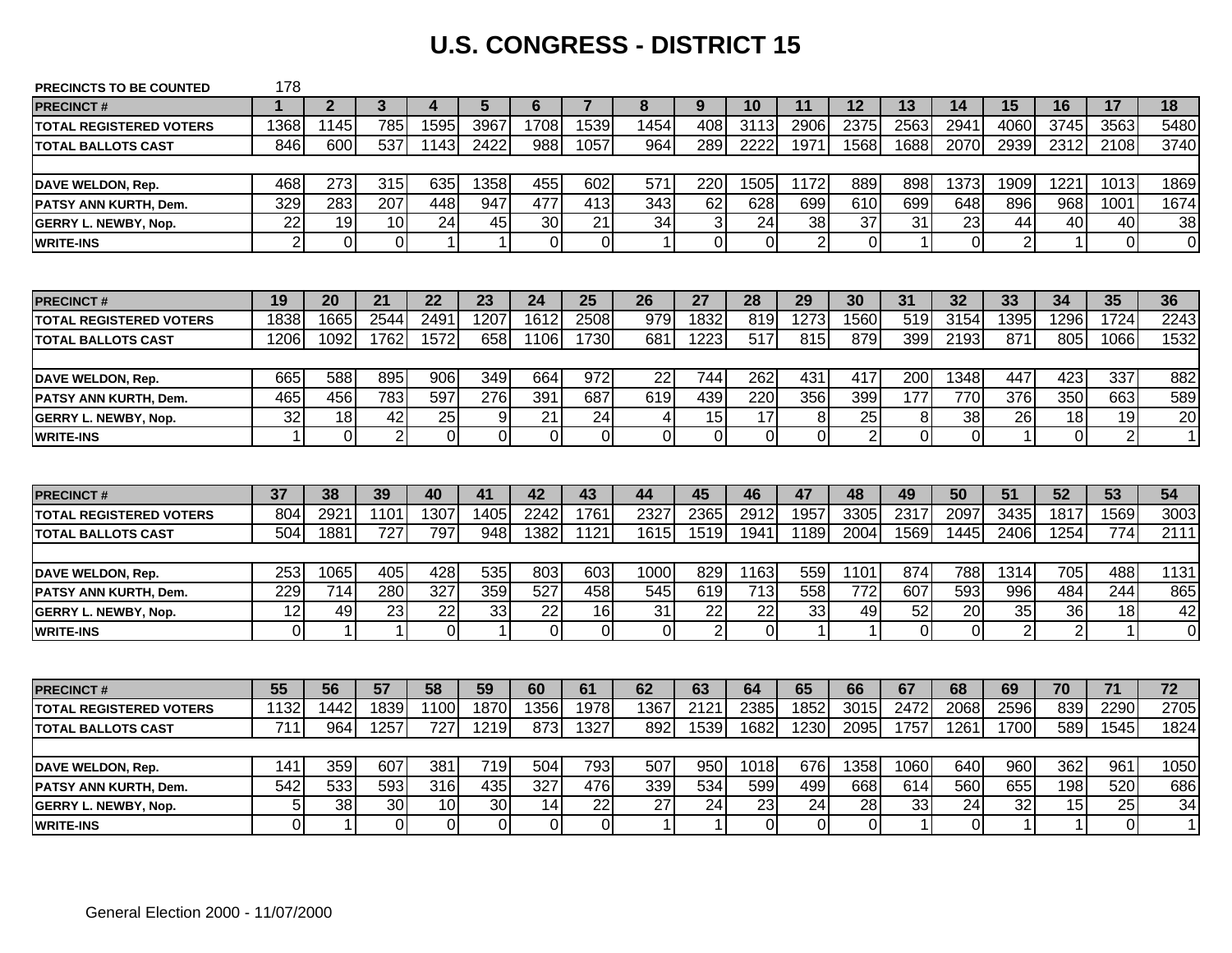### **U.S. CONGRESS - DISTRICT 15**

| <b>PRECINCTS TO BE COUNTED</b> | 178              |                |                |                 |                |             |                |                  |                           |                |                 |                |             |                |                |                 |                |                |
|--------------------------------|------------------|----------------|----------------|-----------------|----------------|-------------|----------------|------------------|---------------------------|----------------|-----------------|----------------|-------------|----------------|----------------|-----------------|----------------|----------------|
| <b>PRECINCT#</b>               | 73               | 74             | 75             | 76              | 77             | 78          | 79             | 80               | 81                        | 82             | 83              | 84             | 85          | 86             | 87             | 88              | 89             | 90             |
| <b>TOTAL REGISTERED VOTERS</b> | 625              | 2922           | 1856           | 2748            | 893            | 1130        | 465            | 689              | 2627                      | 1259           | 2688            | 1617           | 2220        | 649            | 3167           | 2399            | 1241           | 1491           |
| <b>TOTAL BALLOTS CAST</b>      | 415              | 2047           | 1349           | 1941            | 582            | 821         | 265            | 458              | 1654                      | 822            | 2055            | 1122           | 1565        | 379            | 1973           | 1582            | 851            | 940            |
|                                |                  |                |                |                 |                |             |                |                  |                           |                |                 |                |             |                |                |                 |                |                |
| DAVE WELDON, Rep.              | 220              | 1351           | 751            | 1196            | 324            | 553         | 135            | 198              | 841                       | 417            | 1132            | 594            | 773         | 190            | 1157           | 835             | 544            | 567            |
| <b>PATSY ANN KURTH. Dem.</b>   | 172              | 619            | 530            | 669             | 228            | 239         | 110            | $\overline{225}$ | $\overline{713}$          | 365            | 842             | 478            | 725         | 166            | 731            | 651             | 284            | 327            |
| <b>GERRY L. NEWBY, Nop.</b>    | 12               | 32             | 14             | 23              | 17             | 12          | 9              | 11               | 50                        | 15             | 40              | 23             | 21          | 12             | 30             | $\overline{31}$ | 8              | 26             |
| <b>WRITE-INS</b>               | $\overline{0}$   | $\overline{0}$ | $\mathbf{1}$   | $\Omega$        | $\overline{2}$ | $\mathbf 1$ | $\mathbf 0$    | $\overline{0}$   | 0                         | $\mathbf 1$    | $\overline{0}$  | $\mathbf 0$    | $\mathbf 0$ | $\mathbf 0$    | $\Omega$       | $\overline{2}$  | $\overline{0}$ | $\overline{0}$ |
|                                |                  |                |                |                 |                |             |                |                  |                           |                |                 |                |             |                |                |                 |                |                |
| <b>PRECINCT#</b>               | 91               | 92             | 93             | 94              | 95             | 96          | 97             | 98               | 99                        | 100            | 101             | 102            | 103         | 104            | 105            | 106             | 107            | 108            |
| <b>TOTAL REGISTERED VOTERS</b> | 498              | 1413           | 4281           | 2184            | 492            | 965         | 862            | 845              | 452                       | 655            | 646             | 252            | 539         | 2084           | 1838           | 2355            | 3523           | 14             |
| <b>TOTAL BALLOTS CAST</b>      | 247              | 809            | 3072           | 1495            | 343            | 640         | 603            | 509              | 353                       | 501            | 467             | 171            | 270         | 1479           | 1138           | 1479            | 2264           | $\mathbf 1$    |
|                                |                  |                |                |                 |                |             |                |                  |                           |                |                 |                |             |                |                |                 |                |                |
| <b>DAVE WELDON, Rep.</b>       | 143              | 386            | 1682           | 916             | 193            | 354         | 325            | 31               | 38                        | 301            | 242             | 108            | 155         | 898            | 540            | 770             | 1180           | $\mathbf 1$    |
| PATSY ANN KURTH, Dem.          | 96               | 385            | 1244           | 511             | 134            | 261         | 246            | 449              | 296                       | 178            | 208             | 54             | 99          | 517            | 546            | 617             | 941            | 0              |
| <b>GERRY L. NEWBY, Nop.</b>    | $\boldsymbol{2}$ | 19             | 68             | 23              | $\overline{7}$ | 11          | 14             | 4                | $\ensuremath{\mathsf{3}}$ | 12             | $6\phantom{1}6$ | 4              | 11          | 14             | 19             | 37              | 78             | $\mathbf 0$    |
| <b>WRITE-INS</b>               | $\mathbf{1}$     | $\mathbf 0$    | $\overline{0}$ | $\overline{3}$  | $\overline{0}$ | $\mathbf 0$ | $\overline{0}$ | $\overline{0}$   | $\overline{0}$            | $\Omega$       | $\mathbf 0$     | $\overline{0}$ | $\Omega$    | $\overline{0}$ | $\overline{2}$ | 1               | $\overline{2}$ | $\mathbf 0$    |
|                                |                  |                |                |                 |                |             |                |                  |                           |                |                 |                |             |                |                |                 |                |                |
| <b>PRECINCT#</b>               | 109              | 110            | 111            | 112             | 113            | 114         | 115            | 116              | 117                       | 118            | 119             | 120            | 121         | 122            | 123            | 124             | 125            | 126            |
| <b>TOTAL REGISTERED VOTERS</b> | 3648             | 3251           | 2631           | 224'            | 3371           | 1970        | 2581           | 150              | 1112                      | 1203           | 1190            | 4621           | 2160        | 14             | 3213           | 2492            | 2236           | 2041           |
| <b>TOTAL BALLOTS CAST</b>      | 2393             | 2220           | 1795           | 1383            | 2194           | 1408        | 1691           | 106              | 793                       | 804            | 796             | 3089           | 1353        | 10             | 2138           | 1588            | 1478           | 1256           |
|                                |                  |                |                |                 |                |             |                |                  |                           |                |                 |                |             |                |                |                 |                |                |
| <b>DAVE WELDON, Rep.</b>       | 1079             | 1165           | 895            | 688             | 1183           | 899         | 834            | 61               | 509                       | 478            | 480             | 2003           | 824         | 8              | 973            | 846             | 740            | 701            |
| PATSY ANN KURTH, Dem.          | 1182             | 949            | 801            | 615             | 883            | 463         | 748            | $\overline{38}$  | 247                       | 295            | 262             | 970            | 461         | $\mathbf{1}$   | 1052           | 642             | 668            | 479            |
| <b>GERRY L. NEWBY, Nop.</b>    | 47               | 57             | 42             | 43              | 59             | 21          | 32             | 4                | 15                        | 15             | 35              | 37             | 24          | 1              | 49             | 43              | 40             | 39             |
| <b>WRITE-INS</b>               | $\overline{2}$   | $\overline{0}$ | $\overline{2}$ | $\overline{ }$  | $\mathbf 0$    | $\mathbf 0$ | $\overline{2}$ | $\overline{0}$   | $\mathbf{1}$              | $\Omega$       | $\overline{0}$  | $\mathbf{1}$   | 1           | $\overline{O}$ | $\overline{0}$ | $\overline{2}$  | $\overline{0}$ | $\overline{0}$ |
|                                |                  |                |                |                 |                |             |                |                  |                           |                |                 |                |             |                |                |                 |                |                |
| <b>PRECINCT#</b>               | 127              | 128            | 129            | 130             | 131            | 132         | 133            | 134              | 135                       | 136            | 137             | 138            | 139         | 140            | 141            | 142             | 143            | 144            |
| <b>TOTAL REGISTERED VOTERS</b> | 612              | 204            | 568            | 185             | 27             | 540         | 74             | 696              | 390                       | 430            | 4               | 880            | 152         | 1117           |                | 1823            | 2492           | 2505           |
| <b>TOTAL BALLOTS CAST</b>      | 430              | 116            | 432            | 107             | 18             | 376         | 38             | 509              | 267                       | 270            | $\mathbf 0$     | 635            | 46          | 672            | 5              | 1318            | 1603           | 1611           |
|                                |                  |                |                |                 |                |             |                |                  |                           |                |                 |                |             |                |                |                 |                |                |
| DAVE WELDON, Rep.              | 267              | 67             | 264            | 17              | 18             | 220         | 25             | 357              | 194                       | 151            | $\overline{0}$  | 407            | 25          | 318            | 2              | 962             | 885            | 1059           |
| PATSY ANN KURTH, Dem.          | 148              | 47             | 149            | $\overline{87}$ | $\mathbf 0$    | 147         | 11             | 126              | 66                        | 101            | $\mathbf 0$     | 192            | 18          | 307            | $\mathbf{3}$   | 302             | 622            | 493            |
| <b>GERRY L. NEWBY, Nop.</b>    | 6                | $\mathbf 1$    | 11             | $\overline{2}$  | $\overline{0}$ | 0           | 1              | 13               | 3                         | 10             | 0               | 20             | $\mathbf 2$ | 19             | $\overline{0}$ | 12              | 56             | 16             |
| <b>WRITE-INS</b>               | Οl               | $\Omega$       | $\Omega$       | $\Omega$        | $\Omega$       | $\Omega$    | $\Omega$       | $\Omega$         | $\overline{0}$            | $\overline{2}$ | $\overline{0}$  | $\Omega$       | $\Omega$    | $\Omega$       | $\overline{0}$ | $\mathbf{1}$    | $\mathbf 0$    | $\Omega$       |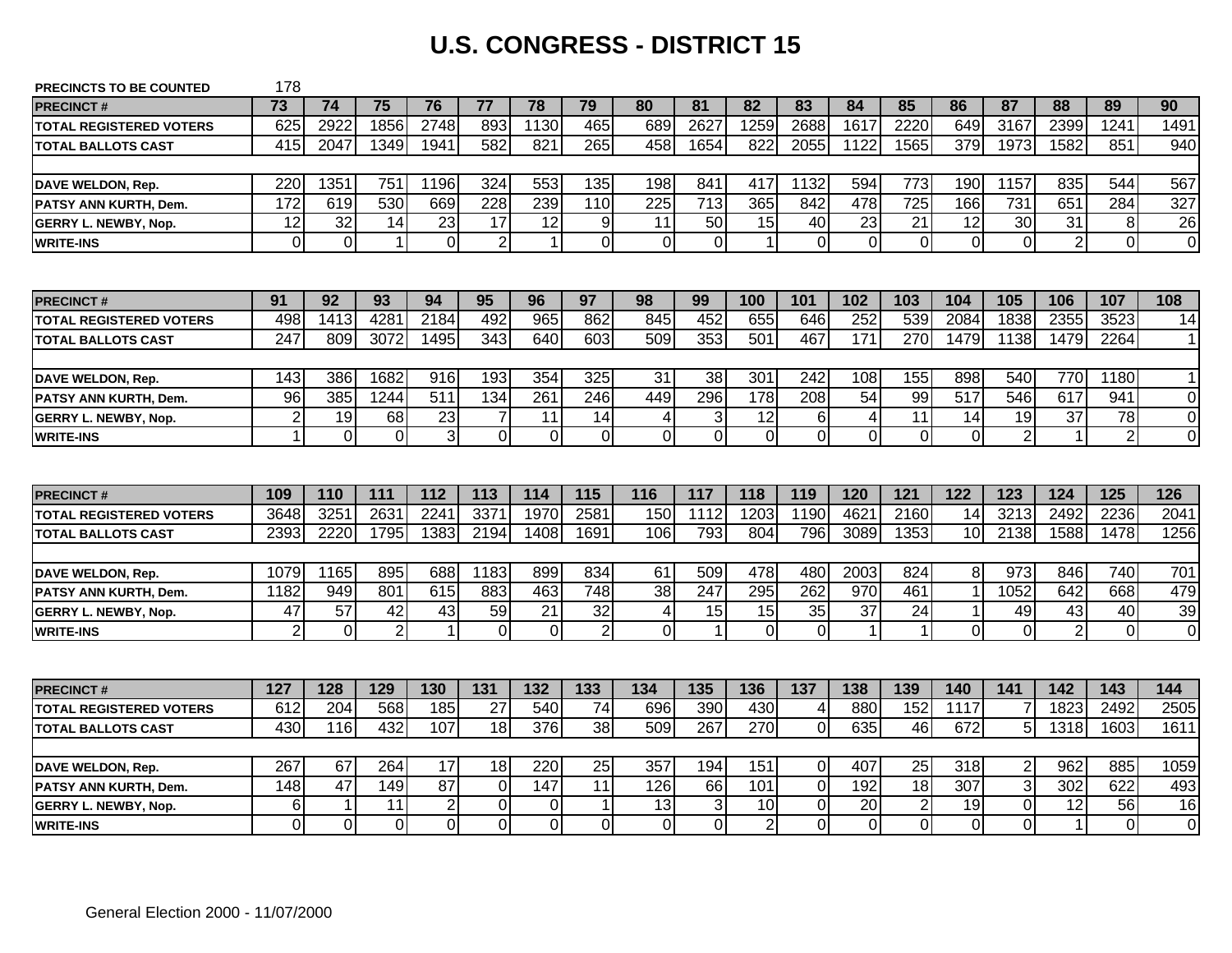### **U.S. CONGRESS - DISTRICT 15**

| <b>PRECINCTS TO BE COUNTED</b>  | 178        |      |          |     |                 |                |     |     |      |      |                |                 |                 |                |      |            |                |               |
|---------------------------------|------------|------|----------|-----|-----------------|----------------|-----|-----|------|------|----------------|-----------------|-----------------|----------------|------|------------|----------------|---------------|
| <b>PRECINCT#</b>                | 145        | 146  | 147      | 148 | 149             | 150            | 151 | 152 | 153  | 154  | 155            | 156             | 157             | 158            | 159  | 160        | 161            | 162           |
| <b>ITOTAL REGISTERED VOTERS</b> | 2281       | 1779 | 2146     | 673 | 3075            | 2934           |     | 997 | 1687 | 2034 | 1246           | 354             | 330             | 1726           | 1940 | 139        | 0l             | 324           |
| <b>TOTAL BALLOTS CAST</b>       | 1309       | 1225 | 1485     | 466 | 1969            | 1991           |     | 682 | 156  | 1373 | 840            | 203             | 244             | 1119           | 1223 | 89         | οl             | 246           |
|                                 |            |      |          |     |                 |                |     |     |      |      |                |                 |                 |                |      |            |                |               |
| DAVE WELDON, Rep.               | 655        | 816  | 950      | 199 | 1030            | 1021           |     | 421 | 709  | 809  | 521            | 117             | 160             | 654            | 728  | 11         | 01             | 136           |
| PATSY ANN KURTH, Dem.           | 580        | 374  | 502      | 249 | 837             | 871            |     | 223 | 403  | 500  | 279            | 77              | 67              | 395            | 431  | 74         | 0              | 90            |
| <b>GERRY L. NEWBY, Nop.</b>     | 18         | 16   | 4        | 10  | 47              | 48             |     | 18  | 16   | 17   | 20             | 51              | 10 <sub>l</sub> | 35             | 32   |            | $\overline{0}$ | 5             |
| <b>WRITE-INS</b>                | Οl         | Οl   | $\Omega$ |     | $\overline{0}$  | $\overline{2}$ |     | 01  | 01   |      | $\overline{0}$ | 01              | 01              | $\overline{0}$ |      | $\Omega$   | $\overline{0}$ | $\mathbf 0$   |
| <b>PRECINCT#</b>                | 163        | 164  | 165      | 166 | 167             | 168            | 169 | 170 | 171  | 172  | 173            | 174             | 175             | 176            | 999  | <b>ABS</b> |                | <b>TOTAL!</b> |
| <b>ITOTAL REGISTERED VOTERS</b> | 370        | 259  | 129      | 63  | 107             | 105I           | 883 | 161 | 758  | 45   | 29             | 15 <sub>l</sub> | 01              | 4              | 1230 | $\Omega$   |                | 283684        |
| <b>TOTAL BALLOTS CAST</b>       | <b>206</b> | 152  | 70       | 37  | 66              | 79             | 599 | 84  | 528  | 38   | 19             | 81              | ΟI              | $\overline{0}$ |      | 0 31873    |                | 218939        |
|                                 |            |      |          |     |                 |                |     |     |      |      |                |                 |                 |                |      |            |                |               |
| DAVE WELDON, Rep.               | 97         | 92   | 39       | 11  | 10 <sup>1</sup> | 51             | 202 | 53  | 272  | 24   | 7              | 31              | 01              | 01             |      | 0 20615    |                | 124446        |
| PATSY ANN KURTH, Dem.           | 97         | 53   | 27       | 22  | 51              | 24             | 367 | 26  | 226  | 13   | 12             | 51              | 0               | $\overline{0}$ |      | 9709       |                | 83944         |
| <b>GERRY L. NEWBY, Nop.</b>     |            | 2    |          |     | 2               | 31             | 81  | 2   | 16   |      | $\Omega$       | 01              | 01              | 01             |      | 415        |                | 4120          |
| <b>WRITE-INS</b>                | 01         |      | 0        |     | 0I              | οI             |     | 0   | 01   |      | 01             |                 |                 | 0l             |      | 17         |                | 91            |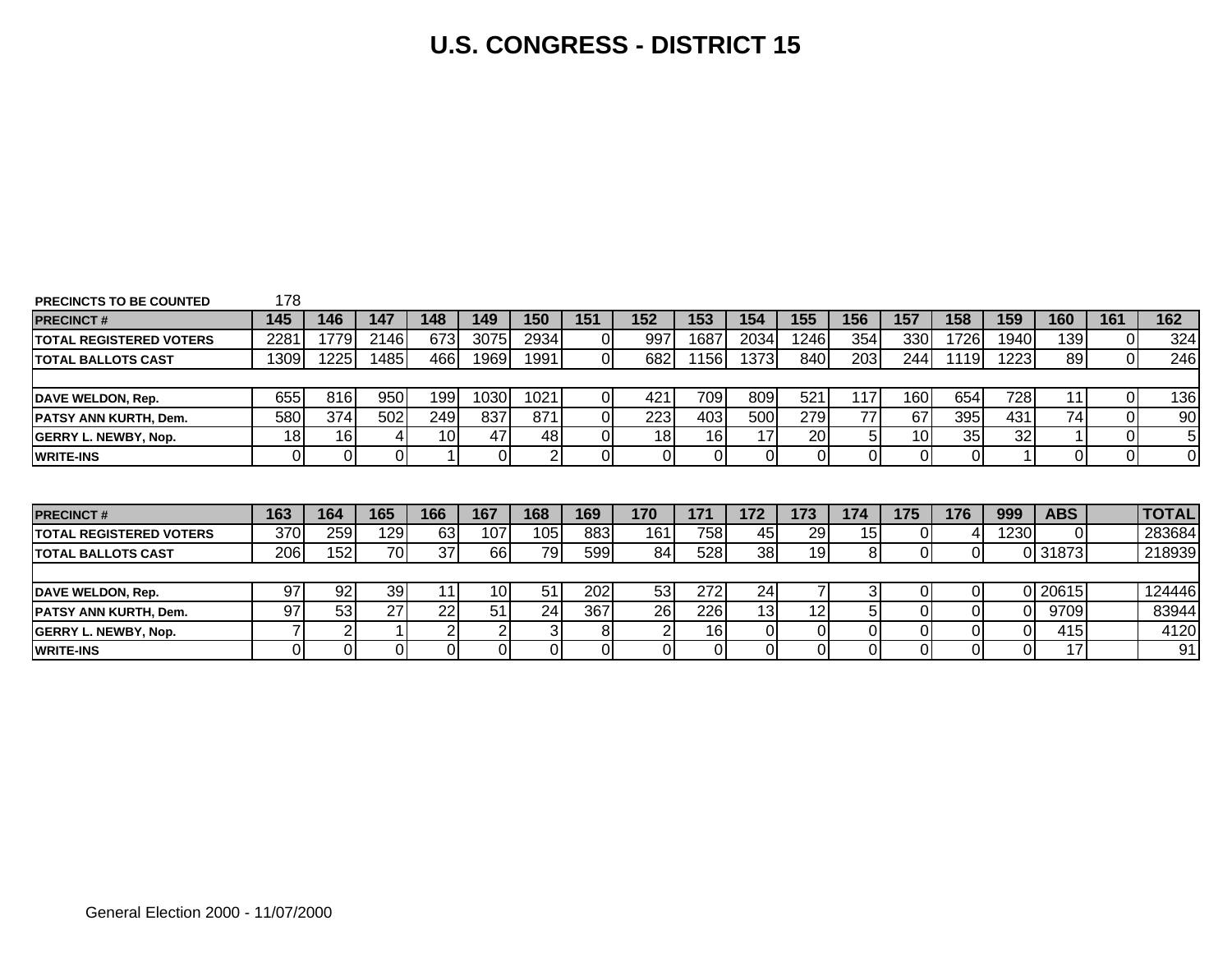### **TREASURER**

| <b>PRECINCTS TO BE COUNTED</b> | 178  |                  |                  |                  |                |                  |                |                  |                  |                  |                  |      |                  |      |      |                 |      |                 |
|--------------------------------|------|------------------|------------------|------------------|----------------|------------------|----------------|------------------|------------------|------------------|------------------|------|------------------|------|------|-----------------|------|-----------------|
| <b>PRECINCT#</b>               |      | $\overline{2}$   | 3                | $\boldsymbol{4}$ | $5\phantom{1}$ | 6                | $\overline{7}$ | 8                | 9                | 10               | 11               | 12   | 13               | 14   | 15   | 16              | 17   | 18              |
| <b>TOTAL REGISTERED VOTERS</b> | 1368 | 1145             | 785              | 1595             | 3967           | 1708             | 1539           | 1454             | 408              | 3113             | 2906             | 2375 | 2563             | 2941 | 4060 | 3745            | 3563 | 5480            |
| <b>TOTAL BALLOTS CAST</b>      | 846  | 600              | 537              | 1143             | 2422           | 988              | 1057           | 964              | 289              | 2222             | 1971             | 1568 | 1688             | 2070 | 2939 | 2312            | 2108 | 3740            |
|                                |      |                  |                  |                  |                |                  |                |                  |                  |                  |                  |      |                  |      |      |                 |      |                 |
| TOM GALLAGHER, Rep.            | 519  | 321              | 354              | 718              | 1456           | 539              | 677            | 657              | 219              | 1678             | 1261             | 988  | 991              | 1499 | 2008 | 1325            | 1123 | 2004            |
| JOHN COSGROVE, Dem.            | 299  | $\overline{251}$ | 172              | 363              | 836            | 399              | 328            | 267              | $\overline{55}$  | 451              | 614              | 530  | $\overline{613}$ | 524  | 775  | 906             | 895  | 1528            |
|                                |      |                  |                  |                  |                |                  |                |                  |                  |                  |                  |      |                  |      |      |                 |      |                 |
| <b>PRECINCT#</b>               | 19   | 20               | 21               | 22               | 23             | 24               | 25             | 26               | 27               | 28               | 29               | 30   | 31               | 32   | 33   | 34              | 35   | 36              |
| <b>TOTAL REGISTERED VOTERS</b> | 1838 | 1665             | 2544             | 2491             | 1207           | 1612             | 2508           | 979              | 1832             | 819              | 1273             | 1560 | 519              | 3154 | 1395 | 1296            | 1724 | 2243            |
| <b>TOTAL BALLOTS CAST</b>      | 1206 | 1092             | 1762             | 1572             | 658            | 1106             | 1730           | 681              | 1223             | 517              | 815              | 879  | 399              | 2193 | 871  | 805             | 1066 | 1532            |
|                                |      |                  |                  |                  |                |                  |                |                  |                  |                  |                  |      |                  |      |      |                 |      |                 |
| TOM GALLAGHER, Rep.            | 768  | 644              | 1011             | 1011             | 396            | 734              | 1128           | 31               | 795              | 287              | 512              | 455  | 248              | 1524 | 532  | 441             | 378  | 979             |
| JOHN COSGROVE, Dem.            | 390  | 405              | 687              | 481              | 234            | $\overline{341}$ | 511            | 605              | 386              | 207              | $\overline{271}$ | 378  | 121              | 582  | 309  | 337             | 631  | 494             |
|                                |      |                  |                  |                  |                |                  |                |                  |                  |                  |                  |      |                  |      |      |                 |      |                 |
| <b>PRECINCT#</b>               | 37   | 38               | 39               | 40               | 41             | 42               | 43             | 44               | 45               | 46               | 47               | 48   | 49               | 50   | 51   | $\overline{52}$ | 53   | 54              |
| <b>TOTAL REGISTERED VOTERS</b> | 804  | 2921             | 1101             | 1307             | 1405           | 2242             | 1761           | 2327             | 2365             | 2912             | 1957             | 3305 | 2317             | 2097 | 3435 | 1817            | 1569 | 3003            |
| <b>TOTAL BALLOTS CAST</b>      | 504  | 1881             | 727              | 797              | 948            | 1382             | 1121           | 1615             | 1519             | 1941             | 1189             | 2004 | 1569             | 1445 | 2406 | 1254            | 774  | 2111            |
|                                |      |                  |                  |                  |                |                  |                |                  |                  |                  |                  |      |                  |      |      |                 |      |                 |
| <b>TOM GALLAGHER, Rep.</b>     | 276  | 1175             | 445              | 482              | 611            | 917              | 668            | 1073             | 910              | 1326             | 620              | 1214 | 997              | 953  | 1435 | 810             | 526  | 1254            |
| JOHN COSGROVE, Dem.            | 207  | 616              | $\overline{257}$ | 284              | 309            | 419              | 390            | 458              | 540              | 529              | 509              | 668  | 505              | 422  | 853  | 400             | 205  | 760             |
|                                |      |                  |                  |                  |                |                  |                |                  |                  |                  |                  |      |                  |      |      |                 |      |                 |
| <b>PRECINCT#</b>               | 55   | 56               | $\overline{57}$  | 58               | 59             | 60               | 61             | 62               | 63               | 64               | 65               | 66   | 67               | 68   | 69   | 70              | 71   | $\overline{72}$ |
| <b>TOTAL REGISTERED VOTERS</b> | 1132 | 1442             | 1839             | 1100             | 1870           | 1356             | 1978           | 1367             | $\overline{212}$ | 2385             | 1852             | 3015 | 2472             | 2068 | 2596 | 839             | 2290 | 2705            |
| <b>TOTAL BALLOTS CAST</b>      | 711  | 964              | 1257             | 727              | 1219           | 873              | 1327           | 892              | 1539             | 1682             | 1230             | 2095 | 1757             | 1261 | 1700 | 589             | 1545 | 1824            |
|                                |      |                  |                  |                  |                |                  |                |                  |                  |                  |                  |      |                  |      |      |                 |      |                 |
| TOM GALLAGHER, Rep.            | 162  | 401              | 683              | 405              | 771            | 557              | 848            | 552              | 1061             | 1113             | 767              | 1470 | 1173             | 683  | 1054 | 411             | 1044 | 1142            |
| JOHN COSGROVE, Dem.            | 525  | 525              | 532              | 295              | 393            | 280              | 436            | 310              | 432              | 484              | 410              | 545  | $\overline{511}$ | 522  | 574  | 158             | 444  | 606             |
|                                |      |                  |                  |                  |                |                  |                |                  |                  |                  |                  |      |                  |      |      |                 |      |                 |
| <b>PRECINCT#</b>               | 73   | 74               | 75               | 76               | 77             | 78               | 79             | 80               | 81               | 82               | 83               | 84   | 85               | 86   | 87   | 88              | 89   | 90              |
| <b>TOTAL REGISTERED VOTERS</b> | 625  | 2922             | 1856             | 2748             | 893            | 1130             | 465            | 689              | 2627             | 1259             | 2688             | 1617 | 2220             | 649  | 3167 | 2399            | 1241 | 1491            |
| <b>TOTAL BALLOTS CAST</b>      | 415  | 2047             | 1349             | 1941             | 582            | 821              | 265            | 458              | 1654             | 822              | 2055             | 1122 | 1565             | 379  | 1973 | 1582            | 851  | 940             |
|                                |      |                  |                  |                  |                |                  |                |                  |                  |                  |                  |      |                  |      |      |                 |      |                 |
| TOM GALLAGHER, Rep.            | 257  | 1416             | 787              | 1290             | 357            | 622              | 156            | 212              | 939              | 471              | 1290             | 669  | 855              | 214  | 1277 | 948             | 599  | 608             |
| JOHN COSGROVE, Dem.            | 143  | 545              | 502              | 563              | 200            | 180              | 94             | $\overline{215}$ | 633              | $\overline{310}$ | 671              | 393  | 641              | 151  | 615  | 553             | 226  | 283             |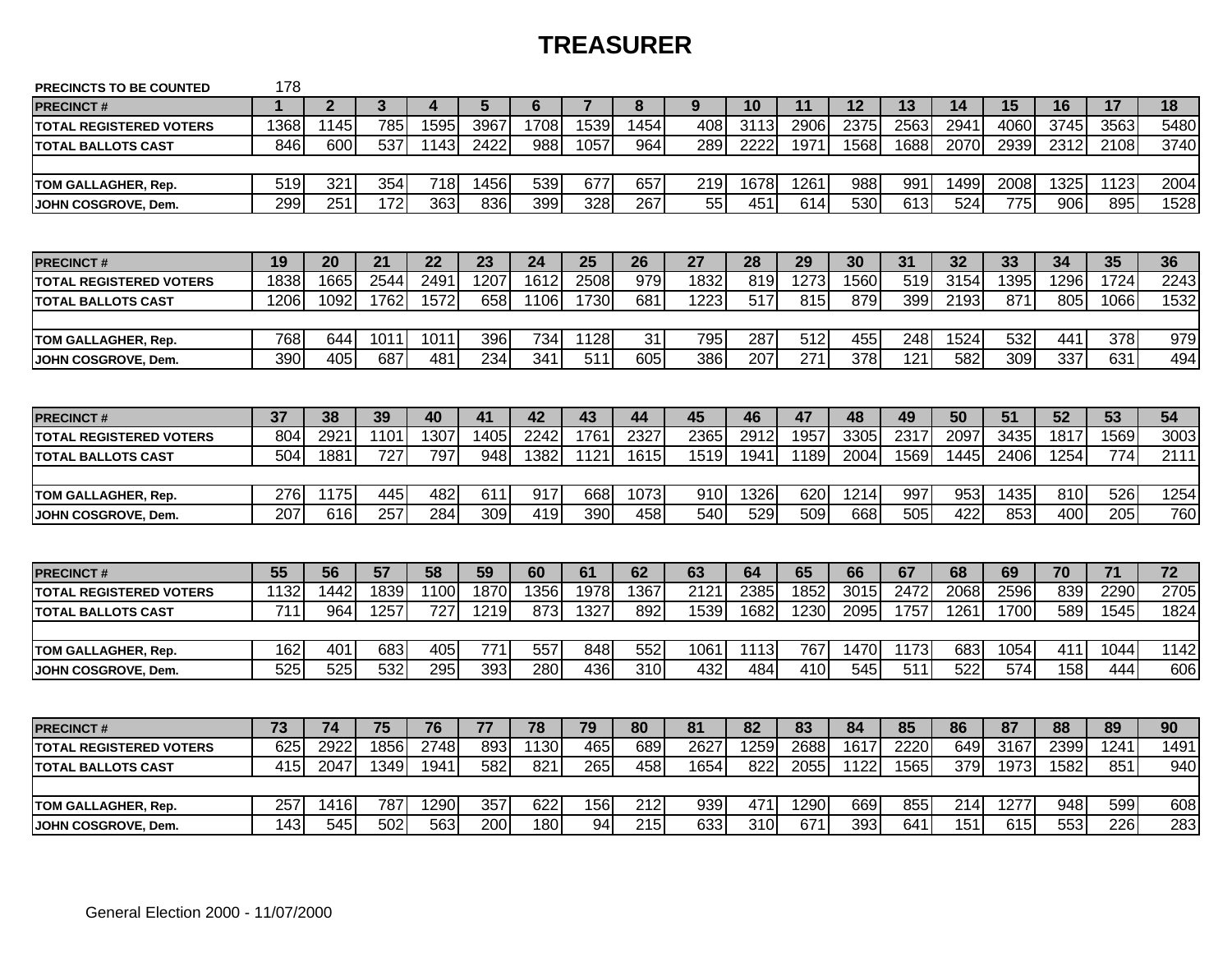# **TREASURER**

| PRECINCTS TO BE COUNTED        | 178  |                 |                 |                 |                  |                  |                |                 |      |                  |                 |                  |                 |                |          |            |                |                |
|--------------------------------|------|-----------------|-----------------|-----------------|------------------|------------------|----------------|-----------------|------|------------------|-----------------|------------------|-----------------|----------------|----------|------------|----------------|----------------|
| <b>PRECINCT#</b>               | 91   | 92              | 93              | 94              | 95               | 96               | 97             | 98              | 99   | 100              | 101             | 102              | 103             | 104            | 105      | 106        | 107            | 108            |
| <b>TOTAL REGISTERED VOTERS</b> | 498  | 1413            | 428'            | 2184            | 492              | 965              | 862            | 845             | 452  | 655              | 646             | 252              | 539             | 2084           | 1838     | 2355       | 3523           | 14             |
| <b>TOTAL BALLOTS CAST</b>      | 247  | 809             | 3072            | 1495            | 343              | 640              | 603            | 509             | 353  | 501              | 467             | 171              | 270             | 1479           | 1138     | 1479       | 2264           | 11             |
|                                |      |                 |                 |                 |                  |                  |                |                 |      |                  |                 |                  |                 |                |          |            |                |                |
| TOM GALLAGHER, Rep.            | 145  | 415             | 1849            | 990             | 219              | 397              | 360            | 43              | 46   | 358              | 255             | 123              | 172             | 1009           | 624      | 822        | 1264           | $\overline{0}$ |
| JOHN COSGROVE, Dem.            | 89   | 378             | 1097            | 449             | $\overline{112}$ | $\overline{221}$ | 217            | 435             | 288  | $\overline{127}$ | 193             | 40               | $\overline{93}$ | 376            | 474      | 592        | 908            | 1              |
|                                |      |                 |                 |                 |                  |                  |                |                 |      |                  |                 |                  |                 |                |          |            |                |                |
| <b>PRECINCT#</b>               | 109  | 110             | 111             | 112             | 113              | 114              | 115            | 116             | 117  | 118              | 119             | 120              | 121             | 122            | 123      | 124        | 125            | 126            |
| <b>TOTAL REGISTERED VOTERS</b> | 3648 | 3251            | 2631            | 224             | 3371             | 1970             | 2581           | 150             | 1112 | 1203             | 1190            | 462 <sup>7</sup> | 2160            | 14             | 3213     | 2492       | 2236           | 2041           |
| <b>TOTAL BALLOTS CAST</b>      | 2393 | 2220            | 1795            | 1383            | 2194             | 1408             | 1691           | 106             | 793  | 804              | 796             | 3089             | 1353            | 10             | 2138     | 1588       | 1478           | 1256           |
|                                |      |                 |                 |                 |                  |                  |                |                 |      |                  |                 |                  |                 |                |          |            |                |                |
| TOM GALLAGHER, Rep.            | 1206 | 1270            | 981             | 783             | 1339             | 992              | 943            | 71              | 570  | 495              | 529             | 2142             | 869             | 9              | 1079     | 972        | 818            | 748            |
| JOHN COSGROVE, Dem.            | 1064 | 857             | 722             | 543             | 744              | 359              | 642            | $\overline{31}$ | 195  | 279              | 249             | 794              | 421             | $\mathbf{1}$   | 968      | 564        | 597            | 459            |
|                                |      |                 |                 |                 |                  |                  |                |                 |      |                  |                 |                  |                 |                |          |            |                |                |
| <b>PRECINCT#</b>               | 127  | 128             | 129             | 130             | 131              | 132              | 133            | 134             | 135  | 136              | 137             | 138              | 139             | 140            | 141      | 142        | 143            | 144            |
| <b>TOTAL REGISTERED VOTERS</b> | 612  | 204             | 568             | 185             | 27               | 540              | 74             | 696             | 390  | 430              | 4               | 880              | 152             | 1117           |          | 1823       | 2492           | 2505           |
| <b>TOTAL BALLOTS CAST</b>      | 430  | 116             | 432             | 107             | 18               | 376              | 38             | 509             | 267  | 270              | 0               | 635              | 46              | 672            | 5        | 1318       | 1603           | 1611           |
|                                |      |                 |                 |                 |                  |                  |                |                 |      |                  |                 |                  |                 |                |          |            |                |                |
| TOM GALLAGHER, Rep.            | 294  | 77              | 280             | 17              | 18               | 243              | 29             | 392             | 206  | 162              | $\overline{0}$  | 441              | 28              | 363            | 2        | 996        | 983            | 1148           |
| JOHN COSGROVE, Dem.            | 114  | 38              | 136             | 86              | $\Omega$         | 116              | 8              | 99              | 53   | 97               | $\overline{0}$  | 162              | 17              | 263            | 3        | 270        | 558            | 390            |
|                                |      |                 |                 |                 |                  |                  |                |                 |      |                  |                 |                  |                 |                |          |            |                |                |
| <b>PRECINCT#</b>               | 145  | 146             | 147             | 148             | 149              | 150              | 151            | 152             | 153  | 154              | 155             | 156              | 157             | 158            | 159      | 160        | 161            | 162            |
| <b>TOTAL REGISTERED VOTERS</b> | 228' | 1779            | 2146            | 673             | 3075             | 2934             | $\Omega$       | 997             | 1687 | 2034             | 1246            | 354              | 330             | 1726           | 1940     | 139        | $\overline{0}$ | 324            |
| <b>TOTAL BALLOTS CAST</b>      | 1309 | 1225            | 1485            | 466             | 1969             | 1991             | $\mathbf 0$    | 682             | 1156 | 1373             | 840             | 203              | 244             | 1119           | 1223     | 89         | $\Omega$       | 246            |
|                                |      |                 |                 |                 |                  |                  |                |                 |      |                  |                 |                  |                 |                |          |            |                |                |
| TOM GALLAGHER, Rep.            | 728  | 909             | 1074            | 213             | 1107             | 1084             | $\mathbf 0$    | 451             | 767  | 891              | 580             | 125              | 168             | 715            | 799      | 15         | $\overline{O}$ | 149            |
| JOHN COSGROVE, Dem.            | 500  | 276             | 352             | 228             | 770              | 813              | $\overline{0}$ | 203             | 355  | 413              | 228             | 71               | 66              | 351            | 368      | 70         | $\overline{0}$ | 76             |
|                                |      |                 |                 |                 |                  |                  |                |                 |      |                  |                 |                  |                 |                |          |            |                |                |
| <b>PRECINCT#</b>               | 163  | 164             | 165             | 166             | 167              | 168              | 169            | 170             | 171  | 172              | 173             | 174              | 175             | 176            | 999      | <b>ABS</b> |                | <b>TOTAL</b>   |
| <b>TOTAL REGISTERED VOTERS</b> | 370  | 259             | 129             | 63              | 107              | 105              | 883            | 161             | 758  | 45               | 29              | 15               | $\mathbf 0$     | 4              | 1230     | 0          |                | 283684         |
| <b>TOTAL BALLOTS CAST</b>      | 206  | 152             | $\overline{70}$ | $\overline{37}$ | 66               | 79               | 599            | 84              | 528  | $\overline{38}$  | $\overline{19}$ | $\bf 8$          | $\overline{0}$  | $\mathbf 0$    | 0        | 31902      |                | 218968         |
|                                |      |                 |                 |                 |                  |                  |                |                 |      |                  |                 |                  |                 |                |          |            |                |                |
| TOM GALLAGHER, Rep.            | 108  | 91              | 47              | 11              | 13               | 64               | 194            | 58              | 310  | 25               | 12              | 4                | 0               | $\overline{0}$ |          | 0 21860    |                | 136325         |
| JOHN COSGROVE, Dem.            | 96   | $\overline{57}$ | $\overline{21}$ | 25              | 52               | 11               | 381            | $\overline{21}$ | 201  | $\overline{12}$  | $\overline{7}$  | 4                | $\overline{0}$  | $\mathbf{0}$   | $\Omega$ | 8322       |                | 72746          |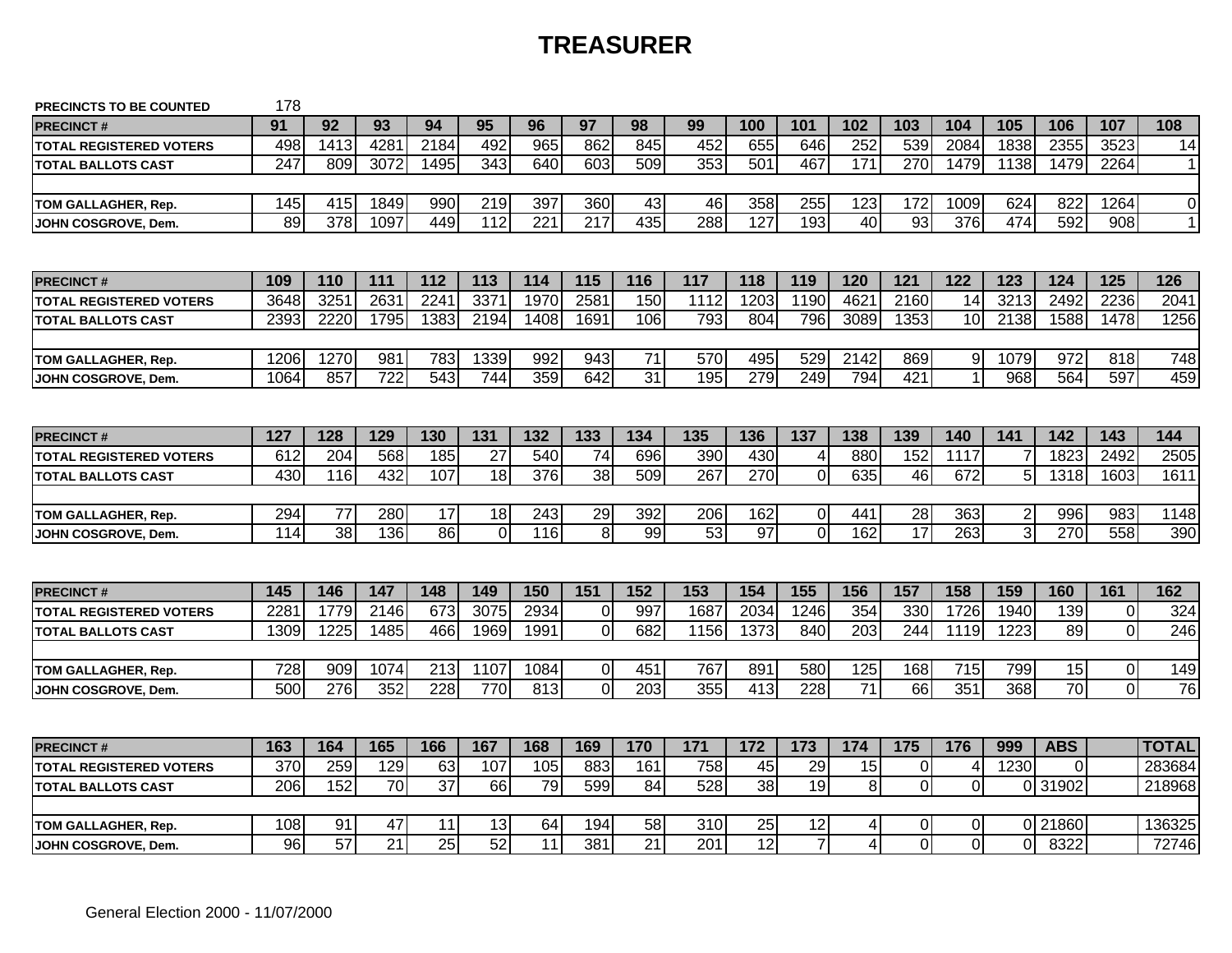### **COMMISSIONER OF EDUCATION**

| <b>PRECINCTS TO BE COUNTED</b> | 178  |                |              |                  |                  |           |                |           |           |                        |           |           |           |           |           |          |                        |                 |
|--------------------------------|------|----------------|--------------|------------------|------------------|-----------|----------------|-----------|-----------|------------------------|-----------|-----------|-----------|-----------|-----------|----------|------------------------|-----------------|
| <b>PRECINCT#</b>               | 1    | $\overline{2}$ | $\mathbf{3}$ | 4                | 5                | 6         | $\overline{7}$ | 8         | 9         | 10                     | 11        | 12        | 13        | 14        | 15        | 16       | 17                     | 18              |
| <b>TOTAL REGISTERED VOTERS</b> | 1368 | 1145           | 785          | 1595             | 3967             | 1708      | 1539           | 1454      | 408       | 3113                   | 2906      | 2375      | 2563      | 2941      | 4060      | 3745     | 3563                   | 5480            |
| <b>TOTAL BALLOTS CAST</b>      | 846  | 600            | 537          | 1143             | 2422             | 988       | 1057           | 964       | 289       | 2222                   | 1971      | 1568      | 1688      | 2070      | 2939      | 2312     | 2108                   | 3740            |
|                                |      |                |              |                  |                  |           |                |           |           |                        |           |           |           |           |           |          |                        |                 |
| <b>CHARLIE CRIST, Rep.</b>     | 477  | 278            | 311          | 628              | 1306             | 466       | 622            | 586       | 205       | 1486                   | 1154      | 864       | 873       | 1344      | 1836      | 1189     | 998                    | 1845            |
| <b>GEORGE H. SHELDON. Dem.</b> | 324  | 270            | 204          | 409              | 936              | 449       | 363            | 321       | 67        | 596                    | 676       | 606       | 678       | 636       | 870       | 993      | 960                    | 1623            |
| <b>VASSILIA GAZETAS, Nop.</b>  | 15   | 15             | 14           | 33               | 39               | 26        | 16             | 22        | 3         | 24                     | 39        | 34        | 44        | 17        | 50        | 33       | 38                     | 34              |
|                                |      |                |              |                  |                  |           |                |           |           |                        |           |           |           |           |           |          |                        |                 |
| <b>PRECINCT#</b>               | 19   | 20             | 21           | 22               | 23               | 24        | 25             | 26        | 27        | 28                     | 29        | 30        | 31        | 32        | 33        | 34       | 35                     | 36              |
| <b>TOTAL REGISTERED VOTERS</b> | 1838 | 1665           | 2544         | 2491             | 1207             | 1612      | 2508           | 979       | 1832      | 819                    | 1273      | 1560      | 519       | 3154      | 1395      | 1296     | 1724                   | 2243            |
| <b>TOTAL BALLOTS CAST</b>      | 1206 | 1092           | 1762         | 1572             | 658              | 1106      | 1730           | 681       | 1223      | 517                    | 815       | 879       | 399       | 2193      | 871       | 805      | 1066                   | 1532            |
|                                |      |                |              |                  |                  |           |                |           |           |                        |           |           |           |           |           |          |                        |                 |
| <b>CHARLIE CRIST, Rep.</b>     | 671  | 581            | 885          | 924              | 333              | 657       | 980            | 19        | 743       | 261                    | 456       | 408       | 207       | 1325      | 475       | 404      | 324                    | 888             |
| <b>GEORGE H. SHELDON. Dem.</b> | 452  | 436            | 784          | 538              | 271              | 389       | 605            | 615       | 423       | 217                    | 307       | 378       | 157       | 723       | 334       | 361      | 669                    | 548             |
| <b>VASSILIA GAZETAS, Nop.</b>  | 23   | 18             | 24           | 31               | 15               | 17        | 34             | 3         | 15        | 13                     | 14        | 35        | 5         | 48        | 24        | 19       | 18                     | 28              |
|                                |      |                |              |                  |                  |           |                |           |           |                        |           |           |           |           |           |          |                        |                 |
| <b>PRECINCT#</b>               | 37   | 38             | 39           | 40               | 41               | 42        | 43             | 44        | 45        | 46                     | 47        | 48        | 49        | 50        | 51        | 52       | 53                     | 54              |
| <b>TOTAL REGISTERED VOTERS</b> | 804  | 2921           | 1101         | 1307             | 1405             | 2242      | 1761           | 2327      | 2365      | 2912                   | 1957      | 3305      | 2317      | 2097      | 3435      | 1817     | 1569                   | 3003            |
| <b>TOTAL BALLOTS CAST</b>      | 504  | 1881           | 727          | 797              | 948              | 1382      | 1121           | 1615      | 1519      | 1941                   | 1189      | 2004      | 1569      | 1445      | 2406      | 1254     | 774                    | 2111            |
|                                |      |                |              |                  |                  |           |                |           |           |                        |           |           |           |           |           |          |                        |                 |
| <b>CHARLIE CRIST, Rep.</b>     | 248  | 1068           | 383          | 436              | 528              | 827       | 606            | 946       | 809       | 1176                   | 567       | 1129      | 877       | 836       | 1308      | 697      | 477                    | 1101            |
| <b>GEORGE H. SHELDON, Dem.</b> | 224  | 682            | 301          | $\overline{313}$ | $\overline{357}$ | 477       | 438            | 563       | 599       | 621                    | 537       | 723       | 582       | 507       | 900       | 469      | 236                    | 857             |
| <b>VASSILIA GAZETAS, Nop.</b>  | 13   | 32             | 17           | 18               | 19               | 18        | 17             | 26        | 38        | 33                     | 19        | 24        | 36        | 24        | 46        | 32       | 15                     | 44              |
|                                |      |                |              |                  |                  |           |                |           |           |                        |           |           |           |           |           |          |                        |                 |
|                                |      |                |              |                  |                  |           |                |           |           |                        |           |           |           |           |           |          |                        |                 |
| <b>PRECINCT#</b>               | 55   | 56             | 57           | 58               | 59               | 60        | 61             | 62        | 63        | 64                     | 65        | 66        | 67        | 68        | 69        | 70       | $\overline{71}$        | $\overline{72}$ |
| <b>TOTAL REGISTERED VOTERS</b> | 1132 | 1442           | 1839         | 1100             | 1870             | 1356      | 1978           | 1367      | 2121      | 2385                   | 1852      | 3015      | 2472      | 2068      | 2596      | 839      | 2290                   | 2705            |
| <b>TOTAL BALLOTS CAST</b>      | 711  | 964            | 1257         | 727              | 1219             | 873       | 1327           | 892       | 1539      | 1682                   | 1230      | 2095      | 1757      | 1261      | 1700      | 589      | 1545                   | 1824            |
|                                |      |                |              |                  |                  |           |                |           |           |                        |           |           |           |           |           |          |                        |                 |
| <b>CHARLIE CRIST, Rep.</b>     | 140  | 357            | 619          | 367              | 688              | 489       | 776            | 482       | 951       | 997                    | 683       | 1319      | 1040      | 597       | 941       | 351      | 978                    | 1021            |
| <b>GEORGE H. SHELDON. Dem.</b> | 547  | 541<br>26      | 572<br>23    | 309<br>19        | 442<br>34        | 319<br>17 | 488<br>14      | 340<br>27 | 514<br>14 | $\overline{571}$<br>28 | 455<br>21 | 657<br>31 | 602<br>32 | 577<br>25 | 649<br>31 | 202<br>6 | 489<br>$\overline{15}$ | 680<br>31       |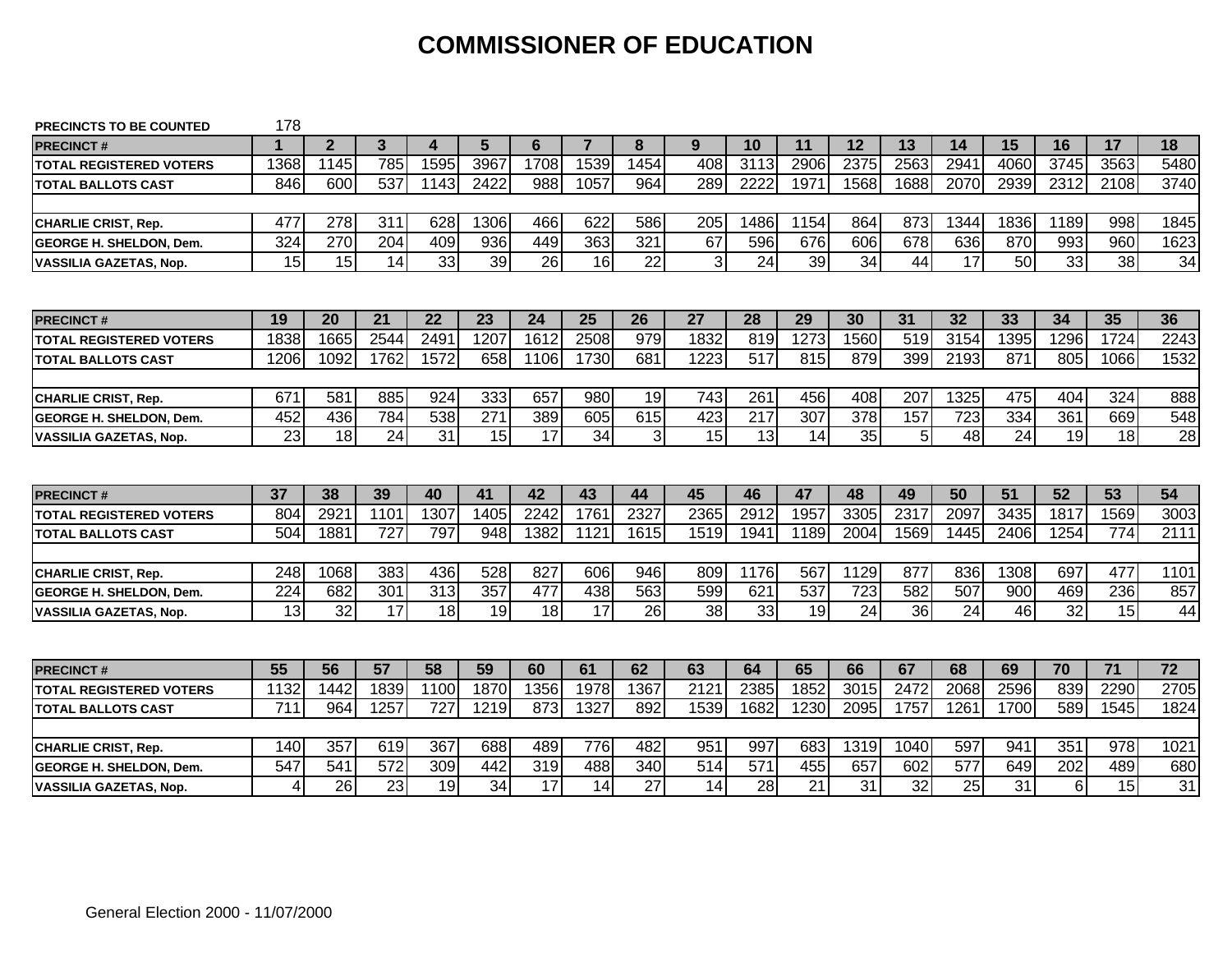### **COMMISSIONER OF EDUCATION**

| <b>PRECINCTS TO BE COUNTED</b>                                  | 178       |                      |          |                      |                             |                       |                     |           |         |                       |                               |           |                    |              |               |           |                 |                     |
|-----------------------------------------------------------------|-----------|----------------------|----------|----------------------|-----------------------------|-----------------------|---------------------|-----------|---------|-----------------------|-------------------------------|-----------|--------------------|--------------|---------------|-----------|-----------------|---------------------|
| <b>PRECINCT#</b>                                                | 73        | 74                   | 75       | 76                   | 77                          | 78                    | 79                  | 80        | 81      | 82                    | 83                            | 84        | 85                 | 86           | 87            | 88        | 89              | 90                  |
| <b>TOTAL REGISTERED VOTERS</b>                                  | 625       | 2922                 | 1856     | 2748                 | 893                         | 1130                  | 465                 | 689       | 2627    | 1259                  | 2688                          | 1617      | 2220               | 649          | 3167          | 2399      | 1241            | 1491                |
| <b>TOTAL BALLOTS CAST</b>                                       | 415       | 2047                 | 1349     | 1941                 | 582                         | 821                   | 265                 | 458       | 1654    | 822                   | 2055                          | 1122      | 1565               | 379          | 1973          | 1582      | 851             | 940                 |
|                                                                 |           |                      |          |                      |                             |                       |                     |           |         |                       |                               |           |                    |              |               |           |                 |                     |
| <b>CHARLIE CRIST, Rep.</b>                                      | 234       | 1299                 | 722      | 1182                 | 319                         | 549                   | 141                 | 195       | 837     | 403                   | 1121                          | 608       | 755                | 201          | 1125          | 815       | 531             | 533                 |
| <b>IGEORGE H. SHELDON. Dem.</b>                                 | 157       | 613                  | 540      | 645                  | 215                         | 231                   | 96                  | 213       | 689     | 349                   | 798                           | 447       | 708                | 147          | 717           | 633       | 269             | 322                 |
| <b>VASSILIA GAZETAS, Nop.</b>                                   | $6 \mid$  | 38                   | 27       | 15                   | 14                          | 12                    | 12                  | 13        | 42      | 17                    | 22                            | 19        | 25                 | 15           | 35            | 30        | 13              | 24                  |
|                                                                 |           |                      |          |                      |                             |                       |                     |           |         |                       |                               |           |                    |              |               |           |                 |                     |
| <b>PRECINCT#</b>                                                | 91        | 92                   | 93       | 94                   | 95                          | 96                    | 97                  | 98        | 99      | 100                   | 101                           | 102       | 103                | 104          | 105           | 106       | 107             | 108                 |
| <b>TOTAL REGISTERED VOTERS</b>                                  | 498       | 1413                 | 4281     | 2184                 | 492                         | 965                   | 862                 | 845       | 452     | 655                   | 646                           | 252       | 539                | 2084         | 1838          | 2355      | 3523            | 14                  |
| <b>TOTAL BALLOTS CAST</b>                                       | 247       | 809                  | 3072     | 1495                 | 343                         | 640                   | 603                 | 509       | 353     | 501                   | 467                           | 171       | 270                | 1479         | 1138          | 1479      | 2264            | 1 <sup>1</sup>      |
|                                                                 |           |                      |          |                      |                             |                       |                     |           |         |                       |                               |           |                    |              |               |           |                 |                     |
| <b>CHARLIE CRIST, Rep.</b>                                      | 139       | 354                  | 1653     | 898                  | 191                         | 338                   | 338                 | 32        | 31      | 303                   | 249                           | 112       | 160                | 880          | 531           | 755       | 1127            | 0                   |
| <b>GEORGE H. SHELDON. Dem.</b>                                  | 89        | 405                  | 1220     | 506                  | 124                         | 265                   | 229                 | 452       | 295     | 168                   | 187                           | 49        | 93                 | 470          | 544           | 606       | 972             | 1 <sup>1</sup>      |
| <b>VASSILIA GAZETAS, Nop.</b>                                   | 3         | 26                   | 58       | 22                   | 15                          | 13                    | 9                   | 4         | 6       | 7                     | 8                             | 1         | 5                  | 22           | 16            | 35        | 61              | $\Omega$            |
|                                                                 |           |                      |          |                      |                             |                       |                     |           |         |                       |                               |           |                    |              |               |           |                 |                     |
| <b>PRECINCT#</b>                                                | 109       | 110                  | 111      | 112                  | 113                         |                       |                     |           |         |                       |                               |           |                    |              |               |           |                 |                     |
|                                                                 |           |                      |          |                      |                             | 114                   | 115                 | 116       | 117     | 118                   | 119                           | 120       | 121                | 122          | 123           | 124       | 125             | 126                 |
| <b>TOTAL REGISTERED VOTERS</b>                                  | 3648      | 3251                 | 2631     | 2241                 | 337'                        | 1970                  | 2581                | 150       | 1112    | 1203                  | 1190                          | 4621      | 2160               | 14           | 3213          | 2492      | 2236            |                     |
| <b>TOTAL BALLOTS CAST</b>                                       | 2393      | 2220                 | 1795     | 1383                 | 2194                        | 1408                  | 1691                | 106       | 793     | 804                   | 796                           | 3089      | 1353               | 10           | 2138          | 1588      | 1478            |                     |
|                                                                 |           |                      |          |                      |                             |                       |                     |           |         |                       |                               |           |                    |              |               |           |                 |                     |
| <b>CHARLIE CRIST, Rep.</b>                                      | 1059      | 1121                 | 863      | 682                  | 1151                        | 893                   | 835                 | 58        | 480     | 441                   | 483                           | 1933      | 784                | 9            | 963           | 812       | 722             | 2041<br>1256<br>673 |
| <b>GEORGE H. SHELDON, Dem.</b>                                  | 1170      | 952                  | 798      | 589                  | 863                         | 421                   | 706                 | 42        | 262     | 309                   | 263                           | 950       | 475                | $\mathbf{1}$ | 1043          | 661       | 663             | 495                 |
| <b>VASSILIA GAZETAS, Nop.</b>                                   | 45        | 43                   | 42       | 35                   | 50                          | 24                    | 40                  | 3         | 18      | 18                    | 22                            | 36        | 27                 | $\Omega$     | 34            | 35        | 30 <sup>1</sup> | 28                  |
|                                                                 |           |                      |          |                      |                             |                       |                     |           |         |                       |                               |           |                    |              |               |           |                 |                     |
| <b>PRECINCT#</b>                                                | 127       | 128                  | 129      | 130                  | 131                         | 132                   | 133                 | 134       | 135     | 136                   | 137                           | 138       | 139                | 140          | 141           | 142       | 143             | 144                 |
| <b>TOTAL REGISTERED VOTERS</b>                                  | 612       | 204                  | 568      | 185                  | 27                          | 540                   | $\overline{74}$     | 696       | 390     | 430                   | 4                             | 880       | 152                | 1117         |               | 1823      | 2492            | 2505                |
| <b>TOTAL BALLOTS CAST</b>                                       | 430       | 116                  | 432      | 107                  | 18                          | 376                   | 38                  | 509       | 267     | 270                   | $\mathbf 0$                   | 635       | 46                 | 672          | 5             | 1318      | 1603            | 1611                |
|                                                                 |           |                      |          |                      |                             |                       |                     |           |         |                       |                               |           |                    |              |               |           |                 |                     |
| <b>CHARLIE CRIST, Rep.</b>                                      | 258       | 74                   | 249      | 12                   | 16                          | 218                   | 29                  | 348       | 187     | 148                   | $\mathbf 0$                   | 409       | 26                 | 300          | $\Omega$      | 915       | 874             | 1047                |
| <b>GEORGE H. SHELDON, Dem.</b><br><b>VASSILIA GAZETAS, Nop.</b> | 130<br>16 | 39<br>$\overline{3}$ | 150<br>9 | 89<br>3 <sup>l</sup> | $\mathbf 0$<br>$\mathbf{1}$ | 133<br>$\overline{2}$ | 8<br>$\overline{0}$ | 131<br>13 | 66<br>3 | 107<br>$\overline{3}$ | $\mathbf 0$<br>$\overline{0}$ | 179<br>12 | 17<br>$\mathbf{1}$ | 304<br>14    | 4<br>$\Omega$ | 331<br>10 | 619<br>31       | 478<br>12           |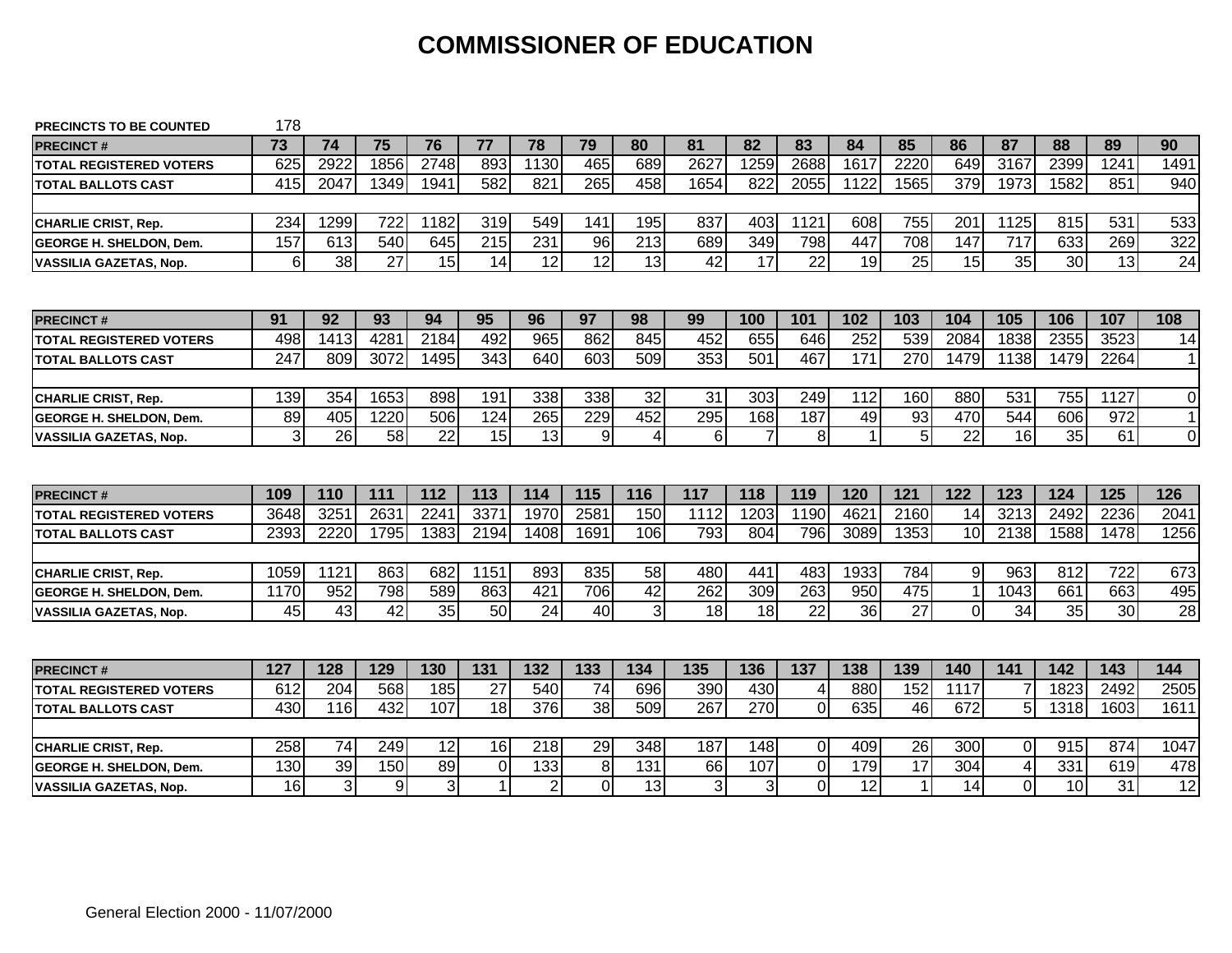### **COMMISSIONER OF EDUCATION**

| <b>PRECINCTS TO BE COUNTED</b> | 178             |                 |      |     |       |           |          |                 |      |                 |                 |                 |     |       |       |            |                |              |
|--------------------------------|-----------------|-----------------|------|-----|-------|-----------|----------|-----------------|------|-----------------|-----------------|-----------------|-----|-------|-------|------------|----------------|--------------|
| <b>PRECINCT#</b>               | 145             | 146             | 147  | 148 | 149   | 150       | 151      | 152             | 153  | 154             | 155             | 156             | 157 | 158   | 159   | 160        | 161            | 162          |
| <b>TOTAL REGISTERED VOTERS</b> | 2281            | 1779            | 2146 | 673 | 30751 | 29341     |          | 997             | 1687 | 2034            | 1246            | 354             | 330 | 17261 | 1940  | 139        | ΟI             | 324          |
| <b>TOTAL BALLOTS CAST</b>      | 1309            | 225             | 1485 | 466 | 19691 | 1991      | 01       | 682             | 156  | 1373            | 840             | 203             | 244 | 1119  | 1223  | 89         | $\overline{0}$ | 246          |
|                                |                 |                 |      |     |       |           |          |                 |      |                 |                 |                 |     |       |       |            |                |              |
| <b>CHARLIE CRIST, Rep.</b>     | 663             | 810             | 976  | 198 | 10031 | 931       | ΟI       | 412             | 7051 | 788             | 519             | 107             | 157 | 638   | 673   | 12         | 01             | 137          |
| <b>GEORGE H. SHELDON, Dem.</b> | 543             | 349             | 433  | 230 | 834   | 920       | $\Omega$ | 220             | 401  | 467             | 260             | 79              | 68  | 396   | 465   | 73         | 01             | 84           |
| <b>VASSILIA GAZETAS, Nop.</b>  | 18 <sub>l</sub> | 16 <sub>1</sub> | 11   | 16  | 34    | 35        | 01       | 13 <sub>1</sub> | -91  | 19 <sub>l</sub> | 17 <sup>1</sup> |                 | 51  | 25    | 23    |            | 01             | 6            |
| <b>PRECINCT#</b>               | 163             | 164             | 165  | 166 | 167   | 168       | 169      | 170             | 171  | 172             | 173             | 174             | 175 | 176   | 999   | <b>ABS</b> |                | <b>TOTAL</b> |
| <b>TOTAL REGISTERED VOTERS</b> | 370             | 259             | 129  | 63  | 107   | 105       | 883      | 161             | 758  | 45              | 29              | 15 <sup>1</sup> |     |       | 12301 |            |                | 283684       |
| <b>ITOTAL BALLOTS CAST</b>     | 206             | 152             | 70   | 37  | 66    | 79        | 599      | 84              | 528  | 38              | 19              | 81              |     | ΩI    |       | 0 31902    |                | 218968       |
| <b>CHARLIE CRIST, Rep.</b>     | 92              | 82              | 37   | 11  | 11    | 55        | 184      | 53              | 296  | 24              | 10 <sub>l</sub> | 51              |     | ΩI    |       | 20254      |                | 122400       |
| <b>GEORGE H. SHELDON, Dem.</b> | 105             | 57              | 24   | 24  | 51    | <b>20</b> | 381      |                 |      | 12 <sub>1</sub> | 8               |                 |     | ΟI    |       | 9117       |                |              |
|                                |                 |                 |      |     |       |           |          | 22              | 194  |                 |                 |                 |     |       |       |            |                | 81280        |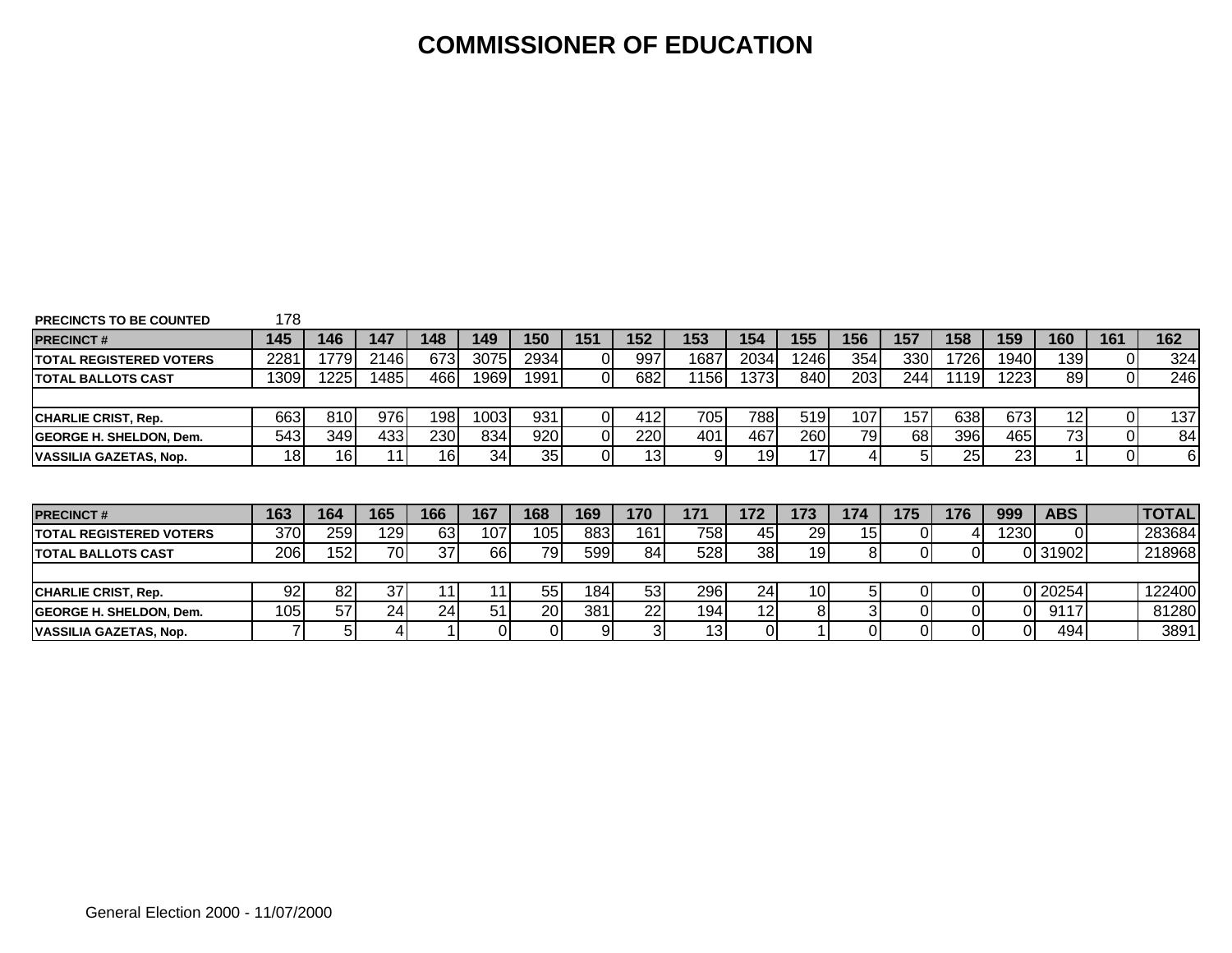# **STATE SENATOR - DISTRICT 15**

| <b>PRECINCTS TO BE COUNTED</b>  | 78   |      |      |      |      |      |      |      |      |      |      |      |                 |                |      |      |                 |                  |
|---------------------------------|------|------|------|------|------|------|------|------|------|------|------|------|-----------------|----------------|------|------|-----------------|------------------|
| <b>PRECINCT#</b>                | 5    | 6    |      | 8    | 17   | 18   | 26   | 28   | 29   | 30   | 31   | 33   | 38              | 39             | 40   | 41   | 42              | 43               |
| <b>TOTAL REGISTERED VOTERS</b>  | 3967 | 1708 | 1539 | 1454 | 3563 | 5480 | 979  | 819  | 1273 | 1560 | 519  | 1395 | 2921            | 1101           | 1307 | 1405 | 2242            | 1761             |
| <b>TOTAL BALLOTS CAST</b>       | 2422 | 988  | 1057 | 964  | 2108 | 3740 | 681  | 517  | 815  | 879  | 399  | 871  | 1881            | 727            | 797  | 948  | 1382            | 1121             |
|                                 |      |      |      |      |      |      |      |      |      |      |      |      |                 |                |      |      |                 |                  |
| <b>BILL POSEY, Rep.</b>         | 1236 | 431  | 591  | 540  | 904  | 1661 | 20   | 227  | 443  | 391  | 198  | 414  | 993             | 364            | 409  | 498  | 774             | 576              |
| LISA LOMBARDI, Dem.             | 1083 | 525  | 436  | 393  | 1136 | 1960 | 619  | 270  | 340  | 446  | 178  | 434  | 817             | 332            | 364  | 422  | 578             | 495              |
|                                 |      |      |      |      |      |      |      |      |      |      |      |      |                 |                |      |      |                 |                  |
| <b>PRECINCT#</b>                | 47   | 48   | 49   | 52   | 54   | 55   | 76   | 79   | 80   | 81   | 82   | 83   | 85              | 90             | 93   | 94   | 95              | 97               |
| <b>ITOTAL REGISTERED VOTERS</b> | 1957 | 3305 | 2317 | 1817 | 3003 | 1132 | 2748 | 465  | 689  | 2627 | 1259 | 2688 | 2220            | 1491           | 4281 | 2184 | 492             | 862              |
| ITOTAL BALLOTS CAST             | 1189 | 2004 | 1569 | 1254 | 2111 | 711  | 1941 | 265  | 458  | 1654 | 822  | 2055 | 1565            | 940            | 3072 | 1495 | 343             | 603              |
|                                 |      |      |      |      |      |      |      |      |      |      |      |      |                 |                |      |      |                 |                  |
| <b>BILL POSEY, Rep.</b>         | 501  | 1037 | 801  | 649  | 1125 | 139  | 1127 | 128  | 180  | 770  | 381  | 1076 | 802             | 513            | 1672 | 886  | 187             | 320              |
| LISA LOMBARDI, Dem.             | 642  | 890  | 713  | 565  | 952  | 553  | 748  | 128  | 248  | 824  | 413  | 915  | 736             | 393            | 1343 | 568  | 147             | 268              |
|                                 |      |      |      |      |      |      |      |      |      |      |      |      |                 |                |      |      |                 |                  |
| <b>PRECINCT#</b>                | 98   | 99   | 101  | 103  | 105  | 106  | 107  | 109  | 110  | 111  | 112  | 113  | 120             | 123            | 125  | 128  | 130             | 132              |
| <b>ITOTAL REGISTERED VOTERS</b> | 845  | 452  | 646  | 539  | 1838 | 2355 | 3523 | 3648 | 325  | 2631 | 2241 | 3371 | 4621            | 3213           | 2236 | 204  | 185             | 540              |
| ITOTAL BALLOTS CAST             | 509  | 353  | 467  | 270  | 1138 | 1479 | 2264 | 2393 | 2220 | 1795 | 1383 | 2194 | 3089            | 2138           | 1478 | 116  | 107             | $\overline{376}$ |
|                                 |      |      |      |      |      |      |      |      |      |      |      |      |                 |                |      |      |                 |                  |
| <b>BILL POSEY, Rep.</b>         | 34   | 37   | 220  | 142  | 515  | 722  | 1063 | 988  | 1079 | 805  | 670  | 1093 | 1905            | 918            | 678  | 61   | 12              | 207              |
| <b>LISA LOMBARDI, Dem.</b>      | 459  | 306  | 228  | 121  | 596  | 703  | 1132 | 1321 | 1062 | 935  | 667  | 1017 | 1078            | 1160           | 761  | 54   | 90              | 161              |
|                                 |      |      |      |      |      |      |      |      |      |      |      |      |                 |                |      |      |                 |                  |
| <b>PRECINCT#</b>                | 139  | 140  | 142  | 143  | 144  | 145  | 147  | 148  | 149  | 150  | 152  | 153  | 160             | 161            | 164  | 165  | 166             | 167              |
| <b>ITOTAL REGISTERED VOTERS</b> | 152  | 1117 | 1823 | 2492 | 2505 | 2281 | 2146 | 673  | 3075 | 2934 | 997  | 1687 | 139             | 0              | 259  | 129  | 63              | 107              |
| <b>TOTAL BALLOTS CAST</b>       | 46   | 672  | 1318 | 1603 | 1611 | 1309 | 1485 | 466  | 1969 | 1991 | 682  | 1156 | 89              | $\overline{0}$ | 152  | 70   | $\overline{37}$ | 66               |
|                                 |      |      |      |      |      |      |      |      |      |      |      |      |                 |                |      |      |                 |                  |
|                                 |      |      |      |      |      |      |      |      |      |      |      |      |                 |                |      |      |                 |                  |
| <b>BILL POSEY, Rep.</b>         | 20   | 290  | 919  | 784  | 1002 | 614  | 916  | 182  | 990  | 909  | 401  | 667  | 11              | $\overline{0}$ | 84   | 30   | 9               | 11               |
| LISA LOMBARDI, Dem.             | 25   | 349  | 339  | 757  | 554  | 646  | 526  | 262  | 915  | 1020 | 265  | 456  | $\overline{76}$ | $\Omega$       | 63   | 39   | 26              | 55               |
|                                 |      |      |      |      |      |      |      |      |      |      |      |      |                 |                |      |      |                 |                  |

| <b>PRECINCT#</b>                | 169  | 171  | 172 | 174 | 175 | <b>ABS</b> | TOT    |
|---------------------------------|------|------|-----|-----|-----|------------|--------|
| <b>ITOTAL REGISTERED VOTERS</b> | 883  | 758l | 45  | 15  |     |            | 131149 |
| TOTAL BALLOTS CAST              | 5991 | 5281 | 38  |     |     | 15038      | 101050 |
|                                 |      |      |     |     |     |            |        |
| <b>BILL POSEY, Rep.</b>         | 178I | 261  | 21  | ົ   |     | 9349       | 51764  |
| LISA LOMBARDI, Dem.             | 401  | 254l | 16  | 5   |     | 5134       | 45908  |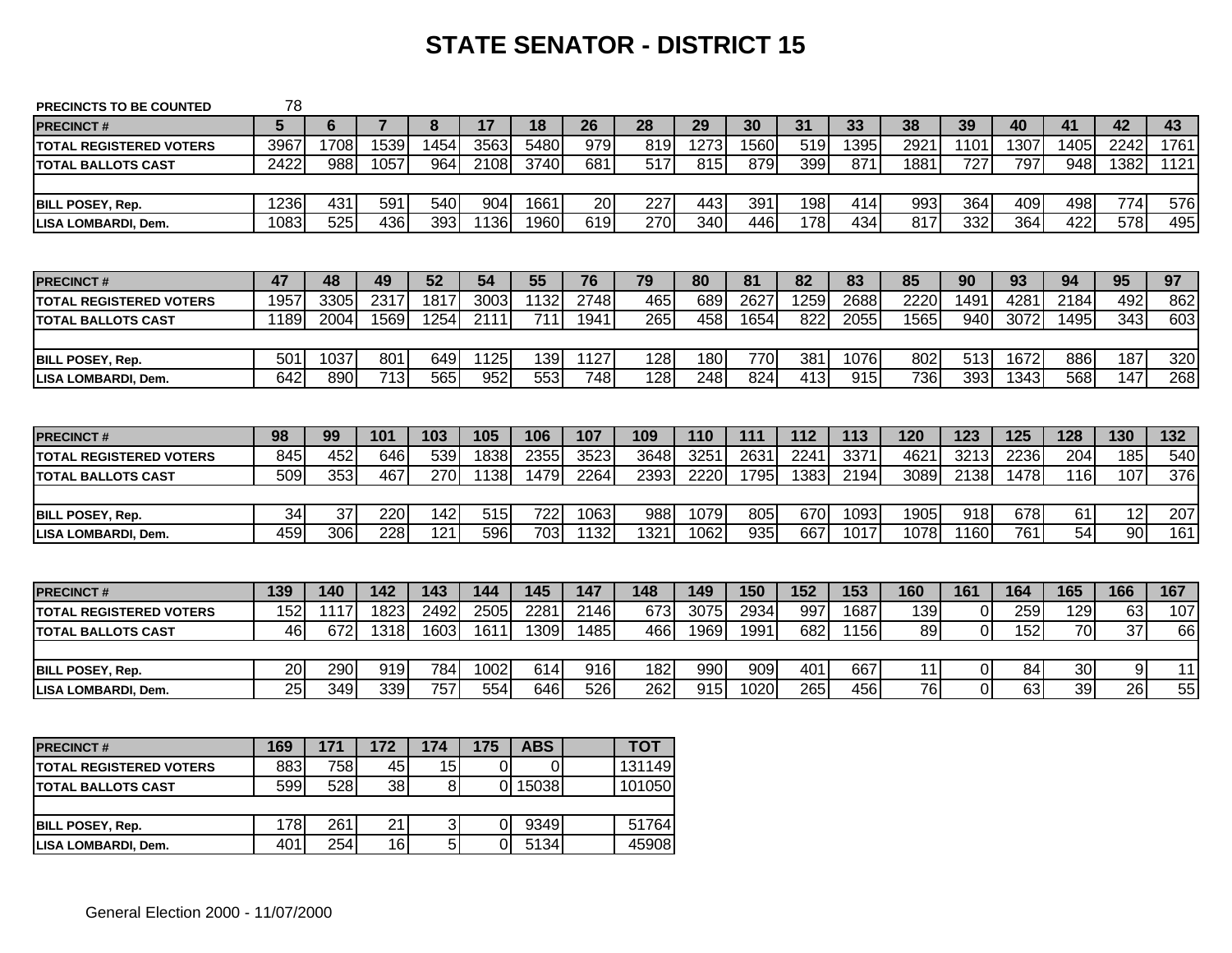| <b>PRECINCTS TO BE COUNTED</b> | 49              |              |      |      |                 |      |      |      |      |                |      |          |            |      |            |      |                |      |
|--------------------------------|-----------------|--------------|------|------|-----------------|------|------|------|------|----------------|------|----------|------------|------|------------|------|----------------|------|
| <b>PRECINCT#</b>               |                 | $\mathbf{2}$ | 14   | 16   | 20              | 21   | 23   | 24   | 27   | 34             | 35   | 36       | 37         | 55   | 56         | 57   | 58             | 61   |
| <b>TOTAL REGISTERED VOTERS</b> | 1368            | 1145         | 2941 | 3745 | 1665            | 2544 | 1207 | 1612 | 1832 | 1296           | 1724 | 2243     | 804        | 1132 | 1442       | 1839 | 1100           | 1978 |
| <b>TOTAL BALLOTS CAST</b>      | 846             | 600          | 2070 | 2312 | 1092            | 1762 | 658  | 1106 | 1223 | 805            | 1066 | 1532     | 504        | 711  | 964        | 1257 | 727            | 1327 |
|                                |                 |              |      |      |                 |      |      |      |      |                |      |          |            |      |            |      |                |      |
| <b>IRANDY BALL. Rep.</b>       | 663             | 426          | 1699 | 1677 | 854             | 1248 | 491  | 880  | 971  | 563            | 610  | 1187     | 333        | 249  | 555        | 875  | 498            | 1059 |
| <b>WRITE-INS</b>               | 36 <sup>1</sup> | 27           | 66   | 112  | 41              | 85   | 28   | 44   | 34   | 43             | 81   | 60       | 26         | 77   | 93         | 67   | 32             | 44   |
|                                |                 |              |      |      |                 |      |      |      |      |                |      |          |            |      |            |      |                |      |
|                                |                 |              |      |      |                 |      |      |      |      |                |      |          |            |      |            |      |                |      |
| <b>PRECINCT#</b>               | 62              | 63           | 68   | 69   | 70              | 71   | 72   | 73   | 74   | 75             | 92   | 98       | 99         | 108  | 117        | 124  | 128            | 130  |
| <b>TOTAL REGISTERED VOTERS</b> | 1367            | 2121         | 2068 | 2596 | 839             | 2290 | 2705 | 625  | 2922 | 1856           | 1413 | 845      | 452        | 14   | 1112       | 2492 | 204            | 185  |
| <b>TOTAL BALLOTS CAST</b>      | 892             | 1539         | 1261 | 1700 | 589             | 1545 | 1824 | 415  | 2047 | 1349           | 809  | 509      | 353        |      | 793        | 1588 | <b>116</b>     | 107  |
|                                |                 |              |      |      |                 |      |      |      |      |                |      |          |            |      |            |      |                |      |
| <b>RANDY BALL, Rep.</b>        | 705             | 1243         | 809  | 1287 | 470             | 1230 | 1403 | 322  | 1646 | 1019           | 533  | 119      | 105        |      | 600        | 1206 | 88             | 33   |
| <b>WRITE-INS</b>               | 39              | <b>56</b>    | 69   | 57   | 19 <sub>l</sub> | 49   | 60   | 16   | 64   | 51             | 35   | 61       | 41         |      | 18         | 62   | 3 <sup>l</sup> | 10   |
|                                |                 |              |      |      |                 |      |      |      |      |                |      |          |            |      |            |      |                |      |
|                                |                 |              |      |      |                 |      |      |      |      |                |      |          |            |      |            |      |                |      |
| <b>PRECINCT#</b>               | 155             | 158          | 159  | 160  | 161             | 163  | 165  | 166  | 167  | 173            | 175  | 999      | <b>ABS</b> |      | <b>TOT</b> |      |                |      |
| <b>TOTAL REGISTERED VOTERS</b> | 1246            | 1726         | 1940 | 139  | 0I              | 370  | 129  | 63   | 107  | 29             |      | 1230     | $\Omega$   |      | 64702      |      |                |      |
| <b>TOTAL BALLOTS CAST</b>      | 840             | 1119         | 1223 | 89   | $\Omega$        | 206  | 70   | 37   | 66   | 19             |      | $\Omega$ | 6641       |      | 48309      |      |                |      |
|                                |                 |              |      |      |                 |      |      |      |      |                |      |          |            |      |            |      |                |      |
| <b>RANDY BALL, Rep.</b>        | 644             | 861          | 949  | 31   | ΩI              | 147  | 47   | 15   | 20   | 14             |      | $\Omega$ | 5098       |      | 35482      |      |                |      |
| <b>WRITE-INS</b>               | 31              | 48           | 48   | 9    | Οl              | 9    |      |      | 11   | $\overline{0}$ |      | $\Omega$ | 216        |      | 2087       |      |                |      |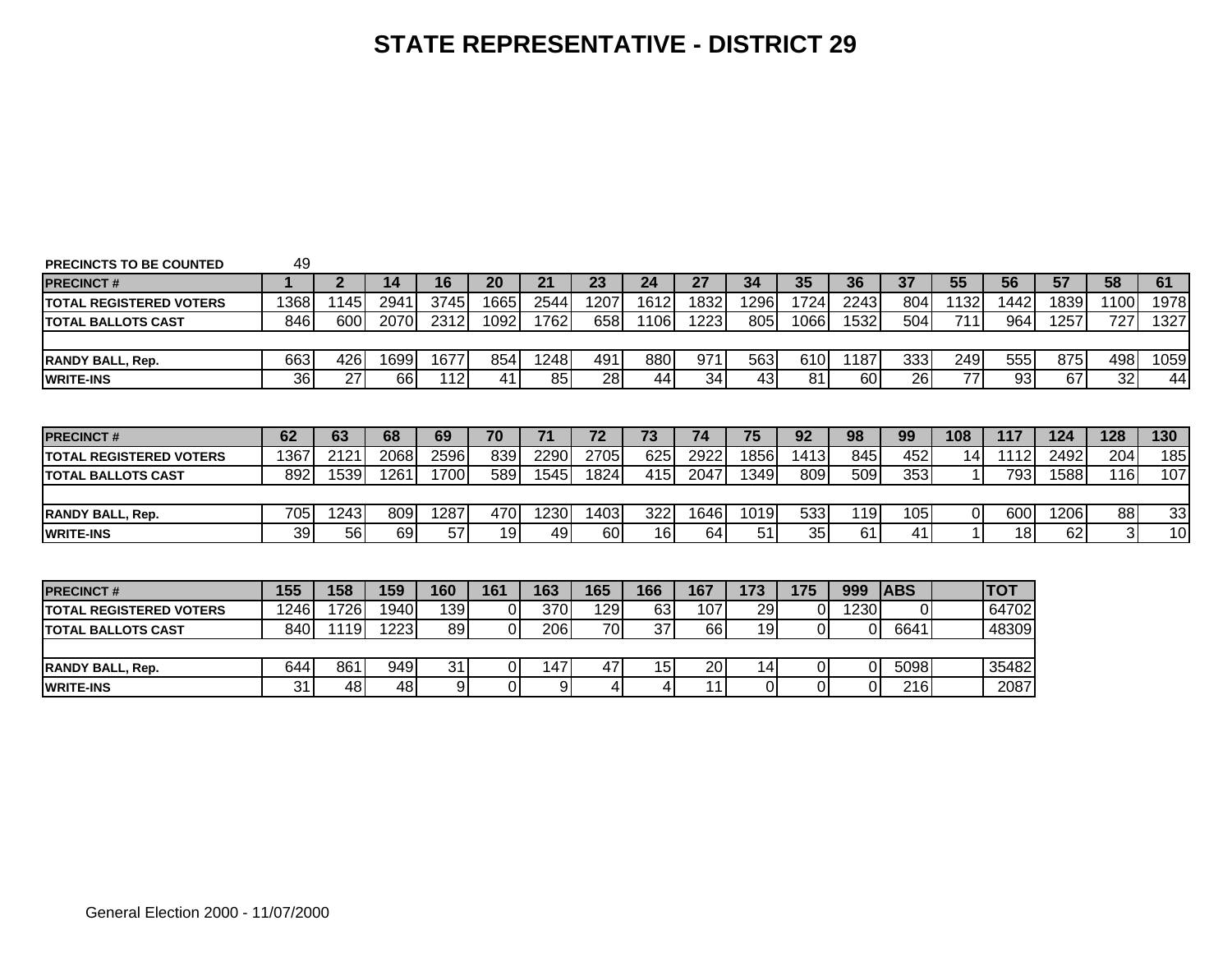| <b>PRECINCTS TO BE COUNTED</b> | 47   |                |      |       |      |      |      |      |      |      |            |      |            |      |      |      |     |                 |
|--------------------------------|------|----------------|------|-------|------|------|------|------|------|------|------------|------|------------|------|------|------|-----|-----------------|
| <b>PRECINCT#</b>               | 9    | 10             | 13   | 18    | 22   | 25   | 32   | 44   | 45   | 46   | 50         | 51   | 53         | 60   | 64   | 65   | 77  | 78              |
| <b>TOTAL REGISTERED VOTERS</b> | 408  | 3113           | 2563 | 5480  | 2491 | 2508 | 3154 | 2327 | 2365 | 2912 | 2097       | 3435 | 1569       | 1356 | 2385 | 1852 | 893 | 1130            |
| <b>ITOTAL BALLOTS CAST</b>     | 289  | 2222           | 1688 | 3740  | 1572 | 1730 | 2193 | 1615 | 1519 | 1941 | 1445       | 2406 | 774        | 873  | 1682 | 1230 | 582 | 821             |
|                                |      |                |      |       |      |      |      |      |      |      |            |      |            |      |      |      |     |                 |
| <b>IMIKE HARIDOPOLOS. Rep.</b> | 203  | 1568           | 895  | 1752  | 943  | 1060 | 1416 | 1011 | 886  | 1252 | 876        | 1355 | 506        | 508  | 1062 | 729  | 332 | 576             |
| <b>RAJIV CHANDRA, Dem.</b>     | 67   | 555            | 717  | 1756  | 560  | 610  | 708  | 556  | 552  | 633  | 522        | 977  | 233        | 325  | 578  | 450  | 220 | 223             |
|                                |      |                |      |       |      |      |      |      |      |      |            |      |            |      |      |      |     |                 |
| <b>PRECINCT#</b>               | 83   | 84             | 86   | 87    | 88   | 91   | 95   | 96   | 104  | 105  | 106        | 109  | 114        | 115  | 120  | 127  | 132 | 133             |
| <b>TOTAL REGISTERED VOTERS</b> | 2688 | 1617           | 649  | 3167  | 2399 | 498  | 492  | 965  | 2084 | 1838 | 2355       | 3648 | 1970       | 2581 | 4621 | 612  | 540 | 74              |
| <b>ITOTAL BALLOTS CAST</b>     | 2055 | 1122           | 379  | 1973  | 1582 | 247  | 343  | 640  | 1479 | 1138 | 1479       | 2393 | 1408       | 1691 | 3089 | 430  | 376 | $\overline{38}$ |
|                                |      |                |      |       |      |      |      |      |      |      |            |      |            |      |      |      |     |                 |
| <b>MIKE HARIDOPOLOS. Rep.</b>  | 1210 | 648            | 201  | 1153  | 901  | 142  | 228  | 378  | 968  | 533  | 751        | 1073 | 934        | 861  | 2181 | 269  | 224 | 29              |
| <b>RAJIV CHANDRA, Dem.</b>     | 762  | 445            | 159  | 706   | 594  | 97   | 101  | 236  | 453  | 554  | 614        | 1180 | 438        | 733  | 800  | 144  | 123 | 8 <sup>1</sup>  |
|                                |      |                |      |       |      |      |      |      |      |      |            |      |            |      |      |      |     |                 |
|                                |      |                |      |       |      |      |      |      |      |      |            |      |            |      |      |      |     |                 |
| <b>PRECINCT#</b>               | 135  | 141            | 144  | 146   | 147  | 150  | 152  | 154  | 168  | 172  | <b>ABS</b> |      | <b>TOT</b> |      |      |      |     |                 |
| <b>TOTAL REGISTERED VOTERS</b> | 390  |                | 2505 | 17791 | 2146 | 2934 | 997  | 2034 | 105  | 45   | $\Omega$   |      | 87778      |      |      |      |     |                 |
| <b>ITOTAL BALLOTS CAST</b>     | 267  | 5 <sup>5</sup> | 1611 | 1225  | 1485 | 1991 | 682  | 1373 | 79   |      | 38 10739   |      | 69679      |      |      |      |     |                 |
|                                |      |                |      |       |      |      |      |      |      |      |            |      |            |      |      |      |     |                 |
| <b>MIKE HARIDOPOLOS. Rep.</b>  | 209  | $\overline{2}$ | 1177 | 839   | 1114 | 965  | 454  | 830  | 62   | 22   | 7774       |      | 43062      |      |      |      |     |                 |
| <b>RAJIV CHANDRA, Dem.</b>     | 50   | 2 <sub>l</sub> | 386  | 346   | 329  | 921  | 207  | 487  | 15   | 15   | 2448       |      | 23595      |      |      |      |     |                 |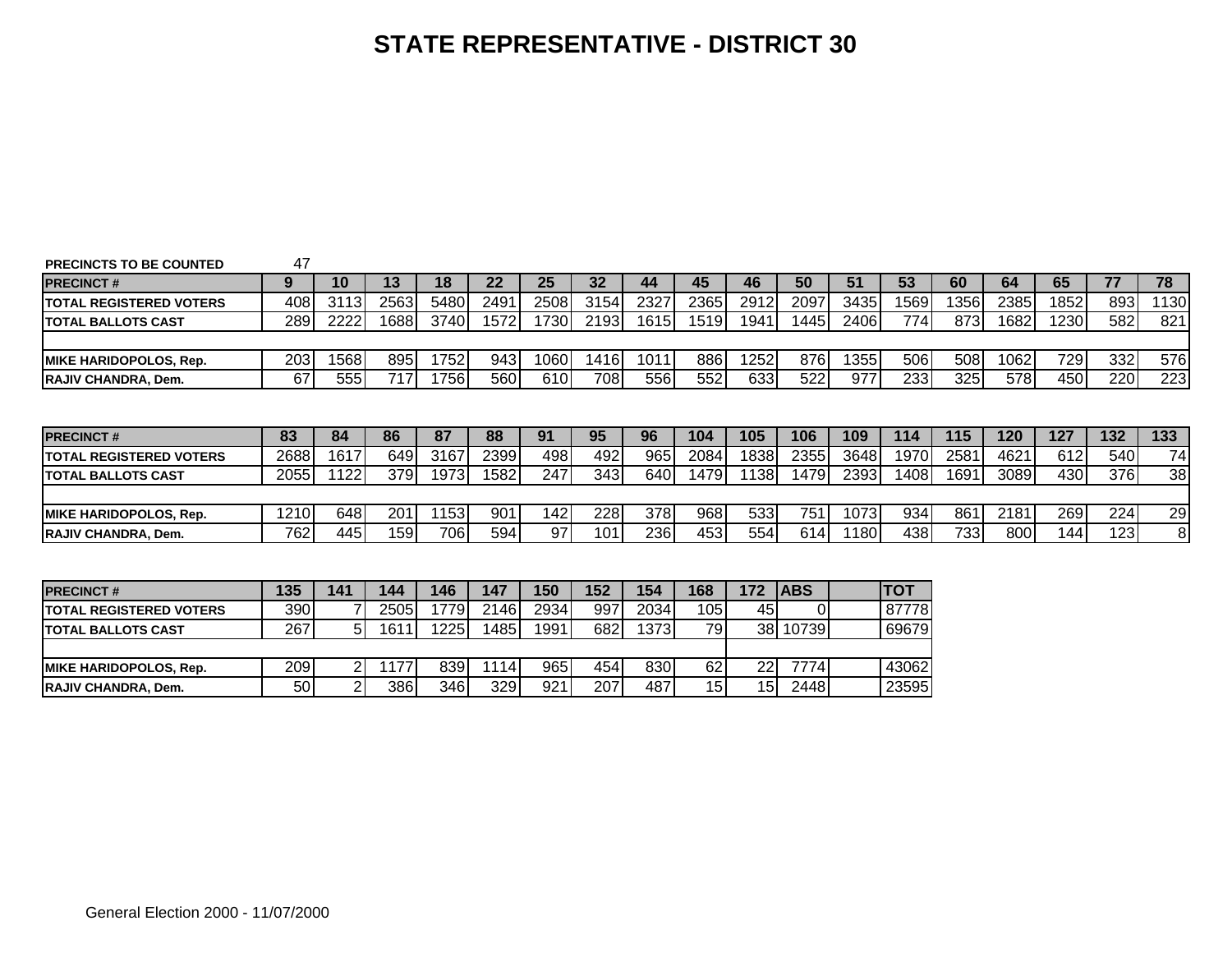| <b>PRECINCTS TO BE COUNTED</b>      | 44   |      |      |      |                  |      |            |      |      |      |            |      |       |      |       |      |      |            |
|-------------------------------------|------|------|------|------|------------------|------|------------|------|------|------|------------|------|-------|------|-------|------|------|------------|
| <b>PRECINCT#</b>                    | h    | 'n   |      | Ω    | 17               | 26   | 28         | 29   | 30   | 31   | 33         | 38   | 39    | 40   | 41    | 42   | 43   | 47         |
| <b>ITOTAL REGISTERED VOTERS</b>     | 3967 | 1708 | 1539 | 1454 | 3563             | 979  | 819        | 1273 | 1560 | 519  | 1395       | 2921 | 1101  | 1307 | 14051 | 2242 | 1761 | 1957       |
| <b>ITOTAL BALLOTS CAST</b>          | 2422 | 988  | 1057 | 964  | 2108             | 681  | 517        | 815  | 879  | 399  | 871        | 1881 | 727   | 797  | 948   | 1382 | 1121 | 189        |
|                                     |      |      |      |      |                  |      |            |      |      |      |            |      |       |      |       |      |      |            |
| <b>MITCH NEEDELMAN, Rep.</b>        | 1260 | 473  | 631  | 562  | 979              | 18I  | 253        | 407  | 380I | 181  | 4441       | 1003 | 381   | 379  | 517   | 799  | 530  | 493        |
| <b>ICHRISTOPHER J. GRAHAM. Dem.</b> | 1003 | 463  | 3701 | 348I | 1021             | 602  | <b>236</b> | 357  | 432  | 180  | 379        | 760  | 306   | 377  | 390   | 522  | 503  | 608        |
|                                     |      |      |      |      |                  |      |            |      |      |      |            |      |       |      |       |      |      |            |
|                                     |      |      |      |      |                  |      |            |      |      |      |            |      |       |      |       |      |      |            |
|                                     |      |      |      |      |                  |      |            |      |      |      |            |      |       |      |       |      |      |            |
| <b>IPRECINCT#</b>                   | 48   | 49   | 52   | 79   | 80               | 81   | 82         | 89   | 90   | 101  | 103        | 111  | 112   | 113  | 121   | 125  | 136  | 138        |
| <b>ITOTAL REGISTERED VOTERS</b>     | 3305 | 2317 | 1817 | 465  | 689              | 2627 | 12591      | 1241 | 1491 | 646I | 539        | 2631 | 2241  | 3371 | 2160  | 2236 | 430  | 880        |
| <b>ITOTAL BALLOTS CAST</b>          | 2004 | 1569 | 254  | 265I | 458              | 1654 | 822        | 851  | 940  | 467  | <b>270</b> | 795  | 13831 | 2194 | 13531 | 1478 | 270  | 635        |
|                                     |      |      |      |      |                  |      |            |      |      |      |            |      |       |      |       |      |      |            |
| <b>MITCH NEEDELMAN, Rep.</b>        | 1081 | 859  | 637  | 123  | 177 <sub>1</sub> | 802  | 412        | 519  | 538  | 228  | 1491       | 874  | 684   | 1148 | 737   | 685  | 136  |            |
| <b>ICHRISTOPHER J. GRAHAM. Dem.</b> | 788  | 631  | 5401 | 122  | 242              | 754  | 358        | 289  | 344  | 205  | 110I       | 813  | 621   | 912  | 528   | 7331 | 122  | 398<br>199 |

| <b>PRECINCT#</b>                   | 139 | 143  | 145  | 148 | 169 |     | 174 | <b>ABS</b> | TO1   |
|------------------------------------|-----|------|------|-----|-----|-----|-----|------------|-------|
| <b>ITOTAL REGISTERED VOTERS</b>    | 152 | 2492 | 2281 | 673 | 883 | 758 | 15  |            | 69069 |
| <b>ITOTAL BALLOTS CAST</b>         | 46. | 1603 | 1309 | 466 | 599 | 528 | 81  | 79581      | 51925 |
|                                    |     |      |      |     |     |     |     |            |       |
| <b>MITCH NEEDELMAN, Rep.</b>       | 22  | 8351 | 602  | 192 |     | 277 |     | 4708       | 26693 |
| <b>CHRISTOPHER J. GRAHAM, Dem.</b> | 22  | 669  | 615  | 241 | 394 | 224 |     | 2782       | 22119 |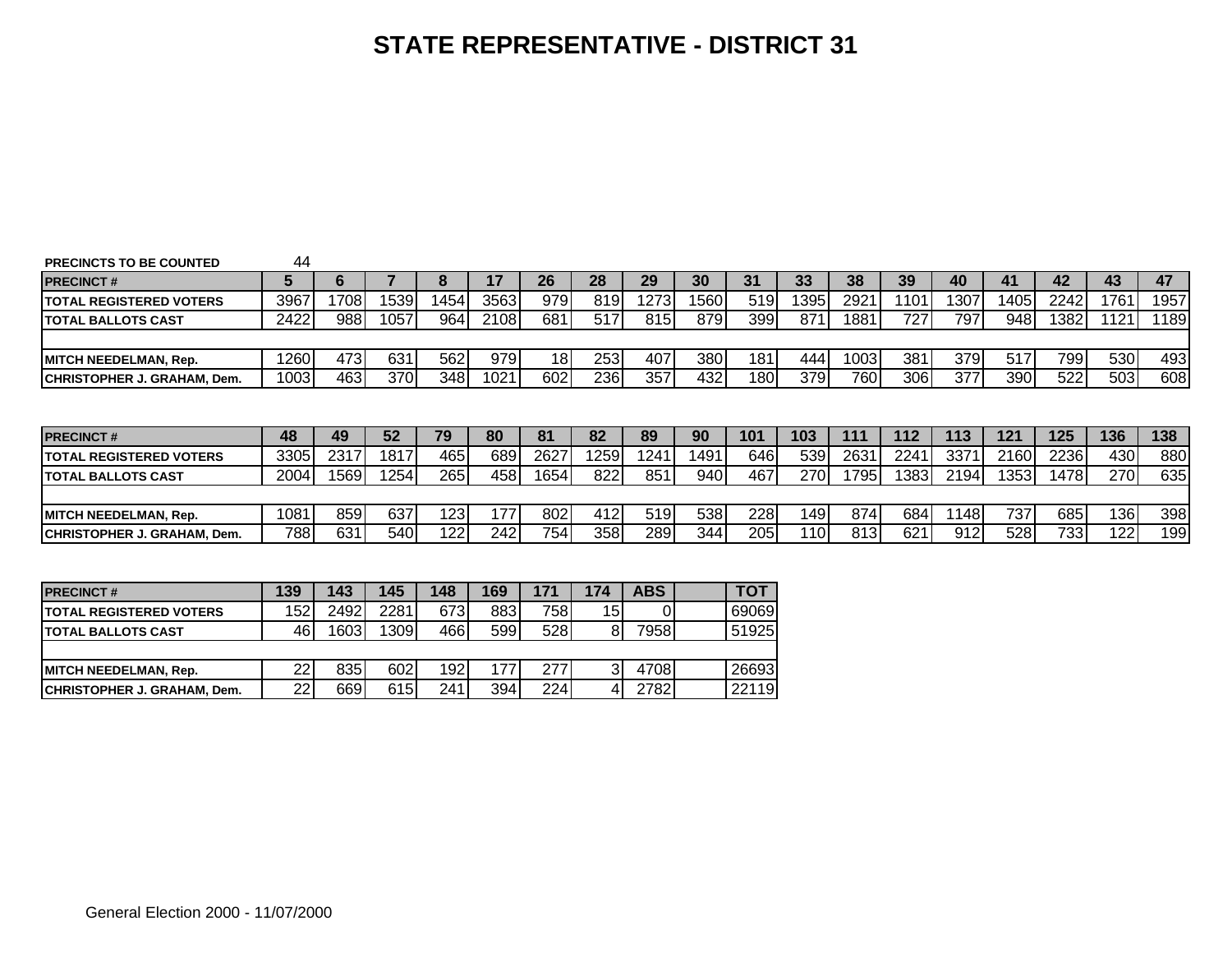| <b>PRECINCTS TO BE COUNTED</b>  | 41   |                  |      |      |                 |      |      |      |                 |       |      |       |      |      |                |             |     |      |
|---------------------------------|------|------------------|------|------|-----------------|------|------|------|-----------------|-------|------|-------|------|------|----------------|-------------|-----|------|
| <b>PRECINCT#</b>                | 3    |                  |      | 12   | 15              | 19   | 54   | 59   | 66              | 67    | 76   | 85    | 93   | 94   | 97             | 100         | 102 | 107  |
| <b>TOTAL REGISTERED VOTERS</b>  | 785  | 1595             | 2906 | 2375 | 4060            | 1838 | 3003 | 1870 | 3015            | 2472  | 2748 | 2220  | 4281 | 2184 | 862            | 655I        | 252 | 3523 |
| ITOTAL BALLOTS CAST             | 537  | 143              | 1971 | 1568 | 2939            | 206l | 2111 | 1219 | 2095            | 17571 | 1941 | 15651 | 3072 | 1495 | 603            | 5011        | 171 | 2264 |
|                                 |      |                  |      |      |                 |      |      |      |                 |       |      |       |      |      |                |             |     |      |
| <b>IBOB ALLEN. Rep.</b>         | 285I | 541              | 1089 | 818I | 1823            | 682  | 955  | 649  | 1269            | 10131 | 1143 | 641   | 1405 | 817  | 305            | <b>2781</b> | 98  | 1120 |
|                                 | 237  | 529              | 772  | 673  | 950             | 464  | 1050 | 493  | 729             | 665   | 667  | 8601  | 1518 | 599  | 261            | 197         | 65  | 1025 |
| <b>JOE LEE SMITH, Dem.</b>      |      |                  |      |      |                 |      |      |      |                 |       |      |       |      |      |                |             |     |      |
|                                 |      |                  |      |      |                 |      |      |      |                 |       |      |       |      |      |                |             |     |      |
|                                 |      |                  |      |      |                 |      |      |      |                 |       |      |       |      |      |                |             |     |      |
| <b>PRECINCT#</b>                | 110  | 116              | 118  | 119  | 122             | 123  | 126  | 129  | 131             | 134   | 137  | 140   | 142  | 149  | 151            | 153         | 156 | 157  |
| <b>ITOTAL REGISTERED VOTERS</b> | 3251 | 150 <sub>1</sub> | 1203 | 1190 | 14              | 3213 | 2041 | 568  | 27              | 696I  |      | 117   | 1823 | 3075 | $\Omega$       | 1687        | 354 | 330  |
| <b>ITOTAL BALLOTS CAST</b>      | 2220 | $10\overline{6}$ | 804  | 7961 | 10 <sup>1</sup> | 2138 | 1256 | 432  | 18 <sub>l</sub> | 509I  | 01   | 672   | 1318 | 1969 | $\overline{0}$ | 156         | 203 | 244  |
|                                 |      |                  |      |      |                 |      |      |      |                 |       |      |       |      |      |                |             |     |      |
| <b>BOB ALLEN, Rep.</b>          | 1135 | 65               | 436  | 472  | -91             | 920  | 656  | 237  | 17 <sub>1</sub> | 341   | ΩI   | 293   | 875  | 979  | ΟI             | 681         | 107 | 146  |

| <b>PRECINCT#</b>                | 162 | 164 | 170 | 176 | <b>ABS</b> | тот   |
|---------------------------------|-----|-----|-----|-----|------------|-------|
| <b>ITOTAL REGISTERED VOTERS</b> | 324 | 259 | 161 |     |            | 62135 |
| <b>ITOTAL BALLOTS CAST</b>      | 246 | 152 | 84  |     | 65351      | 49026 |
|                                 |     |     |     |     |            |       |
| <b>BOB ALLEN, Rep.</b>          | 142 | 82  | 52  |     | 4204       | 26780 |
| <b>IJOE LEE SMITH. Dem.</b>     | 86  | 63  | 26  |     | 19731      | 19629 |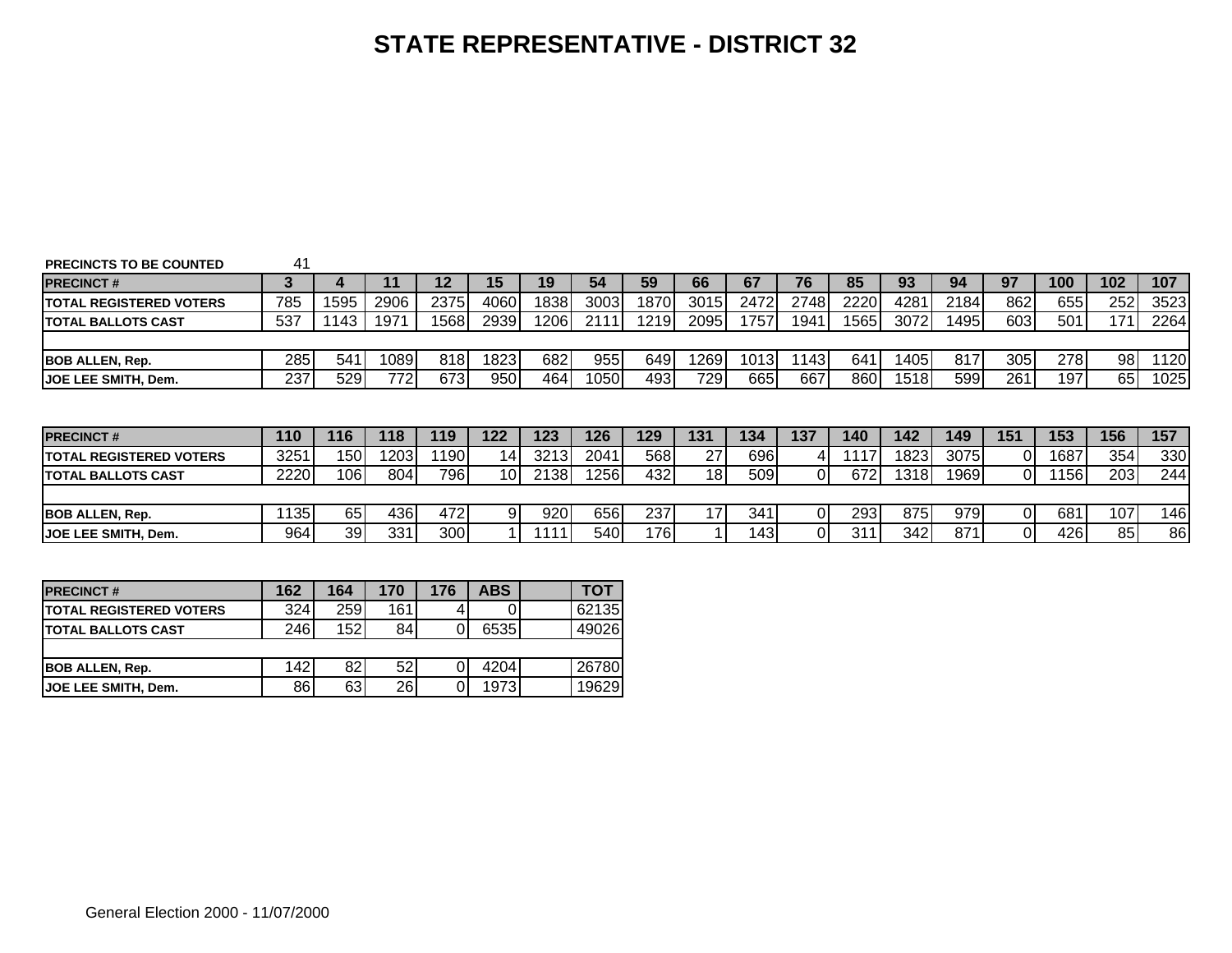# **CLERK OF THE CIRCUIT COURT**

| <b>PRECINCTS TO BE COUNTED</b> | 178              |              |                 |                  |      |      |                |                  |                 |                  |      |      |                  |      |      |                  |      |                 |
|--------------------------------|------------------|--------------|-----------------|------------------|------|------|----------------|------------------|-----------------|------------------|------|------|------------------|------|------|------------------|------|-----------------|
| <b>PRECINCT#</b>               | 1                | $\mathbf{2}$ | 3               | 4                | 5    | 6    | $\overline{7}$ | 8                | 9               | 10               | 11   | 12   | 13               | 14   | 15   | 16               | 17   | 18              |
| <b>TOTAL REGISTERED VOTERS</b> | 1368             | 1145         | 785             | 1595             | 3967 | 1708 | 1539           | 1454             | 408             | 3113             | 2906 | 2375 | 2563             | 294  | 4060 | 3745             | 3563 | 5480            |
| <b>TOTAL BALLOTS CAST</b>      | 846              | 600          | 537             | 1143             | 2422 | 988  | 1057           | 964              | 289             | 2222             | 1971 | 1568 | 1688             | 2070 | 2939 | 2312             | 2108 | 3740            |
|                                |                  |              |                 |                  |      |      |                |                  |                 |                  |      |      |                  |      |      |                  |      |                 |
| <b>SCOTT ELLIS, Rep.</b>       | 383              | 236          | 282             | 557              | 1273 | 452  | 580            | 568              | 187             | 1347             | 1014 | 723  | 787              | 1201 | 1665 | 1015             | 913  | 1591            |
| DAVE KERSHAW, Dem.             | 408              | 328          | 233             | 503              | 994  | 486  | 422            | $\overline{343}$ | $\overline{78}$ | 719              | 817  | 750  | 790              | 750  | 1058 | 1143             | 1067 | 1886            |
|                                |                  |              |                 |                  |      |      |                |                  |                 |                  |      |      |                  |      |      |                  |      |                 |
| <b>PRECINCT#</b>               | 19               | 20           | 21              | 22               | 23   | 24   | 25             | 26               | 27              | 28               | 29   | 30   | 31               | 32   | 33   | 34               | 35   | 36              |
| <b>TOTAL REGISTERED VOTERS</b> | 1838             | 1665         | 2544            | 2491             | 1207 | 1612 | 2508           | 979              | 1832            | 819              | 1273 | 1560 | 519              | 3154 | 1395 | 1296             | 1724 | 2243            |
| <b>TOTAL BALLOTS CAST</b>      | 1206             | 1092         | 1762            | 1572             | 658  | 1106 | 1730           | 681              | 1223            | 517              | 815  | 879  | 399              | 2193 | 871  | 805              | 1066 | 1532            |
|                                |                  |              |                 |                  |      |      |                |                  |                 |                  |      |      |                  |      |      |                  |      |                 |
| <b>SCOTT ELLIS, Rep.</b>       | 618              | 485          | 749             | 776              | 283  | 579  | 859            | 52               | 645             | 254              | 424  | 403  | 187              | 1272 | 448  | 337              | 272  | 786             |
| <b>DAVE KERSHAW, Dem.</b>      | $\overline{517}$ | 537          | 892             | 690              | 336  | 469  | 755            | 573              | 520             | 232              | 346  | 418  | 177              | 800  | 386  | 415              | 717  | 663             |
|                                |                  |              |                 |                  |      |      |                |                  |                 |                  |      |      |                  |      |      |                  |      |                 |
| <b>PRECINCT#</b>               | 37               | 38           | 39              | 40               | 41   | 42   | 43             | 44               | 45              | 46               | 47   | 48   | 49               | 50   | 51   | 52               | 53   | 54              |
| <b>TOTAL REGISTERED VOTERS</b> | 804              | 2921         | 1101            | 1307             | 1405 | 2242 | 1761           | 2327             | 2365            | 2912             | 1957 | 3305 | 2317             | 2097 | 3435 | 1817             | 1569 | 3003            |
| <b>TOTAL BALLOTS CAST</b>      | 504              | 1881         | 727             | 797              | 948  | 1382 | 1121           | 1615             | 1519            | 1941             | 1189 | 2004 | 1569             | 1445 | 2406 | 1254             | 774  | 2111            |
|                                |                  |              |                 |                  |      |      |                |                  |                 |                  |      |      |                  |      |      |                  |      |                 |
| <b>SCOTT ELLIS, Rep.</b>       | 203              | 1006         | 410             | 456              | 530  | 760  | 576            | 872              | 737             | 1064             | 517  | 997  | 827              | 733  | 1191 | 730              | 444  | 982             |
| <b>DAVE KERSHAW, Dem.</b>      | 262              | 771          | 285             | 317              | 382  | 570  | 466            | 654              | 664             | 756              | 585  | 866  | 669              | 614  | 1053 | 475              | 266  | 1003            |
|                                |                  |              |                 |                  |      |      |                |                  |                 |                  |      |      |                  |      |      |                  |      |                 |
| <b>PRECINCT#</b>               | 55               | 56           | $\overline{57}$ | 58               | 59   | 60   | 61             | 62               | 63              | 64               | 65   | 66   | 67               | 68   | 69   | 70               | 71   | $\overline{72}$ |
| <b>TOTAL REGISTERED VOTERS</b> | 1132             | 1442         | 1839            | 1100             | 1870 | 1356 | 1978           | 1367             | 212'            | 2385             | 1852 | 3015 | 2472             | 2068 | 2596 | 839              | 2290 | 2705            |
| <b>TOTAL BALLOTS CAST</b>      | 711              | 964          | 1257            | 727              | 1219 | 873  | 1327           | 892              | 1539            | 1682             | 1230 | 2095 | 1757             | 1261 | 1700 | 589              | 1545 | 1824            |
|                                |                  |              |                 |                  |      |      |                |                  |                 |                  |      |      |                  |      |      |                  |      |                 |
| <b>SCOTT ELLIS, Rep.</b>       | 117              | 289          | 520             | $31\overline{3}$ | 619  | 435  | 685            | 433              | 847             | 865              | 622  | 1153 | 940              | 526  | 796  | 280              | 839  | 893             |
| <b>DAVE KERSHAW, Dem.</b>      | 564              | 623          | 652             | 357              | 510  | 388  | 573            | 408              | 605             | 707              | 535  | 818  | $\overline{714}$ | 641  | 790  | 273              | 626  | 831             |
|                                |                  |              |                 |                  |      |      |                |                  |                 |                  |      |      |                  |      |      |                  |      |                 |
| <b>PRECINCT#</b>               | 73               | 74           | 75              | 76               | 77   | 78   | 79             | 80               | 81              | 82               | 83   | 84   | 85               | 86   | 87   | 88               | 89   | 90              |
| <b>TOTAL REGISTERED VOTERS</b> | 625              | 2922         | 1856            | 2748             | 893  | 1130 | 465            | 689              | 2627            | 1259             | 2688 | 1617 | 2220             | 649  | 3167 | 2399             | 1241 | 1491            |
| <b>TOTAL BALLOTS CAST</b>      | 415              | 2047         | 1349            | 1941             | 582  | 821  | 265            | 458              | 1654            | 822              | 2055 | 1122 | 1565             | 379  | 1973 | 1582             | 851  | 940             |
|                                |                  |              |                 |                  |      |      |                |                  |                 |                  |      |      |                  |      |      |                  |      |                 |
| <b>SCOTT ELLIS, Rep.</b>       | 199              | 1159         | 633             | 1076             | 301  | 535  | 143            | 180              | 847             | 393              | 1141 | 556  | 650              | 164  | 969  | 737              | 504  | 545             |
| <b>DAVE KERSHAW, Dem.</b>      | 192              | 746          | 645             | 732              | 232  | 251  | 108            | 232              | 708             | $\overline{378}$ | 815  | 499  | 826              | 186  | 846  | $\overline{718}$ | 305  | 350             |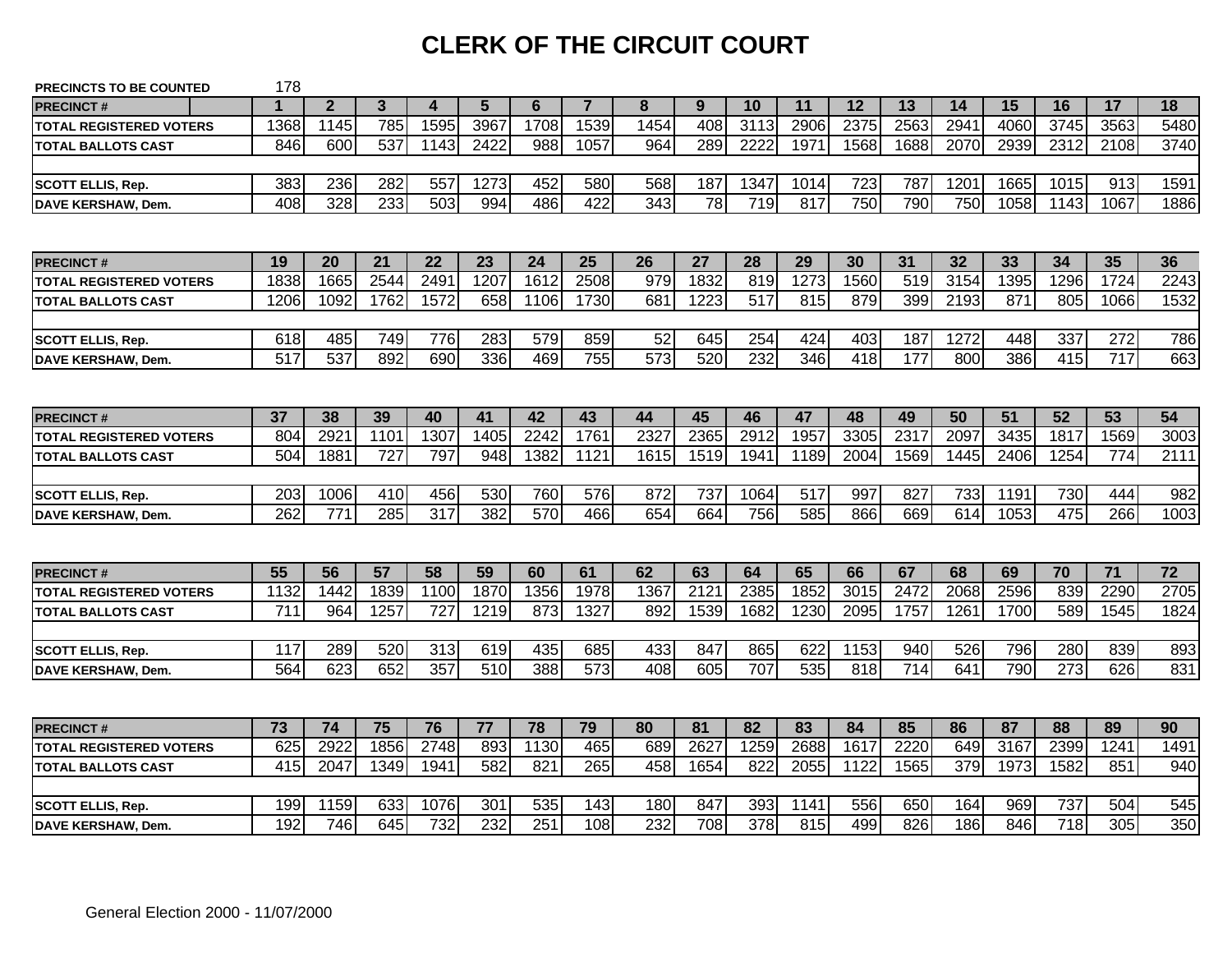# **CLERK OF THE CIRCUIT COURT**

| <b>PRECINCTS TO BE COUNTED</b> | 178  |      |      |                 |             |      |                  |                 |                  |                 |                  |                |                 |                  |          |                      |                |                |
|--------------------------------|------|------|------|-----------------|-------------|------|------------------|-----------------|------------------|-----------------|------------------|----------------|-----------------|------------------|----------|----------------------|----------------|----------------|
| <b>PRECINCT#</b>               | 91   | 92   | 93   | 94              | 95          | 96   | 97               | 98              | 99               | 100             | 101              | 102            | 103             | 104              | 105      | 106                  | 107            | 108            |
| <b>TOTAL REGISTERED VOTERS</b> | 498  | 1413 | 4281 | 2184            | 492         | 965  | 862              | 845             | 452              | 655             | 646              | 252            | 539             | 2084             | 1838     | 2355                 | 3523           | 14             |
| <b>TOTAL BALLOTS CAST</b>      | 247  | 809  | 3072 | 1495            | 343         | 640  | 603              | 509             | 353              | 501             | 467              | 171            | 270             | 1479             | 1138     | 1479                 | 2264           | 11             |
|                                |      |      |      |                 |             |      |                  |                 |                  |                 |                  |                |                 |                  |          |                      |                |                |
| <b>SCOTT ELLIS, Rep.</b>       | 125  | 321  | 1462 | 812             | 182         | 320  | 295              | 24              | 31               | 267             | 217              | 101            | 156             | 838              | 518      | 695                  | 1108           | $\overline{0}$ |
| <b>DAVE KERSHAW, Dem.</b>      | 108  | 446  | 1439 | 594             | 144         | 282  | $\overline{276}$ | 458             | $\overline{303}$ | 207             | 216              | 61             | 105             | $\overline{537}$ | 567      | 671                  | 1042           | 1              |
|                                |      |      |      |                 |             |      |                  |                 |                  |                 |                  |                |                 |                  |          |                      |                |                |
| <b>PRECINCT#</b>               | 109  | 110  | 111  | 112             | 113         | 114  | 115              | 116             | 117              | 118             | 119              | 120            | 121             | 122              | 123      | 124                  | 125            | 126            |
| <b>TOTAL REGISTERED VOTERS</b> | 3648 | 3251 | 2631 | 2241            | 3371        | 1970 | 2581             | 150             | 1112             | 1203            | 1190             | 462            | 2160            | 14               | 3213     | 2492                 | 2236           | 2041           |
| <b>TOTAL BALLOTS CAST</b>      | 2393 | 2220 | 1795 | 1383            | 2194        | 1408 | 1691             | 106             | 793              | 804             | 796              | 3089           | 1353            | 10               | 2138     | 1588                 | 1478           | 1256           |
|                                |      |      |      |                 |             |      |                  |                 |                  |                 |                  |                |                 |                  |          |                      |                |                |
| <b>SCOTT ELLIS, Rep.</b>       | 1015 | 1125 | 846  | 637             | 1159        | 806  | 735              | 63              | 427              | 387             | 430              | 1846           | 739             | $\overline{7}$   | 967      | 709                  | 662            | 587            |
| <b>DAVE KERSHAW, Dem.</b>      | 1232 | 989  | 852  | 667             | 906         | 521  | 818              | 35              | 306              | $\frac{1}{373}$ | 331              | 1069           | 517             | $\overline{3}$   | 1079     | 770                  | 735            | 587            |
|                                |      |      |      |                 |             |      |                  |                 |                  |                 |                  |                |                 |                  |          |                      |                |                |
| <b>PRECINCT#</b>               | 127  | 128  | 129  | 130             | 131         | 132  | 133              | 134             | 135              | 136             | 137              | 138            | 139             | 140              | 141      | 142                  | 143            | 144            |
| <b>TOTAL REGISTERED VOTERS</b> | 612  | 204  | 568  | 185             | 27          | 540  | 74               | 696             | 390              | 430             | 4                | 880            | 152             | 1117             |          | 1823                 | 2492           | 2505           |
| <b>TOTAL BALLOTS CAST</b>      | 430  | 116  | 432  | 107             | 18          | 376  | 38               | 509             | 267              | 270             | $\mathbf 0$      | 635            | 46              | 672              | 5        | 1318                 | 1603           | 1611           |
|                                |      |      |      |                 |             |      |                  |                 |                  |                 |                  |                |                 |                  |          |                      |                |                |
| <b>SCOTT ELLIS, Rep.</b>       | 229  | 57   | 216  | 15              | 18          | 196  | 24               | 346             | 168              | 159             | $\boldsymbol{0}$ | 368            | 22              | 289              | $\Omega$ | 818                  | 817            | 930            |
| DAVE KERSHAW, Dem.             | 170  | 56   | 183  | 85              | $\mathbf 0$ | 158  | $\overline{12}$  | 141             | 85               | 102             | $\overline{0}$   | 242            | $\overline{22}$ | 322              | 4        | 394                  | 703            | 578            |
|                                |      |      |      |                 |             |      |                  |                 |                  |                 |                  |                |                 |                  |          |                      |                |                |
| <b>PRECINCT#</b>               | 145  | 146  | 147  | 148             | 149         | 150  | 151              | 152             | 153              | 154             | 155              | 156            | 157             | 158              | 159      | 160                  | 161            | 162            |
| <b>TOTAL REGISTERED VOTERS</b> | 2281 | 1779 | 2146 | 673             | 3075        | 2934 | 0                | 997             | 1687             | 2034            | 1246             | 354            | 330             | 1726             | 1940     | 139                  | $\overline{0}$ | 324            |
| <b>TOTAL BALLOTS CAST</b>      | 1309 | 1225 | 1485 | 466             | 1969        | 1991 | $\Omega$         | 682             | 1156             | 1373            | 840              | 203            | 244             | 1119             | 1223     | 89                   | $\Omega$       | 246            |
|                                |      |      |      |                 |             |      |                  |                 |                  |                 |                  |                |                 |                  |          |                      |                |                |
| <b>SCOTT ELLIS, Rep.</b>       | 597  | 760  | 864  | 175             | 1020        | 930  | $\overline{0}$   | 408             | 644              | 727             | 472              | 97             | 140             | 544              | 593      | 8                    | $\overline{O}$ | 127            |
| <b>DAVE KERSHAW, Dem.</b>      | 606  | 391  | 529  | 257             | 839         | 951  | $\overline{0}$   | 226             | 457              | 521             | 309              | 91             | 89              | 491              | 554      | $\overline{78}$      | $\Omega$       | 96             |
|                                |      |      |      |                 |             |      |                  |                 |                  |                 |                  |                |                 |                  |          |                      |                |                |
| <b>PRECINCT#</b>               | 163  | 164  | 165  | 166             | 167         | 168  | 169              | 170             | 171              | 172             | 173              | 174            | 175             | 176              | 999      | <b>ABS</b>           |                | <b>TOTAL</b>   |
| <b>TOTAL REGISTERED VOTERS</b> | 370  | 259  | 129  | 63              | 107         | 105  | 883              | 161             | 758              | 45              | 29               | 15             | 0               | 4                | 1230     | 0                    |                | 283684         |
| <b>TOTAL BALLOTS CAST</b>      | 206  | 152  | 70   | $\overline{37}$ | 66          | 79   | 599              | 84              | 528              | 38              | $\overline{19}$  | 8 <sup>1</sup> | $\mathbf 0$     | $\overline{0}$   |          | $\overline{0}$ 31873 |                | 218939         |
|                                |      |      |      |                 |             |      |                  |                 |                  |                 |                  |                |                 |                  |          |                      |                |                |
| <b>SCOTT ELLIS, Rep.</b>       | 80   | 77   | 36   | 8 <sup>1</sup>  | 8           | 50   | 174              | 53              | 266              | 29              | 8                | 5 <sup>1</sup> | 0               | 0                |          | 0 18659              |                | 111992         |
| <b>DAVE KERSHAW, Dem.</b>      | 121  | 67   | 29   | 25              | 55          | 24   | 397              | $\overline{27}$ | 239              | $\bf 8$         | $\overline{10}$  | $\overline{3}$ | $\mathbf 0$     | $\overline{0}$   |          | 0 10977              |                | 93231          |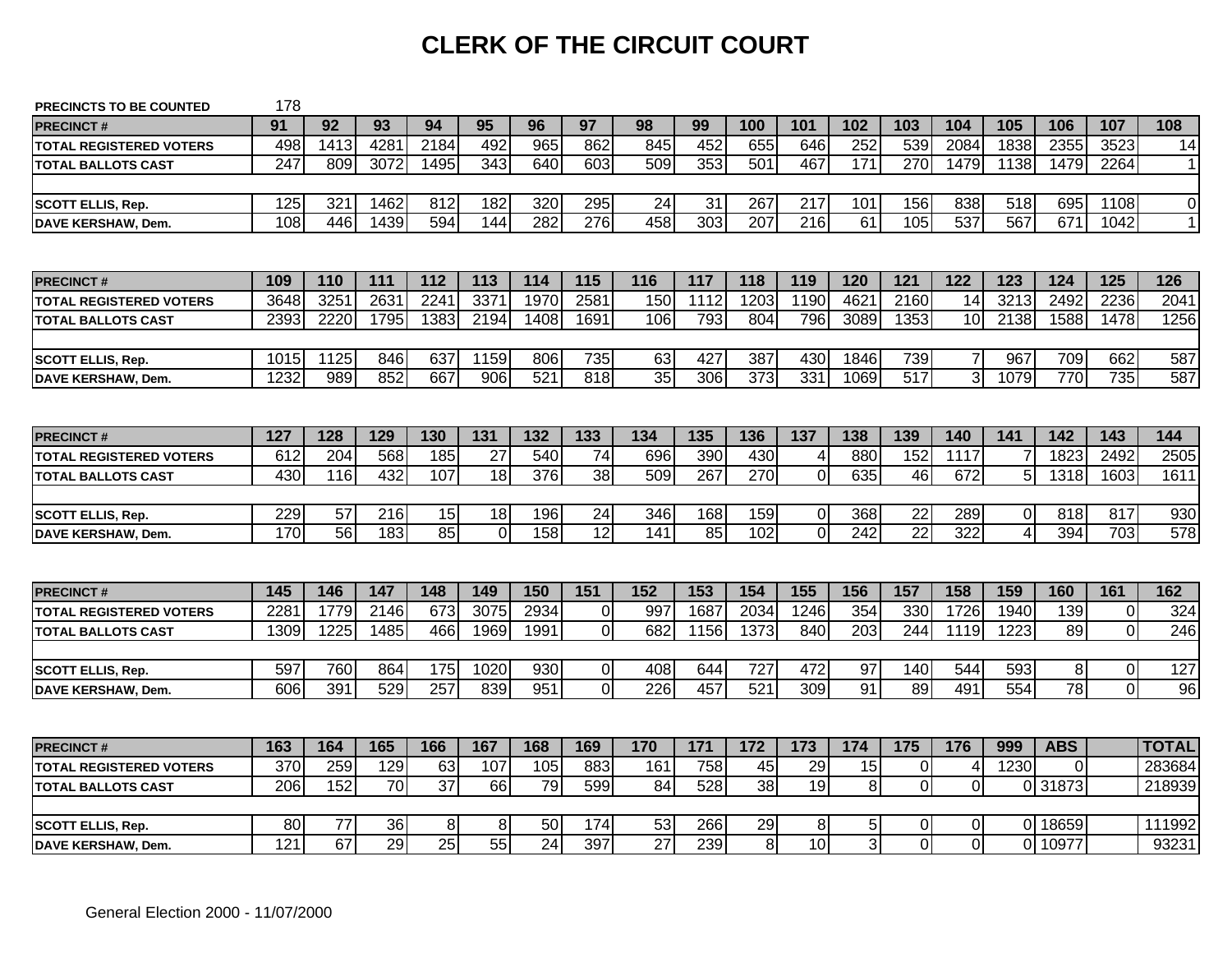### **PROPERTY APPRAISER**

| <b>PRECINCTS TO BE COUNTED</b> | 178  |                  |              |                  |                  |                 |                  |      |                  |                  |      |      |                 |      |      |      |                  |                  |
|--------------------------------|------|------------------|--------------|------------------|------------------|-----------------|------------------|------|------------------|------------------|------|------|-----------------|------|------|------|------------------|------------------|
| <b>PRECINCT#</b>               | 1    | $\overline{2}$   | $\mathbf{3}$ | 4                | 5                | $6\phantom{1}6$ | $\overline{7}$   | 8    | 9                | 10               | 11   | 12   | 13              | 14   | 15   | 16   | 17               | 18               |
| <b>TOTAL REGISTERED VOTERS</b> | 1368 | 1145             | 785          | 1595             | 3967             | 1708            | 1539             | 1454 | 408              | 3113             | 2906 | 2375 | 2563            | 2941 | 4060 | 3745 | 3563             | 5480             |
| <b>TOTAL BALLOTS CAST</b>      | 846  | 600              | 537          | 1143             | 2422             | 988             | 1057             | 964  | 289              | 2222             | 1971 | 1568 | 1688            | 2070 | 2939 | 2312 | 2108             | 3740             |
|                                |      |                  |              |                  |                  |                 |                  |      |                  |                  |      |      |                 |      |      |      |                  |                  |
| JIM FORD, Rep.                 | 511  | 304              | 348          | 741              | 1390             | 522             | 683              | 652  | 213              | 1673             | 1284 | 947  | 967             | 1545 | 1960 | 1353 | 1044             | 2050             |
| PENNY FARRAR, Dem.             | 295  | 257              | 171          | $\overline{318}$ | 828              | 407             | $\overline{316}$ | 264  | 45               | 407              | 565  | 521  | 616             | 444  | 782  | 847  | 931              | 1465             |
|                                |      |                  |              |                  |                  |                 |                  |      |                  |                  |      |      |                 |      |      |      |                  |                  |
| <b>PRECINCT#</b>               | 19   | 20               | 21           | 22               | 23               | 24              | 25               | 26   | 27               | 28               | 29   | 30   | 31              | 32   | 33   | 34   | 35               | 36               |
| <b>TOTAL REGISTERED VOTERS</b> | 1838 | 1665             | 2544         | 249'             | 1207             | 1612            | 2508             | 979  | 1832             | 819              | 1273 | 1560 | 519             | 3154 | 1395 | 1296 | 1724             | 2243             |
| <b>TOTAL BALLOTS CAST</b>      | 1206 | 1092             | 1762         | 1572             | 658              | 1106            | 1730             | 681  | 1223             | 517              | 815  | 879  | 399             | 2193 | 871  | 805  | 1066             | 1532             |
|                                |      |                  |              |                  |                  |                 |                  |      |                  |                  |      |      |                 |      |      |      |                  |                  |
| JIM FORD, Rep.                 | 775  | 646              | 976          | 1018             | 377              | 710             | 1152             | 27   | 840              | 300              | 480  | 434  | 269             | 1476 | 531  | 437  | 388              | 953              |
| PENNY FARRAR, Dem.             | 369  | 395              | 682          | 444              | 245              | 350             | 462              | 594  | 328              | 181              | 283  | 370  | $\overline{95}$ | 582  | 297  | 321  | 618              | $\overline{513}$ |
|                                |      |                  |              |                  |                  |                 |                  |      |                  |                  |      |      |                 |      |      |      |                  |                  |
| <b>PRECINCT#</b>               | 37   | 38               | 39           | 40               | 41               | 42              | 43               | 44   | 45               | 46               | 47   | 48   | 49              | 50   | 51   | 52   | 53               | 54               |
| <b>TOTAL REGISTERED VOTERS</b> | 804  | 2921             | 1101         | 1307             | 1405             | 2242            | 1761             | 2327 | 2365             | 2912             | 1957 | 3305 | 2317            | 2097 | 3435 | 1817 | 1569             | 3003             |
| <b>TOTAL BALLOTS CAST</b>      | 504  | 1881             | 727          | 797              | 948              | 1382            | 1121             | 1615 | 1519             | 1941             | 1189 | 2004 | 1569            | 1445 | 2406 | 1254 | 774              | 2111             |
|                                |      |                  |              |                  |                  |                 |                  |      |                  |                  |      |      |                 |      |      |      |                  |                  |
| JIM FORD, Rep.                 | 271  | 1145             | 437          | 478              | 587              | 921             | 658              | 1044 | 895              | 1326             | 581  | 1203 | 1026            | 975  | 1477 | 766  | 476              | 1263             |
| PENNY FARRAR, Dem.             | 197  | 603              | 245          | 276              | $\overline{310}$ | 395             | 384              | 468  | 494              | 488              | 523  | 646  | 455             | 379  | 774  | 423  | 226              | 720              |
|                                |      |                  |              |                  |                  |                 |                  |      |                  |                  |      |      |                 |      |      |      |                  |                  |
| <b>PRECINCT#</b>               | 55   | 56               | 57           | 58               | 59               | 60              | 61               | 62   | 63               | 64               | 65   | 66   | 67              | 68   | 69   | 70   | 71               | 72               |
| <b>TOTAL REGISTERED VOTERS</b> | 1132 | 1442             | 1839         | 1100             | 1870             | 1356            | 1978             | 1367 | 2121             | 2385             | 1852 | 3015 | 2472            | 2068 | 2596 | 839  | 2290             | 2705             |
| <b>TOTAL BALLOTS CAST</b>      | 711  | 964              | 1257         | 727              | 1219             | 873             | 1327             | 892  | 1539             | 1682             | 1230 | 2095 | 1757            | 1261 | 1700 | 589  | 1545             | 1824             |
|                                |      |                  |              |                  |                  |                 |                  |      |                  |                  |      |      |                 |      |      |      |                  |                  |
| JIM FORD, Rep.                 | 160  | 396              | 667          | 407              | 754              | 566             | 869              | 570  | 1042             | 1108             | 772  | 1483 | 1178            | 671  | 1021 | 402  | 1073             | 1157             |
| PENNY FARRAR, Dem.             | 505  | 514              | 516          | 260              | 378              | 256             | 400              | 275  | 439              | 450              | 379  | 503  | 486             | 517  | 580  | 165  | 412              | 582              |
|                                |      |                  |              |                  |                  |                 |                  |      |                  |                  |      |      |                 |      |      |      |                  |                  |
| <b>PRECINCT#</b>               | 73   | 74               | 75           | 76               | 77               | 78              | 79               | 80   | 81               | 82               | 83   | 84   | 85              | 86   | 87   | 88   | 89               | 90               |
| <b>TOTAL REGISTERED VOTERS</b> | 625  | 2922             | 1856         | 2748             | 893              | 1130            | 465              | 689  | 2627             | 1259             | 2688 | 1617 | 2220            | 649  | 3167 | 2399 | 1241             | 1491             |
| <b>TOTAL BALLOTS CAST</b>      | 415  | 2047             | 1349         | 1941             | 582              | 821             | 265              | 458  | 1654             | 822              | 2055 | 1122 | 1565            | 379  | 1973 | 1582 | 851              | 940              |
|                                |      |                  |              |                  |                  |                 |                  |      |                  |                  |      |      |                 |      |      |      |                  |                  |
| JIM FORD, Rep.                 | 253  | 1428             | 821          | 1269             | 359              | 592             | 154              | 207  | 933              | 464              | 1287 | 664  | 893             | 207  | 1300 | 981  | 590              | 623              |
| PENNY FARRAR, Dem.             | 145  | $\overline{513}$ | 467          | 523              | 185              | 181             | 94               | 203  | $\overline{610}$ | $\overline{310}$ | 653  | 383  | 591             | 147  | 526  | 483  | $\overline{212}$ | 265              |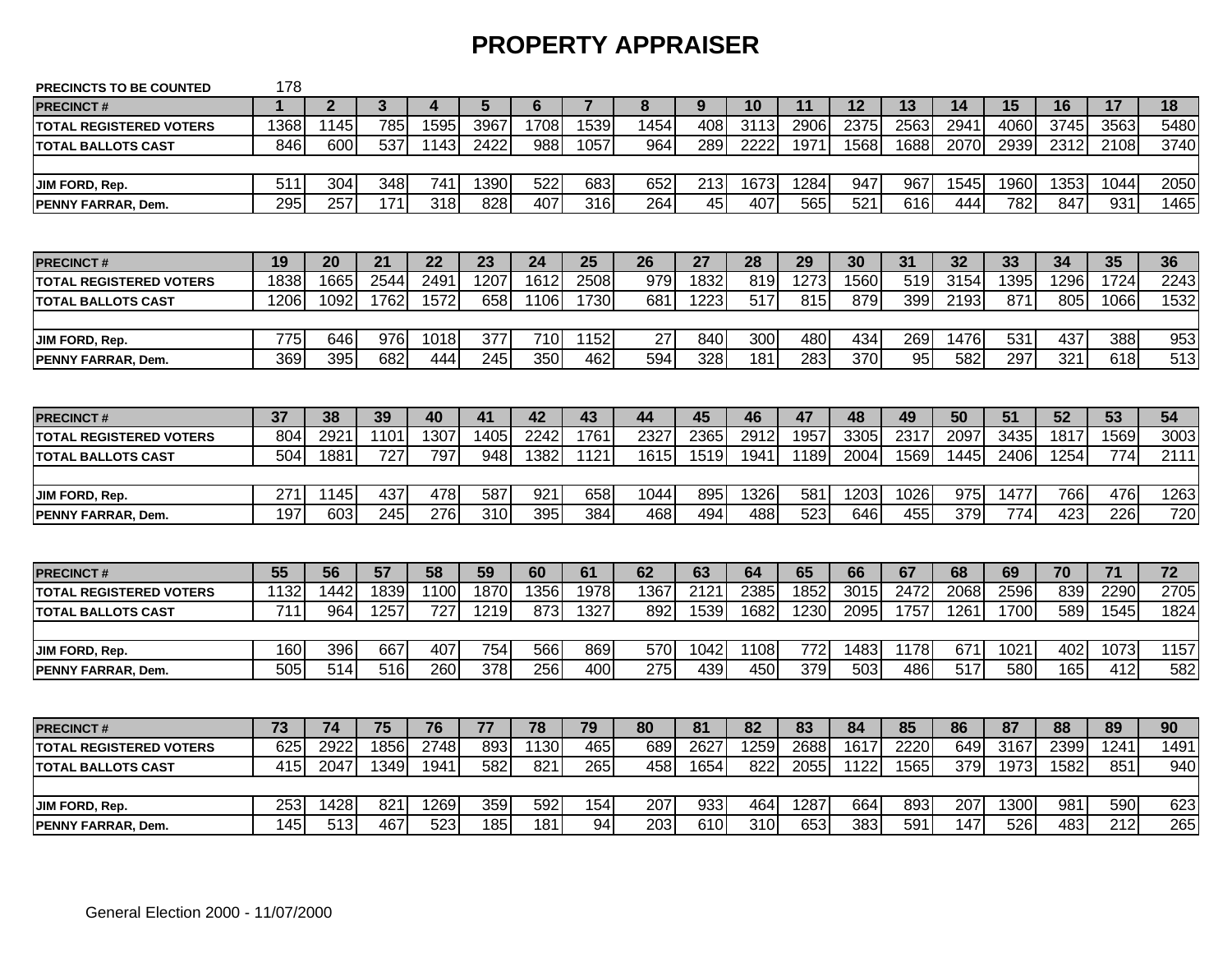# **PROPERTY APPRAISER**

| PRECINCTS TO BE COUNTED        | 178              |                  |                 |                         |                |                  |                                  |                 |                  |                         |             |                        |              |                |                |                       |                               |                        |
|--------------------------------|------------------|------------------|-----------------|-------------------------|----------------|------------------|----------------------------------|-----------------|------------------|-------------------------|-------------|------------------------|--------------|----------------|----------------|-----------------------|-------------------------------|------------------------|
| <b>PRECINCT#</b>               | 91               | 92               | 93              | 94                      | 95             | 96               | 97                               | 98              | 99               | 100                     | 101         | 102                    | 103          | 104            | 105            | 106                   | 107                           | 108                    |
| <b>TOTAL REGISTERED VOTERS</b> | 498              | 1413             | 4281            | 2184                    | 492            | 965              | 862                              | 845             | 452              | 655                     | 646         | 252                    | 539          | 2084           | 1838           | 2355                  | 3523                          | 14                     |
| <b>TOTAL BALLOTS CAST</b>      | $\overline{247}$ | 809              | 3072            | 1495                    | 343            | 640              | 603                              | 509             | 353              | 501                     | 467         | 171                    | 270          | 1479           | 1138           | 1479                  | 2264                          | $\mathbf 1$            |
| JIM FORD, Rep.                 | 136              | 429              | 1795            | 947                     | 201            | 386              | 348                              | 51              | 52               | 355                     | 275         | 118                    | 157          | 993            | 584            | 798                   | 1182                          | $\pmb{0}$              |
| <b>PENNY FARRAR, Dem.</b>      | $\overline{92}$  | $\overline{349}$ | 1107            | 462                     | 129            | $\overline{217}$ | 216                              | 430             | 281              | 124                     | 165         | $\overline{40}$        | 100          | 386            | 495            | 578                   | 963                           | $\mathbf{1}$           |
|                                |                  |                  |                 |                         |                |                  |                                  |                 |                  |                         |             |                        |              |                |                |                       |                               |                        |
| <b>PRECINCT#</b>               | 109              | 110              | 111             | 112                     | 113            | 114              | 115                              | 116             | 117              | 118                     | 119         | 120                    | 121          | 122            | 123            | 124                   | 125                           | 126                    |
| <b>TOTAL REGISTERED VOTERS</b> | 3648             | 325              | 2631            | 2241                    | 3371           | 1970             | 2581                             | 150             | 1112             | 1203                    | 1190        | 4621                   | 2160         | 14             | 3213           | 2492                  | 2236                          | 2041                   |
| <b>TOTAL BALLOTS CAST</b>      | 2393             | 2220             | 1795            | 1383                    | 2194           | 1408             | 1691                             | 106             | 793              | 804                     | 796         | 3089                   | 1353         | 10             | 2138           | 1588                  | 1478                          | 1256                   |
| JIM FORD, Rep.                 | 1114             | 1248             | 995             | 794                     | 1270           | 945              | 932                              | 63              | 540              | 482                     | 513         | 2108                   | 833          | 7              | 1015           | 927                   | 777                           | 759                    |
| PENNY FARRAR, Dem.             | 1138             | 858              | 699             | 515                     | 752            | 378              | 614                              | $\overline{35}$ | $\overline{203}$ | 280                     | 253         | 757                    | 408          | $\overline{2}$ | 1019           | 564                   | 616                           | 431                    |
|                                |                  |                  |                 |                         |                |                  |                                  |                 |                  |                         |             |                        |              |                |                |                       |                               |                        |
| <b>PRECINCT#</b>               | 127              | 128              | 129             | 130                     | 131            | 132              | 133                              | 134             | 135              | 136                     | 137         | 138                    | 139          | 140            | 141            | 142                   | 143                           | 144                    |
| <b>TOTAL REGISTERED VOTERS</b> | 612              | 204              | 568             | 185                     | 27             | 540              | 74                               | 696             | 390              | 430                     | 4           | 880                    | 152          | 1117           |                | 1823                  | 2492                          | 2505                   |
| <b>TOTAL BALLOTS CAST</b>      | 430              | 116              | 432             | 107                     | 18             | 376              | 38                               | 509             | 267              | 270                     | 0           | 635                    | 46           | 672            | 5 <sub>5</sub> | 1318                  | 1603                          | 1611                   |
|                                |                  |                  |                 |                         |                |                  |                                  |                 |                  |                         |             |                        |              |                |                |                       |                               |                        |
| JIM FORD, Rep.                 | 291              | 81               | 268             | 18                      | 16             | 238              | $\overline{27}$                  | 355             | 208              | 171                     | $\mathbf 0$ | 446                    | 25           | 338            | 3 <sup>1</sup> | 961                   | 953                           | 1159                   |
| PENNY FARRAR, Dem.             | 111              | 35               | 132             | 81                      | $\overline{1}$ | 114              | 9                                | 114             | 46               | 82                      | $\mathbf 0$ | 155                    | 20           | 277            |                | 254                   | 549                           | 344                    |
|                                |                  |                  |                 |                         |                |                  |                                  |                 |                  |                         |             |                        |              |                |                |                       |                               |                        |
| <b>PRECINCT#</b>               | 145              | 146              | 147             | 148                     | 149            | 150              | $\overline{151}$                 | 152             | 153              | 154                     | 155         | 156                    | 157          | 158            | 159            | 160                   | 161                           | 162                    |
| <b>TOTAL REGISTERED VOTERS</b> | 228'             | 1779             | 2146            | 673                     | 3075           | 2934             | 0                                | 997             | 1687             | 2034                    | 1246        | 354                    | 330          | 1726           | 1940           | 139                   | $\mathbf 0$                   | 324                    |
| <b>TOTAL BALLOTS CAST</b>      | 1309             | 1225             | 1485            | 466                     | 1969           | 1991             | $\Omega$                         | 682             | 1156             | 1373                    | 840         | 203                    | 244          | 1119           | 1223           | 89                    | $\mathbf{0}$                  | 246                    |
|                                |                  |                  |                 |                         |                |                  |                                  |                 |                  |                         |             |                        |              |                |                |                       |                               |                        |
| JIM FORD, Rep.                 | 711<br>498       | 871<br>257       | 1066<br>331     | 222<br>$\overline{216}$ | 1107<br>755    | 1059<br>817      | $\overline{0}$<br>$\overline{0}$ | 435<br>198      | 768<br>329       | 904<br>$\overline{370}$ | 565<br>235  | 121<br>$\overline{72}$ | 161<br>66    | 692<br>357     | 770<br>394     | 14<br>$\overline{70}$ | $\mathbf 0$<br>$\overline{0}$ | 152<br>$\overline{72}$ |
| PENNY FARRAR, Dem.             |                  |                  |                 |                         |                |                  |                                  |                 |                  |                         |             |                        |              |                |                |                       |                               |                        |
|                                |                  |                  |                 |                         |                |                  |                                  |                 |                  |                         |             |                        |              |                |                |                       |                               |                        |
| <b>PRECINCT#</b>               | 163              | 164              | 165             | 166                     | 167            | 168              | 169                              | 170             | 171              | 172                     | 173         | 174                    | 175          | 176            | 999            | <b>ABS</b>            |                               | <b>TOT</b>             |
| <b>TOTAL REGISTERED VOTERS</b> | 370              | 259              | 129             | 63                      | 107            | 105              | 883                              | 161             | 758              | 45                      | 29          | 15                     | 0            | 4              | 1230           | $\Omega$              |                               | 283684                 |
| <b>TOTAL BALLOTS CAST</b>      | 206              | 152              | $\overline{70}$ | $\overline{37}$         | 66             | 79               | 599                              | 84              | 528              | 38                      | 19          | $\bf 8$                | $\mathbf{0}$ | $\mathbf 0$    | ΩI             | 31873                 |                               | 218939                 |
|                                |                  |                  |                 |                         |                |                  |                                  |                 |                  |                         |             |                        |              |                |                |                       |                               |                        |
| JIM FORD, Rep.                 | 99               | 89               | 42              | 8                       | 9              | 63               | 207                              | 62              | 340              | 25                      | 10          | 4                      | 0            | 0              |                | 0 22305               |                               | 135394                 |
| PENNY FARRAR, Dem.             | 101              | 53               | $\overline{25}$ | 26                      | 50             | 11               | 366                              | 18              | 161              | 12                      | 8           | 4                      | $\Omega$     | 0              | $\Omega$       | 7612                  |                               | 70188                  |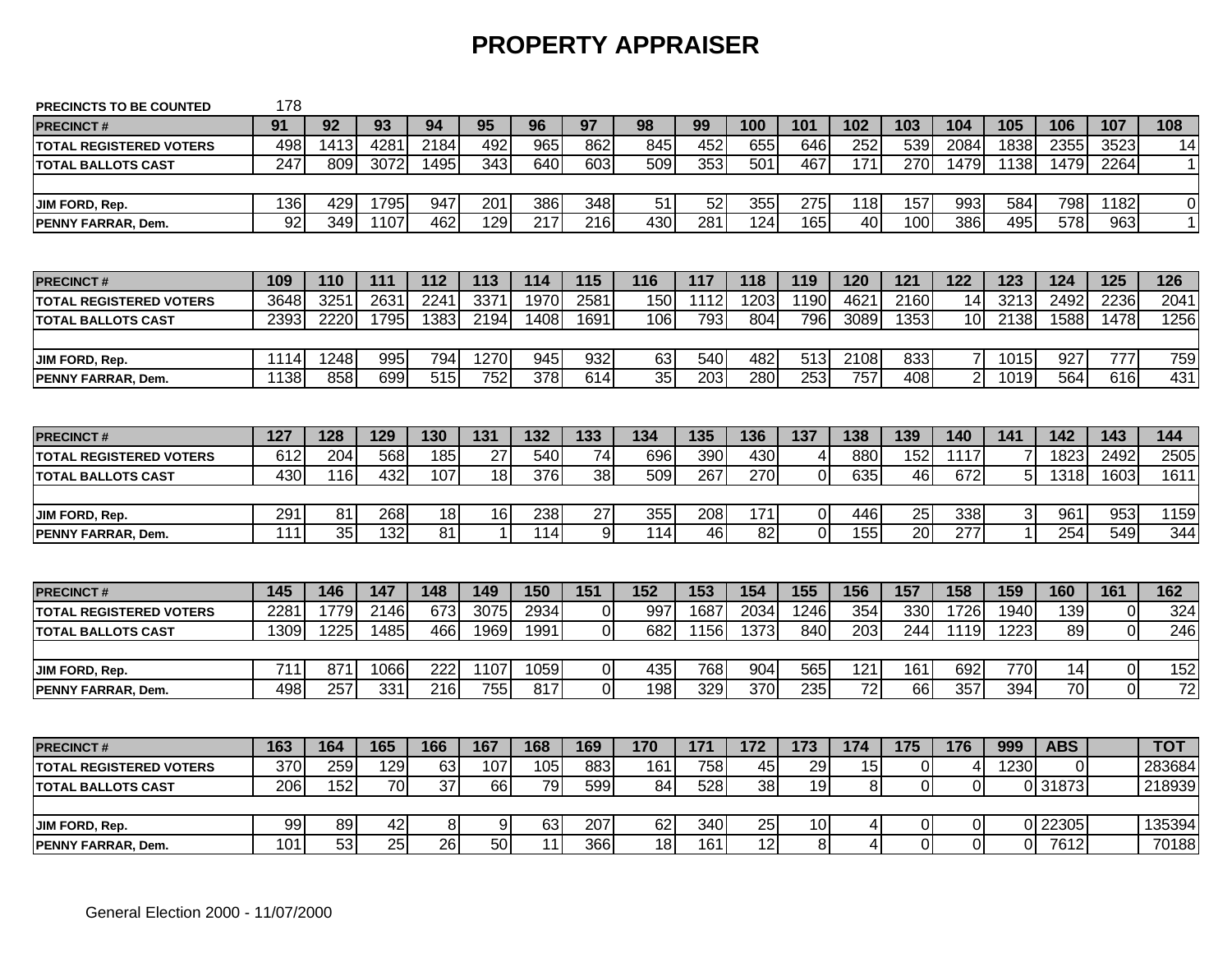#### **COUNTY COMMISSIONER - DISTRICT 1**

| <b>PRECINCTS TO BE COUNTED</b>   | 35         |      |       |      |      |      |       |       |      |      |                  |      |      |      |       |          |            |            |
|----------------------------------|------------|------|-------|------|------|------|-------|-------|------|------|------------------|------|------|------|-------|----------|------------|------------|
| <b>PRECINCT#</b>                 |            |      |       | 14   | 16   | 20   | 23    | 24    | 27   | 35   | 36               | 61   | 62   | 63   | 69    | 70       | 71         | 72         |
| <b>TOTAL REGISTERED VOTERS</b>   | 1368       | 145  | 785   | 2941 | 3745 | 1665 | 1207  | 1612  | 1832 | 1724 | 2243             | 1978 | 367  | 2121 | 2596  | 839      | 2290       | 2705       |
| <b>ITOTAL BALLOTS CAST</b>       | 846        | 600  | 537   | 2070 | 2312 | 1092 | 658   | 106l  | 1223 | 1066 | 1532             | 1327 | 892  | 1539 | 700   | 589      | 1545       | 1824       |
|                                  |            |      |       |      |      |      |       |       |      |      |                  |      |      |      |       |          |            |            |
| TRUMAN G. SCARBOROUGH, Rep.      | 458        | 264  | 31′   | 340I | 197  | 581  | 324   | 639   | 761  | 326  | 816I             | 769  | 482  | 951  | 10531 | 329      | 908        | 999        |
| <b>CHERYL LAWSON-YOUNG, Dem.</b> | 346        | 300  | 195   | 635  | 998  | 470  | 300   | 422   | 420  | 678  | 659              | 504  | 369  | 528  | 564   | 230      | 574        | 738        |
|                                  |            |      |       |      |      |      |       |       |      |      |                  |      |      |      |       |          |            |            |
|                                  |            |      |       |      |      |      |       |       |      |      |                  |      |      |      |       |          |            |            |
|                                  |            |      |       |      |      |      |       |       |      |      |                  |      |      |      |       |          |            |            |
| <b>PRECINCT#</b>                 | 73         | 74   | 75    | 92   | 118  | 119  | 124   | 126   | 155  | 156  | 157              | 158  | 159  | 163  | 176   | 999      | <b>ABS</b> | тот        |
| <b>TOTAL REGISTERED VOTERS</b>   | 625        | 2922 | 18561 | 1413 | 1203 | 190  | 2492  | 2041  | 1246 | 354  | 330I             | 1726 | 1940 | 370  | 4     | 12301    |            | 0 55105    |
| <b>ITOTAL BALLOTS CAST</b>       | 415        | 2047 | 349   | 809  | 804l | 796  | 15881 | 12561 | 840  | 203  | 2441             | 119  | 1223 | 206  | 01    | ΟI       |            | 5686 41043 |
|                                  |            |      |       |      |      |      |       |       |      |      |                  |      |      |      |       |          |            |            |
| TRUMAN G. SCARBOROUGH, Rep.      | <b>230</b> | 1313 | 7111  | 343  | 499  | 456  | 922   | 678   | 540  | 1141 | 147 <sub>1</sub> | 682  | 761  | 85   | 01    | $\Omega$ |            | 3656 23645 |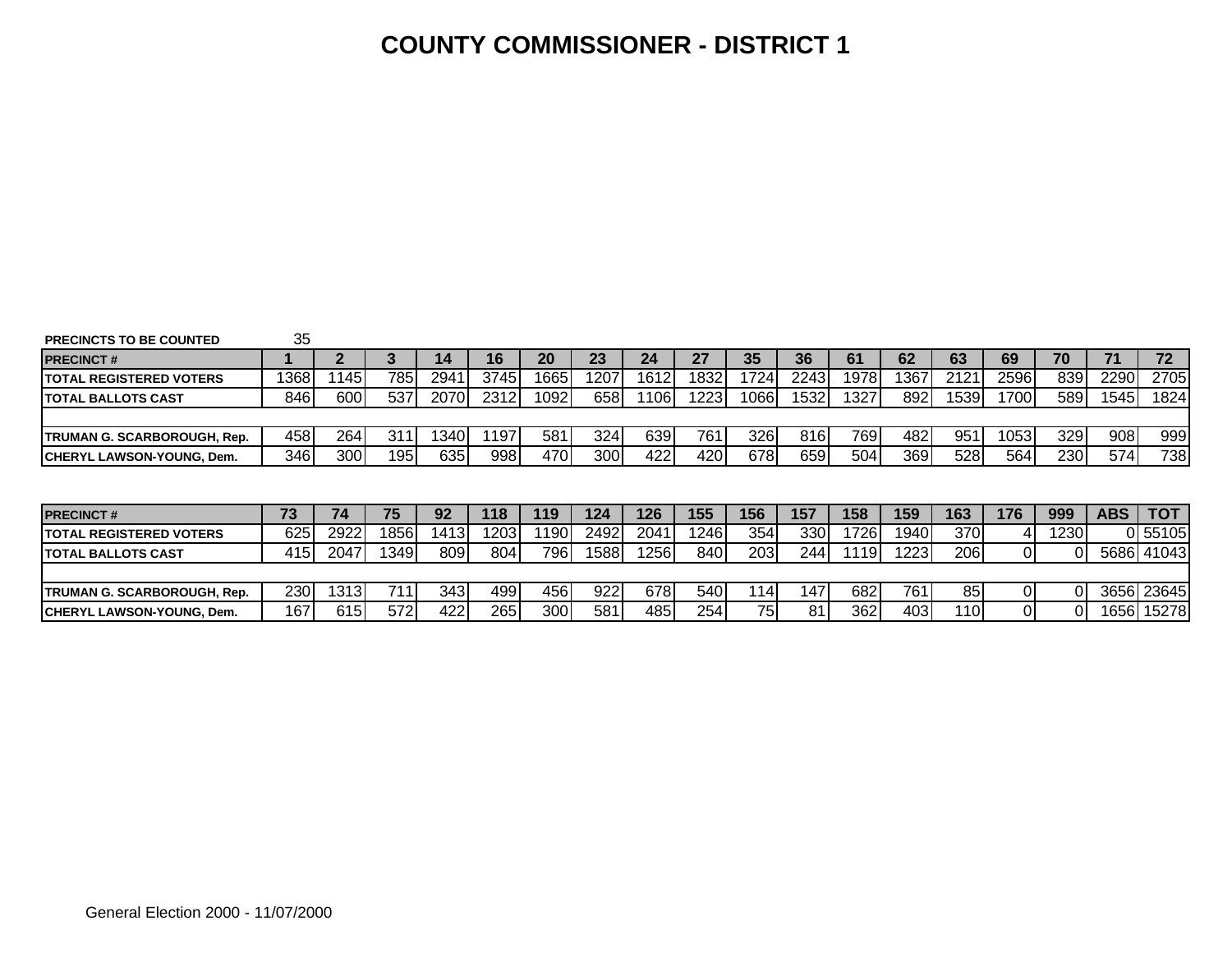#### **COUNTY COMMISSIONER - DISTRICT 3**

| <b>PRECINCTS TO BE COUNTED</b> |  |
|--------------------------------|--|
|--------------------------------|--|

| <b>PRECINCT#</b>                |      |      |      |      | 18   | 25   | 26   | 29   | 47   | 48   | 49   | 50   | 51    | 82  | 105              | 106   | 109  | 111  |
|---------------------------------|------|------|------|------|------|------|------|------|------|------|------|------|-------|-----|------------------|-------|------|------|
| <b>ITOTAL REGISTERED VOTERS</b> | 1708 | 1539 | 454  | 3563 | 5480 | 2508 | 9791 | 1273 | 1957 | 3305 | 2317 | 2097 | 3435  | 259 | 838              | 2355  | 3648 | 2631 |
| <b>ITOTAL BALLOTS CAST</b>      | 988  | 1057 | 964  | 2108 | 3740 | '730 | 681  | 815  | 189  | 2004 | 1569 | 1445 | 24061 | 822 | 138              | 14791 | 2393 | 795  |
|                                 |      |      |      |      |      |      |      |      |      |      |      |      |       |     |                  |       |      |      |
| <b>BOB HARTMAN, Rep.</b>        | 359  | 496  | 416l | 7881 | 094  | 652  |      | 336  | 411  | 866  | 677  | 507  | 8491  | 321 | 423 <sub>1</sub> | 563   | 817  | 688  |
| <b>NANCY HIGGS, Dem.</b>        | 56'  | 492  | 4891 | 175  | 2383 | 965  | 621  | 411  | 6901 | 951  | 7801 | 827  | 1421  | 442 | 635              | 807   | 1396 | 970  |

| <b>PRECINCT#</b>                | 112  | 125  | 140  | 145  | 148  | 154  | 169              | 172 | ABS  | TOT   |
|---------------------------------|------|------|------|------|------|------|------------------|-----|------|-------|
| <b>ITOTAL REGISTERED VOTERS</b> | 2241 | 2236 | 1117 | 2281 | 6731 | 2034 | 883              | 45  |      | 54856 |
| <b>ITOTAL BALLOTS CAST</b>      | 1383 | 1478 | 672  | 1309 | 466  | 1373 | 599              | 38  | 6069 | 41710 |
|                                 |      |      |      |      |      |      |                  |     |      |       |
| <b>BOB HARTMAN, Rep.</b>        | 528  | 573I | 236  | 505  | 150  | 397  | 160 <sub>1</sub> |     | 2910 | 15748 |
| <b>INANCY HIGGS, Dem.</b>       | 760  | 793  | 357  | 683  | 279  | 907  | 395              | 20  | 2758 | 22968 |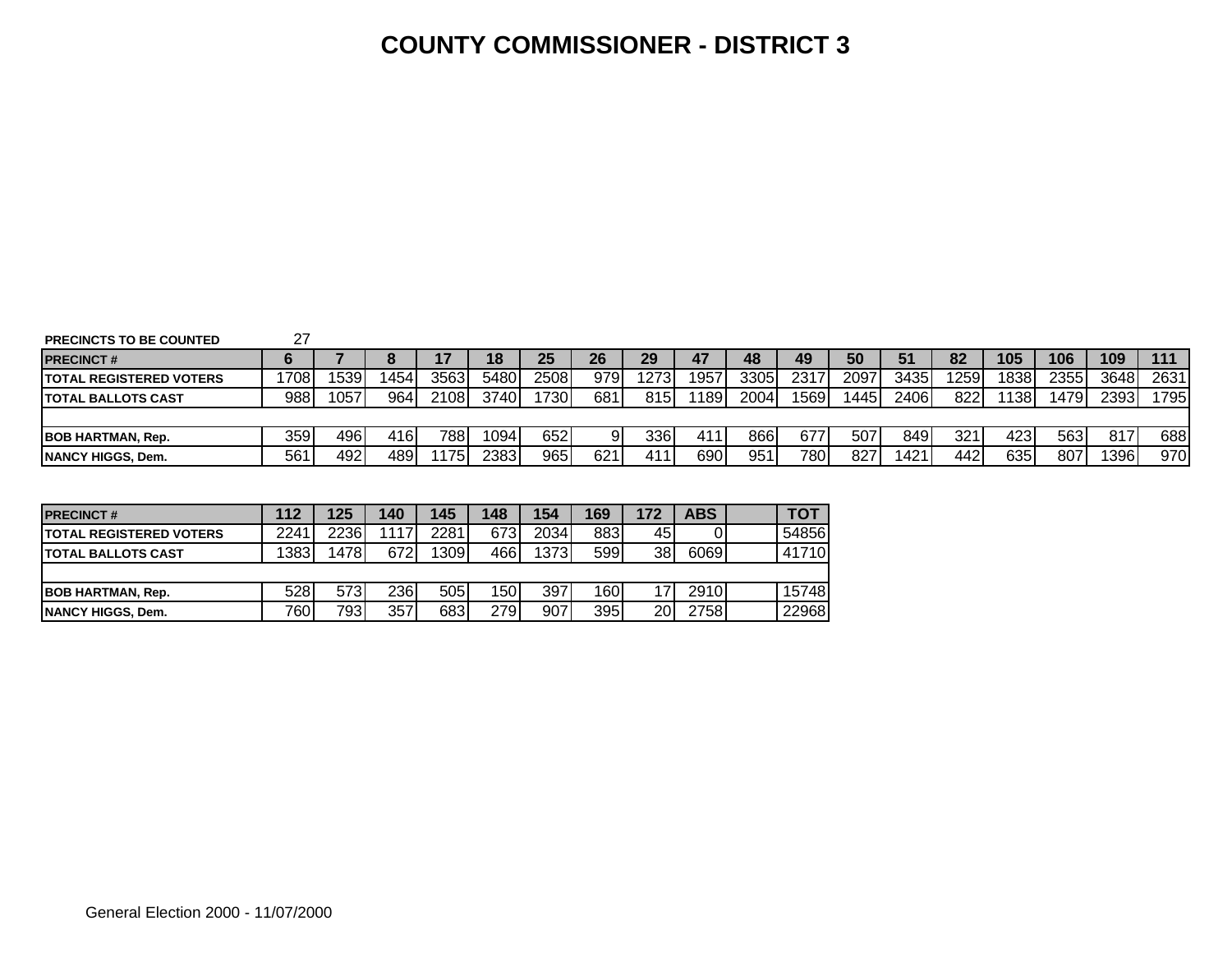#### **COUNTY COMMISSIONER - DISTRICT 5**

| <b>PRECINCTS TO BE COUNTED</b> | 37   |      |     |       |      |      |                 |      |      |      |      |      |      |      |                |                 |      |                      |
|--------------------------------|------|------|-----|-------|------|------|-----------------|------|------|------|------|------|------|------|----------------|-----------------|------|----------------------|
| <b>PRECINCT#</b>               | 28   | 30   | 31  | 33    | 39   | 40   | 41              | 42   | 43   | 46   | 52   | 65   | 79   | 80   | 81             | 83              | 84   | 90                   |
| <b>TOTAL REGISTERED VOTERS</b> | 819  | 1560 | 519 | 13951 | 1101 | 1307 | 14051           | 2242 | 1761 | 2912 | 1817 | 1852 | 465  | 689  | 2627           | 2688            | 1617 | 1491                 |
| <b>TOTAL BALLOTS CAST</b>      | 517  | 879  | 399 | 871   | 727  | 797  | 948             | 1382 | 121  | 1941 | 1254 | 1230 | 265  | 458  | 16541          | 2055            | 1122 | 940                  |
|                                |      |      |     |       |      |      |                 |      |      |      |      |      |      |      |                |                 |      |                      |
| <b>BILL LANE, Rep.</b>         | 209l | 347  | 172 | 394   | 327  | 350  | 402             | 747  | 494  | 933  | 565  | 573  | 115  | 147  | 685            | 839             | 481  | 482                  |
|                                | 261  | 442  | 182 | 425   | 351  | 401  | 490             | 556  | 5361 | 870I | 603  | 567  | 126  | 248  | 856            | 1191            | 554  | 394                  |
| <b>JACKIE COLON, Dem.</b>      |      |      |     |       |      |      |                 |      |      |      |      |      |      |      |                |                 |      |                      |
|                                |      |      |     |       |      |      |                 |      |      |      |      |      |      |      |                |                 |      |                      |
|                                |      |      |     |       |      |      |                 |      |      |      |      |      |      |      |                |                 |      |                      |
| <b>PRECINCT#</b>               | 96   | 101  | 103 | 104   | 107  | 110  | 122             | 123  | 136  | 138  | 139  | 141  | 149  | 150  | 151            | 170             | 171  | 174                  |
| <b>TOTAL REGISTERED VOTERS</b> | 965I | 646  | 539 | 2084  | 3523 | 3251 | 14 <sub>1</sub> | 3213 | 430  | 880  | 152  |      | 3075 | 2934 | 01             | 161             | 758  |                      |
| <b>TOTAL BALLOTS CAST</b>      | 640I | 467  | 270 | 1479  | 2264 | 2220 | 10 <sub>l</sub> | 2138 | 270  | 635  | 46   | 51   | 1969 | 1991 | $\overline{0}$ | 84 <sub>l</sub> | 528  |                      |
|                                |      |      |     |       |      |      |                 |      |      |      |      |      |      |      |                |                 |      | 15<br>8 <sup>1</sup> |
| <b>BILL LANE, Rep.</b>         | 2461 | 154  | 139 | 7431  | 806  | 861  | 9               | 706I | 125  | 342  | 20   |      | 748  | 754  | ΟI             | 47              | 278  | $\overline{4}$       |

| <b>PRECINCT#</b>                | <b>ABS</b> | TOT   |
|---------------------------------|------------|-------|
| <b>ITOTAL REGISTERED VOTERS</b> |            | 50914 |
| <b>TOTAL BALLOTS CAST</b>       | 5481       | 39065 |
|                                 |            |       |
| <b>BILL LANE, Rep.</b>          | 3149       | 17394 |
| <b>JACKIE COLON, Dem.</b>       | 1952       | 19090 |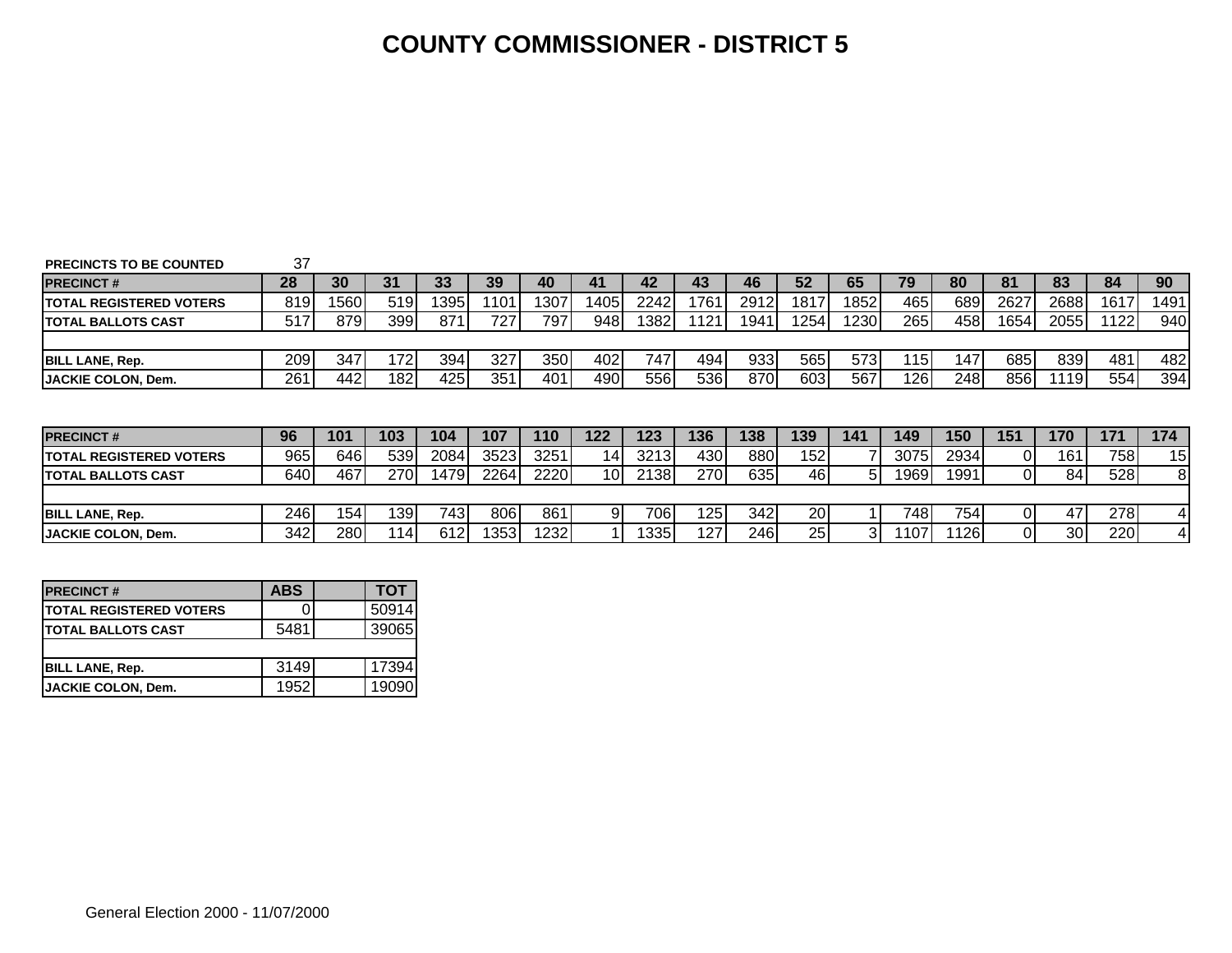# **CANAVERAL PORT AUTHORITY - DISTRICT 4**

| <b>PRECINCTS TO BE COUNTED</b> | 86          |                |                 |                  |      |      |                 |                 |      |      |          |                |                 |            |      |            |                  |      |
|--------------------------------|-------------|----------------|-----------------|------------------|------|------|-----------------|-----------------|------|------|----------|----------------|-----------------|------------|------|------------|------------------|------|
| <b>PRECINCT#</b>               | 1           | $\overline{2}$ | $\mathbf{3}$    | 4                | 10   | 11   | 12              | 13              | 14   | 15   | 16       | 19             | 20              | 21         | 22   | 23         | 24               | 27   |
| <b>TOTAL REGISTERED VOTERS</b> | 1368        | 1145           | 785             | 1595             | 3113 | 2906 | 2375            | 2563            | 2941 | 4060 | 3745     | 1838           | 1665            | 2544       | 2491 | 1207       | 1612             | 1832 |
| <b>TOTAL BALLOTS CAST</b>      | 846         | 600            | 537             | 1143             | 2222 | 1971 | 1568            | 1688            | 2070 | 2939 | 2312     | 1206           | 1092            | 1762       | 1572 | 658        | 1106             | 1223 |
|                                |             |                |                 |                  |      |      |                 |                 |      |      |          |                |                 |            |      |            |                  |      |
| <b>RALPH KENNEDY, Rep.</b>     | 423         | 246            | 304             | 642              | 1466 | 1137 | 848             | 906             | 1291 | 1815 | 1068     | 685            | 511             | 854        | 935  | 304        | 590              | 705  |
| <b>RANDY MAY, Dem.</b>         | 332         | 291            | 197             | $\overline{376}$ | 512  | 657  | 582             | 644             | 588  | 845  | 1007     | 414            | 475             | 759        | 488  | 283        | 397              | 402  |
|                                |             |                |                 |                  |      |      |                 |                 |      |      |          |                |                 |            |      |            |                  |      |
| <b>PRECINCT#</b>               | 34          | 35             | 36              | 37               | 54   | 55   | 56              | 57              | 58   | 59   | 60       | 61             | 62              | 63         | 66   | 67         | 68               | 69   |
| <b>TOTAL REGISTERED VOTERS</b> | 1296        | 1724           | 2243            | 804              | 3003 | 1132 | 1442            | 1839            | 1100 | 1870 | 1356     | 1978           | 1367            | 2121       | 3015 | 2472       | 2068             | 2596 |
| <b>TOTAL BALLOTS CAST</b>      | 805         | 1066           | 1532            | 504              | 2111 | 711  | 964             | 1257            | 727  | 1219 | 873      | 1327           | 892             | 1539       | 2095 | 1757       | 1261             | 1700 |
|                                |             |                |                 |                  |      |      |                 |                 |      |      |          |                |                 |            |      |            |                  |      |
| RALPH KENNEDY, Rep.            | 365         | 287            | 830             | 227              | 1079 | 137  | 339             | 568             | 346  | 679  | 545      | 755            | 450             | 919        | 1341 | 1061       | 581              | 871  |
| <b>RANDY MAY, Dem.</b>         | 365         | 676            | 562             | $\overline{223}$ | 831  | 518  | 545             | 568             | 315  | 405  | 269      | 447            | 355             | 479        | 583  | 563        | 557              | 660  |
|                                |             |                |                 |                  |      |      |                 |                 |      |      |          |                |                 |            |      |            |                  |      |
| <b>PRECINCT#</b>               | 70          | 71             | 72              | 73               | 74   | 75   | 77              | 85              | 86   | 87   | 88       | 92             | 93              | 94         | 97   | 98         | 99               | 100  |
| <b>TOTAL REGISTERED VOTERS</b> | 839         | 2290           | 2705            | 625              | 2922 | 1856 | 893             | 2220            | 649  | 3167 | 2399     | 1413           | 4281            | 2184       | 862  | 845        | 452              | 655  |
| <b>TOTAL BALLOTS CAST</b>      | 589         | 1545           | 1824            | 415              | 2047 | 1349 | 582             | 1565            | 379  | 1973 | 1582     | 809            | 3072            | 1495       | 603  | 509        | 353              | 501  |
|                                |             |                |                 |                  |      |      |                 |                 |      |      |          |                |                 |            |      |            |                  |      |
| RALPH KENNEDY, Rep.            | 330         | 919            | 959             | 216              | 1269 | 670  | 319             | 740             | 188  | 1178 | 861      | 341            | 1592            | 882        | 299  | 23         | 37               | 301  |
| <b>RANDY MAY, Dem.</b>         | 195         | 492            | 686             | 166              | 585  | 553  | 194             | 665             | 152  | 604  | 552      | 413            | 1205            | 462        | 248  | 438        | 282              | 149  |
|                                |             |                |                 |                  |      |      |                 |                 |      |      |          |                |                 |            |      |            |                  |      |
| <b>PRECINCT#</b>               | 108         | 115            | 116             | 117              | 118  | 119  | 124             | 126             | 127  | 128  | 129      | 130            | 131             | 132        | 133  | 155        | 156              | 157  |
| <b>TOTAL REGISTERED VOTERS</b> | 14          | 2581           | 150             | 1112             | 1203 | 1190 | 2492            | 2041            | 612  | 204  | 568      | 185            | 27              | 540        | 74   | 1246       | 354              | 330  |
| <b>TOTAL BALLOTS CAST</b>      |             | 1691           | 106             | 793              | 804  | 796  | 1588            | 1256            | 430  | 116  | 432      | 107            | $\overline{18}$ | 376        | 38   | 840        | $\overline{203}$ | 244  |
|                                |             |                |                 |                  |      |      |                 |                 |      |      |          |                |                 |            |      |            |                  |      |
| RALPH KENNEDY, Rep.            | 0           | 859            | 62              | 465              | 435  | 460  | 775             | 652             | 249  | 62   | 232      | 14             | 14              | 224        | 26   | 485        | 107              | 140  |
| <b>RANDY MAY, Dem.</b>         | $\mathbf 1$ | 681            | 36              | 234              | 298  | 273  | 668             | 479             | 140  | 42   | 146      | 83             | $\overline{2}$  | 112        | 9    | 275        | 81               | 73   |
|                                |             |                |                 |                  |      |      |                 |                 |      |      |          |                |                 |            |      |            |                  |      |
| <b>PRECINCT#</b>               | 158         | 159            | 160             | 161              | 163  | 164  | 165             | 166             | 167  | 173  | 175      | 176            | 999             | <b>ABS</b> |      | <b>TOT</b> |                  |      |
| <b>TOTAL REGISTERED VOTERS</b> | 1726        | 1940           | 139             | $\overline{0}$   | 370  | 259  | 129             | 63              | 107  | 29   | 0        | 4              | 1230            | $\Omega$   |      | 125387     |                  |      |
| <b>TOTAL BALLOTS CAST</b>      | 1119        | 1223           | 89              | $\overline{0}$   | 206  | 152  | 70              | $\overline{37}$ | 66   | 19   | 0        | $\Omega$       | $\overline{0}$  | 13542      |      | 96409      |                  |      |
|                                |             |                |                 |                  |      |      |                 |                 |      |      |          |                |                 |            |      |            |                  |      |
| <b>RALPH KENNEDY, Rep.</b>     | 600         | 657            | 13              | $\overline{0}$   | 84   | 87   | 35              | $6\phantom{1}$  | 11   | 13   | 0        | $\overline{0}$ | $\overline{0}$  | 8484       |      | 52485      |                  |      |
| <b>RANDY MAY, Dem.</b>         | 397         | 449            | $\overline{71}$ | $\Omega$         | 108  | 55   | $\overline{28}$ | $\overline{26}$ | 47   | 5    | $\Omega$ | $\Omega$       | $\Omega$        | 3781       |      | 34811      |                  |      |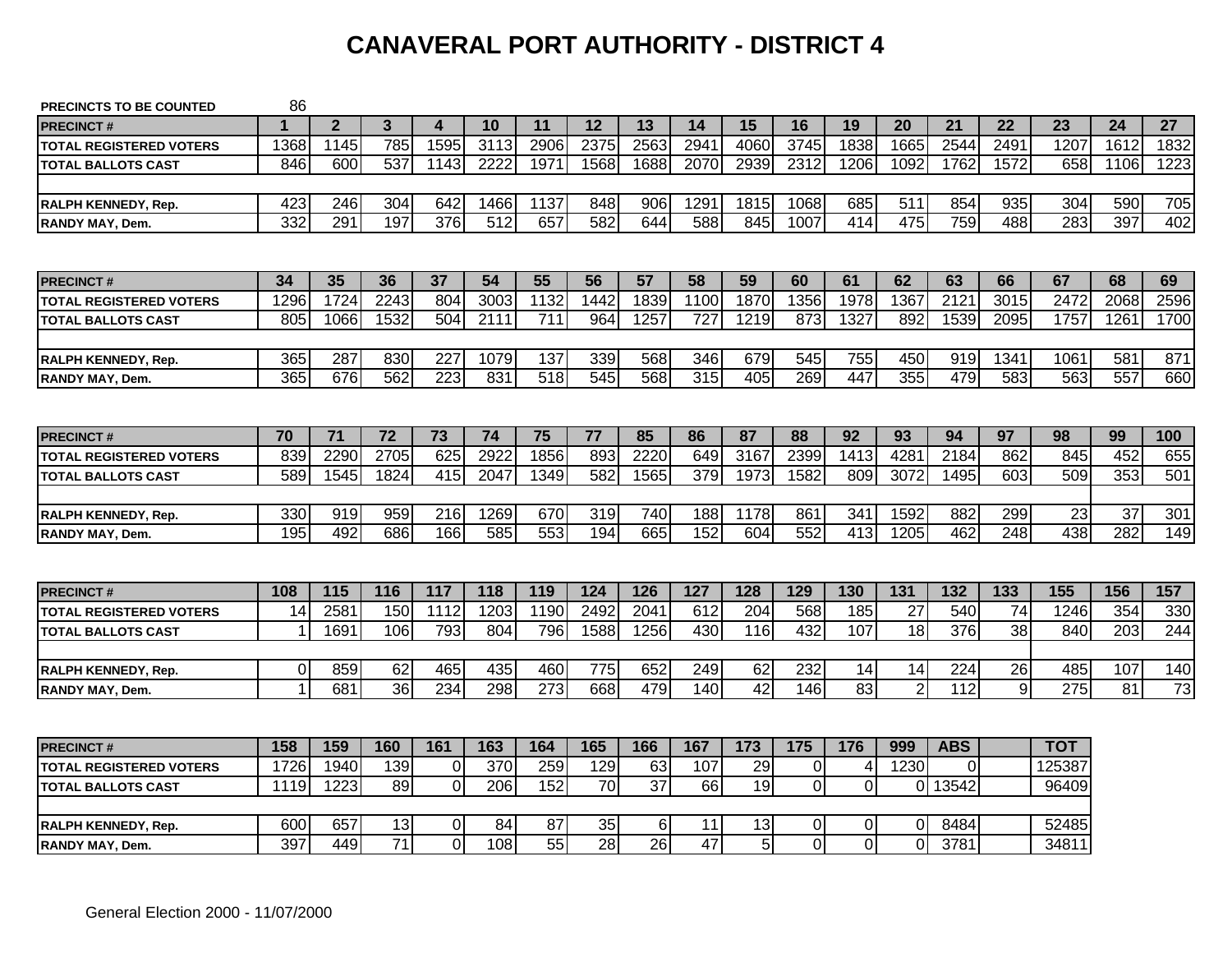### **FLORIDA SUPREME COURT - R. FRED LEWIS**

| <b>PRECINCTS TO BE COUNTED</b> | 178              |                |      |          |      |      |                  |      |      |      |      |      |                 |      |      |                  |      |      |
|--------------------------------|------------------|----------------|------|----------|------|------|------------------|------|------|------|------|------|-----------------|------|------|------------------|------|------|
| <b>PRECINCT#</b>               | 1                | $\overline{2}$ | 3    | $\Delta$ | 5    | 6    | $\overline{7}$   | 8    | 9    | 10   | 11   | 12   | 13              | 14   | 15   | 16               | 17   | 18   |
| <b>TOTAL REGISTERED VOTERS</b> | 1368             | 1145           | 785  | 1595     | 3967 | 1708 | 1539             | 1454 | 408  | 3113 | 2906 | 2375 | 2563            | 2941 | 4060 | 3745             | 3563 | 5480 |
| <b>TOTAL BALLOTS CAST</b>      | 846              | 600            | 537  | 1143     | 2422 | 988  | 1057             | 964  | 289  | 2222 | 1971 | 1568 | 1688            | 2070 | 2939 | 2312             | 2108 | 3740 |
|                                |                  |                |      |          |      |      |                  |      |      |      |      |      |                 |      |      |                  |      |      |
| <b>RETAIN IN OFFICE</b>        | 492              | 366            | 339  | 648      | 1456 | 601  | 587              | 542  | 159  | 1325 | 1152 | 936  | 977             | 1213 | 1699 | 1310             | 1289 | 2260 |
| <b>DO NOT RETAIN</b>           | $\overline{245}$ | 139            | 137  | 297      | 549  | 228  | $\overline{277}$ | 290  | 54   | 479  | 482  | 410  | 449             | 548  | 743  | 654              | 453  | 822  |
|                                |                  |                |      |          |      |      |                  |      |      |      |      |      |                 |      |      |                  |      |      |
| <b>PRECINCT#</b>               | 19               | 20             | 21   | 22       | 23   | 24   | 25               | 26   | 27   | 28   | 29   | 30   | 31              | 32   | 33   | 34               | 35   | 36   |
| <b>TOTAL REGISTERED VOTERS</b> | 1838             | 1665           | 2544 | 249'     | 1207 | 1612 | 2508             | 979  | 1832 | 819  | 1273 | 1560 | 519             | 3154 | 1395 | 1296             | 1724 | 2243 |
| <b>TOTAL BALLOTS CAST</b>      | 1206             | 1092           | 1762 | 1572     | 658  | 1106 | 1730             | 681  | 1223 | 517  | 815  | 879  | 399             | 2193 | 871  | 805              | 1066 | 1532 |
|                                |                  |                |      |          |      |      |                  |      |      |      |      |      |                 |      |      |                  |      |      |
| <b>RETAIN IN OFFICE</b>        | 691              | 659            | 1045 | 894      | 364  | 594  | 1005             | 369  | 717  | 302  | 500  | 477  | 231             | 1341 | 526  | 462              | 599  | 921  |
| <b>DO NOT RETAIN</b>           | 340              | 304            | 456  | 411      | 198  | 347  | $\overline{371}$ | 146  | 329  | 128  | 149  | 237  | $\overline{75}$ | 465  | 228  | $\overline{241}$ | 290  | 393  |
|                                |                  |                |      |          |      |      |                  |      |      |      |      |      |                 |      |      |                  |      |      |
| <b>PRECINCT#</b>               | 37               | 38             | 39   | 40       | 41   | 42   | 43               | 44   | 45   | 46   | 47   | 48   | 49              | 50   | 51   | 52               | 53   | 54   |
| <b>TOTAL REGISTERED VOTERS</b> | 804              | 292'           | 1101 | 1307     | 1405 | 2242 | 1761             | 2327 | 2365 | 2912 | 1957 | 3305 | 2317            | 2097 | 3435 | 1817             | 1569 | 3003 |
| <b>TOTAL BALLOTS CAST</b>      | 504              | 1881           | 727  | 797      | 948  | 1382 | 1121             | 1615 | 1519 | 1941 | 1189 | 2004 | 1569            | 1445 | 2406 | 1254             | 774  | 2111 |
|                                |                  |                |      |          |      |      |                  |      |      |      |      |      |                 |      |      |                  |      |      |
| <b>RETAIN IN OFFICE</b>        | 285              | 1117           | 436  | 518      | 577  | 838  | 680              | 994  | 951  | 1164 | 716  | 1180 | 942             | 892  | 1405 | 800              | 495  | 1276 |
| <b>IDO NOT RETAIN</b>          | 135              | 419            | 207  | 184      | 249  | 321  | 247              | 339  | 328  | 404  | 298  | 458  | 368             | 298  | 552  | 290              | 138  | 534  |
|                                |                  |                |      |          |      |      |                  |      |      |      |      |      |                 |      |      |                  |      |      |
| <b>PRECINCT#</b>               | 55               | 56             | 57   | 58       | 59   | 60   | 61               | 62   | 63   | 64   | 65   | 66   | 67              | 68   | 69   | 70               | 71   | 72   |
| <b>TOTAL REGISTERED VOTERS</b> | 1132             | 1442           | 1839 | 1100     | 1870 | 1356 | 1978             | 1367 | 2121 | 2385 | 1852 | 3015 | 2472            | 2068 | 2596 | 839              | 2290 | 2705 |
| <b>ITOTAL BALLOTS CAST</b>     | 711              | 964            | 1257 | 727      | 1219 | 873  | 1327             | 892  | 1539 | 1682 | 1230 | 2095 | 1757            | 1261 | 1700 | 589              | 1545 | 1824 |
|                                |                  |                |      |          |      |      |                  |      |      |      |      |      |                 |      |      |                  |      |      |
| <b>RETAIN IN OFFICE</b>        | 418              | 570            | 734  | 422      | 720  | 538  | 779              | 503  | 864  | 1036 | 752  | 1260 | 1051            | 738  | 1047 | 336              | 937  | 1059 |
| <b>DO NOT RETAIN</b>           | 174              | 276            | 349  | 188      | 315  | 187  | 350              | 260  | 423  | 351  | 267  | 531  | 436             | 316  | 422  | 159              | 381  | 513  |
|                                |                  |                |      |          |      |      |                  |      |      |      |      |      |                 |      |      |                  |      |      |
| <b>PRECINCT#</b>               | 73               | 74             | 75   | 76       | 77   | 78   | 79               | 80   | 81   | 82   | 83   | 84   | 85              | 86   | 87   | 88               | 89   | 90   |
| <b>TOTAL REGISTERED VOTERS</b> | 625              | 2922           | 1856 | 2748     | 893  | 1130 | 465              | 689  | 2627 | 1259 | 2688 | 1617 | 2220            | 649  | 3167 | 2399             | 1241 | 1491 |
| <b>TOTAL BALLOTS CAST</b>      | 415              | 2047           | 1349 | 1941     | 582  | 821  | 265              | 458  | 1654 | 822  | 2055 | 1122 | 1565            | 379  | 1973 | 1582             | 851  | 940  |
|                                |                  |                |      |          |      |      |                  |      |      |      |      |      |                 |      |      |                  |      |      |
| <b>RETAIN IN OFFICE</b>        | 257              | 1159           | 792  | 1213     | 334  | 483  | 144              | 239  | 992  | 526  | 1184 | 691  | 974             | 210  | 1207 | 917              | 500  | 517  |
| <b>DO NOT RETAIN</b>           | 103              | 536            | 370  | 378      | 144  | 208  | 84               | 97   | 412  | 190  | 472  | 242  | 368             | 97   | 408  | 368              | 218  | 273  |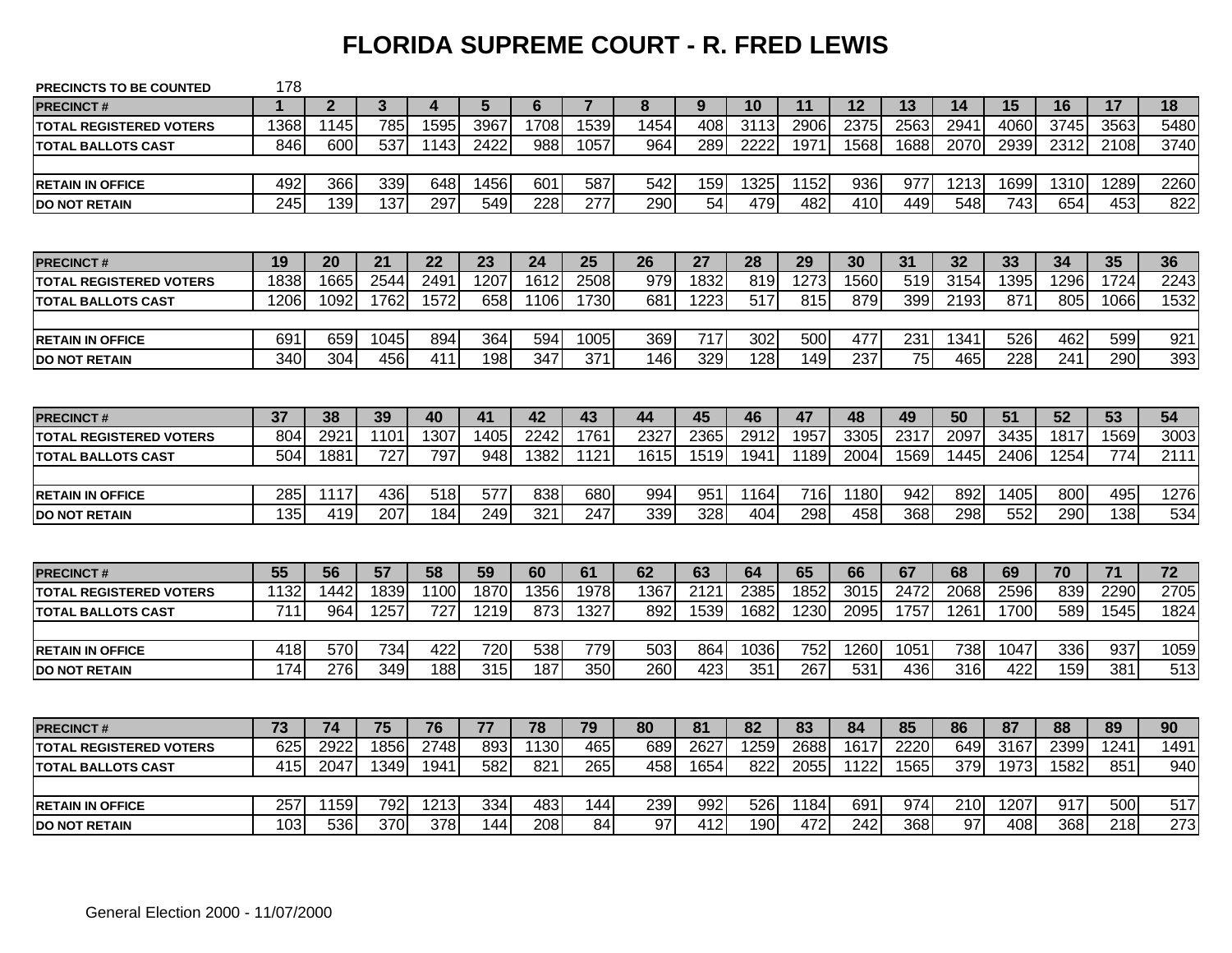### **FLORIDA SUPREME COURT - R. FRED LEWIS**

| <b>PRECINCTS TO BE COUNTED</b> | 178              |      |      |                  |                 |      |                  |                 |                 |                  |                |                 |                  |                |          |            |                |                |
|--------------------------------|------------------|------|------|------------------|-----------------|------|------------------|-----------------|-----------------|------------------|----------------|-----------------|------------------|----------------|----------|------------|----------------|----------------|
| <b>PRECINCT#</b>               | 91               | 92   | 93   | 94               | 95              | 96   | 97               | 98              | 99              | 100              | 101            | 102             | 103              | 104            | 105      | 106        | 107            | 108            |
| <b>TOTAL REGISTERED VOTERS</b> | 498              | 1413 | 4281 | 2184             | 492             | 965  | 862              | 845             | 452             | 655              | 646            | 252             | 539              | 2084           | 1838     | 2355       | 3523           | 14             |
| <b>TOTAL BALLOTS CAST</b>      | 247              | 809  | 3072 | 1495             | 343             | 640  | 603              | 509             | 353             | 501              | 467            | 171             | 270              | 1479           | 1138     | 1479       | 2264           | $\vert$ 1      |
|                                |                  |      |      |                  |                 |      |                  |                 |                 |                  |                |                 |                  |                |          |            |                |                |
| <b>RETAIN IN OFFICE</b>        | 161              | 475  | 1854 | 919              | 218             | 390  | 334              | 303             | 219             | 292              | 290            | 98              | 176              | 918            | 716      | 856        | 1312           | $\overline{0}$ |
| <b>DO NOT RETAIN</b>           | $\overline{44}$  | 250  | 763  | $\overline{342}$ | $\overline{81}$ | 125  | 171              | 127             | $\overline{72}$ | 121              | 99             | $\overline{37}$ | $\overline{61}$  | 285            | 240      | 379        | 633            | 11             |
|                                |                  |      |      |                  |                 |      |                  |                 |                 |                  |                |                 |                  |                |          |            |                |                |
| <b>PRECINCT#</b>               | 109              | 110  | 111  | 112              | 113             | 114  | 115              | 116             | 117             | 118              | 119            | 120             | 121              | 122            | 123      | 124        | 125            | 126            |
| <b>TOTAL REGISTERED VOTERS</b> | 3648             | 3251 | 2631 | 2241             | 3371            | 1970 | 2581             | 150             | 1112            | 1203             | 1190           | 4621            | 2160             | 14             | 3213     | 2492       | 2236           | 2041           |
| <b>TOTAL BALLOTS CAST</b>      | 2393             | 2220 | 1795 | 1383             | 2194            | 1408 | 1691             | 106             | 793             | 804              | 796            | 3089            | 1353             | 10             | 2138     | 1588       | 1478           | 1256           |
|                                |                  |      |      |                  |                 |      |                  |                 |                 |                  |                |                 |                  |                |          |            |                |                |
| <b>RETAIN IN OFFICE</b>        | 1406             | 1295 | 1081 | 862              | 1261            | 868  | 960              | 61              | 435             | 480              | 483            | 1873            | 812              | 5              | 1292     | 969        | 888            | 765            |
| <b>DO NOT RETAIN</b>           | $\overline{575}$ | 549  | 427  | 309              | 531             | 286  | 447              | $\overline{27}$ | 228             | $\overline{217}$ | 223            | 662             | $\overline{313}$ | 4              | 530      | 393        | 384            | 308            |
|                                |                  |      |      |                  |                 |      |                  |                 |                 |                  |                |                 |                  |                |          |            |                |                |
| <b>PRECINCT#</b>               | 127              | 128  | 129  | 130              | 131             | 132  | 133              | 134             | 135             | 136              | 137            | 138             | 139              | 140            | 141      | 142        | 143            | 144            |
| <b>TOTAL REGISTERED VOTERS</b> | 612              | 204  | 568  | 185              | 27              | 540  | 74               | 696             | 390             | 430              | $\overline{4}$ | 880             | 152              | 1117           |          | 1823       | 2492           | 2505           |
| <b>TOTAL BALLOTS CAST</b>      | 430              | 116  | 432  | 107              | 18              | 376  | 38               | 509             | 267             | 270              | $\mathbf 0$    | 635             | 46               | 672            | 5        | 1318       | 1603           | 1611           |
|                                |                  |      |      |                  |                 |      |                  |                 |                 |                  |                |                 |                  |                |          |            |                |                |
| <b>RETAIN IN OFFICE</b>        | 249              | 77   | 240  | 62               | 4               | 228  | 19               | 307             | 166             | 168              | $\mathbf 0$    | 380             | 28               | 378            | 4        | 863        | 1020           | 1013           |
| <b>DO NOT RETAIN</b>           | 102              | 26   | 122  | 28               | 12              | 88   | 10 <sup>1</sup>  | 126             | 64              | 66               | $\overline{0}$ | 149             | 12               | 156            | $\Omega$ | 193        | 388            | 312            |
|                                |                  |      |      |                  |                 |      |                  |                 |                 |                  |                |                 |                  |                |          |            |                |                |
| <b>PRECINCT#</b>               | 145              | 146  | 147  | 148              | 149             | 150  | $\overline{151}$ | 152             | 153             | 154              | 155            | 156             | 157              | 158            | 159      | 160        | 161            | 162            |
| <b>TOTAL REGISTERED VOTERS</b> | 228'             | 1779 | 2146 | 673              | 3075            | 2934 | $\overline{0}$   | 997             | 1687            | 2034             | 1246           | 354             | 330              | 1726           | 1940     | 139        | $\mathbf 0$    | 324            |
| <b>TOTAL BALLOTS CAST</b>      | 1309             | 1225 | 1485 | 466              | 1969            | 1991 | 0l               | 682             | 1156            | 1373             | 840            | 203             | 244              | 1119           | 1223     | 89         | $\overline{0}$ | 246            |
|                                |                  |      |      |                  |                 |      |                  |                 |                 |                  |                |                 |                  |                |          |            |                |                |
| <b>RETAIN IN OFFICE</b>        | 824              | 749  | 933  | 283              | 1161            | 1158 | 0                | 426             | 739             | 767              | 474            | 119             | 131              | 632            | 738      | 47         | $\mathbf 0$    | 131            |
| <b>DO NOT RETAIN</b>           | 229              | 262  | 278  | 95               | 468             | 521  | $\overline{0}$   | 140             | 264             | 307              | 246            | 54              | 78               | 315            | 311      | 29         | $\mathbf{0}$   | 47             |
|                                |                  |      |      |                  |                 |      |                  |                 |                 |                  |                |                 |                  |                |          |            |                |                |
| <b>PRECINCT#</b>               | 163              | 164  | 165  | 166              | 167             | 168  | 169              | 170             | 171             | 172              | 173            | 174             | 175              | 176            | 999      | <b>ABS</b> |                | тот            |
| <b>TOTAL REGISTERED VOTERS</b> | 370              | 259  | 129  | 63               | 107             | 105  | 883              | 161             | 758             | 45               | 29             | 15              | $\overline{0}$   | 4              | 1230     | $\Omega$   |                | 283684         |
| <b>TOTAL BALLOTS CAST</b>      | 206              | 152  | 70   | 37               | 66              | 79   | 599              | 84              | 528             | 38               | 19             | 8               | $\overline{0}$   | $\pmb{0}$      |          | 0 31902    |                | 218968         |
|                                |                  |      |      |                  |                 |      |                  |                 |                 |                  |                |                 |                  |                |          |            |                |                |
| <b>RETAIN IN OFFICE</b>        | 134              | 86   | 47   | 22               | 37              | 42   | 340              | 53              | 335             | 26               | 10             | 3               | 0                | 0              | ΩI       | 18358      |                | 129755         |
| <b>DO NOT RETAIN</b>           | 50               | 44   | 16   | 8                | 16              | 17   | 154              | 16              | 104             | 8 <sup>1</sup>   | 3              |                 | $\Omega$         | $\overline{0}$ | $\Omega$ | 7028       |                | 52206          |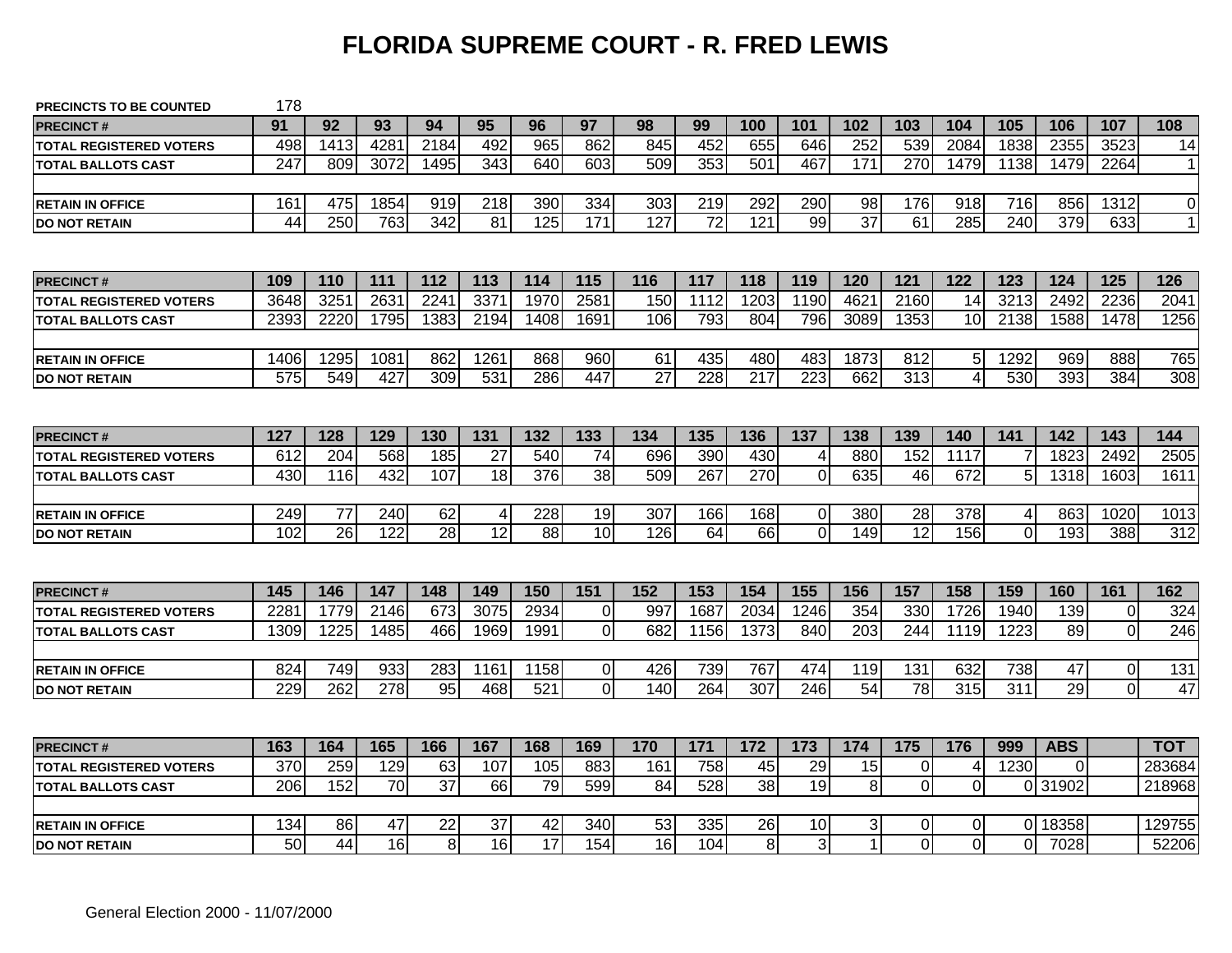#### **FLORIDA SUPREME COURT - BARBARA J. PARIENTE**

| <b>PRECINCTS TO BE COUNTED</b> | 178              |                |              |      |                 |                |                 |      |                 |      |      |      |                 |      |      |      |      |      |
|--------------------------------|------------------|----------------|--------------|------|-----------------|----------------|-----------------|------|-----------------|------|------|------|-----------------|------|------|------|------|------|
| <b>PRECINCT#</b>               |                  | $\overline{2}$ | $\mathbf{3}$ | 4    | $5\phantom{.0}$ | $6\phantom{1}$ | $\overline{7}$  | 8    | 9               | 10   | 11   | 12   | 13              | 14   | 15   | 16   | 17   | 18   |
| <b>TOTAL REGISTERED VOTERS</b> | 1368             | 1145           | 785          | 1595 | 3967            | 1708           | 1539            | 1454 | 408             | 3113 | 2906 | 2375 | 2563            | 2941 | 4060 | 3745 | 3563 | 5480 |
| <b>TOTAL BALLOTS CAST</b>      | 846              | 600            | 537          | 1143 | 2422            | 988            | 1057            | 964  | 289             | 2222 | 1971 | 1568 | 1688            | 2070 | 2939 | 2312 | 2108 | 3740 |
|                                |                  |                |              |      |                 |                |                 |      |                 |      |      |      |                 |      |      |      |      |      |
| <b>RETAIN IN OFFICE</b>        | 483              | 348            | 341          | 659  | 1472            | 606            | 580             | 535  | 148             | 1279 | 1106 | 948  | 968             | 1204 | 1668 | 1305 | 1318 | 2273 |
| <b>DO NOT RETAIN</b>           | $\overline{247}$ | 153            | 135          | 280  | 536             | 219            | 280             | 294  | $\overline{61}$ | 508  | 525  | 391  | 446             | 551  | 764  | 639  | 416  | 768  |
|                                |                  |                |              |      |                 |                |                 |      |                 |      |      |      |                 |      |      |      |      |      |
| <b>PRECINCT#</b>               | 19               | 20             | 21           | 22   | 23              | 24             | 25              | 26   | 27              | 28   | 29   | 30   | 31              | 32   | 33   | 34   | 35   | 36   |
| <b>TOTAL REGISTERED VOTERS</b> | 1838             | 1665           | 2544         | 2491 | 1207            | 1612           | 2508            | 979  | 1832            | 819  | 1273 | 1560 | 519             | 3154 | 1395 | 1296 | 1724 | 2243 |
| <b>TOTAL BALLOTS CAST</b>      | 1206             | 1092           | 1762         | 1572 | 658             | 1106           | 1730            | 681  | 1223            | 517  | 815  | 879  | 399             | 2193 | 871  | 805  | 1066 | 1532 |
|                                |                  |                |              |      |                 |                |                 |      |                 |      |      |      |                 |      |      |      |      |      |
| <b>RETAIN IN OFFICE</b>        | 688              | 670            | 1076         | 891  | 368             | 585            | 1013            | 381  | 709             | 297  | 491  | 493  | 230             | 1311 | 528  | 473  | 607  | 900  |
| <b>DO NOT RETAIN</b>           | 341              | 282            | 425          | 403  | 193             | 348            | 366             | 136  | 329             | 131  | 154  | 213  | $\overline{76}$ | 486  | 220  | 230  | 258  | 404  |
|                                |                  |                |              |      |                 |                |                 |      |                 |      |      |      |                 |      |      |      |      |      |
| <b>PRECINCT#</b>               | 37               | 38             | 39           | 40   | 41              | 42             | 43              | 44   | 45              | 46   | 47   | 48   | 49              | 50   | 51   | 52   | 53   | 54   |
| <b>TOTAL REGISTERED VOTERS</b> | 804              | 2921           | 1101         | 1307 | 1405            | 2242           | 1761            | 2327 | 2365            | 2912 | 1957 | 3305 | 2317            | 2097 | 3435 | 1817 | 1569 | 3003 |
| <b>TOTAL BALLOTS CAST</b>      | 504              | 1881           | 727          | 797  | 948             | 1382           | 1121            | 1615 | 1519            | 1941 | 1189 | 2004 | 1569            | 1445 | 2406 | 1254 | 774  | 2111 |
|                                |                  |                |              |      |                 |                |                 |      |                 |      |      |      |                 |      |      |      |      |      |
| <b>RETAIN IN OFFICE</b>        | 280              | 1103           | 433          | 504  | 577             | 834            | 667             | 983  | 942             | 1160 | 715  | 1177 | 940             | 886  | 1414 | 782  | 491  | 1308 |
| <b>IDO NOT RETAIN</b>          | 138              | 426            | 207          | 188  | 249             | 325            | 244             | 340  | 325             | 391  | 287  | 445  | 368             | 302  | 531  | 308  | 136  | 496  |
|                                |                  |                |              |      |                 |                |                 |      |                 |      |      |      |                 |      |      |      |      |      |
| <b>PRECINCT#</b>               | 55               | 56             | 57           | 58   | 59              | 60             | 61              | 62   | 63              | 64   | 65   | 66   | 67              | 68   | 69   | 70   | 71   | 72   |
| <b>TOTAL REGISTERED VOTERS</b> | 1132             | 1442           | 1839         | 1100 | 1870            | 1356           | 1978            | 1367 | 2121            | 2385 | 1852 | 3015 | 2472            | 2068 | 2596 | 839  | 2290 | 2705 |
| <b>TOTAL BALLOTS CAST</b>      | 711              | 964            | 1257         | 727  | 1219            | 873            | 1327            | 892  | 1539            | 1682 | 1230 | 2095 | 1757            | 1261 | 1700 | 589  | 1545 | 1824 |
|                                |                  |                |              |      |                 |                |                 |      |                 |      |      |      |                 |      |      |      |      |      |
| <b>RETAIN IN OFFICE</b>        | 421              | 596            | 736          | 434  | 710             | 530            | 771             | 505  | 852             | 1012 | 750  | 1245 | 1042            | 752  | 1041 | 328  | 907  | 1050 |
| <b>DO NOT RETAIN</b>           | 158              | 246            | 344          | 176  | 313             | 193            | 352             | 259  | 425             | 360  | 258  | 545  | 445             | 289  | 418  | 165  | 400  | 513  |
|                                |                  |                |              |      |                 |                |                 |      |                 |      |      |      |                 |      |      |      |      |      |
| <b>PRECINCT#</b>               | 73               | 74             | 75           | 76   | 77              | 78             | 79              | 80   | 81              | 82   | 83   | 84   | 85              | 86   | 87   | 88   | 89   | 90   |
| <b>TOTAL REGISTERED VOTERS</b> | 625              | 2922           | 1856         | 2748 | 893             | 1130           | 465             | 689  | 2627            | 1259 | 2688 | 1617 | 2220            | 649  | 3167 | 2399 | 1241 | 1491 |
| <b>TOTAL BALLOTS CAST</b>      | 415              | 2047           | 1349         | 1941 | 582             | 821            | 265             | 458  | 1654            | 822  | 2055 | 1122 | 1565            | 379  | 1973 | 1582 | 851  | 940  |
|                                |                  |                |              |      |                 |                |                 |      |                 |      |      |      |                 |      |      |      |      |      |
| <b>RETAIN IN OFFICE</b>        | 248              | 1150           | 787          | 1207 | 346             | 479            | 150             | 244  | 975             | 529  | 1178 | 687  | 976             | 215  | 1197 | 924  | 498  | 513  |
| <b>IDO NOT RETAIN</b>          | 112              | 550            | 367          | 383  | 131             | 211            | $\overline{72}$ | 89   | 419             | 178  | 482  | 240  | 360             | 93   | 404  | 362  | 219  | 270  |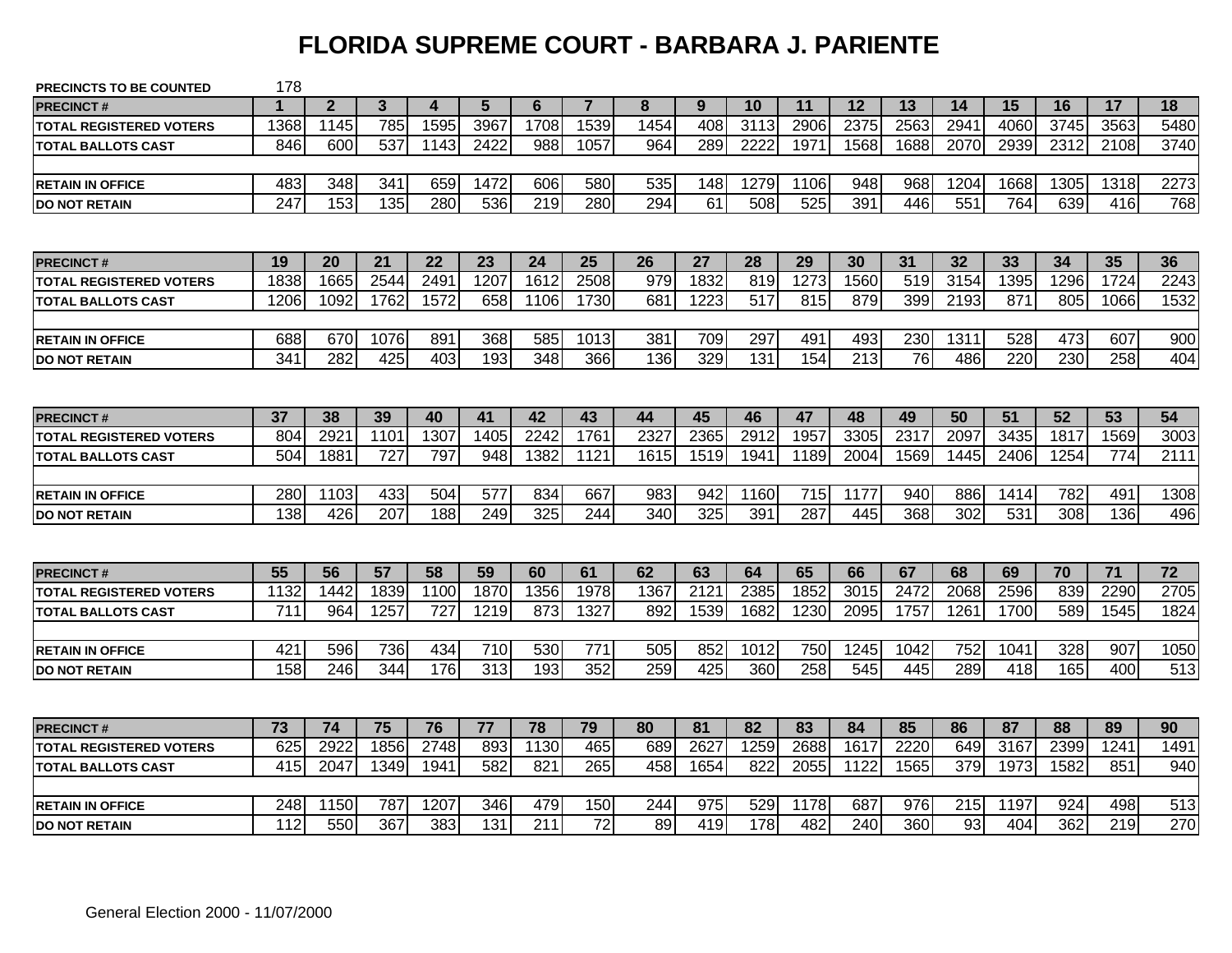### **FLORIDA SUPREME COURT - BARBARA J. PARIENTE**

| <b>PRECINCTS TO BE COUNTED</b> | 178             |          |                       |                      |                       |                       |                 |                 |                         |                       |                      |                 |                |                     |          |                  |                |                 |
|--------------------------------|-----------------|----------|-----------------------|----------------------|-----------------------|-----------------------|-----------------|-----------------|-------------------------|-----------------------|----------------------|-----------------|----------------|---------------------|----------|------------------|----------------|-----------------|
| <b>PRECINCT#</b>               | 91              | 92       | 93                    | 94                   | 95                    | 96                    | 97              | 98              | 99                      | 100                   | 101                  | 102             | 103            | 104                 | 105      | 106              | 107            | 108             |
| <b>TOTAL REGISTERED VOTERS</b> | 498             | 1413     | 4281                  | 2184                 | 492                   | 965                   | 862             | 845             | 452                     | 655                   | 646                  | 252             | 539            | 2084                | 1838     | 2355             | 3523           | 14              |
| <b>TOTAL BALLOTS CAST</b>      | 247             | 809      | 3072                  | 1495                 | 343                   | 640                   | 603             | 509             | 353                     | 501                   | 467                  | 171             | 270            | 1479                | 1138     | 1479             | 2264           | 11              |
|                                |                 |          |                       |                      |                       |                       |                 |                 |                         |                       |                      |                 |                |                     |          |                  |                |                 |
| <b>RETAIN IN OFFICE</b>        | 158             | 478      | 1896                  | 909                  | 216                   | 397                   | 334             | 321             | 224                     | 299                   | 293                  | 95              | 173            | 905                 | 714      | 819              | 1318           | $\overline{0}$  |
| <b>DO NOT RETAIN</b>           | $\overline{47}$ | 246      | 709                   | 337                  | 80                    | 118                   | 171             | 98              | 67                      | 112                   | 99                   | $\overline{37}$ | 64             | 288                 | 237      | 397              | 612            | 11              |
|                                |                 |          |                       |                      |                       |                       |                 |                 |                         |                       |                      |                 |                |                     |          |                  |                |                 |
| <b>PRECINCT#</b>               | 109             | 110      | 111                   | 112                  | 113                   | 114                   | 115             | 116             | 117                     | 118                   | 119                  | 120             | 121            | 122                 | 123      | $\overline{124}$ | 125            | 126             |
| <b>TOTAL REGISTERED VOTERS</b> | 3648            | 3251     | 2631                  | 2241                 | 3371                  | 1970                  | 2581            | 150             | 1112                    | 1203                  | 1190                 | 4621            | 2160           | 14                  | 3213     | 2492             | 2236           | 2041            |
| <b>TOTAL BALLOTS CAST</b>      | 2393            | 2220     | 1795                  | 1383                 | 2194                  | 1408                  | 1691            | 106             | 793                     | 804                   | 796                  | 3089            | 1353           | 10                  | 2138     | 1588             | 1478           | 1256            |
|                                |                 |          |                       |                      |                       |                       |                 |                 |                         |                       |                      |                 |                |                     |          |                  |                |                 |
| <b>RETAIN IN OFFICE</b>        | 1432            | 1304     | 1084                  | 846                  | 1251                  | 840                   | 984             | 62              | 429                     | 497                   | 479                  | 1870            | 818            | 5                   | 1310     | 987              | 908            | 772             |
| <b>DO NOT RETAIN</b>           | 540             | 529      | 408                   | $\overline{317}$     | 538                   | 310                   | 418             | $\overline{24}$ | 236                     | 202                   | 222                  | 645             | 309            | $\overline{4}$      | 504      | 369              | 359            | 302             |
|                                |                 |          |                       |                      |                       |                       |                 |                 |                         |                       |                      |                 |                |                     |          |                  |                |                 |
| <b>PRECINCT#</b>               | 127             | 128      | 129                   | 130                  | 131                   | 132                   | 133             | 134             | 135                     | 136                   | 137                  | 138             | 139            | 140                 | 141      | 142              | 143            | 144             |
| <b>TOTAL REGISTERED VOTERS</b> | 612             | 204      | 568                   | 185                  | 27                    | 540                   | 74              | 696             | 390                     | 430                   | 4                    | 880             | 152            | 1117                |          | 1823             | 2492           | 2505            |
| <b>TOTAL BALLOTS CAST</b>      | 430             | 116      | 432                   | 107                  | 18                    | 376                   | 38              | 509             | 267                     | 270                   | $\overline{0}$       | 635             | 46             | 672                 | 5        | 1318             | 1603           | 1611            |
|                                |                 |          |                       |                      |                       |                       |                 |                 |                         |                       |                      |                 |                |                     |          |                  |                |                 |
| <b>RETAIN IN OFFICE</b>        | 238             | 77       | 229                   | 64                   | $\overline{5}$        | 233                   | $\overline{20}$ | 293             | 157                     | 155                   | $\pmb{0}$            | 388             | 27             | 374                 | 4        | 846              | 997            | 979             |
| <b>DO NOT RETAIN</b>           | 108             | 26       | 128                   | 27                   | $\overline{12}$       | 81                    | 9               | 134             | 66                      | 77                    | $\overline{0}$       | 142             | 11             | 151                 | $\Omega$ | 209              | 403            | 341             |
|                                |                 |          |                       |                      |                       |                       |                 |                 |                         |                       |                      |                 |                |                     |          |                  |                |                 |
| <b>PRECINCT#</b>               | 145             | 146      | 147                   | 148                  | 149                   | 150                   | 151             | 152             | 153                     | 154                   | 155                  | 156             | 157            | 158                 | 159      | 160              | 161            | 162             |
| <b>TOTAL REGISTERED VOTERS</b> | 228             | 1779     | 2146                  | 673                  | 3075                  | 2934                  | $\Omega$        | 997             | 1687                    | 2034                  | 1246                 | 354             | 330            | 1726                | 1940     | 139              | $\pmb{0}$      | 324             |
| <b>TOTAL BALLOTS CAST</b>      | 1309            | 1225     | 1485                  | 466                  | 1969                  | 1991                  | $\Omega$        | 682             | 1156                    | 1373                  | 840                  | 203             | 244            | 1119                | 1223     | 89               | $\mathbf 0$    | 246             |
|                                |                 |          |                       |                      |                       |                       |                 |                 |                         |                       |                      |                 |                |                     |          |                  |                |                 |
| <b>RETAIN IN OFFICE</b>        | 832             | 728      | 920                   | 292                  | 1184                  | 1148                  | $\overline{0}$  | 430             | 723                     | 774                   | 475                  | 119             | 121            | 626                 | 746      | 49               | $\mathbf 0$    | 133             |
| <b>DO NOT RETAIN</b>           | 210             | 272      | 282                   | 87                   | 440                   | 516                   | $\Omega$        | 134             | 272                     | 304                   | 250                  | 54              | 84             | 321                 | 305      | 28               | $\overline{0}$ | 46              |
|                                |                 |          |                       |                      |                       |                       |                 |                 |                         |                       |                      |                 |                |                     |          |                  |                |                 |
| <b>PRECINCT#</b>               | 163             | 164      | 165                   | 166                  | 167                   | 168                   | 169             | 170             | 171                     | 172                   | 173                  | 174             | 175            | 176                 | 999      | <b>ABS</b>       |                | тот             |
|                                |                 |          |                       |                      |                       |                       |                 |                 |                         |                       |                      | 15              | $\overline{0}$ |                     |          |                  |                | 283684          |
| <b>TOTAL REGISTERED VOTERS</b> | 370             | 259      | 129                   | 63                   | 107                   | 105                   | 883             | 161             | 758                     | 45                    | 29                   |                 |                | 4                   | 1230     | $\Omega$         |                |                 |
| <b>TOTAL BALLOTS CAST</b>      | 206             | 152      | 70                    | $\overline{37}$      | 66                    | 79                    | 599             | 84              | 528                     | 38                    | 19                   | 8 <sup>1</sup>  | $\overline{0}$ | $\mathbf 0$         |          | 0 31902          |                | 218968          |
|                                |                 |          |                       |                      |                       |                       |                 |                 |                         |                       |                      |                 |                |                     |          |                  |                |                 |
| <b>RETAIN IN OFFICE</b>        | 134<br>52       | 82<br>50 | 47<br>$\overline{15}$ | 26<br>$\overline{5}$ | 41<br>$\overline{10}$ | 41<br>$\overline{17}$ | 358<br>131      | 54<br>15        | 323<br>$\overline{112}$ | 21<br>$\overline{13}$ | 11<br>$\overline{2}$ | 3 <sup>1</sup>  | ΟI<br>$\Omega$ | 0<br>$\overline{0}$ |          | 0 17961<br>7290  |                | 129048<br>51914 |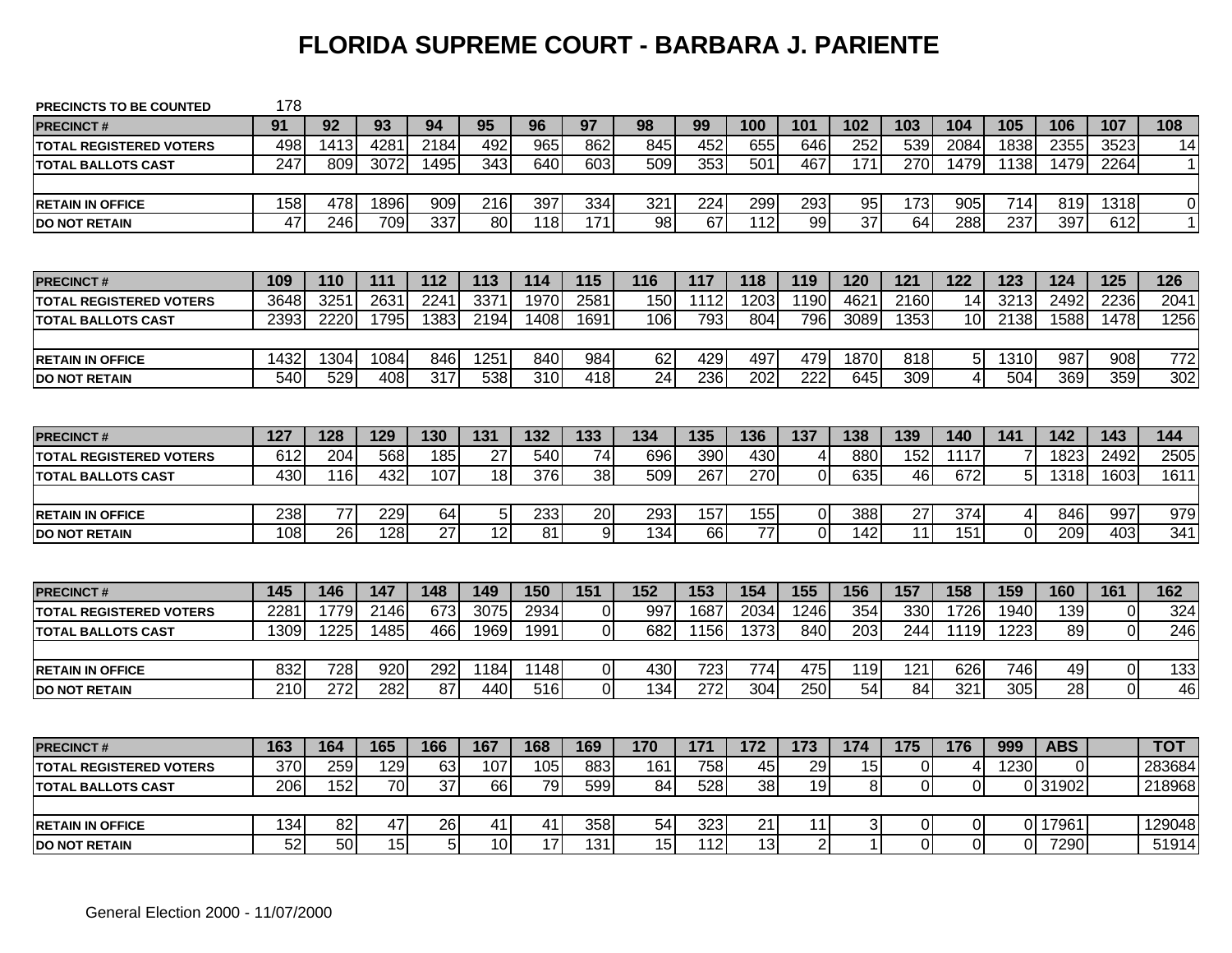#### **FLORIDA SUPREME COURT - PEGGY A. QUINCE**

| <b>PRECINCTS TO BE COUNTED</b> | 178              |                |                |                  |                  |                  |                |      |      |                 |      |      |      |      |      |                  |                  |                  |
|--------------------------------|------------------|----------------|----------------|------------------|------------------|------------------|----------------|------|------|-----------------|------|------|------|------|------|------------------|------------------|------------------|
| <b>PRECINCT#</b>               |                  | $\overline{2}$ | $\overline{3}$ | 4                | 5                | 6                | $\overline{7}$ | 8    | 9    | 10              | 11   | 12   | 13   | 14   | 15   | 16               | 17               | 18               |
| <b>TOTAL REGISTERED VOTERS</b> | 1368             | 1145           | 785            | 1595             | 3967             | 1708             | 1539           | 1454 | 408  | 3113            | 2906 | 2375 | 2563 | 2941 | 4060 | 3745             | 3563             | 5480             |
| <b>TOTAL BALLOTS CAST</b>      | 846              | 600            | 537            | 1143             | 2422             | 988              | 1057           | 964  | 289  | 2222            | 1971 | 1568 | 1688 | 2070 | 2939 | 2312             | 2108             | 3740             |
|                                |                  |                |                |                  |                  |                  |                |      |      |                 |      |      |      |      |      |                  |                  |                  |
| <b>RETAIN IN OFFICE</b>        | 485              | 345            | 343            | 640              | 1432             | 603              | 577            | 532  | 141  | 1257            | 1091 | 938  | 973  | 1189 | 1623 | 1292             | 1298             | 2270             |
| <b>DO NOT RETAIN</b>           | 241              | 146            | 136            | 291              | 564              | $\overline{222}$ | 283            | 297  | 67   | 530             | 527  | 401  | 439  | 556  | 791  | 648              | 426              | 721              |
|                                |                  |                |                |                  |                  |                  |                |      |      |                 |      |      |      |      |      |                  |                  |                  |
| <b>PRECINCT#</b>               | 19               | 20             | 21             | 22               | 23               | 24               | 25             | 26   | 27   | 28              | 29   | 30   | 31   | 32   | 33   | 34               | 35               | 36               |
| <b>TOTAL REGISTERED VOTERS</b> | 1838             | 1665           | 2544           | 249              | 1207             | 1612             | 2508           | 979  | 1832 | 819             | 1273 | 1560 | 519  | 3154 | 1395 | 1296             | 1724             | 2243             |
| <b>TOTAL BALLOTS CAST</b>      | 1206             | 1092           | 1762           | 1572             | 658              | 1106             | 1730           | 681  | 1223 | 517             | 815  | 879  | 399  | 2193 | 871  | 805              | 1066             | 1532             |
|                                |                  |                |                |                  |                  |                  |                |      |      |                 |      |      |      |      |      |                  |                  |                  |
| <b>RETAIN IN OFFICE</b>        | 673              | 655            | 1058           | 881              | 357              | 588              | 984            | 373  | 702  | 294             | 486  | 478  | 230  | 1298 | 523  | 470              | 600              | 901              |
| <b>DO NOT RETAIN</b>           | 355              | 295            | 438            | 410              | 202              | 345              | 379            | 140  | 332  | 134             | 153  | 225  | 75   | 498  | 227  | 231              | 271              | 392              |
|                                |                  |                |                |                  |                  |                  |                |      |      |                 |      |      |      |      |      |                  |                  |                  |
| <b>PRECINCT#</b>               | 37               | 38             | 39             | 40               | 41               | 42               | 43             | 44   | 45   | 46              | 47   | 48   | 49   | 50   | 51   | 52               | 53               | 54               |
| <b>TOTAL REGISTERED VOTERS</b> | 804              | 2921           | 1101           | 1307             | 1405             | 2242             | 1761           | 2327 | 2365 | 2912            | 1957 | 3305 | 2317 | 2097 | 3435 | 1817             | 1569             | 3003             |
| <b>TOTAL BALLOTS CAST</b>      | 504              | 1881           | 727            | 797              | 948              | 1382             | 1121           | 1615 | 1519 | 1941            | 1189 | 2004 | 1569 | 1445 | 2406 | 1254             | 774              | 2111             |
|                                |                  |                |                |                  |                  |                  |                |      |      |                 |      |      |      |      |      |                  |                  |                  |
| <b>RETAIN IN OFFICE</b>        | 285              | 1077           | 435            | $\overline{500}$ | 573              | 812              | 675            | 950  | 937  | 1126            | 707  | 1166 | 920  | 860  | 1384 | 789              | 487              | 1296             |
| <b>DO NOT RETAIN</b>           | 131              | 442            | 200            | 189              | $\overline{247}$ | 345              | 236            | 363  | 332  | 421             | 293  | 456  | 380  | 322  | 542  | 289              | 148              | 500              |
|                                |                  |                |                |                  |                  |                  |                |      |      |                 |      |      |      |      |      |                  |                  |                  |
| <b>PRECINCT#</b>               | 55               | 56             | 57             | 58               | 59               | 60               | 61             | 62   | 63   | 64              | 65   | 66   | 67   | 68   | 69   | 70               | 71               | 72               |
| <b>TOTAL REGISTERED VOTERS</b> | 1132             | 1442           | 1839           | 1100             | 1870             | 1356             | 1978           | 1367 | 2121 | 2385            | 1852 | 3015 | 2472 | 2068 | 2596 | 839              | 2290             | 2705             |
| <b>TOTAL BALLOTS CAST</b>      | $\overline{711}$ | 964            | 1257           | $\overline{727}$ | 1219             | 873              | 1327           | 892  | 1539 | 1682            | 1230 | 2095 | 1757 | 1261 | 1700 | 589              | 1545             | 1824             |
|                                |                  |                |                |                  |                  |                  |                |      |      |                 |      |      |      |      |      |                  |                  |                  |
| <b>RETAIN IN OFFICE</b>        | 427              | 588            | 723            | 431              | 702              | 516              | 755            | 501  | 835  | 1005            | 725  | 1240 | 1021 | 734  | 1020 | 314              | 880              | 1057             |
| <b>DO NOT RETAIN</b>           | 156              | 251            | 349            | 181              | 324              | 205              | 364            | 259  | 435  | $\frac{1}{373}$ | 277  | 542  | 456  | 296  | 435  | 175              | 417              | 501              |
|                                |                  |                |                |                  |                  |                  |                |      |      |                 |      |      |      |      |      |                  |                  |                  |
| <b>PRECINCT#</b>               | 73               | 74             | 75             | 76               | 77               | 78               | 79             | 80   | 81   | 82              | 83   | 84   | 85   | 86   | 87   | 88               | 89               | 90               |
| <b>TOTAL REGISTERED VOTERS</b> | 625              | 2922           | 1856           | 2748             | 893              | 1130             | 465            | 689  | 2627 | 1259            | 2688 | 1617 | 2220 | 649  | 3167 | 2399             | 1241             | 1491             |
| <b>TOTAL BALLOTS CAST</b>      | 415              | 2047           | 1349           | 1941             | 582              | 821              | 265            | 458  | 1654 | 822             | 2055 | 1122 | 1565 | 379  | 1973 | 1582             | 851              | 940              |
|                                |                  |                |                |                  |                  |                  |                |      |      |                 |      |      |      |      |      |                  |                  |                  |
| <b>RETAIN IN OFFICE</b>        | 255              | 1142           | 787            | 1198             | 334              | 475              | 152            | 245  | 982  | 522             | 1164 | 699  | 969  | 220  | 1178 | 899              | 489              | 508              |
| <b>DO NOT RETAIN</b>           | 99               | 550            | 357            | 378              | 134              | $\overline{214}$ | 74             | 90   | 406  | 184             | 486  | 225  | 367  | 89   | 413  | $\overline{379}$ | $\overline{223}$ | $\overline{271}$ |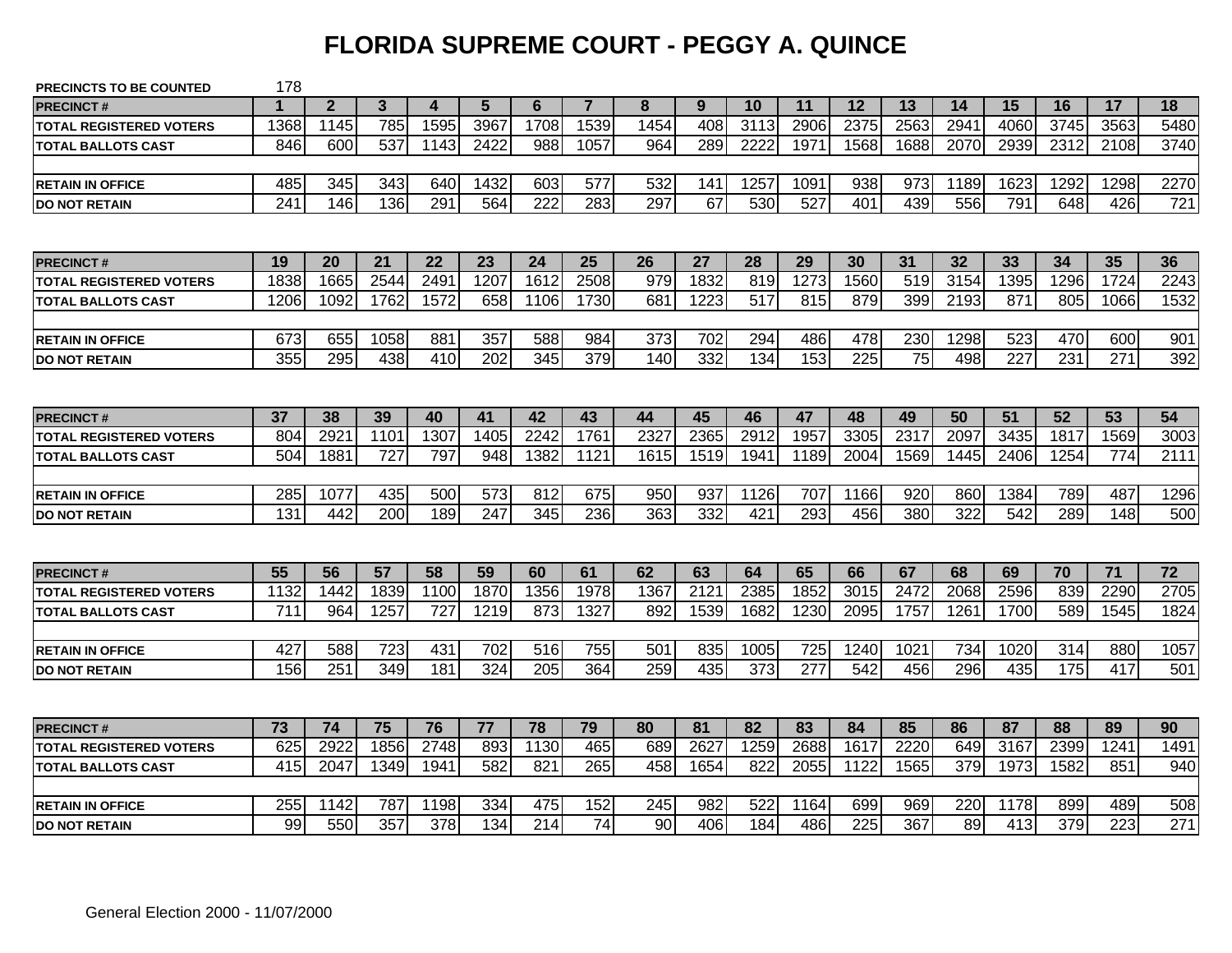### **FLORIDA SUPREME COURT - PEGGY A. QUINCE**

| <b>PRECINCTS TO BE COUNTED</b> | 178              |                  |      |                  |                 |      |                 |                 |      |                 |                |                |                |                |          |                  |                |           |
|--------------------------------|------------------|------------------|------|------------------|-----------------|------|-----------------|-----------------|------|-----------------|----------------|----------------|----------------|----------------|----------|------------------|----------------|-----------|
| <b>PRECINCT#</b>               | 91               | 92               | 93   | 94               | 95              | 96   | 97              | 98              | 99   | 100             | 101            | 102            | 103            | 104            | 105      | 106              | 107            | 108       |
| <b>TOTAL REGISTERED VOTERS</b> | 498              | 1413             | 428  | 2184             | 492             | 965  | 862             | 845             | 452  | 655             | 646            | 252            | 539            | 2084           | 1838     | 2355             | 3523           | 14        |
| <b>TOTAL BALLOTS CAST</b>      | $\overline{247}$ | 809              | 3072 | 1495             | 343             | 640  | 603             | 509             | 353  | 501             | 467            | 171            | 270            | 1479           | 1138     | 1479             | 2264           | $\vert$ 1 |
|                                |                  |                  |      |                  |                 |      |                 |                 |      |                 |                |                |                |                |          |                  |                |           |
| <b>RETAIN IN OFFICE</b>        | 158              | 477              | 1866 | 887              | 221             | 391  | 343             | 308             | 217  | 290             | 291            | 94             | 171            | 884            | 697      | 824              | 1312           | $\Omega$  |
| <b>DO NOT RETAIN</b>           | $\overline{48}$  | 239              | 739  | 356              | $\overline{74}$ | 119  | 164             | 104             | 69   | 116             | 91             | 39             | 61             | 309            | 252      | 394              | 603            | 1         |
|                                |                  |                  |      |                  |                 |      |                 |                 |      |                 |                |                |                |                |          |                  |                |           |
| <b>PRECINCT#</b>               | 109              | 110              | 111  | 112              | 113             | 114  | 115             | 116             | 117  | 118             | 119            | 120            | 121            | 122            | 123      | 124              | 125            | 126       |
| <b>TOTAL REGISTERED VOTERS</b> | 3648             | 325'             | 2631 | 2241             | 337'            | 1970 | 2581            | 150             | 1112 | 1203            | 1190           | 462            | 2160           | 14             | 3213     | 2492             | 2236           | 2041      |
| <b>TOTAL BALLOTS CAST</b>      | 2393             | 2220             | 1795 | 1383             | 2194            | 1408 | 1691            | 106             | 793  | 804             | 796            | 3089           | 1353           | 10             | 2138     | 1588             | 1478           | 1256      |
|                                |                  |                  |      |                  |                 |      |                 |                 |      |                 |                |                |                |                |          |                  |                |           |
| <b>RETAIN IN OFFICE</b>        | 1419             | 1280             | 1072 | 842              | 1248            | 838  | 963             | 61              | 425  | 478             | 473            | 1815           | 811            | 5              | 1280     | 970              | 905            | 766       |
| <b>DO NOT RETAIN</b>           | 533              | $\overline{548}$ | 420  | $\overline{322}$ | 529             | 307  | 432             | $\overline{25}$ | 234  | 219             | 226            | 685            | 309            | $\overline{3}$ | 518      | 386              | 362            | 305       |
|                                |                  |                  |      |                  |                 |      |                 |                 |      |                 |                |                |                |                |          |                  |                |           |
| <b>PRECINCT#</b>               | 127              | 128              | 129  | 130              | 131             | 132  | 133             | 134             | 135  | 136             | 137            | 138            | 139            | 140            | 141      | 142              | 143            | 144       |
| <b>TOTAL REGISTERED VOTERS</b> | 612              | 204              | 568  | 185              | 27              | 540  | 74              | 696             | 390  | 430             | 4              | 880            | 152            | 1117           |          | 1823             | 2492           | 2505      |
| <b>TOTAL BALLOTS CAST</b>      | 430              | 116              | 432  | 107              | 18              | 376  | 38              | 509             | 267  | 270             | $\overline{0}$ | 635            | 46             | 672            | 5        | 1318             | 1603           | 1611      |
|                                |                  |                  |      |                  |                 |      |                 |                 |      |                 |                |                |                |                |          |                  |                |           |
| <b>RETAIN IN OFFICE</b>        | 235              | 75               | 224  | 65               | 4               | 221  | 19              | 294             | 148  | 154             | $\pmb{0}$      | 387            | 26             | 378            | 4        | 835              | 988            | 966       |
| <b>DO NOT RETAIN</b>           | 110              | 27               | 134  | 25               | $\overline{12}$ | 89   | 10 <sup>1</sup> | 136             | 75   | $\overline{77}$ | $\overline{0}$ | 140            | 13             | 146            | $\Omega$ | $\overline{213}$ | 405            | 350       |
|                                |                  |                  |      |                  |                 |      |                 |                 |      |                 |                |                |                |                |          |                  |                |           |
| <b>PRECINCT#</b>               | 145              | 146              | 147  | 148              | 149             | 150  | 151             | 152             | 153  | 154             | 155            | 156            | 157            | 158            | 159      | 160              | 161            | 162       |
| <b>TOTAL REGISTERED VOTERS</b> | 228 <sup>2</sup> | 1779             | 2146 | 673              | 3075            | 2934 | $\overline{0}$  | 997             | 1687 | 2034            | 1246           | 354            | 330            | 1726           | 1940     | 139              | $\mathbf 0$    | 324       |
| <b>TOTAL BALLOTS CAST</b>      | 1309             | 1225             | 1485 | 466              | 1969            | 1991 | $\overline{0}$  | 682             | 1156 | 1373            | 840            | 203            | 244            | 1119           | 1223     | 89               | $\overline{0}$ | 246       |
|                                |                  |                  |      |                  |                 |      |                 |                 |      |                 |                |                |                |                |          |                  |                |           |
| <b>RETAIN IN OFFICE</b>        | 820              | 716              | 908  | 287              | 1155            | 1164 | $\overline{0}$  | 424             | 712  | 762             | 468            | 117            | 120            | 619            | 742      | 49               | $\mathbf 0$    | 137       |
| <b>DO NOT RETAIN</b>           | 215              | 283              | 288  | 88               | 463             | 490  | $\overline{0}$  | 140             | 286  | 302             | 256            | 56             | 82             | 324            | 304      | 26               | $\overline{0}$ | 42        |
|                                |                  |                  |      |                  |                 |      |                 |                 |      |                 |                |                |                |                |          |                  |                |           |
| <b>PRECINCT#</b>               | 163              | 164              | 165  | 166              | 167             | 168  | 169             | 170             | 171  | 172             | 173            | 174            | 175            | 176            | 999      | <b>ABS</b>       |                | тот       |
| <b>TOTAL REGISTERED VOTERS</b> | 370              | 259              | 129  | 63               | 107             | 105  | 883             | 161             | 758  | 45              | 29             | 15             | $\mathbf 0$    | 4              | 1230     | $\mathbf 0$      |                | 283684    |
| <b>TOTAL BALLOTS CAST</b>      | 206              | 152              | 70   | 37               | 66              | 79   | 599             | 84              | 528  | 38              | 19             | 8              | $\overline{0}$ | $\mathbf 0$    |          | 0 31902          |                | 218968    |
|                                |                  |                  |      |                  |                 |      |                 |                 |      |                 |                |                |                |                |          |                  |                |           |
| <b>RETAIN IN OFFICE</b>        | 132              | 79               | 47   | 23               | 37              | 43   | 342             | 52              | 326  | 22              | 10             | 3 <sup>1</sup> | $\overline{0}$ | 0              |          | 0 17884          |                | 127556    |
| <b>DO NOT RETAIN</b>           | 51               | 51               | 16   | $\overline{7}$   | 12              | 17   | 144             | 16              | 111  | 12              | 3              | 1              | $\Omega$       | 0              | 0        | 7241             |                | 52589     |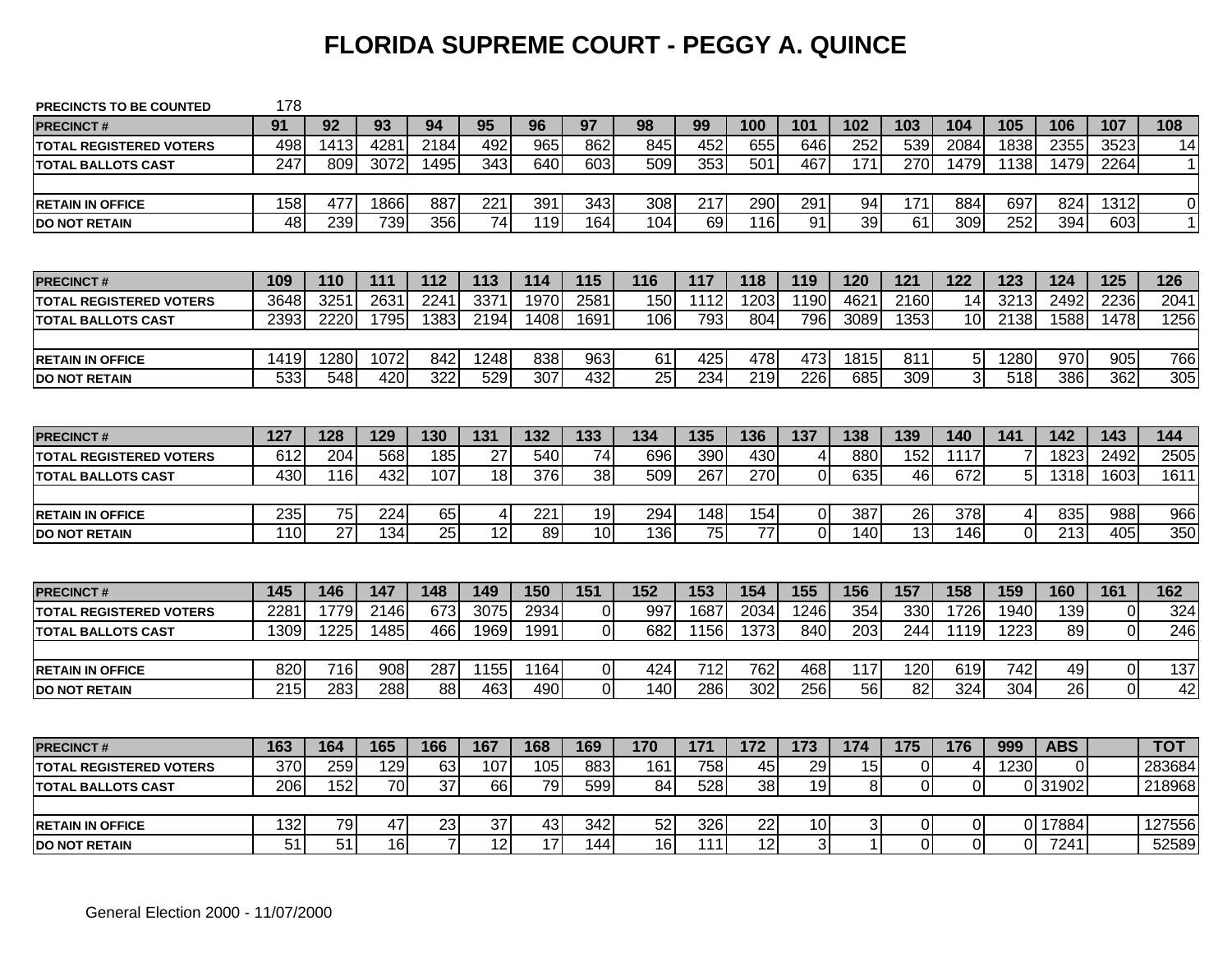# **5TH APPELLATE COURT - EMERSON R. THOMPSON, JR.**

| <b>PRECINCTS TO BE COUNTED</b> | 178  |                |      |                  |      |      |                |      |                 |      |      |                  |      |      |      |      |                 |                 |
|--------------------------------|------|----------------|------|------------------|------|------|----------------|------|-----------------|------|------|------------------|------|------|------|------|-----------------|-----------------|
| <b>PRECINCT#</b>               |      | $\overline{2}$ | 3    | 4                | 5    | 6    | $\overline{7}$ | 8    | 9               | 10   | 11   | 12               | 13   | 14   | 15   | 16   | 17              | 18              |
| <b>TOTAL REGISTERED VOTERS</b> | 1368 | 1145           | 785  | 1595             | 3967 | 1708 | 1539           | 1454 | 408             | 3113 | 2906 | 2375             | 2563 | 2941 | 4060 | 3745 | 3563            | 5480            |
| <b>TOTAL BALLOTS CAST</b>      | 846  | 600            | 537  | 1143             | 2422 | 988  | 1057           | 964  | 289             | 2222 | 1971 | 1568             | 1688 | 2070 | 2939 | 2312 | 2108            | 3740            |
|                                |      |                |      |                  |      |      |                |      |                 |      |      |                  |      |      |      |      |                 |                 |
| <b>RETAIN IN OFFICE</b>        | 482  | 358            | 337  | 656              | 1490 | 585  | 595            | 536  | 156             | 1307 | 1131 | 942              | 951  | 1234 | 1665 | 1325 | 1280            | 2217            |
| <b>DO NOT RETAIN</b>           | 237  | 128            | 134  | 276              | 501  | 226  | 264            | 287  | $\overline{50}$ | 478  | 488  | 387              | 439  | 506  | 735  | 611  | 435             | 715             |
|                                |      |                |      |                  |      |      |                |      |                 |      |      |                  |      |      |      |      |                 |                 |
| <b>PRECINCT#</b>               | 19   | 20             | 21   | 22               | 23   | 24   | 25             | 26   | 27              | 28   | 29   | 30               | 31   | 32   | 33   | 34   | 35              | 36              |
| <b>TOTAL REGISTERED VOTERS</b> | 1838 | 1665           | 2544 | 2491             | 1207 | 1612 | 2508           | 979  | 1832            | 819  | 1273 | 1560             | 519  | 3154 | 1395 | 1296 | 1724            | 2243            |
| <b>TOTAL BALLOTS CAST</b>      | 1206 | 1092           | 1762 | 1572             | 658  | 1106 | 1730           | 681  | 1223            | 517  | 815  | 879              | 399  | 2193 | 871  | 805  | 1066            | 1532            |
|                                |      |                |      |                  |      |      |                |      |                 |      |      |                  |      |      |      |      |                 |                 |
| <b>RETAIN IN OFFICE</b>        | 700  | 656            | 1041 | 884              | 377  | 596  | 998            | 370  | 698             | 307  | 496  | 486              | 216  | 1330 | 524  | 475  | 595             | 905             |
| <b>DO NOT RETAIN</b>           | 326  | 286            | 451  | 400              | 171  | 339  | 354            | 144  | 311             | 120  | 140  | 221              | 79   | 460  | 227  | 225  | 259             | 366             |
|                                |      |                |      |                  |      |      |                |      |                 |      |      |                  |      |      |      |      |                 |                 |
| <b>PRECINCT#</b>               | 37   | 38             | 39   | 40               | 41   | 42   | 43             | 44   | 45              | 46   | 47   | 48               | 49   | 50   | 51   | 52   | 53              | 54              |
| <b>TOTAL REGISTERED VOTERS</b> | 804  | 2921           | 1101 | 1307             | 1405 | 2242 | 1761           | 2327 | 2365            | 2912 | 1957 | 3305             | 2317 | 2097 | 3435 | 1817 | 1569            | 3003            |
| <b>TOTAL BALLOTS CAST</b>      | 504  | 1881           | 727  | 797              | 948  | 1382 | 1121           | 1615 | 1519            | 1941 | 1189 | 2004             | 1569 | 1445 | 2406 | 1254 | 774             | 2111            |
|                                |      |                |      |                  |      |      |                |      |                 |      |      |                  |      |      |      |      |                 |                 |
| <b>RETAIN IN OFFICE</b>        | 287  | 1107           | 424  | $\overline{512}$ | 582  | 827  | 679            | 964  | 948             | 1138 | 719  | 1133             | 939  | 875  | 1384 | 794  | 489             | 1285            |
| <b>DO NOT RETAIN</b>           | 132  | 417            | 214  | 178              | 245  | 313  | 238            | 335  | 319             | 389  | 278  | 453              | 354  | 296  | 532  | 286  | 135             | 506             |
|                                |      |                |      |                  |      |      |                |      |                 |      |      |                  |      |      |      |      |                 |                 |
| <b>PRECINCT#</b>               | 55   | 56             | 57   | 58               | 59   | 60   | 61             | 62   | 63              | 64   | 65   | 66               | 67   | 68   | 69   | 70   | $\overline{71}$ | $\overline{72}$ |
| <b>TOTAL REGISTERED VOTERS</b> | 1132 | 1442           | 1839 | 1100             | 1870 | 1356 | 1978           | 1367 | 2121            | 2385 | 1852 | 3015             | 2472 | 2068 | 2596 | 839  | 2290            | 2705            |
| <b>TOTAL BALLOTS CAST</b>      | 711  | 964            | 1257 | 727              | 1219 | 873  | 1327           | 892  | 1539            | 1682 | 1230 | 2095             | 1757 | 1261 | 1700 | 589  | 1545            | 1824            |
|                                |      |                |      |                  |      |      |                |      |                 |      |      |                  |      |      |      |      |                 |                 |
| <b>RETAIN IN OFFICE</b>        | 424  | 592            | 741  | 428              | 700  | 523  | 755            | 494  | 865             | 983  | 741  | 1247             | 1036 | 724  | 1032 | 325  | 916             | 1039            |
| <b>DO NOT RETAIN</b>           | 161  | 245            | 334  | 176              | 317  | 197  | 339            | 251  | 395             | 358  | 263  | 534              | 431  | 302  | 416  | 163  | 365             | 495             |
|                                |      |                |      |                  |      |      |                |      |                 |      |      |                  |      |      |      |      |                 |                 |
| <b>PRECINCT#</b>               | 73   | 74             | 75   | 76               | 77   | 78   | 79             | 80   | 81              | 82   | 83   | 84               | 85   | 86   | 87   | 88   | 89              | 90              |
| <b>TOTAL REGISTERED VOTERS</b> | 625  | 2922           | 1856 | 2748             | 893  | 1130 | 465            | 689  | 2627            | 1259 | 2688 | 1617             | 2220 | 649  | 3167 | 2399 | 1241            | 1491            |
| <b>TOTAL BALLOTS CAST</b>      | 415  | 2047           | 1349 | 1941             | 582  | 821  | 265            | 458  | 1654            | 822  | 2055 | 1122             | 1565 | 379  | 1973 | 1582 | 851             | 940             |
|                                |      |                |      |                  |      |      |                |      |                 |      |      |                  |      |      |      |      |                 |                 |
| <b>RETAIN IN OFFICE</b>        | 246  | 1175           | 801  | 1198             | 320  | 482  | 140            | 232  | 985             | 531  | 1189 | 699              | 971  | 206  | 1196 | 911  | 501             | 525             |
| <b>DO NOT RETAIN</b>           | 100  | 507            | 327  | 376              | 150  | 207  | 86             | 95   | 398             | 175  | 459  | $\overline{223}$ | 361  | 101  | 395  | 361  | 210             | 252             |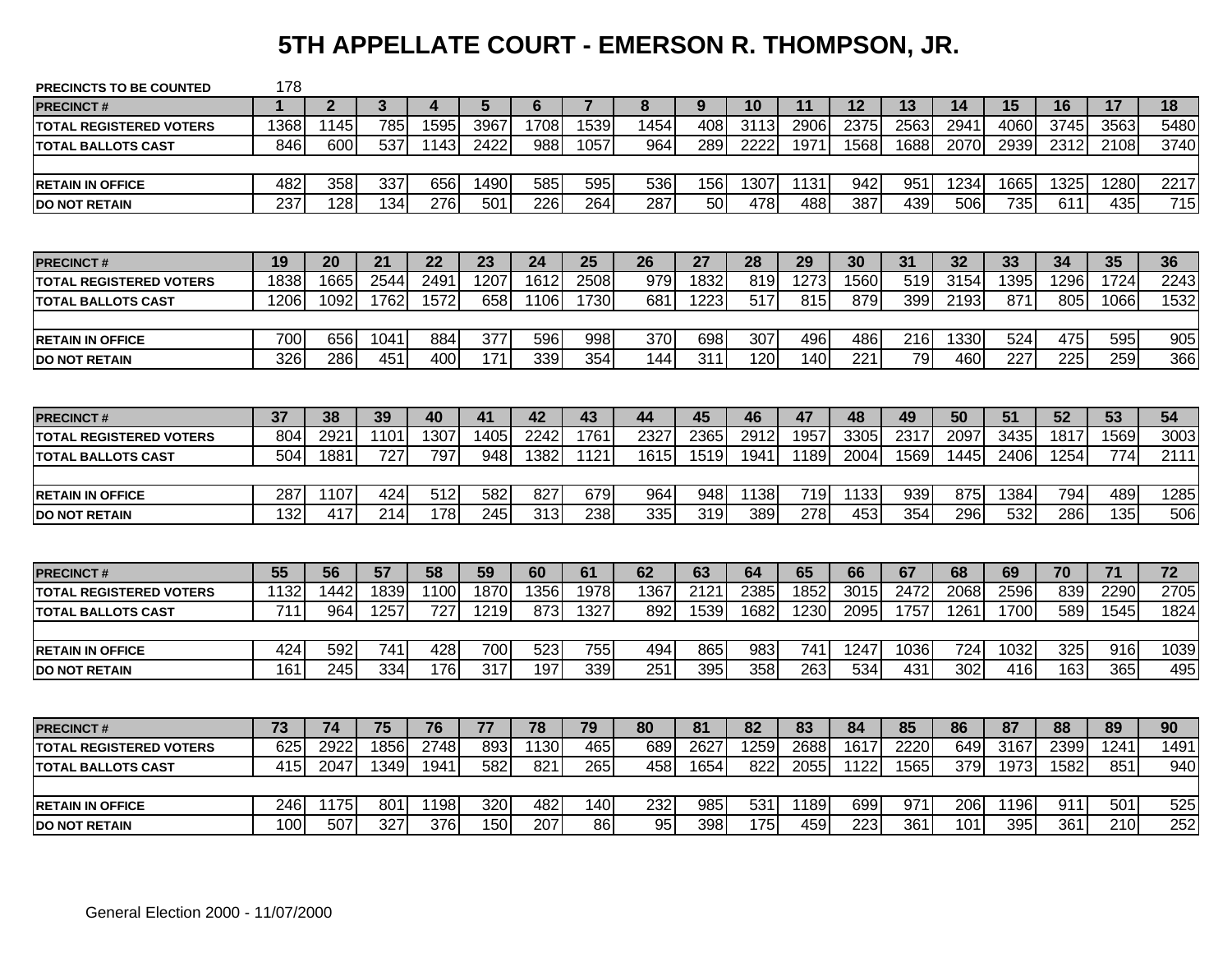# **5TH APPELLATE COURT - EMERSON R. THOMPSON, JR.**

| PRECINCTS TO BE COUNTED        | 178              |                 |      |                  |                 |                 |                |                 |                 |      |                 |                 |                |                |          |                  |                |        |
|--------------------------------|------------------|-----------------|------|------------------|-----------------|-----------------|----------------|-----------------|-----------------|------|-----------------|-----------------|----------------|----------------|----------|------------------|----------------|--------|
| <b>PRECINCT#</b>               | 91               | 92              | 93   | 94               | 95              | 96              | 97             | 98              | 99              | 100  | 101             | 102             | 103            | 104            | 105      | 106              | 107            | 108    |
| <b>TOTAL REGISTERED VOTERS</b> | 498              | 1413            | 4281 | 2184             | 492             | 965             | 862            | 845             | 452             | 655  | 646             | 252             | 539            | 2084           | 1838     | 2355             | 3523           | 14     |
| <b>TOTAL BALLOTS CAST</b>      | 247              | 809             | 3072 | 1495             | 343             | 640             | 603            | 509             | 353             | 501  | 467             | 171             | 270            | 1479           | 1138     | 1479             | 2264           | 11     |
|                                |                  |                 |      |                  |                 |                 |                |                 |                 |      |                 |                 |                |                |          |                  |                |        |
| <b>IRETAIN IN OFFICE</b>       | 163              | 487             | 1868 | 895              | 217             | 401             | 342            | 297             | 220             | 286  | 290             | 93              | 169            | 900            | 714      | 837              | 1309           | 0      |
| <b>DO NOT RETAIN</b>           | $\overline{38}$  | 231             | 729  | $\overline{348}$ | 75              | 111             | 165            | 115             | $\overline{72}$ | 117  | $\overline{90}$ | $\overline{41}$ | 63             | 283            | 236      | $\overline{375}$ | 617            | 1      |
|                                |                  |                 |      |                  |                 |                 |                |                 |                 |      |                 |                 |                |                |          |                  |                |        |
| <b>PRECINCT#</b>               | 109              | 110             | 111  | 112              | 113             | 114             | 115            | 116             | 117             | 118  | 119             | 120             | 121            | 122            | 123      | $\overline{124}$ | 125            | 126    |
| <b>TOTAL REGISTERED VOTERS</b> | 3648             | 3251            | 2631 | 2241             | 3371            | 1970            | 2581           | 150             | 1112            | 1203 | 1190            | 4621            | 2160           | 14             | 3213     | 2492             | 2236           | 2041   |
| <b>TOTAL BALLOTS CAST</b>      | 2393             | 2220            | 1795 | 1383             | 2194            | 1408            | 1691           | 106             | 793             | 804  | 796             | 3089            | 1353           | 10             | 2138     | 1588             | 1478           | 1256   |
|                                |                  |                 |      |                  |                 |                 |                |                 |                 |      |                 |                 |                |                |          |                  |                |        |
| <b>RETAIN IN OFFICE</b>        | 1417             | 1277            | 1074 | 854              | 1255            | 834             | 939            | 61              | 420             | 490  | 475             | 1851            | 801            | $\overline{4}$ | 1276     | 959              | 881            | 785    |
| <b>DO NOT RETAIN</b>           | 535              | 545             | 421  | 314              | 529             | 289             | 427            | 23              | 235             | 208  | 219             | 633             | 316            | 5              | 519      | 388              | 386            | 287    |
|                                |                  |                 |      |                  |                 |                 |                |                 |                 |      |                 |                 |                |                |          |                  |                |        |
| <b>PRECINCT#</b>               | 127              | 128             | 129  | 130              | 131             | 132             | 133            | 134             | 135             | 136  | 137             | 138             | 139            | 140            | 141      | 142              | 143            | 144    |
| <b>TOTAL REGISTERED VOTERS</b> | 612              | 204             | 568  | 185              | 27              | 540             | 74             | 696             | 390             | 430  | 4               | 880             | 152            | 1117           |          | 1823             | 2492           | 2505   |
| <b>TOTAL BALLOTS CAST</b>      | 430              | 116             | 432  | 107              | 18              | 376             | 38             | 509             | 267             | 270  | $\Omega$        | 635             | 46             | 672            | 5        | 1318             | 1603           | 1611   |
|                                |                  |                 |      |                  |                 |                 |                |                 |                 |      |                 |                 |                |                |          |                  |                |        |
| <b>RETAIN IN OFFICE</b>        | 238              | 76              | 225  | $\overline{71}$  | 5 <sub>l</sub>  | 224             | 20             | 302             | 168             | 162  | 0               | 389             | 25             | 366            | 4        | 860              | 1009           | 998    |
| <b>DO NOT RETAIN</b>           | 104              | 27              | 130  | 20               | $\overline{11}$ | 88              | 9              | 125             | 56              | 72   | $\overline{0}$  | 139             | 13             | 156            | $\Omega$ | 190              | 389            | 309    |
|                                |                  |                 |      |                  |                 |                 |                |                 |                 |      |                 |                 |                |                |          |                  |                |        |
| <b>PRECINCT#</b>               | 145              | 146             | 147  | 148              | 149             | 150             | 151            | 152             | 153             | 154  | 155             | 156             | 157            | 158            | 159      | 160              | 161            | 162    |
| <b>TOTAL REGISTERED VOTERS</b> | 228 <sup>2</sup> | 1779            | 2146 | 673              | 3075            | 2934            | 0              | 997             | 1687            | 2034 | 1246            | 354             | 330            | 1726           | 1940     | 139              | $\Omega$       | 324    |
| <b>TOTAL BALLOTS CAST</b>      | 1309             | 1225            | 1485 | 466              | 1969            | 1991            | $\overline{0}$ | 682             | 1156            | 1373 | 840             | 203             | 244            | 1119           | 1223     | 89               | $\mathbf 0$    | 246    |
|                                |                  |                 |      |                  |                 |                 |                |                 |                 |      |                 |                 |                |                |          |                  |                |        |
| <b>RETAIN IN OFFICE</b>        | 803              | 736             | 928  | 284              | 1208            | 1169            | $\overline{0}$ | 420             | 724             | 754  | 484             | 119             | 127            | 638            | 734      | 49               | $\mathbf 0$    | 132    |
| <b>DO NOT RETAIN</b>           | 224              | 254             | 264  | 92               | 414             | 473             | $\Omega$       | 145             | 270             | 302  | 231             | 54              | 76             | 307            | 310      | $\overline{27}$  | $\overline{0}$ | 44     |
|                                |                  |                 |      |                  |                 |                 |                |                 |                 |      |                 |                 |                |                |          |                  |                |        |
| <b>PRECINCT#</b>               | 163              | 164             | 165  | 166              | 167             | 168             | 169            | 170             | 171             | 172  | 173             | 174             | 175            | 176            | 999      | <b>ABS</b>       |                | тот    |
| <b>TOTAL REGISTERED VOTERS</b> | 370              | 259             | 129  | 63               | 107             | 105             | 883            | 161             | 758             | 45   | 29              | 15              | $\overline{0}$ | $\overline{4}$ | 1230     | $\Omega$         |                | 283684 |
| <b>TOTAL BALLOTS CAST</b>      | 206              | 152             | 70   | $\overline{37}$  | 66              | 79              | 599            | 84              | 528             | 38   | 19              | $\bf 8$         | $\overline{0}$ | $\overline{0}$ |          | 0 31873          |                | 218939 |
|                                |                  |                 |      |                  |                 |                 |                |                 |                 |      |                 |                 |                |                |          |                  |                |        |
| <b>RETAIN IN OFFICE</b>        | 131              | 88              | 50   | 24               | 39              | 40              | 348            | 54              | 324             | 26   | 10              | 3               | 01             | 0              |          | 0 18104          |                | 128693 |
| <b>DO NOT RETAIN</b>           | $\overline{52}$  | $\overline{43}$ | 12   | $\overline{6}$   | 11              | $\overline{18}$ | 133            | $\overline{15}$ | 102             | 8    | $\overline{3}$  | $\mathbf{1}$    | $\Omega$       | $\overline{0}$ | ΩI       | 6876             |                | 50512  |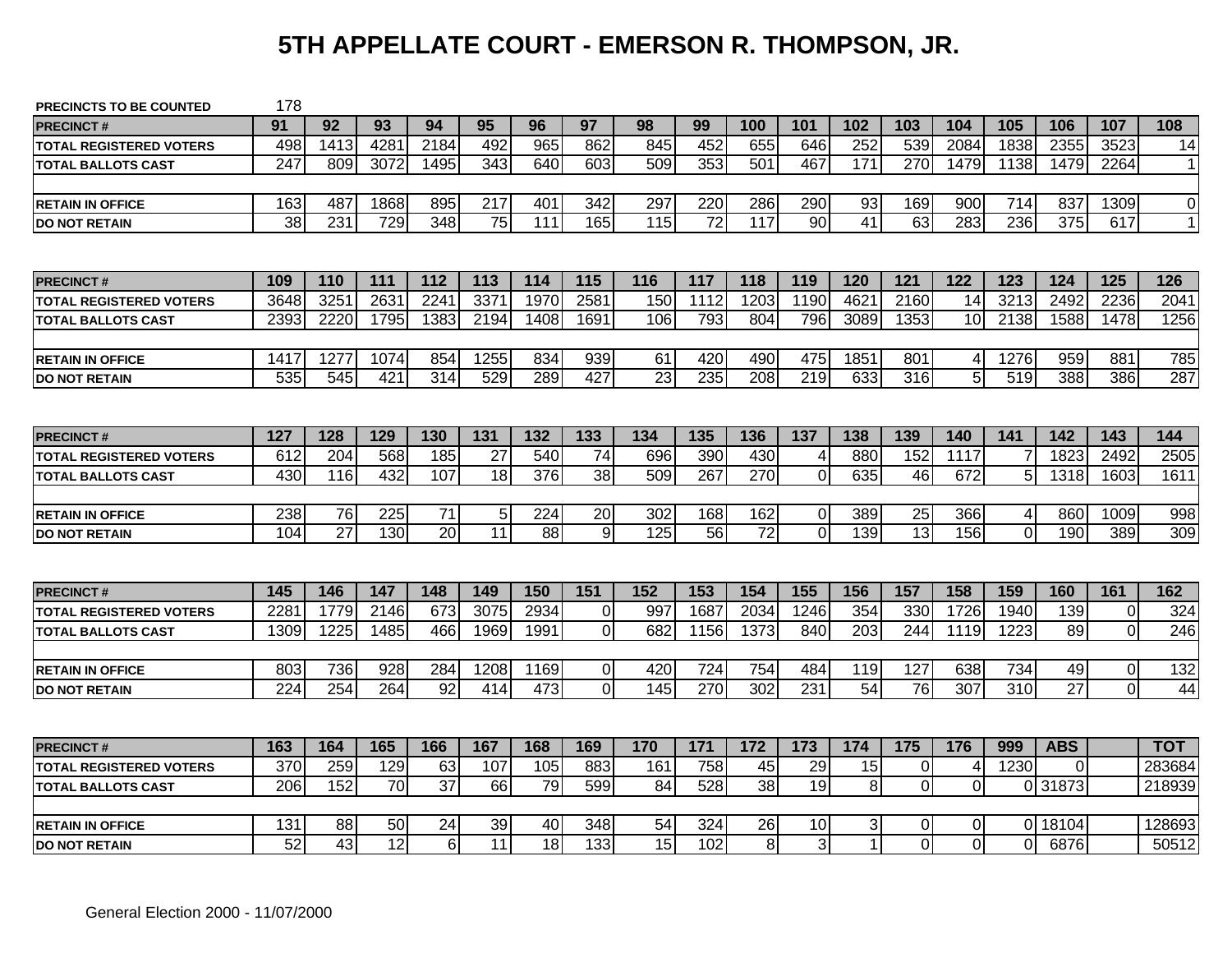#### **CONSTITUTIONAL AMENDMENT #1 - HIGH SPEED RAIL**

| <b>PRECINCTS TO BE COUNTED</b> | 178  |                |              |      |                  |      |                |      |      |                  |                  |      |                  |      |      |      |      |      |
|--------------------------------|------|----------------|--------------|------|------------------|------|----------------|------|------|------------------|------------------|------|------------------|------|------|------|------|------|
| <b>PRECINCT#</b>               |      | $\overline{2}$ | $\mathbf{3}$ | 4    | 5                | 6    | $\overline{7}$ | 8    | 9    | 10               | 11               | 12   | 13               | 14   | 15   | 16   | 17   | 18   |
| <b>TOTAL REGISTERED VOTERS</b> | 1368 | 1145           | 785          | 1595 | 3967             | 1708 | 1539           | 1454 | 408  | 3113             | 2906             | 2375 | 2563             | 2941 | 4060 | 3745 | 3563 | 5480 |
| <b>TOTAL BALLOTS CAST</b>      | 846  | 600            | 537          | 1143 | 2422             | 988  | 1057           | 964  | 289  | 2222             | 1971             | 1568 | 1688             | 2070 | 2939 | 2312 | 2108 | 3740 |
|                                |      |                |              |      |                  |      |                |      |      |                  |                  |      |                  |      |      |      |      |      |
| <b>YES - FOR APPROVAL</b>      | 478  | 367            | 262          | 631  | 1532             | 584  | 554            | 481  | 156  | 1221             | 1124             | 975  | 1082             | 1140 | 1549 | 1293 | 1291 | 1794 |
| <b>INO - FOR REJECTION</b>     | 337  | 192            | 258          | 481  | 787              | 356  | 456            | 452  | 122  | $\overline{918}$ | 764              | 553  | $\overline{543}$ | 867  | 1278 | 896  | 678  | 1665 |
|                                |      |                |              |      |                  |      |                |      |      |                  |                  |      |                  |      |      |      |      |      |
| <b>PRECINCT#</b>               | 19   | 20             | 21           | 22   | 23               | 24   | 25             | 26   | 27   | 28               | 29               | 30   | 31               | 32   | 33   | 34   | 35   | 36   |
| <b>TOTAL REGISTERED VOTERS</b> | 1838 | 1665           | 2544         | 249' | 1207             | 1612 | 2508           | 979  | 1832 | 819              | 1273             | 1560 | 519              | 3154 | 1395 | 1296 | 1724 | 2243 |
| <b>TOTAL BALLOTS CAST</b>      | 1206 | 1092           | 1762         | 1572 | 658              | 1106 | 1730           | 681  | 1223 | 517              | 815              | 879  | 399              | 2193 | 871  | 805  | 1066 | 1532 |
|                                |      |                |              |      |                  |      |                |      |      |                  |                  |      |                  |      |      |      |      |      |
| <b>YES - FOR APPROVAL</b>      | 686  | 621            | 1128         | 952  | 368              | 496  | 942            | 460  | 685  | 282              | 443              | 483  | 200              | 1276 | 506  | 445  | 661  | 943  |
| <b>NO - FOR REJECTION</b>      | 477  | 438            | 582          | 565  | 261              | 568  | 720            | 121  | 489  | $\overline{210}$ | $\overline{319}$ | 333  | 177              | 830  | 331  | 338  | 299  | 532  |
|                                |      |                |              |      |                  |      |                |      |      |                  |                  |      |                  |      |      |      |      |      |
| <b>PRECINCT#</b>               | 37   | 38             | 39           | 40   | 41               | 42   | 43             | 44   | 45   | 46               | 47               | 48   | 49               | 50   | 51   | 52   | 53   | 54   |
| <b>TOTAL REGISTERED VOTERS</b> | 804  | 2921           | 1101         | 1307 | 1405             | 2242 | 1761           | 2327 | 2365 | 2912             | 1957             | 3305 | 2317             | 2097 | 3435 | 1817 | 1569 | 3003 |
| <b>TOTAL BALLOTS CAST</b>      | 504  | 1881           | 727          | 797  | 948              | 1382 | 1121           | 1615 | 1519 | 1941             | 1189             | 2004 | 1569             | 1445 | 2406 | 1254 | 774  | 2111 |
|                                |      |                |              |      |                  |      |                |      |      |                  |                  |      |                  |      |      |      |      |      |
| <b>YES - FOR APPROVAL</b>      | 271  | 1135           | 423          | 449  | 490              | 743  | 619            | 886  | 948  | 1136             | 683              | 1024 | 856              | 804  | 1365 | 709  | 476  | 1259 |
| <b>INO - FOR REJECTION</b>     | 209  | 672            | 272          | 319  | 419              | 579  | 428            | 659  | 518  | 731              | 437              | 842  | 638              | 577  | 948  | 495  | 265  | 771  |
|                                |      |                |              |      |                  |      |                |      |      |                  |                  |      |                  |      |      |      |      |      |
| <b>PRECINCT#</b>               | 55   | 56             | 57           | 58   | 59               | 60   | 61             | 62   | 63   | 64               | 65               | 66   | 67               | 68   | 69   | 70   | 71   | 72   |
| <b>TOTAL REGISTERED VOTERS</b> | 1132 | 1442           | 1839         | 1100 | 1870             | 1356 | 1978           | 1367 | 2121 | 2385             | 1852             | 3015 | 2472             | 2068 | 2596 | 839  | 2290 | 2705 |
| <b>TOTAL BALLOTS CAST</b>      | 711  | 964            | 1257         | 727  | 1219             | 873  | 1327           | 892  | 1539 | 1682             | 1230             | 2095 | 1757             | 1261 | 1700 | 589  | 1545 | 1824 |
|                                |      |                |              |      |                  |      |                |      |      |                  |                  |      |                  |      |      |      |      |      |
| <b>YES - FOR APPROVAL</b>      | 457  | 579            | 719          | 468  | 664              | 514  | 755            | 460  | 841  | 941              | 702              | 1155 | 1012             | 745  | 1047 | 343  | 926  | 1107 |
| <b>NO - FOR REJECTION</b>      | 189  | 337            | 479          | 235  | $\overline{516}$ | 314  | 513            | 384  | 643  | 681              | 477              | 885  | 689              | 460  | 590  | 219  | 569  | 647  |
|                                |      |                |              |      |                  |      |                |      |      |                  |                  |      |                  |      |      |      |      |      |
| <b>PRECINCT#</b>               | 73   | 74             | 75           | 76   | 77               | 78   | 79             | 80   | 81   | 82               | 83               | 84   | 85               | 86   | 87   | 88   | 89   | 90   |
| <b>TOTAL REGISTERED VOTERS</b> | 625  | 2922           | 1856         | 2748 | 893              | 1130 | 465            | 689  | 2627 | 1259             | 2688             | 1617 | 2220             | 649  | 3167 | 2399 | 1241 | 1491 |
| <b>TOTAL BALLOTS CAST</b>      | 415  | 2047           | 1349         | 1941 | 582              | 821  | 265            | 458  | 1654 | 822              | 2055             | 1122 | 1565             | 379  | 1973 | 1582 | 851  | 940  |
|                                |      |                |              |      |                  |      |                |      |      |                  |                  |      |                  |      |      |      |      |      |
| <b>YES - FOR APPROVAL</b>      | 233  | 1159           | 763          | 1242 | 357              | 446  | 145            | 263  | 907  | 476              | 1141             | 615  | 912              | 250  | 1166 | 929  | 480  | 482  |
| <b>INO - FOR REJECTION</b>     | 165  | 827            | 523          | 617  | 204              | 350  | 111            | 137  | 685  | 304              | 810              | 462  | 574              | 118  | 729  | 580  | 345  | 401  |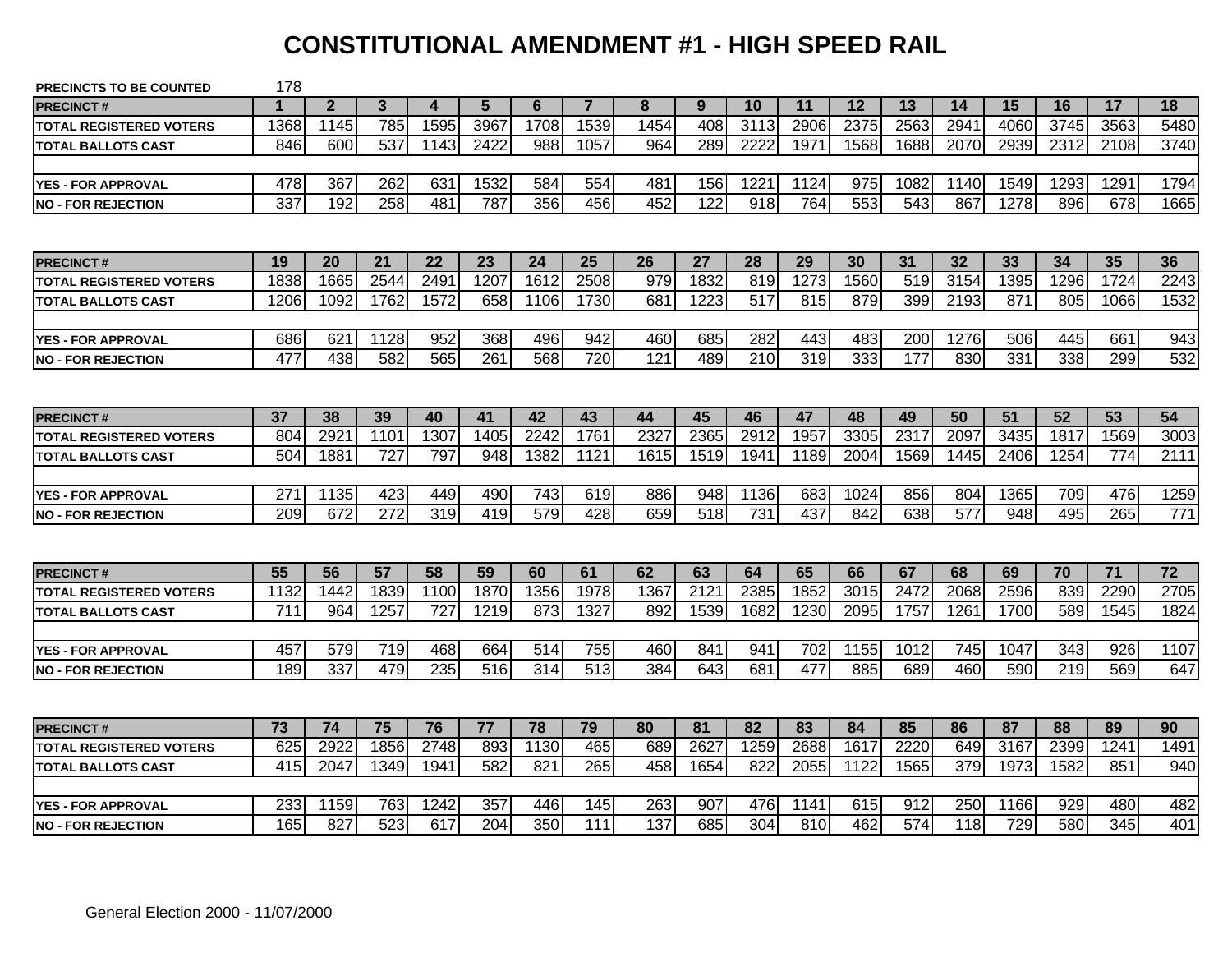#### **CONSTITUTIONAL AMENDMENT #1 - HIGH SPEED RAIL**

| 91<br>107<br>108<br>92<br>93<br>94<br>95<br>96<br>97<br>98<br>99<br>100<br>101<br>102<br>103<br>104<br>105<br>106<br><b>PRECINCT#</b><br>4281<br>2184<br>965<br>845<br>452<br>252<br>539<br>2084<br>2355<br>3523<br>498<br>1413<br>492<br>862<br>655<br>646<br>1838<br>14<br><b>TOTAL REGISTERED VOTERS</b><br>$\overline{247}$<br>353<br>$\overline{270}$<br>809<br>3072<br>1495<br>343<br>640<br>603<br>509<br>501<br>467<br>171<br>1479<br>1138<br>1479<br>2264<br><b>TOTAL BALLOTS CAST</b><br>190<br>476<br>1832<br>861<br>206<br>374<br>340<br>307<br>213<br>299<br>241<br>184<br>939<br>726<br>685<br>1351<br>$\vert$ 1<br>105<br><b>YES - FOR APPROVAL</b><br>$\overline{47}$<br>309<br>$\overline{577}$<br>127<br>233<br>239<br>$\overline{142}$<br>55<br>$\overline{74}$<br>709<br>$\overline{0}$<br>101<br>180<br>186<br>482<br>351<br>806<br>1115<br>112<br>115<br>121<br>124<br>125<br>109<br>111<br>113<br>114<br>116<br>117<br>118<br>119<br>120<br>122<br>123<br>126<br>110<br><b>PRECINCT#</b><br>2631<br>3371<br>1970<br>2581<br>1203<br>462<br>3213<br>2492<br>2236<br>3251<br>2241<br>150<br>1112<br>1190<br>2160<br>14<br>2041<br>3648<br><b>TOTAL REGISTERED VOTERS</b><br>2393<br>2220<br>1795<br>1383<br>2194<br>1691<br>793<br>804<br>796<br>3089<br>1353<br>2138<br>1588<br>1478<br>1256<br>1408<br>106<br>10<br><b>TOTAL BALLOTS CAST</b><br>$\overline{742}$<br>1441<br>1295<br>1295<br>1105<br>46<br>426<br>516<br>461<br>1830<br>878<br>3<br>1309<br>990<br>822<br>741<br>1046<br>809<br>$\overline{55}$<br>6<br>792<br>795<br>668<br>572<br>793<br>554<br>503<br>343<br>264<br>322<br>424<br>704<br>543<br>591<br>459<br>1141<br>127<br>132<br>133<br>137<br>142<br>128<br>129<br>130<br>131<br>134<br>135<br>136<br>138<br>139<br>140<br>141<br>143<br>144<br><b>PRECINCT#</b><br>204<br>185<br>27<br>540<br>74<br>696<br>390<br>430<br>880<br>152<br>1823<br>2492<br>612<br>568<br>1117<br>2505<br>4<br>TOTAL REGISTERED VOTERS<br>430<br>432<br>107<br>376<br>38<br>509<br>267<br>270<br>$\overline{0}$<br>635<br>672<br>5<br>1318<br>116<br>18<br>46<br>1603<br>1611<br>TOTAL BALLOTS CAST<br>$\overline{7}$<br>$\overline{26}$<br>247<br>237<br>65<br>64<br>214<br>138<br>$\pmb{0}$<br>362<br>34<br>419<br>3<br>762<br>986<br>945<br>215<br>141<br><b>YES - FOR APPROVAL</b><br>37<br>10<br>11<br>$\overline{0}$<br>255<br>9<br>$\overline{2}$<br>183<br>47<br>200<br>148<br>127<br>121<br>207<br>481<br>560<br>246<br>145<br>148<br>151<br>152<br>153<br>154<br>155<br>156<br>157<br>158<br>159<br>161<br>162<br>146<br>147<br>149<br>150<br>160<br>1726<br>228'<br>1779<br>2146<br>673<br>3075<br>2934<br>$\Omega$<br>997<br>1687<br>2034<br>1246<br>354<br>330<br>$\overline{0}$<br>1940<br>139<br>324<br><b>TOTAL REGISTERED VOTERS</b><br>$\mathbf 0$<br>466<br>1969<br>$\overline{0}$<br>682<br>1373<br>840<br>203<br>244<br>1223<br>89<br>1309<br>1225<br>1485<br>1991<br>1156<br>1119<br><b>TOTAL BALLOTS CAST</b><br>1132<br>$\overline{0}$<br>453<br>$\mathbf 0$<br>166<br>782<br>666<br>816<br>272<br>1156<br>747<br>732<br>390<br>107<br>105<br>696<br>754<br>56<br><b>YES - FOR APPROVAL</b><br>$\overline{0}$<br>$\overline{\mathsf{o}}$<br>26<br>444<br>526<br>156<br>710<br>719<br>196<br>369<br>598<br>432<br>86<br>135<br>387<br>432<br>613<br>163<br>165<br>166<br>167<br>169<br>171<br>172<br>173<br>174<br>175<br>176<br>999<br><b>ABS</b><br>164<br>168<br>170<br>тот<br><b>PRECINCT#</b><br>370<br>259<br>129<br>63<br>105<br>883<br>758<br>45<br>29<br>15<br>$\overline{0}$<br>1230<br>107<br>161<br>$\mathbf 0$<br>283684<br>$\overline{4}$<br><b>TOTAL REGISTERED VOTERS</b><br>$\overline{37}$<br>$\, 8$<br>$\overline{0}$<br>206<br>152<br>70<br>66<br>79<br>599<br>528<br>38<br>19<br>$\mathbf 0$<br>84<br>0 31902<br><b>TOTAL BALLOTS CAST</b><br>7<br>0 18308<br>129<br>80<br>32<br>23<br>37<br>47<br>356<br>47<br>271<br>23<br>14<br>0<br>126122<br>$\overline{0}$<br><b>YES - FOR APPROVAL</b><br>$\overline{12}$<br>$\overline{23}$<br>$\overline{33}$<br>5<br>0<br>72<br>60<br>36<br>30<br>239<br>13<br>$\Omega$<br>200<br>1<br>0 11815<br>82679 | <b>PRECINCTS TO BE COUNTED</b> | 178 |  |  |  |  |  |  |  |  |        |
|-------------------------------------------------------------------------------------------------------------------------------------------------------------------------------------------------------------------------------------------------------------------------------------------------------------------------------------------------------------------------------------------------------------------------------------------------------------------------------------------------------------------------------------------------------------------------------------------------------------------------------------------------------------------------------------------------------------------------------------------------------------------------------------------------------------------------------------------------------------------------------------------------------------------------------------------------------------------------------------------------------------------------------------------------------------------------------------------------------------------------------------------------------------------------------------------------------------------------------------------------------------------------------------------------------------------------------------------------------------------------------------------------------------------------------------------------------------------------------------------------------------------------------------------------------------------------------------------------------------------------------------------------------------------------------------------------------------------------------------------------------------------------------------------------------------------------------------------------------------------------------------------------------------------------------------------------------------------------------------------------------------------------------------------------------------------------------------------------------------------------------------------------------------------------------------------------------------------------------------------------------------------------------------------------------------------------------------------------------------------------------------------------------------------------------------------------------------------------------------------------------------------------------------------------------------------------------------------------------------------------------------------------------------------------------------------------------------------------------------------------------------------------------------------------------------------------------------------------------------------------------------------------------------------------------------------------------------------------------------------------------------------------------------------------------------------------------------------------------------------------------------------------------------------------------------------------------------------------------------------------------------------------------------------------------------------------------------------------------------------------------------------------------------------------------------------------------------------------------------------------------------------------------------------------------------------------------------------------------------------------------------------------------------------------------------------------------------------------------------------------------------------------------------------------------------------------------------------------------------------------------------------------------------------------------------------------------------------------------------------------------------------------------------------------------------------------------------------------------------------------|--------------------------------|-----|--|--|--|--|--|--|--|--|--------|
|                                                                                                                                                                                                                                                                                                                                                                                                                                                                                                                                                                                                                                                                                                                                                                                                                                                                                                                                                                                                                                                                                                                                                                                                                                                                                                                                                                                                                                                                                                                                                                                                                                                                                                                                                                                                                                                                                                                                                                                                                                                                                                                                                                                                                                                                                                                                                                                                                                                                                                                                                                                                                                                                                                                                                                                                                                                                                                                                                                                                                                                                                                                                                                                                                                                                                                                                                                                                                                                                                                                                                                                                                                                                                                                                                                                                                                                                                                                                                                                                                                                                                                                         |                                |     |  |  |  |  |  |  |  |  |        |
|                                                                                                                                                                                                                                                                                                                                                                                                                                                                                                                                                                                                                                                                                                                                                                                                                                                                                                                                                                                                                                                                                                                                                                                                                                                                                                                                                                                                                                                                                                                                                                                                                                                                                                                                                                                                                                                                                                                                                                                                                                                                                                                                                                                                                                                                                                                                                                                                                                                                                                                                                                                                                                                                                                                                                                                                                                                                                                                                                                                                                                                                                                                                                                                                                                                                                                                                                                                                                                                                                                                                                                                                                                                                                                                                                                                                                                                                                                                                                                                                                                                                                                                         |                                |     |  |  |  |  |  |  |  |  |        |
|                                                                                                                                                                                                                                                                                                                                                                                                                                                                                                                                                                                                                                                                                                                                                                                                                                                                                                                                                                                                                                                                                                                                                                                                                                                                                                                                                                                                                                                                                                                                                                                                                                                                                                                                                                                                                                                                                                                                                                                                                                                                                                                                                                                                                                                                                                                                                                                                                                                                                                                                                                                                                                                                                                                                                                                                                                                                                                                                                                                                                                                                                                                                                                                                                                                                                                                                                                                                                                                                                                                                                                                                                                                                                                                                                                                                                                                                                                                                                                                                                                                                                                                         |                                |     |  |  |  |  |  |  |  |  | 11     |
|                                                                                                                                                                                                                                                                                                                                                                                                                                                                                                                                                                                                                                                                                                                                                                                                                                                                                                                                                                                                                                                                                                                                                                                                                                                                                                                                                                                                                                                                                                                                                                                                                                                                                                                                                                                                                                                                                                                                                                                                                                                                                                                                                                                                                                                                                                                                                                                                                                                                                                                                                                                                                                                                                                                                                                                                                                                                                                                                                                                                                                                                                                                                                                                                                                                                                                                                                                                                                                                                                                                                                                                                                                                                                                                                                                                                                                                                                                                                                                                                                                                                                                                         |                                |     |  |  |  |  |  |  |  |  |        |
|                                                                                                                                                                                                                                                                                                                                                                                                                                                                                                                                                                                                                                                                                                                                                                                                                                                                                                                                                                                                                                                                                                                                                                                                                                                                                                                                                                                                                                                                                                                                                                                                                                                                                                                                                                                                                                                                                                                                                                                                                                                                                                                                                                                                                                                                                                                                                                                                                                                                                                                                                                                                                                                                                                                                                                                                                                                                                                                                                                                                                                                                                                                                                                                                                                                                                                                                                                                                                                                                                                                                                                                                                                                                                                                                                                                                                                                                                                                                                                                                                                                                                                                         |                                |     |  |  |  |  |  |  |  |  |        |
|                                                                                                                                                                                                                                                                                                                                                                                                                                                                                                                                                                                                                                                                                                                                                                                                                                                                                                                                                                                                                                                                                                                                                                                                                                                                                                                                                                                                                                                                                                                                                                                                                                                                                                                                                                                                                                                                                                                                                                                                                                                                                                                                                                                                                                                                                                                                                                                                                                                                                                                                                                                                                                                                                                                                                                                                                                                                                                                                                                                                                                                                                                                                                                                                                                                                                                                                                                                                                                                                                                                                                                                                                                                                                                                                                                                                                                                                                                                                                                                                                                                                                                                         | <b>NO - FOR REJECTION</b>      |     |  |  |  |  |  |  |  |  |        |
|                                                                                                                                                                                                                                                                                                                                                                                                                                                                                                                                                                                                                                                                                                                                                                                                                                                                                                                                                                                                                                                                                                                                                                                                                                                                                                                                                                                                                                                                                                                                                                                                                                                                                                                                                                                                                                                                                                                                                                                                                                                                                                                                                                                                                                                                                                                                                                                                                                                                                                                                                                                                                                                                                                                                                                                                                                                                                                                                                                                                                                                                                                                                                                                                                                                                                                                                                                                                                                                                                                                                                                                                                                                                                                                                                                                                                                                                                                                                                                                                                                                                                                                         |                                |     |  |  |  |  |  |  |  |  |        |
|                                                                                                                                                                                                                                                                                                                                                                                                                                                                                                                                                                                                                                                                                                                                                                                                                                                                                                                                                                                                                                                                                                                                                                                                                                                                                                                                                                                                                                                                                                                                                                                                                                                                                                                                                                                                                                                                                                                                                                                                                                                                                                                                                                                                                                                                                                                                                                                                                                                                                                                                                                                                                                                                                                                                                                                                                                                                                                                                                                                                                                                                                                                                                                                                                                                                                                                                                                                                                                                                                                                                                                                                                                                                                                                                                                                                                                                                                                                                                                                                                                                                                                                         |                                |     |  |  |  |  |  |  |  |  |        |
|                                                                                                                                                                                                                                                                                                                                                                                                                                                                                                                                                                                                                                                                                                                                                                                                                                                                                                                                                                                                                                                                                                                                                                                                                                                                                                                                                                                                                                                                                                                                                                                                                                                                                                                                                                                                                                                                                                                                                                                                                                                                                                                                                                                                                                                                                                                                                                                                                                                                                                                                                                                                                                                                                                                                                                                                                                                                                                                                                                                                                                                                                                                                                                                                                                                                                                                                                                                                                                                                                                                                                                                                                                                                                                                                                                                                                                                                                                                                                                                                                                                                                                                         |                                |     |  |  |  |  |  |  |  |  |        |
|                                                                                                                                                                                                                                                                                                                                                                                                                                                                                                                                                                                                                                                                                                                                                                                                                                                                                                                                                                                                                                                                                                                                                                                                                                                                                                                                                                                                                                                                                                                                                                                                                                                                                                                                                                                                                                                                                                                                                                                                                                                                                                                                                                                                                                                                                                                                                                                                                                                                                                                                                                                                                                                                                                                                                                                                                                                                                                                                                                                                                                                                                                                                                                                                                                                                                                                                                                                                                                                                                                                                                                                                                                                                                                                                                                                                                                                                                                                                                                                                                                                                                                                         |                                |     |  |  |  |  |  |  |  |  |        |
|                                                                                                                                                                                                                                                                                                                                                                                                                                                                                                                                                                                                                                                                                                                                                                                                                                                                                                                                                                                                                                                                                                                                                                                                                                                                                                                                                                                                                                                                                                                                                                                                                                                                                                                                                                                                                                                                                                                                                                                                                                                                                                                                                                                                                                                                                                                                                                                                                                                                                                                                                                                                                                                                                                                                                                                                                                                                                                                                                                                                                                                                                                                                                                                                                                                                                                                                                                                                                                                                                                                                                                                                                                                                                                                                                                                                                                                                                                                                                                                                                                                                                                                         |                                |     |  |  |  |  |  |  |  |  |        |
|                                                                                                                                                                                                                                                                                                                                                                                                                                                                                                                                                                                                                                                                                                                                                                                                                                                                                                                                                                                                                                                                                                                                                                                                                                                                                                                                                                                                                                                                                                                                                                                                                                                                                                                                                                                                                                                                                                                                                                                                                                                                                                                                                                                                                                                                                                                                                                                                                                                                                                                                                                                                                                                                                                                                                                                                                                                                                                                                                                                                                                                                                                                                                                                                                                                                                                                                                                                                                                                                                                                                                                                                                                                                                                                                                                                                                                                                                                                                                                                                                                                                                                                         | <b>YES - FOR APPROVAL</b>      |     |  |  |  |  |  |  |  |  |        |
|                                                                                                                                                                                                                                                                                                                                                                                                                                                                                                                                                                                                                                                                                                                                                                                                                                                                                                                                                                                                                                                                                                                                                                                                                                                                                                                                                                                                                                                                                                                                                                                                                                                                                                                                                                                                                                                                                                                                                                                                                                                                                                                                                                                                                                                                                                                                                                                                                                                                                                                                                                                                                                                                                                                                                                                                                                                                                                                                                                                                                                                                                                                                                                                                                                                                                                                                                                                                                                                                                                                                                                                                                                                                                                                                                                                                                                                                                                                                                                                                                                                                                                                         | <b>NO - FOR REJECTION</b>      |     |  |  |  |  |  |  |  |  |        |
|                                                                                                                                                                                                                                                                                                                                                                                                                                                                                                                                                                                                                                                                                                                                                                                                                                                                                                                                                                                                                                                                                                                                                                                                                                                                                                                                                                                                                                                                                                                                                                                                                                                                                                                                                                                                                                                                                                                                                                                                                                                                                                                                                                                                                                                                                                                                                                                                                                                                                                                                                                                                                                                                                                                                                                                                                                                                                                                                                                                                                                                                                                                                                                                                                                                                                                                                                                                                                                                                                                                                                                                                                                                                                                                                                                                                                                                                                                                                                                                                                                                                                                                         |                                |     |  |  |  |  |  |  |  |  |        |
|                                                                                                                                                                                                                                                                                                                                                                                                                                                                                                                                                                                                                                                                                                                                                                                                                                                                                                                                                                                                                                                                                                                                                                                                                                                                                                                                                                                                                                                                                                                                                                                                                                                                                                                                                                                                                                                                                                                                                                                                                                                                                                                                                                                                                                                                                                                                                                                                                                                                                                                                                                                                                                                                                                                                                                                                                                                                                                                                                                                                                                                                                                                                                                                                                                                                                                                                                                                                                                                                                                                                                                                                                                                                                                                                                                                                                                                                                                                                                                                                                                                                                                                         |                                |     |  |  |  |  |  |  |  |  |        |
|                                                                                                                                                                                                                                                                                                                                                                                                                                                                                                                                                                                                                                                                                                                                                                                                                                                                                                                                                                                                                                                                                                                                                                                                                                                                                                                                                                                                                                                                                                                                                                                                                                                                                                                                                                                                                                                                                                                                                                                                                                                                                                                                                                                                                                                                                                                                                                                                                                                                                                                                                                                                                                                                                                                                                                                                                                                                                                                                                                                                                                                                                                                                                                                                                                                                                                                                                                                                                                                                                                                                                                                                                                                                                                                                                                                                                                                                                                                                                                                                                                                                                                                         |                                |     |  |  |  |  |  |  |  |  |        |
|                                                                                                                                                                                                                                                                                                                                                                                                                                                                                                                                                                                                                                                                                                                                                                                                                                                                                                                                                                                                                                                                                                                                                                                                                                                                                                                                                                                                                                                                                                                                                                                                                                                                                                                                                                                                                                                                                                                                                                                                                                                                                                                                                                                                                                                                                                                                                                                                                                                                                                                                                                                                                                                                                                                                                                                                                                                                                                                                                                                                                                                                                                                                                                                                                                                                                                                                                                                                                                                                                                                                                                                                                                                                                                                                                                                                                                                                                                                                                                                                                                                                                                                         |                                |     |  |  |  |  |  |  |  |  |        |
|                                                                                                                                                                                                                                                                                                                                                                                                                                                                                                                                                                                                                                                                                                                                                                                                                                                                                                                                                                                                                                                                                                                                                                                                                                                                                                                                                                                                                                                                                                                                                                                                                                                                                                                                                                                                                                                                                                                                                                                                                                                                                                                                                                                                                                                                                                                                                                                                                                                                                                                                                                                                                                                                                                                                                                                                                                                                                                                                                                                                                                                                                                                                                                                                                                                                                                                                                                                                                                                                                                                                                                                                                                                                                                                                                                                                                                                                                                                                                                                                                                                                                                                         |                                |     |  |  |  |  |  |  |  |  |        |
|                                                                                                                                                                                                                                                                                                                                                                                                                                                                                                                                                                                                                                                                                                                                                                                                                                                                                                                                                                                                                                                                                                                                                                                                                                                                                                                                                                                                                                                                                                                                                                                                                                                                                                                                                                                                                                                                                                                                                                                                                                                                                                                                                                                                                                                                                                                                                                                                                                                                                                                                                                                                                                                                                                                                                                                                                                                                                                                                                                                                                                                                                                                                                                                                                                                                                                                                                                                                                                                                                                                                                                                                                                                                                                                                                                                                                                                                                                                                                                                                                                                                                                                         |                                |     |  |  |  |  |  |  |  |  |        |
|                                                                                                                                                                                                                                                                                                                                                                                                                                                                                                                                                                                                                                                                                                                                                                                                                                                                                                                                                                                                                                                                                                                                                                                                                                                                                                                                                                                                                                                                                                                                                                                                                                                                                                                                                                                                                                                                                                                                                                                                                                                                                                                                                                                                                                                                                                                                                                                                                                                                                                                                                                                                                                                                                                                                                                                                                                                                                                                                                                                                                                                                                                                                                                                                                                                                                                                                                                                                                                                                                                                                                                                                                                                                                                                                                                                                                                                                                                                                                                                                                                                                                                                         | <b>NO - FOR REJECTION</b>      |     |  |  |  |  |  |  |  |  | 594    |
|                                                                                                                                                                                                                                                                                                                                                                                                                                                                                                                                                                                                                                                                                                                                                                                                                                                                                                                                                                                                                                                                                                                                                                                                                                                                                                                                                                                                                                                                                                                                                                                                                                                                                                                                                                                                                                                                                                                                                                                                                                                                                                                                                                                                                                                                                                                                                                                                                                                                                                                                                                                                                                                                                                                                                                                                                                                                                                                                                                                                                                                                                                                                                                                                                                                                                                                                                                                                                                                                                                                                                                                                                                                                                                                                                                                                                                                                                                                                                                                                                                                                                                                         |                                |     |  |  |  |  |  |  |  |  |        |
|                                                                                                                                                                                                                                                                                                                                                                                                                                                                                                                                                                                                                                                                                                                                                                                                                                                                                                                                                                                                                                                                                                                                                                                                                                                                                                                                                                                                                                                                                                                                                                                                                                                                                                                                                                                                                                                                                                                                                                                                                                                                                                                                                                                                                                                                                                                                                                                                                                                                                                                                                                                                                                                                                                                                                                                                                                                                                                                                                                                                                                                                                                                                                                                                                                                                                                                                                                                                                                                                                                                                                                                                                                                                                                                                                                                                                                                                                                                                                                                                                                                                                                                         | <b>PRECINCT#</b>               |     |  |  |  |  |  |  |  |  |        |
|                                                                                                                                                                                                                                                                                                                                                                                                                                                                                                                                                                                                                                                                                                                                                                                                                                                                                                                                                                                                                                                                                                                                                                                                                                                                                                                                                                                                                                                                                                                                                                                                                                                                                                                                                                                                                                                                                                                                                                                                                                                                                                                                                                                                                                                                                                                                                                                                                                                                                                                                                                                                                                                                                                                                                                                                                                                                                                                                                                                                                                                                                                                                                                                                                                                                                                                                                                                                                                                                                                                                                                                                                                                                                                                                                                                                                                                                                                                                                                                                                                                                                                                         |                                |     |  |  |  |  |  |  |  |  |        |
|                                                                                                                                                                                                                                                                                                                                                                                                                                                                                                                                                                                                                                                                                                                                                                                                                                                                                                                                                                                                                                                                                                                                                                                                                                                                                                                                                                                                                                                                                                                                                                                                                                                                                                                                                                                                                                                                                                                                                                                                                                                                                                                                                                                                                                                                                                                                                                                                                                                                                                                                                                                                                                                                                                                                                                                                                                                                                                                                                                                                                                                                                                                                                                                                                                                                                                                                                                                                                                                                                                                                                                                                                                                                                                                                                                                                                                                                                                                                                                                                                                                                                                                         |                                |     |  |  |  |  |  |  |  |  | 246    |
|                                                                                                                                                                                                                                                                                                                                                                                                                                                                                                                                                                                                                                                                                                                                                                                                                                                                                                                                                                                                                                                                                                                                                                                                                                                                                                                                                                                                                                                                                                                                                                                                                                                                                                                                                                                                                                                                                                                                                                                                                                                                                                                                                                                                                                                                                                                                                                                                                                                                                                                                                                                                                                                                                                                                                                                                                                                                                                                                                                                                                                                                                                                                                                                                                                                                                                                                                                                                                                                                                                                                                                                                                                                                                                                                                                                                                                                                                                                                                                                                                                                                                                                         |                                |     |  |  |  |  |  |  |  |  |        |
|                                                                                                                                                                                                                                                                                                                                                                                                                                                                                                                                                                                                                                                                                                                                                                                                                                                                                                                                                                                                                                                                                                                                                                                                                                                                                                                                                                                                                                                                                                                                                                                                                                                                                                                                                                                                                                                                                                                                                                                                                                                                                                                                                                                                                                                                                                                                                                                                                                                                                                                                                                                                                                                                                                                                                                                                                                                                                                                                                                                                                                                                                                                                                                                                                                                                                                                                                                                                                                                                                                                                                                                                                                                                                                                                                                                                                                                                                                                                                                                                                                                                                                                         |                                |     |  |  |  |  |  |  |  |  |        |
|                                                                                                                                                                                                                                                                                                                                                                                                                                                                                                                                                                                                                                                                                                                                                                                                                                                                                                                                                                                                                                                                                                                                                                                                                                                                                                                                                                                                                                                                                                                                                                                                                                                                                                                                                                                                                                                                                                                                                                                                                                                                                                                                                                                                                                                                                                                                                                                                                                                                                                                                                                                                                                                                                                                                                                                                                                                                                                                                                                                                                                                                                                                                                                                                                                                                                                                                                                                                                                                                                                                                                                                                                                                                                                                                                                                                                                                                                                                                                                                                                                                                                                                         | <b>NO - FOR REJECTION</b>      |     |  |  |  |  |  |  |  |  | 70     |
|                                                                                                                                                                                                                                                                                                                                                                                                                                                                                                                                                                                                                                                                                                                                                                                                                                                                                                                                                                                                                                                                                                                                                                                                                                                                                                                                                                                                                                                                                                                                                                                                                                                                                                                                                                                                                                                                                                                                                                                                                                                                                                                                                                                                                                                                                                                                                                                                                                                                                                                                                                                                                                                                                                                                                                                                                                                                                                                                                                                                                                                                                                                                                                                                                                                                                                                                                                                                                                                                                                                                                                                                                                                                                                                                                                                                                                                                                                                                                                                                                                                                                                                         |                                |     |  |  |  |  |  |  |  |  |        |
|                                                                                                                                                                                                                                                                                                                                                                                                                                                                                                                                                                                                                                                                                                                                                                                                                                                                                                                                                                                                                                                                                                                                                                                                                                                                                                                                                                                                                                                                                                                                                                                                                                                                                                                                                                                                                                                                                                                                                                                                                                                                                                                                                                                                                                                                                                                                                                                                                                                                                                                                                                                                                                                                                                                                                                                                                                                                                                                                                                                                                                                                                                                                                                                                                                                                                                                                                                                                                                                                                                                                                                                                                                                                                                                                                                                                                                                                                                                                                                                                                                                                                                                         |                                |     |  |  |  |  |  |  |  |  |        |
|                                                                                                                                                                                                                                                                                                                                                                                                                                                                                                                                                                                                                                                                                                                                                                                                                                                                                                                                                                                                                                                                                                                                                                                                                                                                                                                                                                                                                                                                                                                                                                                                                                                                                                                                                                                                                                                                                                                                                                                                                                                                                                                                                                                                                                                                                                                                                                                                                                                                                                                                                                                                                                                                                                                                                                                                                                                                                                                                                                                                                                                                                                                                                                                                                                                                                                                                                                                                                                                                                                                                                                                                                                                                                                                                                                                                                                                                                                                                                                                                                                                                                                                         |                                |     |  |  |  |  |  |  |  |  |        |
|                                                                                                                                                                                                                                                                                                                                                                                                                                                                                                                                                                                                                                                                                                                                                                                                                                                                                                                                                                                                                                                                                                                                                                                                                                                                                                                                                                                                                                                                                                                                                                                                                                                                                                                                                                                                                                                                                                                                                                                                                                                                                                                                                                                                                                                                                                                                                                                                                                                                                                                                                                                                                                                                                                                                                                                                                                                                                                                                                                                                                                                                                                                                                                                                                                                                                                                                                                                                                                                                                                                                                                                                                                                                                                                                                                                                                                                                                                                                                                                                                                                                                                                         |                                |     |  |  |  |  |  |  |  |  | 218968 |
|                                                                                                                                                                                                                                                                                                                                                                                                                                                                                                                                                                                                                                                                                                                                                                                                                                                                                                                                                                                                                                                                                                                                                                                                                                                                                                                                                                                                                                                                                                                                                                                                                                                                                                                                                                                                                                                                                                                                                                                                                                                                                                                                                                                                                                                                                                                                                                                                                                                                                                                                                                                                                                                                                                                                                                                                                                                                                                                                                                                                                                                                                                                                                                                                                                                                                                                                                                                                                                                                                                                                                                                                                                                                                                                                                                                                                                                                                                                                                                                                                                                                                                                         |                                |     |  |  |  |  |  |  |  |  |        |
|                                                                                                                                                                                                                                                                                                                                                                                                                                                                                                                                                                                                                                                                                                                                                                                                                                                                                                                                                                                                                                                                                                                                                                                                                                                                                                                                                                                                                                                                                                                                                                                                                                                                                                                                                                                                                                                                                                                                                                                                                                                                                                                                                                                                                                                                                                                                                                                                                                                                                                                                                                                                                                                                                                                                                                                                                                                                                                                                                                                                                                                                                                                                                                                                                                                                                                                                                                                                                                                                                                                                                                                                                                                                                                                                                                                                                                                                                                                                                                                                                                                                                                                         |                                |     |  |  |  |  |  |  |  |  |        |
|                                                                                                                                                                                                                                                                                                                                                                                                                                                                                                                                                                                                                                                                                                                                                                                                                                                                                                                                                                                                                                                                                                                                                                                                                                                                                                                                                                                                                                                                                                                                                                                                                                                                                                                                                                                                                                                                                                                                                                                                                                                                                                                                                                                                                                                                                                                                                                                                                                                                                                                                                                                                                                                                                                                                                                                                                                                                                                                                                                                                                                                                                                                                                                                                                                                                                                                                                                                                                                                                                                                                                                                                                                                                                                                                                                                                                                                                                                                                                                                                                                                                                                                         | <b>NO - FOR REJECTION</b>      |     |  |  |  |  |  |  |  |  |        |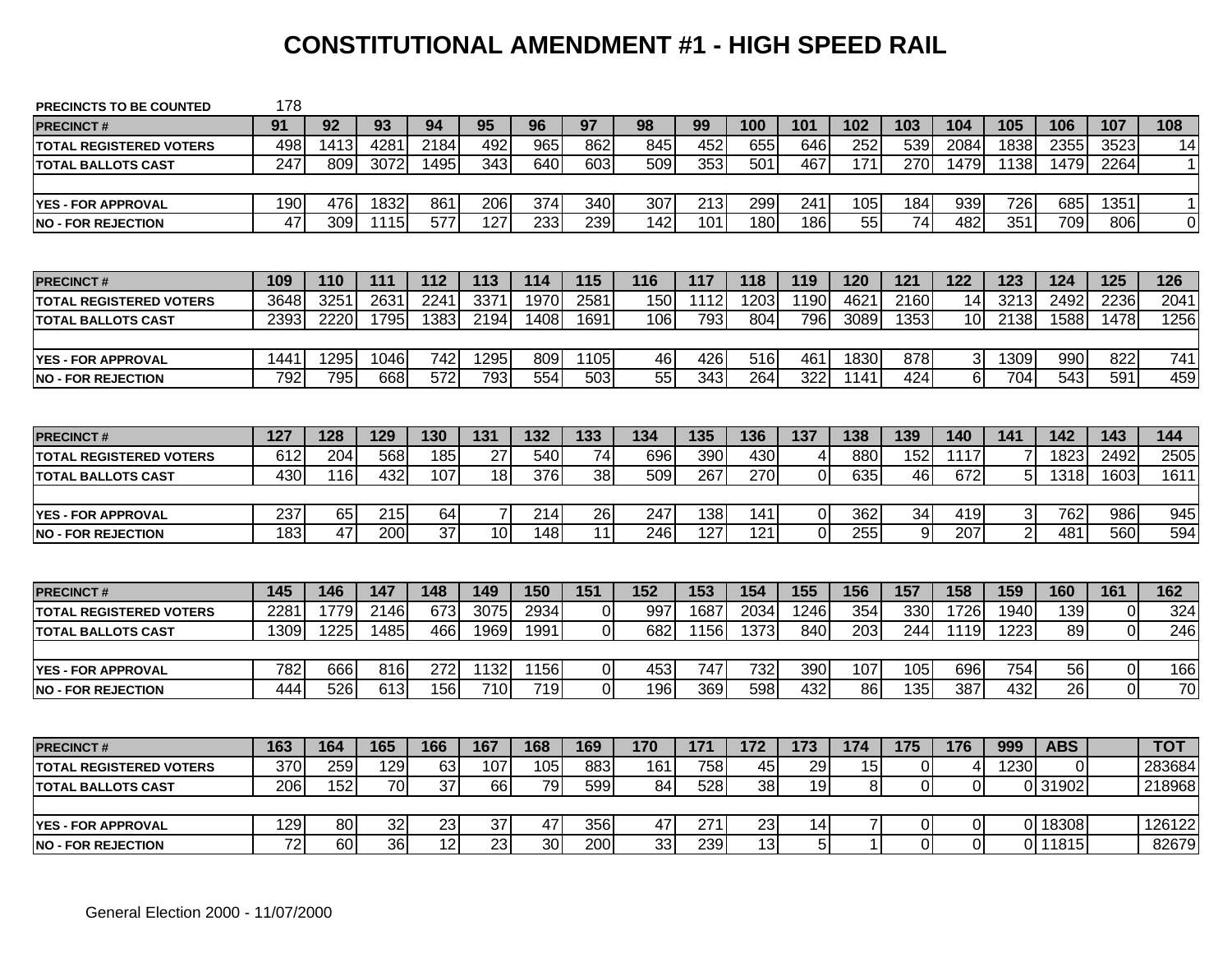# **REFERENDUM #2 - LOCAL OPTION JUDICIAL SELECTION (18th Circuit)**

| <b>PRECINCTS TO BE COUNTED</b> | 178              |              |      |      |                  |      |                |      |      |      |                  |      |      |      |      |      |                  |      |
|--------------------------------|------------------|--------------|------|------|------------------|------|----------------|------|------|------|------------------|------|------|------|------|------|------------------|------|
| <b>PRECINCT#</b>               | $\mathbf 1$      | $\mathbf{2}$ | 3    | Δ    | 5                | 6    | $\overline{7}$ | 8    | 9    | 10   | 11               | 12   | 13   | 14   | 15   | 16   | 17               | 18   |
| <b>TOTAL REGISTERED VOTERS</b> | 1368             | 1145         | 785  | 1595 | 3967             | 1708 | 1539           | 1454 | 408  | 3113 | 2906             | 2375 | 2563 | 2941 | 4060 | 3745 | 3563             | 5480 |
| <b>TOTAL BALLOTS CAST</b>      | 846              | 600          | 537  | 1143 | 2422             | 988  | 1057           | 964  | 289  | 2222 | 1971             | 1568 | 1688 | 2070 | 2939 | 2312 | 2108             | 3740 |
|                                |                  |              |      |      |                  |      |                |      |      |      |                  |      |      |      |      |      |                  |      |
| <b>YES - FOR APPROVAL</b>      | 237              | 179          | 154  | 317  | 775              | 309  | 293            | 257  | 111  | 633  | 539              | 466  | 471  | 510  | 826  | 663  | 698              | 1343 |
| <b>NO - FOR REJECTION</b>      | 571              | 368          | 361  | 774  | 1481             | 620  | 706            | 663  | 157  | 1459 | 1312             | 1024 | 1120 | 1472 | 1921 | 1497 | 1257             | 2041 |
|                                |                  |              |      |      |                  |      |                |      |      |      |                  |      |      |      |      |      |                  |      |
| <b>PRECINCT#</b>               | 19               | 20           | 21   | 22   | 23               | 24   | 25             | 26   | 27   | 28   | 29               | 30   | 31   | 32   | 33   | 34   | 35               | 36   |
| <b>TOTAL REGISTERED VOTERS</b> | 1838             | 1665         | 2544 | 2491 | 1207             | 1612 | 2508           | 979  | 1832 | 819  | 1273             | 1560 | 519  | 3154 | 1395 | 1296 | 1724             | 2243 |
| <b>TOTAL BALLOTS CAST</b>      | 1206             | 1092         | 1762 | 1572 | 658              | 1106 | 1730           | 681  | 1223 | 517  | 815              | 879  | 399  | 2193 | 871  | 805  | 1066             | 1532 |
|                                |                  |              |      |      |                  |      |                |      |      |      |                  |      |      |      |      |      |                  |      |
| <b>YES - FOR APPROVAL</b>      | 333              | 328          | 504  | 480  | 175              | 245  | 559            | 203  | 378  | 134  | 298              | 273  | 130  | 734  | 230  | 235  | 333              | 392  |
| <b>NO - FOR REJECTION</b>      | 824              | 722          | 1165 | 999  | 438              | 820  | 1047           | 366  | 788  | 347  | 449              | 516  | 237  | 1327 | 593  | 533  | 618              | 1069 |
|                                |                  |              |      |      |                  |      |                |      |      |      |                  |      |      |      |      |      |                  |      |
| <b>PRECINCT#</b>               | 37               | 38           | 39   | 40   | 41               | 42   | 43             | 44   | 45   | 46   | 47               | 48   | 49   | 50   | 51   | 52   | 53               | 54   |
| <b>TOTAL REGISTERED VOTERS</b> | 804              | 2921         | 1101 | 1307 | 1405             | 2242 | 1761           | 2327 | 2365 | 2912 | 1957             | 3305 | 2317 | 2097 | 3435 | 1817 | 1569             | 3003 |
| <b>TOTAL BALLOTS CAST</b>      | 504              | 1881         | 727  | 797  | 948              | 1382 | 1121           | 1615 | 1519 | 1941 | 1189             | 2004 | 1569 | 1445 | 2406 | 1254 | 774              | 2111 |
|                                |                  |              |      |      |                  |      |                |      |      |      |                  |      |      |      |      |      |                  |      |
| <b>YES - FOR APPROVAL</b>      | 137              | 584          | 200  | 244  | 276              | 457  | 351            | 487  | 446  | 620  | 384              | 598  | 474  | 463  | 766  | 371  | 222              | 591  |
| <b>NO - FOR REJECTION</b>      | 342              | 1170         | 492  | 515  | 627              | 843  | 671            | 1019 | 993  | 1191 | $\overline{719}$ | 1220 | 992  | 891  | 1473 | 819  | 500              | 1423 |
|                                |                  |              |      |      |                  |      |                |      |      |      |                  |      |      |      |      |      |                  |      |
| <b>PRECINCT#</b>               | 55               | 56           | 57   | 58   | 59               | 60   | 61             | 62   | 63   | 64   | 65               | 66   | 67   | 68   | 69   | 70   | 71               | 72   |
| <b>TOTAL REGISTERED VOTERS</b> | 1132             | 1442         | 1839 | 1100 | 1870             | 1356 | 1978           | 1367 | 2121 | 2385 | 1852             | 3015 | 2472 | 2068 | 2596 | 839  | 2290             | 2705 |
| <b>ITOTAL BALLOTS CAST</b>     | $\overline{711}$ | 964          | 1257 | 727  | 1219             | 873  | 1327           | 892  | 1539 | 1682 | 1230             | 2095 | 1757 | 1261 | 1700 | 589  | 1545             | 1824 |
|                                |                  |              |      |      |                  |      |                |      |      |      |                  |      |      |      |      |      |                  |      |
| <b>YES - FOR APPROVAL</b>      | 220              | 323          | 390  | 220  | 348              | 296  | 397            | 237  | 428  | 461  | 394              | 634  | 509  | 395  | 484  | 160  | 509              | 560  |
| <b>NO - FOR REJECTION</b>      | 420              | 582          | 790  | 466  | 802              | 522  | 850            | 595  | 1032 | 1116 | 762              | 1375 | 1164 | 785  | 1133 | 392  | 960              | 1173 |
|                                |                  |              |      |      |                  |      |                |      |      |      |                  |      |      |      |      |      |                  |      |
| <b>PRECINCT#</b>               | 73               | 74           | 75   | 76   | 77               | 78   | 79             | 80   | 81   | 82   | 83               | 84   | 85   | 86   | 87   | 88   | 89               | 90   |
| <b>TOTAL REGISTERED VOTERS</b> | 625              | 2922         | 1856 | 2748 | 893              | 1130 | 465            | 689  | 2627 | 1259 | 2688             | 1617 | 2220 | 649  | 3167 | 2399 | 1241             | 1491 |
| <b>TOTAL BALLOTS CAST</b>      | 415              | 2047         | 1349 | 1941 | 582              | 821  | 265            | 458  | 1654 | 822  | 2055             | 1122 | 1565 | 379  | 1973 | 1582 | 851              | 940  |
|                                |                  |              |      |      |                  |      |                |      |      |      |                  |      |      |      |      |      |                  |      |
| <b>YES - FOR APPROVAL</b>      | 115              | 543          | 405  | 659  | 174              | 227  | 78             | 143  | 456  | 284  | 585              | 340  | 476  | 119  | 700  | 479  | 247              | 272  |
| <b>NO - FOR REJECTION</b>      | 276              | 1408         | 865  | 1156 | $\overline{372}$ | 563  | 171            | 249  | 1108 | 488  | 1325             | 715  | 999  | 238  | 1140 | 986  | $\overline{577}$ | 597  |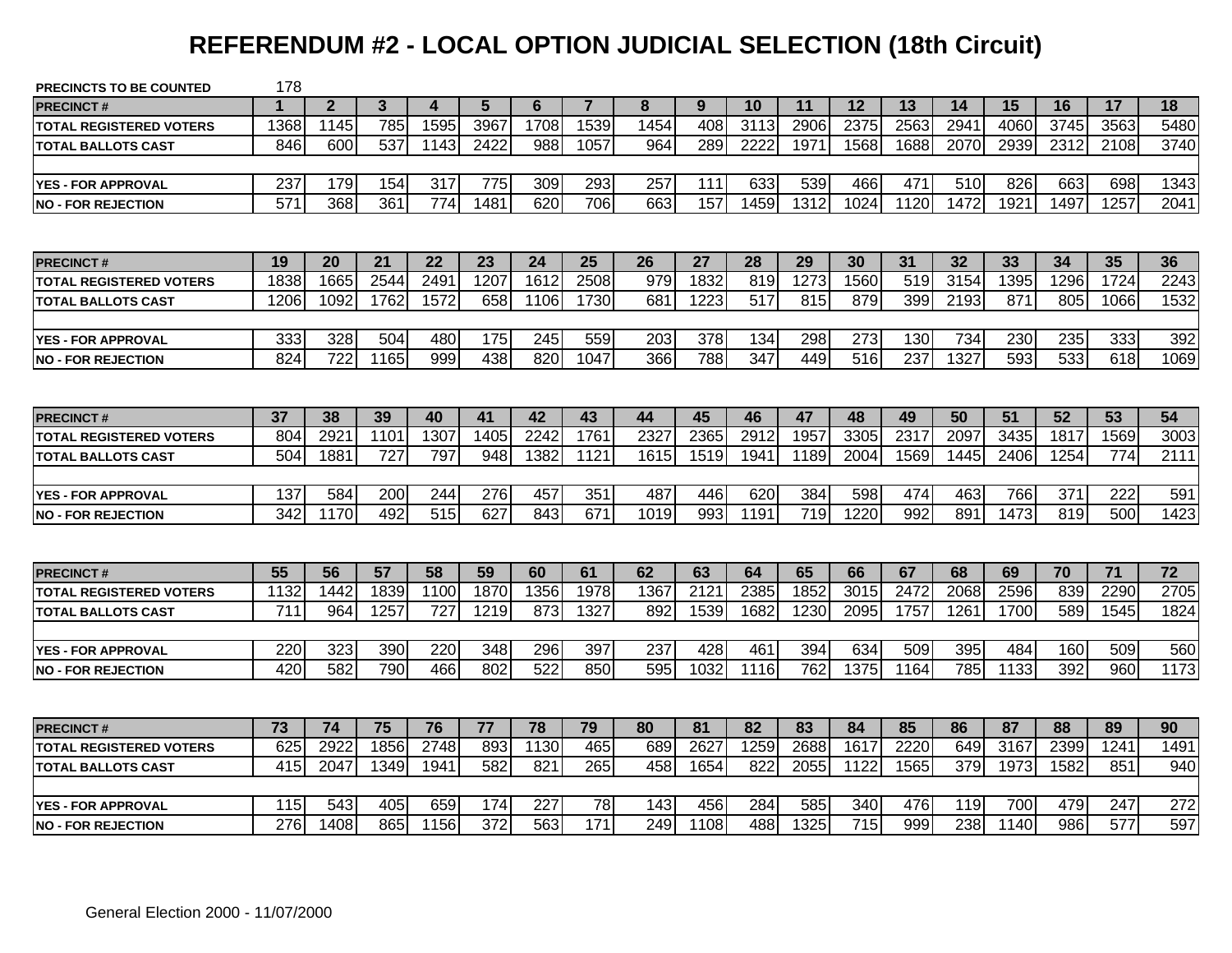# **REFERENDUM #2 - LOCAL OPTION JUDICIAL SELECTION (18th Circuit)**

| <b>PRECINCTS TO BE COUNTED</b> | 178  |                  |                 |                  |                 |                 |                |                 |      |                 |                 |                 |                |                |                |                  |                |                |
|--------------------------------|------|------------------|-----------------|------------------|-----------------|-----------------|----------------|-----------------|------|-----------------|-----------------|-----------------|----------------|----------------|----------------|------------------|----------------|----------------|
| <b>PRECINCT#</b>               | 91   | 92               | 93              | 94               | 95              | 96              | 97             | 98              | 99   | 100             | 101             | 102             | 103            | 104            | 105            | 106              | 107            | 108            |
| <b>TOTAL REGISTERED VOTERS</b> | 498  | 1413             | 4281            | 2184             | 492             | 965             | 862            | 845             | 452  | 655             | 646             | 252             | 539            | 2084           | 1838           | 2355             | 3523           | 14             |
| <b>TOTAL BALLOTS CAST</b>      | 247  | 809              | 3072            | 1495             | 343             | 640             | 603            | 509             | 353  | 501             | 467             | $\frac{1}{171}$ | 270            | 1479           | 1138           | 1479             | 2264           | 11             |
|                                |      |                  |                 |                  |                 |                 |                |                 |      |                 |                 |                 |                |                |                |                  |                |                |
| <b>YES - FOR APPROVAL</b>      | 65   | 237              | 938             | 489              | 121             | 216             | 179            | 175             | 117  | 154             | 184             | 68              | 88             | 527            | 392            | 465              | 642            | $\overline{0}$ |
| <b>NO - FOR REJECTION</b>      | 164  | $\overline{535}$ | 1967            | $\overline{922}$ | 205             | 384             | 387            | 264             | 191  | 316             | 233             | 89              | 166            | 858            | 666            | $\overline{915}$ | 1482           | 1              |
|                                |      |                  |                 |                  |                 |                 |                |                 |      |                 |                 |                 |                |                |                |                  |                |                |
| <b>PRECINCT#</b>               | 109  | 110              | 111             | 112              | 113             | 114             | 115            | 116             | 117  | 118             | 119             | 120             | 121            | 122            | 123            | 124              | 125            | 126            |
| <b>TOTAL REGISTERED VOTERS</b> | 3648 | 325              | 2631            | 2241             | 337             | 1970            | 2581           | 150             | 1112 | 1203            | 1190            | 462             | 2160           | 14             | 3213           | 2492             | 2236           | 2041           |
| <b>TOTAL BALLOTS CAST</b>      | 2393 | 2220             | 1795            | 1383             | 2194            | 1408            | 1691           | 106             | 793  | 804             | 796             | 3089            | 1353           | 10             | 2138           | 1588             | 1478           | 1256           |
|                                |      |                  |                 |                  |                 |                 |                |                 |      |                 |                 |                 |                |                |                |                  |                |                |
| <b>YES - FOR APPROVAL</b>      | 740  | 630              | 530             | 431              | 622             | 454             | 488            | 26              | 225  | 220             | 199             | 1017            | 410            | $\overline{2}$ | 696            | 438              | 432            | 397            |
| <b>NO - FOR REJECTION</b>      | 1451 | 1427             | 1156            | 861              | 1429            | 874             | 1055           | $\overline{72}$ | 530  | 557             | 561             | 1899            | 863            | $\overline{7}$ | 1270           | 1064             | 958            | 784            |
|                                |      |                  |                 |                  |                 |                 |                |                 |      |                 |                 |                 |                |                |                |                  |                |                |
| <b>PRECINCT#</b>               | 127  | 128              | 129             | 130              | 131             | 132             | 133            | 134             | 135  | 136             | 137             | 138             | 139            | 140            | 141            | 142              | 143            | 144            |
| <b>TOTAL REGISTERED VOTERS</b> | 612  | 204              | 568             | 185              | 27              | 540             | 74             | 696             | 390  | 430             | $\overline{4}$  | 880             | 152            | 1117           |                | 1823             | 2492           | 2505           |
| <b>TOTAL BALLOTS CAST</b>      | 430  | 116              | 432             | 107              | 18              | 376             | 38             | 509             | 267  | 270             | $\mathbf 0$     | 635             | 46             | 672            | 5              | 1318             | 1603           | 1611           |
|                                |      |                  |                 |                  |                 |                 |                |                 |      |                 |                 |                 |                |                |                |                  |                |                |
| <b>YES - FOR APPROVAL</b>      | 105  | 35               | 107             | 27               | $\overline{7}$  | 103             | 10             | 143             | 98   | 78              | $\pmb{0}$       | 179             | 10             | 205            | $\overline{2}$ | 518              | 459            | 570            |
| <b>NO - FOR REJECTION</b>      | 309  | 76               | 304             | $\overline{70}$  | 11              | 254             | 26             | 343             | 161  | 183             | $\overline{0}$  | 416             | 33             | 394            | 3              | 700              | 1062           | 935            |
|                                |      |                  |                 |                  |                 |                 |                |                 |      |                 |                 |                 |                |                |                |                  |                |                |
| <b>PRECINCT#</b>               | 145  | 146              | 147             | 148              | 149             | 150             | 151            | 152             | 153  | 154             | 155             | 156             | 157            | 158            | 159            | 160              | 161            | 162            |
| <b>TOTAL REGISTERED VOTERS</b> | 228  | 1779             | 2146            | 673              | 3075            | 2934            | $\overline{0}$ | 997             | 1687 | 2034            | 1246            | 354             | 330            | 1726           | 1940           | 139              | 0              | 324            |
| <b>TOTAL BALLOTS CAST</b>      | 1309 | 1225             | 1485            | 466              | 1969            | 1991            | $\overline{0}$ | 682             | 1156 | 1373            | 840             | 203             | 244            | 1119           | 1223           | 89               | $\overline{0}$ | 246            |
|                                |      |                  |                 |                  |                 |                 |                |                 |      |                 |                 |                 |                |                |                |                  |                |                |
| <b>YES - FOR APPROVAL</b>      | 405  | 393              | 513             | 169              | 624             | 595             | $\overline{0}$ | 203             | 395  | 440             | 188             | 65              | 67             | 292            | 341            | 31               | $\mathbf 0$    | 81             |
| <b>NO - FOR REJECTION</b>      | 770  | 775              | 890             | 257              | 1193            | 1254            | $\Omega$       | 432             | 705  | 847             | 613             | 124             | 166            | 776            | 820            | $\overline{53}$  | $\mathbf{0}$   | 149            |
|                                |      |                  |                 |                  |                 |                 |                |                 |      |                 |                 |                 |                |                |                |                  |                |                |
| <b>PRECINCT#</b>               | 163  | 164              | 165             | 166              | 167             | 168             | 169            | 170             | 171  | 172             | 173             | 174             | 175            | 176            | 999            | <b>ABS</b>       |                | тот            |
| <b>TOTAL REGISTERED VOTERS</b> | 370  | 259              | 129             | 63               | 107             | 105             | 883            | 161             | 758  | 45              | 29              | 15              | $\overline{0}$ | 4              | 1230           | $\Omega$         |                | 283684         |
| <b>TOTAL BALLOTS CAST</b>      | 206  | 152              | 70              | $\overline{37}$  | 66              | 79              | 599            | 84              | 528  | 38              | 19              | 8               | $\overline{0}$ | $\mathbf 0$    |                | 0 31873          |                | 218939         |
|                                |      |                  |                 |                  |                 |                 |                |                 |      |                 |                 |                 |                |                |                |                  |                |                |
| <b>YES - FOR APPROVAL</b>      | 63   | 29               | 24              | 10               | 25              | 23              | 185            | 22              | 146  | 7               | 5               |                 | 0              | 0              | $\Omega$       | 8965             |                | 65660          |
| <b>NO - FOR REJECTION</b>      | 138  | 109              | $\overline{42}$ | $\overline{24}$  | $\overline{36}$ | $\overline{53}$ | 354            | $\overline{57}$ | 355  | 30 <sup>1</sup> | $\overline{14}$ | 6               | $\Omega$       | $\overline{0}$ |                | 0 20632          |                | 139231         |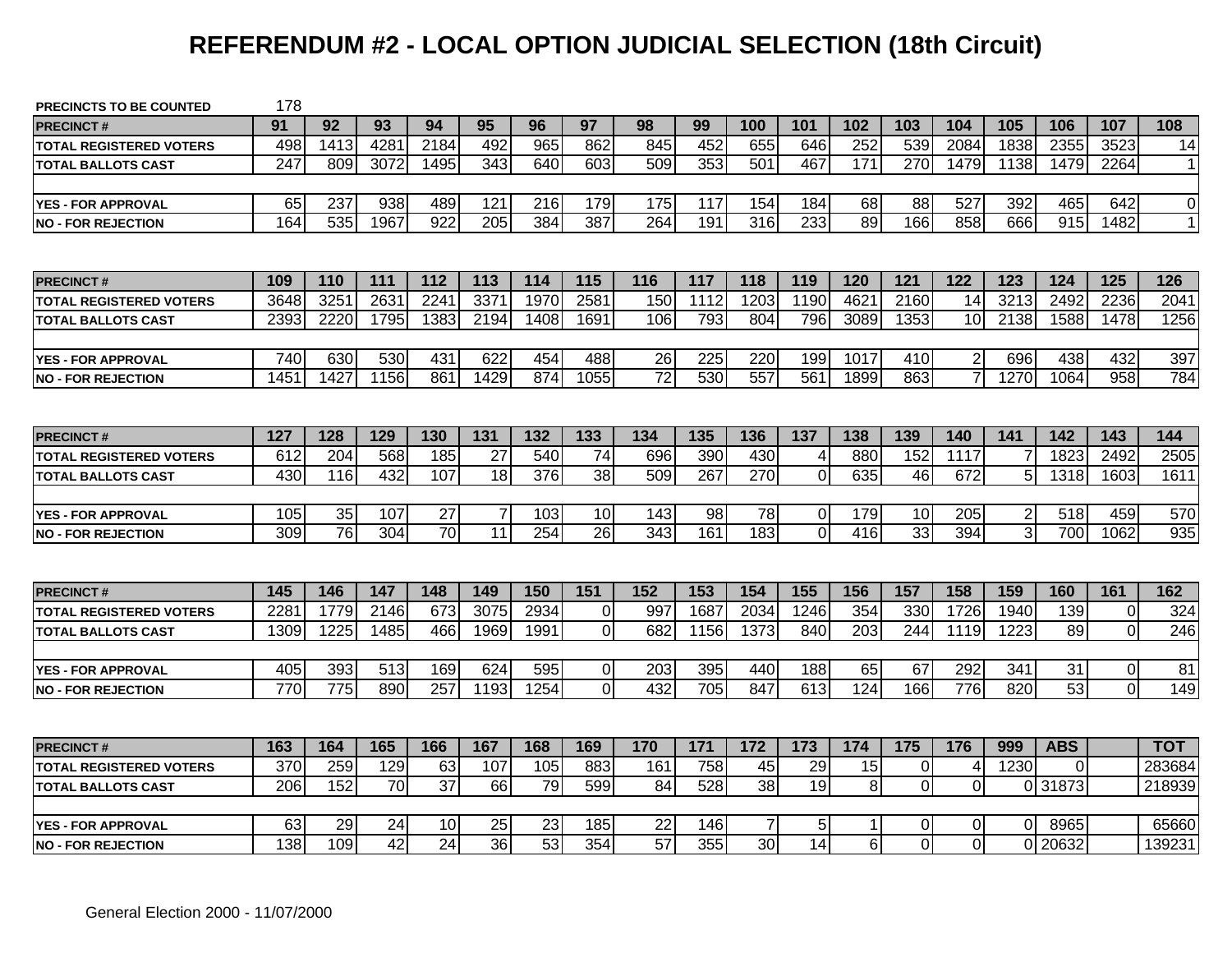# **REFERENDUM #3 - LOCAL OPTION JUDICIAL SELECTION (Brevard County)**

| <b>PRECINCTS TO BE COUNTED</b> | 178         |                  |      |                  |      |      |                |      |      |      |      |      |                  |      |      |      |                  |                 |
|--------------------------------|-------------|------------------|------|------------------|------|------|----------------|------|------|------|------|------|------------------|------|------|------|------------------|-----------------|
| <b>PRECINCT#</b>               | $\mathbf 1$ | $\mathbf{2}$     | 3    | 4                | 5    | 6    | $\overline{7}$ | 8    | 9    | 10   | 11   | 12   | 13               | 14   | 15   | 16   | 17               | 18              |
| <b>TOTAL REGISTERED VOTERS</b> | 1368        | 1145             | 785  | 1595             | 3967 | 1708 | 1539           | 1454 | 408  | 3113 | 2906 | 2375 | 2563             | 2941 | 406C | 3745 | 3563             | 5480            |
| <b>TOTAL BALLOTS CAST</b>      | 846         | 600              | 537  | 1143             | 2422 | 988  | 1057           | 964  | 289  | 2222 | 1971 | 1568 | 1688             | 2070 | 2939 | 2312 | 2108             | 3740            |
|                                |             |                  |      |                  |      |      |                |      |      |      |      |      |                  |      |      |      |                  |                 |
| YES - FOR APPROVAL             | 209         | 156              | 143  | 302              | 715  | 281  | 255            | 235  | 100  | 585  | 503  | 403  | 419              | 468  | 764  | 607  | 635              | 1267            |
| <b>NO - FOR REJECTION</b>      | 598         | 391              | 372  | 794              | 1530 | 642  | 743            | 681  | 170  | 1509 | 1335 | 1091 | 1166             | 1500 | 1990 | 1564 | 1305             | 2104            |
|                                |             |                  |      |                  |      |      |                |      |      |      |      |      |                  |      |      |      |                  |                 |
| <b>PRECINCT#</b>               | 19          | 20               | 21   | 22               | 23   | 24   | 25             | 26   | 27   | 28   | 29   | 30   | 31               | 32   | 33   | 34   | 35               | 36              |
| <b>TOTAL REGISTERED VOTERS</b> | 1838        | 1665             | 2544 | $\overline{249}$ | 1207 | 1612 | 2508           | 979  | 1832 | 819  | 1273 | 1560 | 519              | 3154 | 1395 | 1296 | 1724             | 2243            |
| <b>TOTAL BALLOTS CAST</b>      | 1206        | 1092             | 1762 | 1572             | 658  | 1106 | 1730           | 681  | 1223 | 517  | 815  | 879  | 399              | 2193 | 871  | 805  | 1066             | 1532            |
|                                |             |                  |      |                  |      |      |                |      |      |      |      |      |                  |      |      |      |                  |                 |
| <b>YES - FOR APPROVAL</b>      | 306         | 305              | 450  | 458              | 165  | 233  | 519            | 210  | 352  | 118  | 271  | 253  | 124              | 703  | 210  | 215  | 303              | 380             |
| <b>NO - FOR REJECTION</b>      | 844         | $\overline{742}$ | 1225 | 1018             | 453  | 823  | 1090           | 367  | 809  | 364  | 466  | 531  | $\overline{245}$ | 1358 | 611  | 559  | 656              | 1085            |
|                                |             |                  |      |                  |      |      |                |      |      |      |      |      |                  |      |      |      |                  |                 |
| <b>PRECINCT#</b>               | 37          | 38               | 39   | 40               | 41   | 42   | 43             | 44   | 45   | 46   | 47   | 48   | 49               | 50   | 51   | 52   | 53               | 54              |
| <b>TOTAL REGISTERED VOTERS</b> | 804         | 2921             | 1101 | 1307             | 1405 | 2242 | 1761           | 2327 | 2365 | 2912 | 1957 | 3305 | 2317             | 2097 | 3435 | 1817 | 1569             | 3003            |
| <b>TOTAL BALLOTS CAST</b>      | 504         | 1881             | 727  | 797              | 948  | 1382 | 1121           | 1615 | 1519 | 1941 | 1189 | 2004 | 1569             | 1445 | 2406 | 1254 | 774              | 2111            |
|                                |             |                  |      |                  |      |      |                |      |      |      |      |      |                  |      |      |      |                  |                 |
| <b>YES - FOR APPROVAL</b>      | 131         | 528              | 180  | 229              | 260  | 411  | 324            | 455  | 420  | 582  | 361  | 547  | 421              | 418  | 737  | 337  | 205              | 537             |
| <b>NO - FOR REJECTION</b>      | 348         | 1225             | 515  | 533              | 643  | 881  | 696            | 1047 | 1018 | 1221 | 736  | 1262 | 1034             | 929  | 1501 | 853  | $\overline{519}$ | 1477            |
|                                |             |                  |      |                  |      |      |                |      |      |      |      |      |                  |      |      |      |                  |                 |
| <b>PRECINCT#</b>               | 55          | 56               | 57   | 58               | 59   | 60   | 61             | 62   | 63   | 64   | 65   | 66   | 67               | 68   | 69   | 70   | $71$             | $\overline{72}$ |
| <b>TOTAL REGISTERED VOTERS</b> | 1132        | 1442             | 1839 | 1100             | 1870 | 1356 | 1978           | 1367 | 2121 | 2385 | 1852 | 3015 | 2472             | 2068 | 2596 | 839  | 2290             | 2705            |
| <b>ITOTAL BALLOTS CAST</b>     | 711         | 964              | 1257 | 727              | 1219 | 873  | 1327           | 892  | 1539 | 1682 | 1230 | 2095 | 1757             | 1261 | 1700 | 589  | 1545             | 1824            |
|                                |             |                  |      |                  |      |      |                |      |      |      |      |      |                  |      |      |      |                  |                 |
| <b>YES - FOR APPROVAL</b>      | 211         | 283              | 359  | 209              | 323  | 284  | 325            | 213  | 382  | 434  | 354  | 585  | 477              | 359  | 426  | 158  | 466              | 509             |
| <b>NO - FOR REJECTION</b>      | 433         | 620              | 829  | 477              | 828  | 535  | 922            | 626  | 1071 | 1140 | 800  | 1423 | 1195             | 824  | 1196 | 393  | 996              | 1221            |
|                                |             |                  |      |                  |      |      |                |      |      |      |      |      |                  |      |      |      |                  |                 |
| <b>PRECINCT#</b>               | 73          | 74               | 75   | 76               | 77   | 78   | 79             | 80   | 81   | 82   | 83   | 84   | 85               | 86   | 87   | 88   | 89               | 90              |
| <b>TOTAL REGISTERED VOTERS</b> | 625         | 2922             | 1856 | 2748             | 893  | 1130 | 465            | 689  | 2627 | 1259 | 2688 | 1617 | 2220             | 649  | 3167 | 2399 | 1241             | 1491            |
| <b>TOTAL BALLOTS CAST</b>      | 415         | 2047             | 1349 | 1941             | 582  | 821  | 265            | 458  | 1654 | 822  | 2055 | 1122 | 1565             | 379  | 1973 | 1582 | 851              | 940             |
|                                |             |                  |      |                  |      |      |                |      |      |      |      |      |                  |      |      |      |                  |                 |
| <b>YES - FOR APPROVAL</b>      | 108         | 505              | 350  | 620              | 158  | 208  | 83             | 131  | 412  | 273  | 550  | 305  | 462              | 111  | 658  | 434  | 235              | 239             |
| <b>NO - FOR REJECTION</b>      | 286         | 1443             | 915  | 1200             | 385  | 582  | 168            | 253  | 1146 | 495  | 1355 | 745  | 1013             | 245  | 1186 | 1032 | 582              | 628             |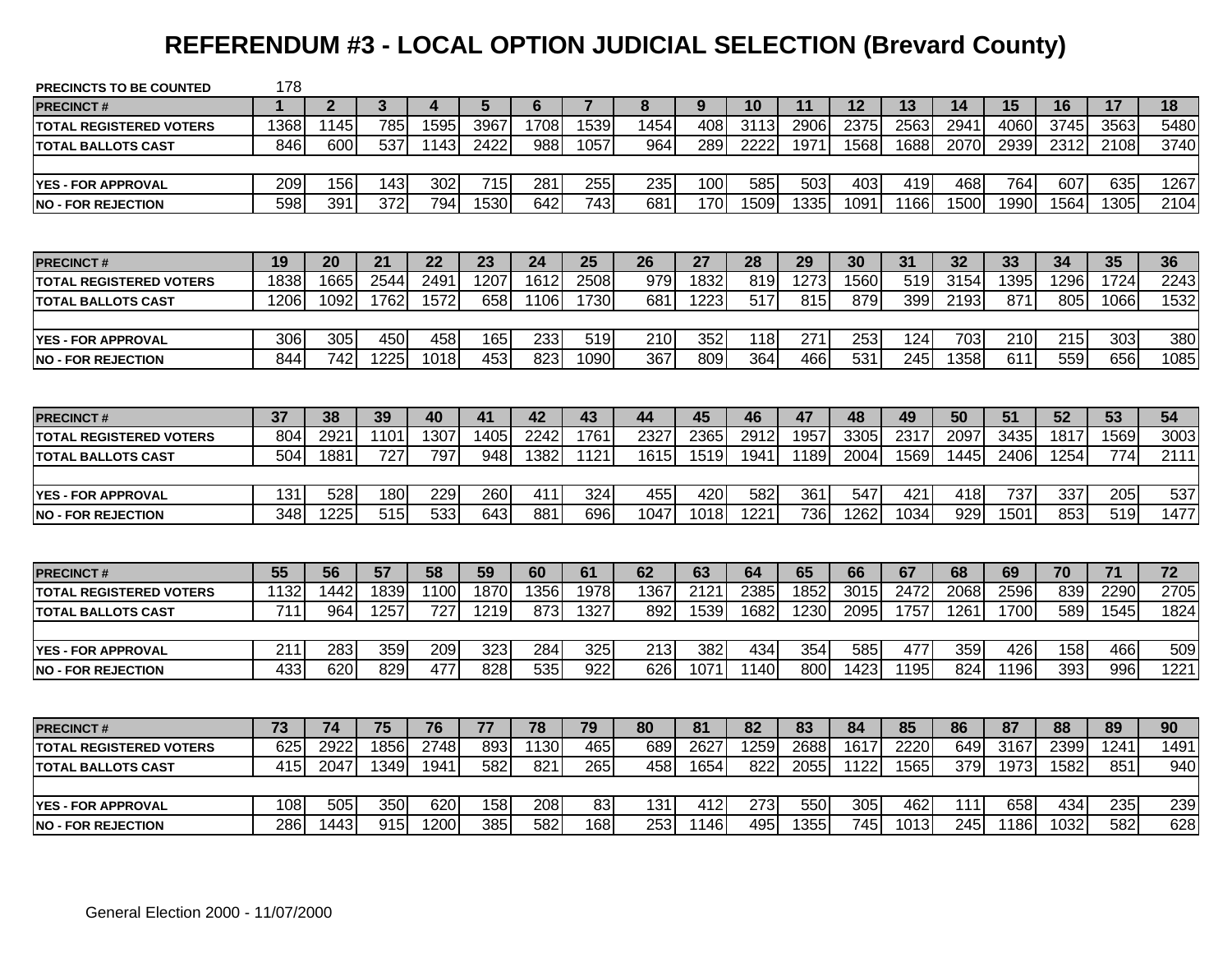# **REFERENDUM #3 - LOCAL OPTION JUDICIAL SELECTION (Brevard County)**

| <b>PRECINCTS TO BE COUNTED</b> | 178             |                 |      |                 |                |      |                  |                  |                  |                 |                |                  |                  |                |          |            |                |                |
|--------------------------------|-----------------|-----------------|------|-----------------|----------------|------|------------------|------------------|------------------|-----------------|----------------|------------------|------------------|----------------|----------|------------|----------------|----------------|
| <b>PRECINCT#</b>               | 91              | 92              | 93   | 94              | 95             | 96   | 97               | 98               | 99               | 100             | 101            | 102              | 103              | 104            | 105      | 106        | 107            | 108            |
| <b>TOTAL REGISTERED VOTERS</b> | 498             | 1413            | 4281 | 2184            | 492            | 965  | 862              | 845              | 452              | 655             | 646            | 252              | 539              | 2084           | 1838     | 2355       | 3523           | 14             |
| <b>TOTAL BALLOTS CAST</b>      | 247             | 809             | 3072 | 1495            | 343            | 640  | 603              | 509              | 353              | 501             | 467            | 171              | 270              | 1479           | 1138     | 1479       | 2264           | $\mathbf{1}$   |
| <b>YES - FOR APPROVAL</b>      | 59              | 214             | 886  | 464             | 114            | 199  | 159              | 170              | 111              | 145             | 159            | 63               | 88               | 492            | 363      | 407        | 578            | $\mathbf 1$    |
| <b>NO - FOR REJECTION</b>      | 173             | 557             | 2020 | 944             | 211            | 400  | 404              | 269              | $\overline{201}$ | 324             | 255            | $\overline{95}$  | 164              | 883            | 694      | 964        | 1540           | $\overline{0}$ |
|                                |                 |                 |      |                 |                |      |                  |                  |                  |                 |                |                  |                  |                |          |            |                |                |
| <b>PRECINCT#</b>               | 109             | 110             | 111  | 112             | 113            | 114  | 115              | 116              | 117              | 118             | 119            | 120              | 121              | 122            | 123      | 124        | 125            | 126            |
| <b>TOTAL REGISTERED VOTERS</b> | 3648            | 325'            | 2631 | 2241            | 337'           | 1970 | 2581             | 150              | 1112             | 1203            | 1190           | 4621             | 2160             | 14             | 3213     | 2492       | 2236           | 2041           |
| <b>TOTAL BALLOTS CAST</b>      | 2393            | 2220            | 1795 | 1383            | 2194           | 1408 | 1691             | 106              | 793              | 804             | 796            | 3089             | 1353             | 10             | 2138     | 1588       | 1478           | 1256           |
| <b>YES - FOR APPROVAL</b>      | 665             | 567             | 499  | 408             | 589            | 435  | 446              | 24               | 200              | 182             | 188            | 913              | 370              | $\overline{2}$ | 646      | 406        | 379            | 354            |
| <b>INO - FOR REJECTION</b>     | 1520            | 1478            | 1181 | 883             | 1459           | 896  | 1096             | 74               | 549              | 594             | 571            | 1983             | 900              | $\overline{7}$ | 1321     | 1098       | 1012           | 821            |
|                                |                 |                 |      |                 |                |      |                  |                  |                  |                 |                |                  |                  |                |          |            |                |                |
| <b>PRECINCT#</b>               | 127             | 128             | 129  | 130             | 131            | 132  | 133              | 134              | 135              | 136             | 137            | 138              | 139              | 140            | 141      | 142        | 143            | 144            |
| TOTAL REGISTERED VOTERS        | 612             | 204             | 568  | 185             | 27             | 540  | 74               | 696              | 390              | 430             | $\overline{4}$ | 880              | 152              | 1117           |          | 1823       | 2492           | 2505           |
| TOTAL BALLOTS CAST             | 430             | 116             | 432  | 107             | 18             | 376  | 38               | 509              | 267              | 270             | $\mathbf 0$    | 635              | 46               | 672            | 5        | 1318       | 1603           | 1611           |
|                                |                 |                 |      |                 |                |      |                  |                  |                  |                 |                |                  |                  |                |          |            |                |                |
| <b>YES - FOR APPROVAL</b>      | $\overline{96}$ | $\overline{28}$ | 95   | $\overline{27}$ | $\overline{7}$ | 104  | 11               | 127              | 84               | 66              | $\overline{0}$ | 170              | 10               | 173            |          | 480        | 430            | 524            |
| <b>NO - FOR REJECTION</b>      | 321             | 79              | 315  | $\overline{72}$ | 11             | 252  | 25               | 358              | 176              | 193             | $\Omega$       | 432              | 32               | 430            | 4        | 730        | 1083           | 972            |
|                                |                 |                 |      |                 |                |      |                  |                  |                  |                 |                |                  |                  |                |          |            |                |                |
| <b>PRECINCT#</b>               | 145             | 146             | 147  | 148             | 149            | 150  | $\overline{151}$ | $\overline{152}$ | 153              | 154             | 155            | 156              | 157              | 158            | 159      | 160        | 161            | 162            |
| <b>TOTAL REGISTERED VOTERS</b> | 228             | 1779            | 2146 | 673             | 3075           | 2934 | 0                | 997              | 1687             | 2034            | 1246           | 354              | 330              | 1726           | 1940     | 139        | $\mathbf 0$    | 324            |
| <b>TOTAL BALLOTS CAST</b>      | 1309            | 1225            | 1485 | 466             | 1969           | 1991 | $\overline{0}$   | 682              | 1156             | 1373            | 840            | 203              | 244              | 1119           | 1223     | 89         | $\overline{0}$ | 246            |
|                                |                 |                 |      |                 |                |      |                  |                  |                  |                 |                |                  |                  |                |          |            |                |                |
| <b>YES - FOR APPROVAL</b>      | 381             | 362             | 488  | 162             | 583            | 544  | 0                | 189              | 365              | 414             | 163            | 55               | 62               | 263            | 307      | 27         | $\overline{0}$ | 71             |
| <b>NO - FOR REJECTION</b>      | 802             | 810             | 914  | 265             | 1235           | 1300 | $\Omega$         | 444              | 739              | 866             | 641            | $\overline{135}$ | $\overline{173}$ | 806            | 857      | 56         | $\overline{0}$ | 160            |
|                                |                 |                 |      |                 |                |      |                  |                  |                  |                 |                |                  |                  |                |          |            |                |                |
| <b>PRECINCT#</b>               | 163             | 164             | 165  | 166             | 167            | 168  | 169              | 170              | 171              | 172             | 173            | 174              | 175              | 176            | 999      | <b>ABS</b> |                | <b>TOT</b>     |
| <b>TOTAL REGISTERED VOTERS</b> | 370             | 259             | 129  | 63              | 107            | 105  | 883              | 161              | 758              | 45              | 29             | 15               | $\mathbf 0$      | 4              | 1230     | $\Omega$   |                | 283684         |
| <b>TOTAL BALLOTS CAST</b>      | 206             | 152             | 70   | $\overline{37}$ | 66             | 79   | 599              | 84               | 528              | $\overline{38}$ | 19             | $\, 8$           | $\overline{0}$   | $\overline{0}$ | 0        | 31873      |                | 218939         |
|                                |                 |                 |      |                 |                |      |                  |                  |                  |                 |                |                  |                  |                |          |            |                |                |
| <b>YES - FOR APPROVAL</b>      | 59              | 33              | 20   | 11              | 27             | 25   | 175              | 25               | 138              | 7               | 4              | 1                | 0                | $\overline{0}$ | $\Omega$ | 8244       |                | 60487          |
| <b>NO - FOR REJECTION</b>      | 141             | 105             | 46   | $\overline{23}$ | 34             | 51   | 363              | 54               | 357              | 30              | 14             | 6                | $\Omega$         | $\Omega$       |          | 21363      |                | 144173         |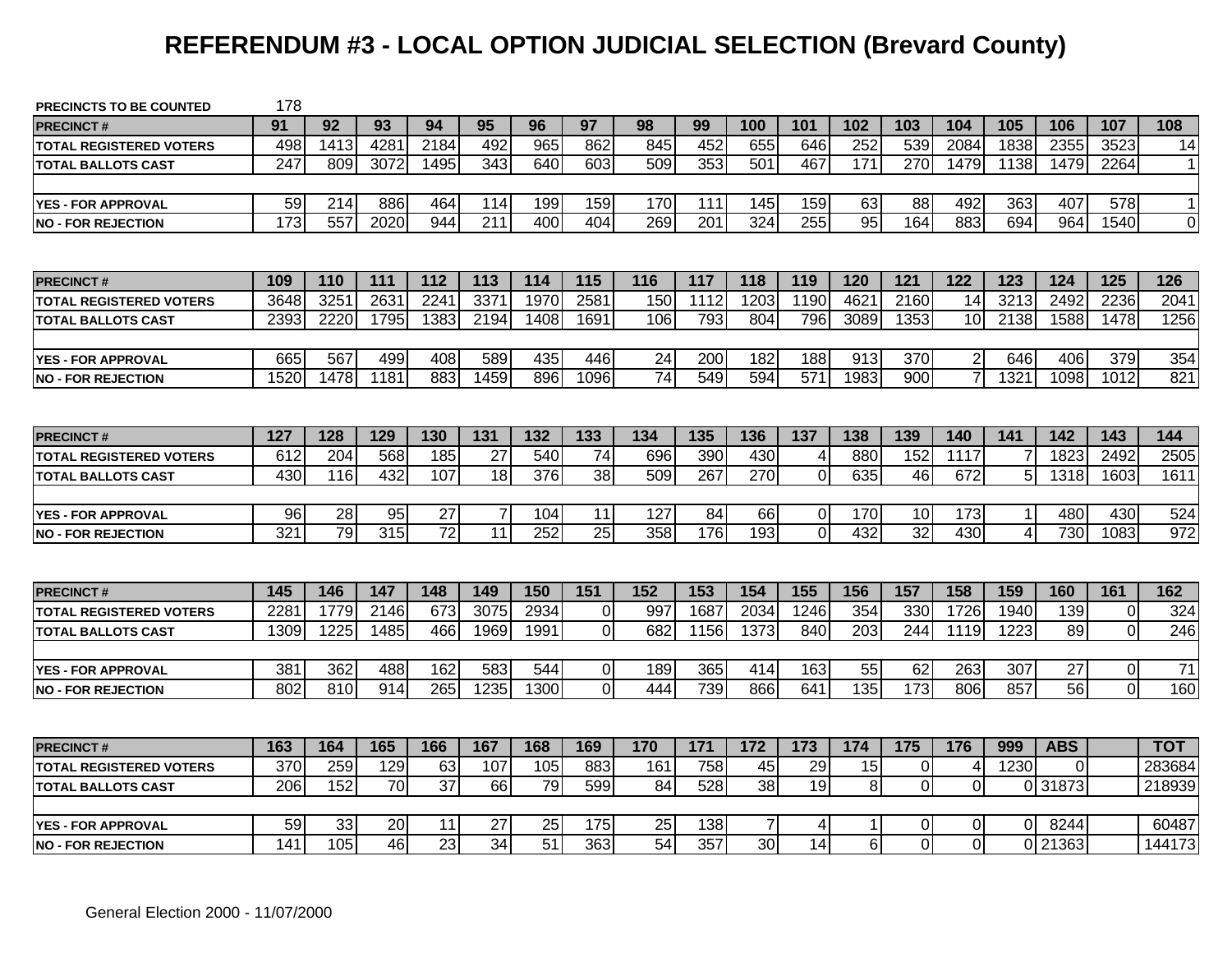#### **CHARTER AMENDMENT #1 - REFERENDUM FOR MSTU**

| <b>PRECINCTS TO BE COUNTED</b> | 178              |                |      |                  |      |      |                |      |      |      |      |      |                  |      |      |      |      |      |
|--------------------------------|------------------|----------------|------|------------------|------|------|----------------|------|------|------|------|------|------------------|------|------|------|------|------|
| <b>PRECINCT#</b>               |                  | $\overline{2}$ | 3    | 4                | 5    | 6    | $\overline{7}$ | 8    | 9    | 10   | 11   | 12   | 13               | 14   | 15   | 16   | 17   | 18   |
| <b>TOTAL REGISTERED VOTERS</b> | 1368             | 1145           | 785  | 1595             | 3967 | 1708 | 1539           | 1454 | 408  | 3113 | 2906 | 2375 | 2563             | 2941 | 4060 | 3745 | 3563 | 5480 |
| <b>TOTAL BALLOTS CAST</b>      | 846              | 600            | 537  | 1143             | 2422 | 988  | 1057           | 964  | 289  | 2222 | 1971 | 1568 | 1688             | 2070 | 2939 | 2312 | 2108 | 3740 |
|                                |                  |                |      |                  |      |      |                |      |      |      |      |      |                  |      |      |      |      |      |
| <b>YES - FOR APPROVAL</b>      | 338              | 237            | 244  | 501              | 1109 | 420  | 470            | 455  | 160  | 990  | 866  | 657  | 789              | 959  | 1333 | 908  | 924  | 1653 |
| <b>NO - FOR REJECTION</b>      | 438              | 288            | 257  | 518              | 1015 | 462  | 465            | 440  | 95   | 967  | 896  | 783  | 722              | 916  | 1282 | 1169 | 927  | 1601 |
|                                |                  |                |      |                  |      |      |                |      |      |      |      |      |                  |      |      |      |      |      |
| <b>PRECINCT#</b>               | 19               | 20             | 21   | 22               | 23   | 24   | 25             | 26   | 27   | 28   | 29   | 30   | 31               | 32   | 33   | 34   | 35   | 36   |
| <b>TOTAL REGISTERED VOTERS</b> | 1838             | 1665           | 2544 | 249'             | 1207 | 1612 | 2508           | 979  | 1832 | 819  | 1273 | 1560 | 519              | 3154 | 1395 | 1296 | 1724 | 2243 |
| <b>TOTAL BALLOTS CAST</b>      | 1206             | 1092           | 1762 | 1572             | 658  | 1106 | 1730           | 681  | 1223 | 517  | 815  | 879  | 399              | 2193 | 871  | 805  | 1066 | 1532 |
|                                |                  |                |      |                  |      |      |                |      |      |      |      |      |                  |      |      |      |      |      |
| <b>YES - FOR APPROVAL</b>      | 536              | 463            | 771  | 755              | 249  | 422  | 808            | 274  | 557  | 221  | 362  | 334  | 189              | 1050 | 391  | 304  | 427  | 679  |
| <b>INO - FOR REJECTION</b>     | 577              | 554            | 834  | 666              | 354  | 593  | 702            | 293  | 550  | 245  | 341  | 406  | 164              | 907  | 405  | 447  | 485  | 704  |
|                                |                  |                |      |                  |      |      |                |      |      |      |      |      |                  |      |      |      |      |      |
| <b>PRECINCT#</b>               | 37               | 38             | 39   | 40               | 41   | 42   | 43             | 44   | 45   | 46   | 47   | 48   | 49               | 50   | 51   | 52   | 53   | 54   |
| <b>TOTAL REGISTERED VOTERS</b> | 804              | 2921           | 1101 | 1307             | 1405 | 2242 | 1761           | 2327 | 2365 | 2912 | 1957 | 3305 | 2317             | 2097 | 3435 | 1817 | 1569 | 3003 |
| <b>TOTAL BALLOTS CAST</b>      | 504              | 1881           | 727  | 797              | 948  | 1382 | 1121           | 1615 | 1519 | 1941 | 1189 | 2004 | 1569             | 1445 | 2406 | 1254 | 774  | 2111 |
|                                |                  |                |      |                  |      |      |                |      |      |      |      |      |                  |      |      |      |      |      |
| <b>YES - FOR APPROVAL</b>      | 219              | 781            | 314  | 363              | 391  | 637  | 468            | 750  | 700  | 875  | 485  | 831  | 718              | 682  | 1096 | 547  | 377  | 920  |
| <b>NO - FOR REJECTION</b>      | 243              | 858            | 351  | $\overline{373}$ | 469  | 582  | 511            | 687  | 670  | 828  | 576  | 878  | 666              | 597  | 1024 | 597  | 310  | 996  |
|                                |                  |                |      |                  |      |      |                |      |      |      |      |      |                  |      |      |      |      |      |
| <b>PRECINCT#</b>               | 55               | 56             | 57   | 58               | 59   | 60   | 61             | 62   | 63   | 64   | 65   | 66   | 67               | 68   | 69   | 70   | 71   | 72   |
| <b>TOTAL REGISTERED VOTERS</b> | 1132             | 1442           | 1839 | 1100             | 1870 | 1356 | 1978           | 1367 | 2121 | 2385 | 1852 | 3015 | 2472             | 2068 | 2596 | 839  | 2290 | 2705 |
| <b>TOTAL BALLOTS CAST</b>      | $\overline{711}$ | 964            | 1257 | $\overline{727}$ | 1219 | 873  | 1327           | 892  | 1539 | 1682 | 1230 | 2095 | 1757             | 1261 | 1700 | 589  | 1545 | 1824 |
|                                |                  |                |      |                  |      |      |                |      |      |      |      |      |                  |      |      |      |      |      |
| <b>YES - FOR APPROVAL</b>      | 290              | 408            | 515  | 300              | 523  | 437  | 598            | 343  | 678  | 783  | 552  | 975  | 772              | 550  | 787  | 244  | 726  | 775  |
| <b>INO - FOR REJECTION</b>     | 335              | 480            | 640  | 354              | 564  | 355  | 593            | 461  | 707  | 701  | 531  | 965  | 805              | 575  | 762  | 285  | 663  | 865  |
|                                |                  |                |      |                  |      |      |                |      |      |      |      |      |                  |      |      |      |      |      |
| <b>PRECINCT#</b>               | 73               | 74             | 75   | 76               | 77   | 78   | 79             | 80   | 81   | 82   | 83   | 84   | 85               | 86   | 87   | 88   | 89   | 90   |
| <b>TOTAL REGISTERED VOTERS</b> | 625              | 2922           | 1856 | 2748             | 893  | 1130 | 465            | 689  | 2627 | 1259 | 2688 | 1617 | 2220             | 649  | 3167 | 2399 | 1241 | 1491 |
| <b>TOTAL BALLOTS CAST</b>      | 415              | 2047           | 1349 | 1941             | 582  | 821  | 265            | 458  | 1654 | 822  | 2055 | 1122 | 1565             | 379  | 1973 | 1582 | 851  | 940  |
|                                |                  |                |      |                  |      |      |                |      |      |      |      |      |                  |      |      |      |      |      |
| <b>YES - FOR APPROVAL</b>      | 193              | 966            | 551  | 901              | 266  | 391  | 110            | 188  | 742  | 400  | 954  | 493  | 688              | 178  | 966  | 763  | 419  | 408  |
| <b>INO - FOR REJECTION</b>     | 183              | 897            | 681  | 798              | 256  | 367  | 128            | 151  | 733  | 346  | 830  | 508  | $\overline{710}$ | 166  | 794  | 649  | 366  | 427  |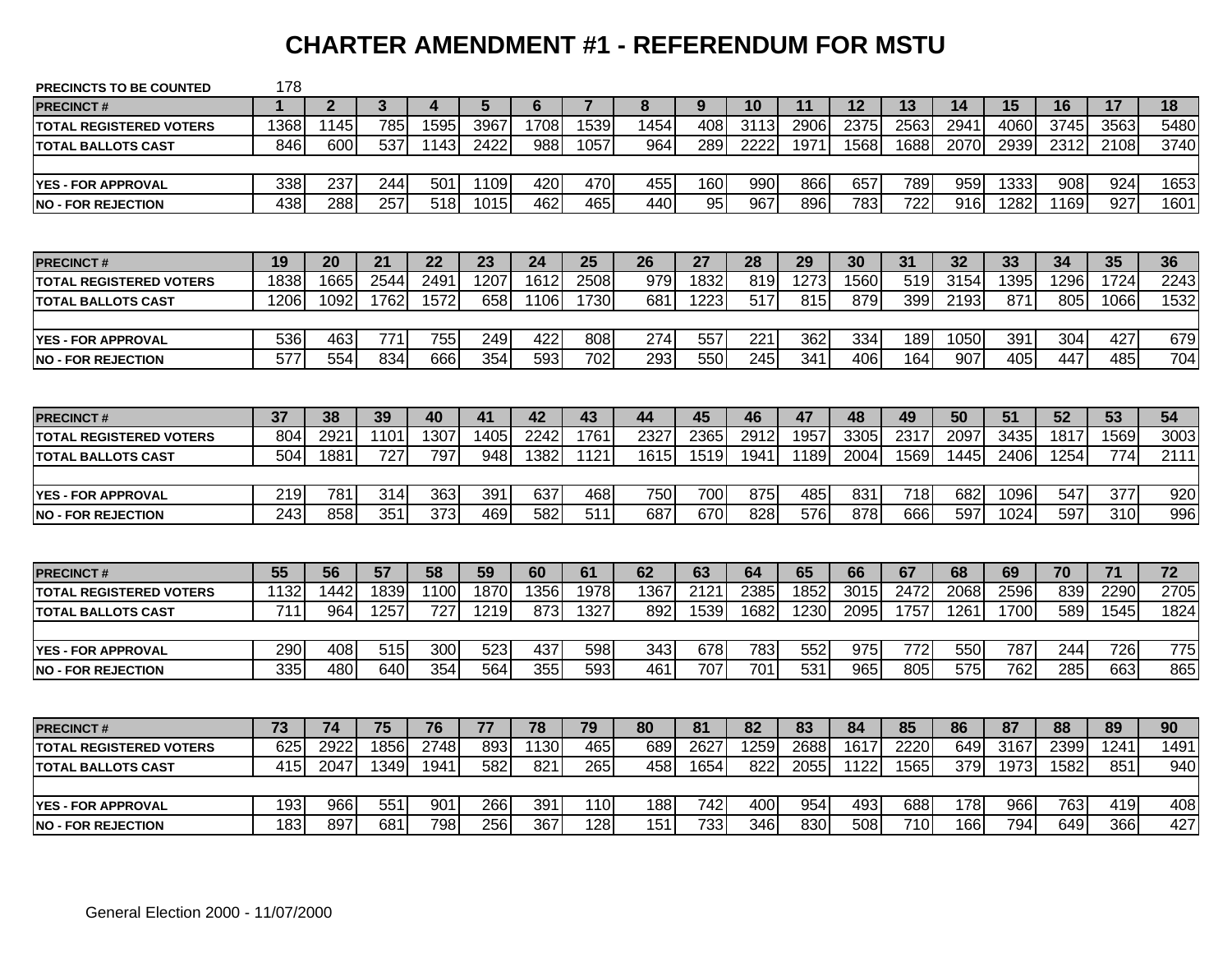### **CHARTER AMENDMENT #1 - REFERENDUM FOR MSTU**

| <b>PRECINCTS TO BE COUNTED</b> | 178  |      |                 |                 |                 |      |                 |                 |      |                  |                |      |                  |                |                |            |                |              |
|--------------------------------|------|------|-----------------|-----------------|-----------------|------|-----------------|-----------------|------|------------------|----------------|------|------------------|----------------|----------------|------------|----------------|--------------|
| <b>PRECINCT#</b>               | 91   | 92   | 93              | 94              | 95              | 96   | 97              | 98              | 99   | 100              | 101            | 102  | 103              | 104            | 105            | 106        | 107            | 108          |
| <b>TOTAL REGISTERED VOTERS</b> | 498  | 1413 | 4281            | 2184            | 492             | 965  | 862             | 845             | 452  | 655              | 646            | 252  | 539              | 2084           | 1838           | 2355       | 3523           | 14           |
| <b>TOTAL BALLOTS CAST</b>      | 247  | 809  | 3072            | 1495            | 343             | 640  | 603             | 509             | 353  | 501              | 467            | 171  | 270              | 1479           | 1138           | 1479       | 2264           | $\mathbf{1}$ |
|                                |      |      |                 |                 |                 |      |                 |                 |      |                  |                |      |                  |                |                |            |                |              |
| <b>YES - FOR APPROVAL</b>      | 99   | 332  | 1347            | 686             | 165             | 318  | 239             | 185             | 133  | 245              | 188            | 90   | 112              | 694            | 525            | 617        | 978            | $\mathbf{1}$ |
| <b>NO - FOR REJECTION</b>      | 117  | 420  | 1409            | 668             | 148             | 254  | 303             | 247             | 172  | 196              | 210            | 63   | 129              | 603            | 493            | 681        | 1069           | $\mathbf 0$  |
|                                |      |      |                 |                 |                 |      |                 |                 |      |                  |                |      |                  |                |                |            |                |              |
| <b>PRECINCT#</b>               | 109  | 110  | 111             | 112             | 113             | 114  | 115             | 116             | 117  | 118              | 119            | 120  | 121              | 122            | 123            | 124        | 125            | 126          |
| TOTAL REGISTERED VOTERS        | 3648 | 3251 | 2631            | 2241            | 3371            | 1970 | 2581            | 150             | 1112 | 1203             | 1190           | 4621 | 2160             | 14             | 3213           | 2492       | 2236           | 2041         |
| <b>TOTAL BALLOTS CAST</b>      | 2393 | 2220 | 1795            | 1383            | 2194            | 1408 | 1691            | 106             | 793  | 804              | 796            | 3089 | 1353             | 10             | 2138           | 1588       | 1478           | 1256         |
|                                |      |      |                 |                 |                 |      |                 |                 |      |                  |                |      |                  |                |                |            |                |              |
| <b>YES - FOR APPROVAL</b>      | 1037 | 942  | 785             | 589             | 929             | 699  | 734             | 50              | 330  | 386              | 330            | 1457 | 610              | $\sqrt{3}$     | 963            | 715        | 624            | 557          |
| <b>NO - FOR REJECTION</b>      | 1057 | 1017 | 826             | 648             | 1010            | 579  | 729             | $\overline{43}$ | 381  | $\overline{371}$ | 410            | 1249 | 582              | $\overline{6}$ | 950            | 722        | 720            | 584          |
|                                |      |      |                 |                 |                 |      |                 |                 |      |                  |                |      |                  |                |                |            |                |              |
| <b>PRECINCT#</b>               | 127  | 128  | 129             | 130             | 131             | 132  | 133             | 134             | 135  | 136              | 137            | 138  | 139              | 140            | 141            | 142        | 143            | 144          |
| <b>TOTAL REGISTERED VOTERS</b> | 612  | 204  | 568             | 185             | 27              | 540  | 74              | 696             | 390  | 430              | 4              | 880  | 152              | 1117           |                | 1823       | 2492           | 2505         |
| TOTAL BALLOTS CAST             | 430  | 116  | 432             | 107             | 18              | 376  | $\overline{38}$ | 509             | 267  | 270              | $\mathbf 0$    | 635  | 46               | 672            | 5              | 1318       | 1603           | 1611         |
|                                |      |      |                 |                 |                 |      |                 |                 |      |                  |                |      |                  |                |                |            |                |              |
| <b>YES - FOR APPROVAL</b>      | 194  | 55   | 197             | 20              | 10 <sup>1</sup> | 185  | 18              | 225             | 128  | 132              | $\overline{0}$ | 279  | 20               | 270            | $\overline{4}$ | 643        | 717            | 779          |
| <b>NO - FOR REJECTION</b>      | 205  | 51   | 184             | 76              | 8 <sup>1</sup>  | 154  | 13              | 239             | 119  | 111              | $\overline{0}$ | 286  | 22               | 286            |                | 504        | 737            | 649          |
|                                |      |      |                 |                 |                 |      |                 |                 |      |                  |                |      |                  |                |                |            |                |              |
| <b>PRECINCT#</b>               | 145  | 146  | 147             | 148             | 149             | 150  | 151             | 152             | 153  | 154              | 155            | 156  | 157              | 158            | 159            | 160        | 161            | 162          |
| <b>TOTAL REGISTERED VOTERS</b> | 228' | 1779 | 2146            | 673             | 3075            | 2934 | $\Omega$        | 997             | 1687 | 2034             | 1246           | 354  | 330              | 1726           | 1940           | 139        | $\pmb{0}$      | 324          |
| <b>TOTAL BALLOTS CAST</b>      | 1309 | 1225 | 1485            | 466             | 1969            | 1991 | $\Omega$        | 682             | 1156 | 1373             | 840            | 203  | 244              | 1119           | 1223           | 89         | $\overline{0}$ | 246          |
|                                |      |      |                 |                 |                 |      |                 |                 |      |                  |                |      |                  |                |                |            |                |              |
| <b>YES - FOR APPROVAL</b>      | 565  | 559  | 713             | 204             | 838             | 862  | $\Omega$        | 306             | 552  | 629              | 345            | 70   | 102              | 516            | 561            | 33         | $\overline{0}$ | 116          |
| <b>NO - FOR REJECTION</b>      | 539  | 551  | 612             | 206             | 906             | 899  | $\Omega$        | 299             | 499  | 580              | 429            | 117  | $\overline{121}$ | 494            | 564            | 50         | $\overline{0}$ | 98           |
|                                |      |      |                 |                 |                 |      |                 |                 |      |                  |                |      |                  |                |                |            |                |              |
| <b>PRECINCT#</b>               | 163  | 164  | 165             | 166             | 167             | 168  | 169             | 170             | 171  | 172              | 173            | 174  | 175              | 176            | 999            | <b>ABS</b> |                | <b>TOT</b>   |
| <b>TOTAL REGISTERED VOTERS</b> | 370  | 259  | 129             | 63              | 107             | 105  | 883             | 161             | 758  | 45               | 29             | 15   | $\overline{0}$   | $\overline{4}$ | 1230           | 0          |                | 283684       |
| <b>TOTAL BALLOTS CAST</b>      | 206  | 152  | 70              | $\overline{37}$ | 66              | 79   | 599             | 84              | 528  | $\overline{38}$  | 19             | 8    | $\overline{0}$   | 0              |                | 0 31873    |                | 218939       |
|                                |      |      |                 |                 |                 |      |                 |                 |      |                  |                |      |                  |                |                |            |                |              |
| <b>YES - FOR APPROVAL</b>      | 90   | 66   | 32              | 17              | 30              | 40   | 247             | 49              | 230  | 13               | 7              | 3    | 0                | 0              |                | 0 15197    |                | 98354        |
| <b>NO - FOR REJECTION</b>      | 105  | 67   | $\overline{31}$ | $\overline{17}$ | 28              | 31   | 280             | 25              | 236  | $\overline{22}$  | 11             | 2    | 0                | 0              |                | 0 12963    |                | 96808        |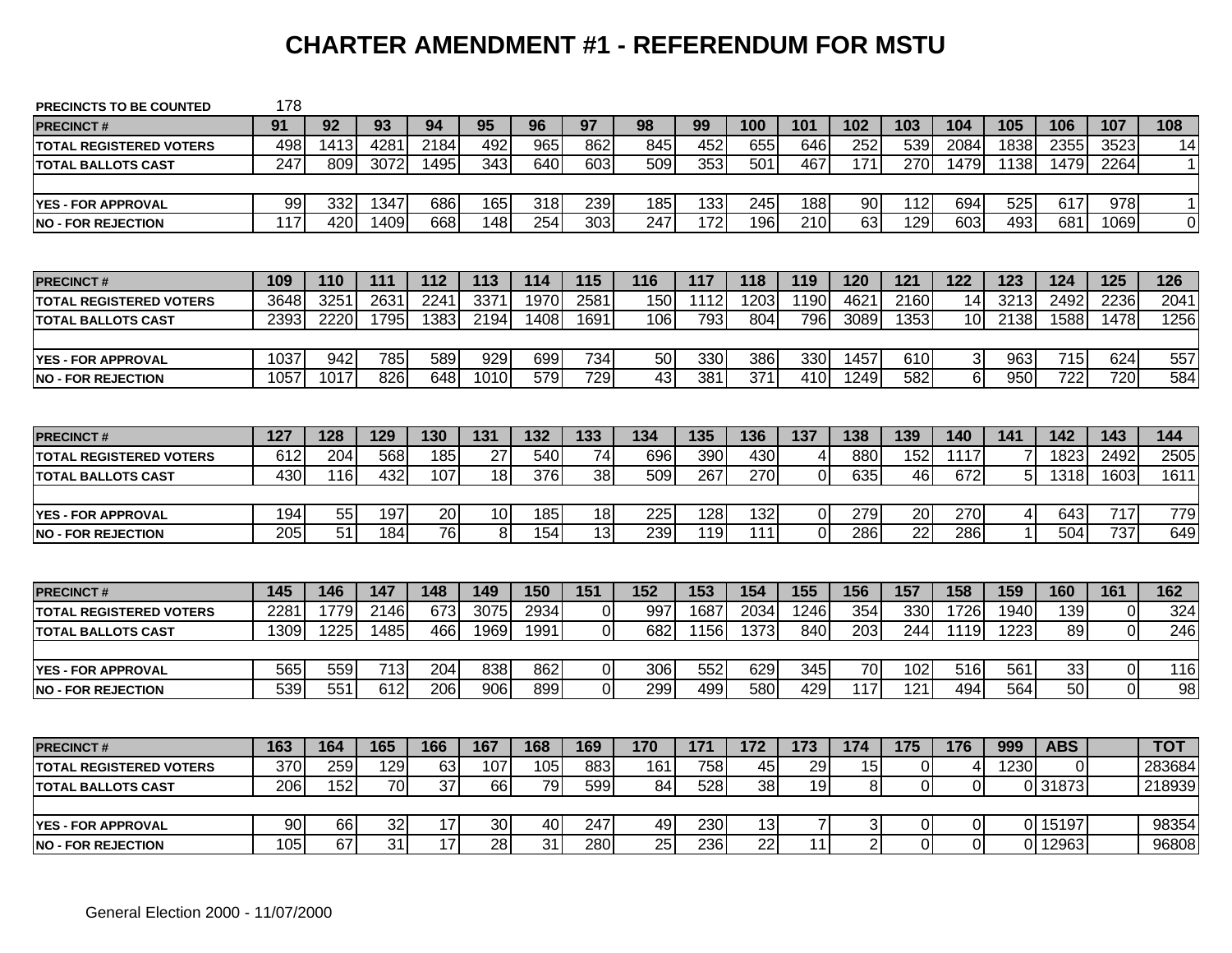# **CHARTER AMENDMENT #2 - COMMISSIONER TERM LIMITS**

| <b>PRECINCTS TO BE COUNTED</b> | 178  |              |              |      |      |      |                |      |      |      |      |      |      |      |      |      |                 |                 |
|--------------------------------|------|--------------|--------------|------|------|------|----------------|------|------|------|------|------|------|------|------|------|-----------------|-----------------|
| <b>PRECINCT#</b>               | 1    | $\mathbf{2}$ | $\mathbf{3}$ | 4    | 5    | 6    | $\overline{7}$ | 8    | 9    | 10   | 11   | 12   | 13   | 14   | 15   | 16   | 17              | 18              |
| <b>TOTAL REGISTERED VOTERS</b> | 1368 | 1145         | 785          | 1595 | 3967 | 1708 | 1539           | 1454 | 408  | 3113 | 2906 | 2375 | 2563 | 2941 | 4060 | 3745 | 3563            | 5480            |
| <b>TOTAL BALLOTS CAST</b>      | 846  | 600          | 537          | 1143 | 2422 | 988  | 1057           | 964  | 289  | 2222 | 1971 | 1568 | 1688 | 2070 | 2939 | 2312 | 2108            | 3740            |
|                                |      |              |              |      |      |      |                |      |      |      |      |      |      |      |      |      |                 |                 |
| <b>YES - FOR APPROVAL</b>      | 573  | 424          | 374          | 819  | 1793 | 683  | 765            | 705  | 204  | 1615 | 1468 | 1189 | 1265 | 1391 | 2207 | 1583 | 1503            | 2726            |
| <b>NO - FOR REJECTION</b>      | 232  | 135          | 142          | 262  | 458  | 232  | 239            | 224  | 65   | 476  | 389  | 309  | 343  | 586  | 541  | 593  | 414             | 749             |
|                                |      |              |              |      |      |      |                |      |      |      |      |      |      |      |      |      |                 |                 |
| <b>PRECINCT#</b>               | 19   | 20           | 21           | 22   | 23   | 24   | 25             | 26   | 27   | 28   | 29   | 30   | 31   | 32   | 33   | 34   | 35              | 36              |
| <b>TOTAL REGISTERED VOTERS</b> | 1838 | 1665         | 2544         | 249  | 1207 | 1612 | 2508           | 979  | 1832 | 819  | 1273 | 1560 | 519  | 3154 | 1395 | 1296 | 1724            | 2243            |
| <b>TOTAL BALLOTS CAST</b>      | 1206 | 1092         | 1762         | 1572 | 658  | 1106 | 1730           | 681  | 1223 | 517  | 815  | 879  | 399  | 2193 | 871  | 805  | 1066            | 1532            |
|                                |      |              |              |      |      |      |                |      |      |      |      |      |      |      |      |      |                 |                 |
| <b>YES - FOR APPROVAL</b>      | 917  | 794          | 1277         | 1144 | 465  | 736  | 1183           | 406  | 836  | 396  | 593  | 622  | 247  | 1628 | 628  | 596  | 693             | 1066            |
| <b>NO - FOR REJECTION</b>      | 243  | 263          | 390          | 343  | 168  | 321  | 447            | 160  | 333  | 94   | 158  | 165  | 130  | 436  | 194  | 166  | 258             | 384             |
|                                |      |              |              |      |      |      |                |      |      |      |      |      |      |      |      |      |                 |                 |
| <b>PRECINCT#</b>               | 37   | 38           | 39           | 40   | 41   | 42   | 43             | 44   | 45   | 46   | 47   | 48   | 49   | 50   | 51   | 52   | 53              | 54              |
| <b>TOTAL REGISTERED VOTERS</b> | 804  | 2921         | 1101         | 1307 | 1405 | 2242 | 1761           | 2327 | 2365 | 2912 | 1957 | 3305 | 2317 | 2097 | 3435 | 1817 | 1569            | 3003            |
| <b>TOTAL BALLOTS CAST</b>      | 504  | 1881         | 727          | 797  | 948  | 1382 | 1121           | 1615 | 1519 | 1941 | 1189 | 2004 | 1569 | 1445 | 2406 | 1254 | 774             | 2111            |
|                                |      |              |              |      |      |      |                |      |      |      |      |      |      |      |      |      |                 |                 |
| <b>YES - FOR APPROVAL</b>      | 359  | 1361         | 526          | 598  | 716  | 1027 | 810            | 1168 | 1170 | 1412 | 852  | 1443 | 1110 | 974  | 1637 | 942  | 555             | 1571            |
| <b>NO - FOR REJECTION</b>      | 114  | 375          | 164          | 161  | 176  | 265  | 202            | 344  | 279  | 419  | 244  | 398  | 346  | 400  | 573  | 247  | 172             | 440             |
|                                |      |              |              |      |      |      |                |      |      |      |      |      |      |      |      |      |                 |                 |
| <b>PRECINCT#</b>               | 55   | 56           | 57           | 58   | 59   | 60   | 61             | 62   | 63   | 64   | 65   | 66   | 67   | 68   | 69   | 70   | $\overline{71}$ | $\overline{72}$ |
| <b>TOTAL REGISTERED VOTERS</b> | 1132 | 1442         | 1839         | 1100 | 1870 | 1356 | 1978           | 1367 | 2121 | 2385 | 1852 | 3015 | 2472 | 2068 | 2596 | 839  | 2290            | 2705            |
| <b>TOTAL BALLOTS CAST</b>      | 711  | 964          | 1257         | 727  | 1219 | 873  | 1327           | 892  | 1539 | 1682 | 1230 | 2095 | 1757 | 1261 | 1700 | 589  | 1545            | 1824            |
|                                |      |              |              |      |      |      |                |      |      |      |      |      |      |      |      |      |                 |                 |
| <b>YES - FOR APPROVAL</b>      | 450  | 693          | 887          | 541  | 911  | 637  | 900            | 608  | 1046 | 1229 | 894  | 1599 | 1318 | 956  | 1203 | 396  | 1093            | 1323            |
| <b>NO - FOR REJECTION</b>      | 193  | 215          | 294          | 140  | 249  | 184  | 344            | 229  | 419  | 349  | 256  | 392  | 364  | 241  | 416  | 163  | 385             | 421             |
|                                |      |              |              |      |      |      |                |      |      |      |      |      |      |      |      |      |                 |                 |
| <b>PRECINCT#</b>               | 73   | 74           | 75           | 76   | 77   | 78   | 79             | 80   | 81   | 82   | 83   | 84   | 85   | 86   | 87   | 88   | 89              | 90              |
| <b>TOTAL REGISTERED VOTERS</b> | 625  | 2922         | 1856         | 2748 | 893  | 1130 | 465            | 689  | 2627 | 1259 | 2688 | 1617 | 2220 | 649  | 3167 | 2399 | 1241            | 1491            |
| <b>TOTAL BALLOTS CAST</b>      | 415  | 2047         | 1349         | 1941 | 582  | 821  | 265            | 458  | 1654 | 822  | 2055 | 1122 | 1565 | 379  | 1973 | 1582 | 851             | 940             |
|                                |      |              |              |      |      |      |                |      |      |      |      |      |      |      |      |      |                 |                 |
| <b>YES - FOR APPROVAL</b>      | 288  | 1477         | 953          | 1503 | 429  | 602  | 204            | 309  | 1235 | 599  | 1512 | 838  | 1144 | 273  | 1416 | 1111 | 671             | 683             |
| <b>NO - FOR REJECTION</b>      | 106  | 471          | 320          | 320  | 123  | 178  | 48             | 63   | 318  | 175  | 412  | 222  | 321  | 83   | 410  | 361  | 151             | 201             |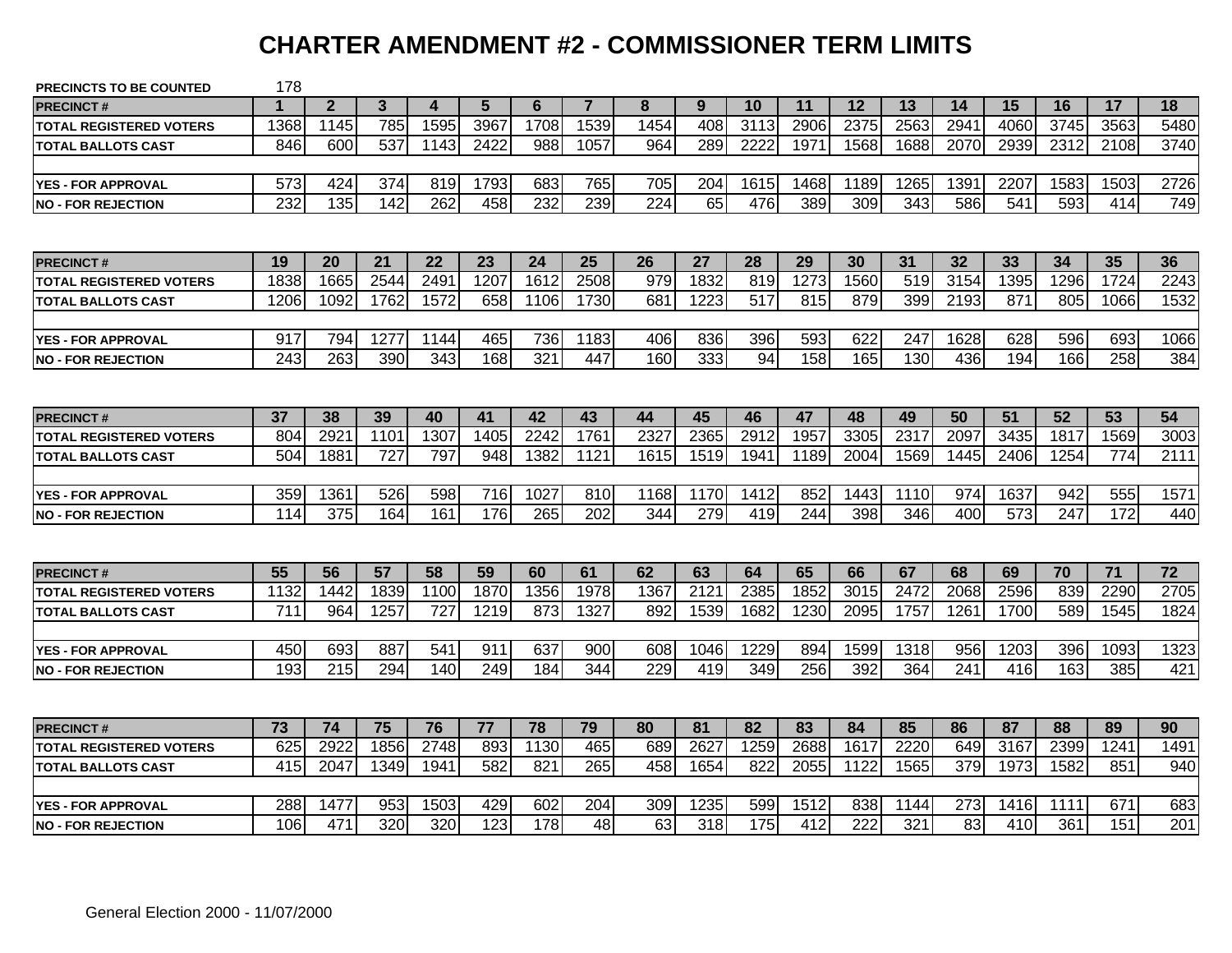# **CHARTER AMENDMENT #2 - COMMISSIONER TERM LIMITS**

| <b>PRECINCTS TO BE COUNTED</b> | 178  |      |      |      |      |                  |                 |                 |                 |                |                |                 |                 |                |      |                 |                |              |
|--------------------------------|------|------|------|------|------|------------------|-----------------|-----------------|-----------------|----------------|----------------|-----------------|-----------------|----------------|------|-----------------|----------------|--------------|
| <b>PRECINCT#</b>               | 91   | 92   | 93   | 94   | 95   | 96               | 97              | 98              | 99              | 100            | 101            | 102             | 103             | 104            | 105  | 106             | 107            | 108          |
| <b>TOTAL REGISTERED VOTERS</b> | 498  | 1413 | 4281 | 2184 | 492  | 965              | 862             | 845             | 452             | 655            | 646            | 252             | 539             | 2084           | 1838 | 2355            | 3523           | 14           |
| <b>TOTAL BALLOTS CAST</b>      | 247  | 809  | 3072 | 1495 | 343  | 640              | 603             | 509             | $\frac{1}{353}$ | 501            | 467            | $\frac{1}{171}$ | 270             | 1479           | 1138 | 1479            | 2264           | $\mathbf{1}$ |
|                                |      |      |      |      |      |                  |                 |                 |                 |                |                |                 |                 |                |      |                 |                |              |
| <b>YES - FOR APPROVAL</b>      | 183  | 606  | 2251 | 1120 | 261  | 444              | 466             | 325             | 224             | 387            | 350            | 119             | 202             | 1061           | 823  | 1095            | 1668           | $\mathbf{1}$ |
| <b>INO - FOR REJECTION</b>     | 49   | 173  | 640  | 281  | 66   | 151              | 104             | 133             | $\overline{82}$ | 90             | 69             | $\overline{42}$ | $\overline{45}$ | 319            | 236  | 302             | 431            | $\mathbf 0$  |
|                                |      |      |      |      |      |                  |                 |                 |                 |                |                |                 |                 |                |      |                 |                |              |
| <b>PRECINCT#</b>               | 109  | 110  | 111  | 112  | 113  | 114              | 115             | 116             | 117             | 118            | 119            | 120             | 121             | 122            | 123  | 124             | 125            | 126          |
| <b>TOTAL REGISTERED VOTERS</b> | 3648 | 3251 | 2631 | 2241 | 3371 | 1970             | 2581            | 150             | 1112            | 1203           | 1190           | 4621            | 2160            | 14             | 3213 | 2492            | 2236           | 2041         |
| <b>TOTAL BALLOTS CAST</b>      | 2393 | 2220 | 1795 | 1383 | 2194 | 1408             | 1691            | 106             | 793             | 804            | 796            | 3089            | 1353            | 10             | 2138 | 1588            | 1478           | 1256         |
|                                |      |      |      |      |      |                  |                 |                 |                 |                |                |                 |                 |                |      |                 |                |              |
| <b>YES - FOR APPROVAL</b>      | 1757 | 1635 | 1325 | 997  | 1580 | 1057             | 1201            | 83              | 606             | 565            | 596            | 2334            | 1024            | 6              | 1571 | 1137            | 1082           | 932          |
| <b>NO - FOR REJECTION</b>      | 445  | 400  | 350  | 290  | 468  | $\overline{272}$ | 316             | $\overline{17}$ | $\frac{1}{143}$ | 208            | 177            | 593             | 241             | 3              | 401  | 379             | 308            | 254          |
|                                |      |      |      |      |      |                  |                 |                 |                 |                |                |                 |                 |                |      |                 |                |              |
| <b>PRECINCT#</b>               | 127  | 128  | 129  | 130  | 131  | 132              | 133             | 134             | 135             | 136            | 137            | 138             | 139             | 140            | 141  | 142             | 143            | 144          |
| <b>TOTAL REGISTERED VOTERS</b> | 612  | 204  | 568  | 185  | 27   | 540              | 74              | 696             | 390             | 430            | 4              | 880             | 152             | 1117           |      | 1823            | 2492           | 2505         |
| <b>TOTAL BALLOTS CAST</b>      | 430  | 116  | 432  | 107  | 18   | 376              | $\overline{38}$ | 509             | 267             | 270            | $\mathbf 0$    | 635             | 46              | 672            | 5    | 1318            | 1603           | 1611         |
|                                |      |      |      |      |      |                  |                 |                 |                 |                |                |                 |                 |                |      |                 |                |              |
| <b>YES - FOR APPROVAL</b>      | 312  | 93   | 305  | 60   | 12   | 282              | 31              | 381             | 206             | 184            | 0              | 462             | 31              | 466            | 4    | 1016            | 1214           | 1192         |
| <b>NO - FOR REJECTION</b>      | 103  | 20   | 112  | 39   | 4    | 78               | 5               | 107             | 56              | 72             | $\overline{0}$ | 140             | 11              | 142            |      | 220             | 310            | 319          |
|                                |      |      |      |      |      |                  |                 |                 |                 |                |                |                 |                 |                |      |                 |                |              |
| <b>PRECINCT#</b>               | 145  | 146  | 147  | 148  | 149  | 150              | 151             | 152             | 153             | 154            | 155            | 156             | 157             | 158            | 159  | 160             | 161            | 162          |
| <b>TOTAL REGISTERED VOTERS</b> | 228  | 1779 | 2146 | 673  | 3075 | 2934             | $\Omega$        | 997             | 1687            | 2034           | 1246           | 354             | 330             | 1726           | 1940 | 139             | 0              | 324          |
| <b>TOTAL BALLOTS CAST</b>      | 1309 | 1225 | 1485 | 466  | 1969 | 1991             | $\mathbf 0$     | 682             | 1156            | 1373           | 840            | 203             | 244             | 1119           | 1223 | 89              | $\overline{0}$ | 246          |
|                                |      |      |      |      |      |                  |                 |                 |                 |                |                |                 |                 |                |      |                 |                |              |
| <b>YES - FOR APPROVAL</b>      | 946  | 895  | 1114 | 338  | 1443 | 1443             | $\overline{0}$  | 510             | 910             | 838            | 564            | 145             | 165             | 815            | 863  | 57              | $\overline{0}$ | 185          |
| <b>NO - FOR REJECTION</b>      | 244  | 280  | 282  | 93   | 379  | 388              | $\overline{0}$  | 126             | 180             | 457            | 236            | 50              | $\overline{70}$ | 251            | 298  | $\overline{23}$ | $\overline{0}$ | 44           |
|                                |      |      |      |      |      |                  |                 |                 |                 |                |                |                 |                 |                |      |                 |                |              |
| <b>PRECINCT#</b>               | 163  | 164  | 165  | 166  | 167  | 168              | 169             | 170             | 171             | 172            | 173            | 174             | 175             | 176            | 999  | <b>ABS</b>      |                | тот          |
| <b>TOTAL REGISTERED VOTERS</b> | 370  | 259  | 129  | 63   | 107  | 105              | 883             | 161             | 758             | 45             | 29             | 15              | $\overline{0}$  | 4              | 1230 | 0               |                | 283684       |
| <b>TOTAL BALLOTS CAST</b>      | 206  | 152  | 70   | 37   | 66   | 79               | 599             | 84              | 528             | 38             | 19             | $\bf 8$         | $\overline{0}$  | 0              |      | 0 31873         |                | 218939       |
|                                |      |      |      |      |      |                  |                 |                 |                 |                |                |                 |                 |                |      |                 |                |              |
| <b>YES - FOR APPROVAL</b>      | 156  | 117  | 51   | 23   | 46   | 49               | 424             | 66              | 389             | 28             | 17             | 4               | 01              | 0              |      | 0 23324         |                | 158926       |
| <b>NO - FOR REJECTION</b>      | 47   | 26   | 15   | 10   | 15   | 24               | 123             | 12              | 106             | $\overline{9}$ | $\overline{2}$ | $\overline{2}$  | ΩI              | $\overline{0}$ | ΩI   | 6515            |                | 46422        |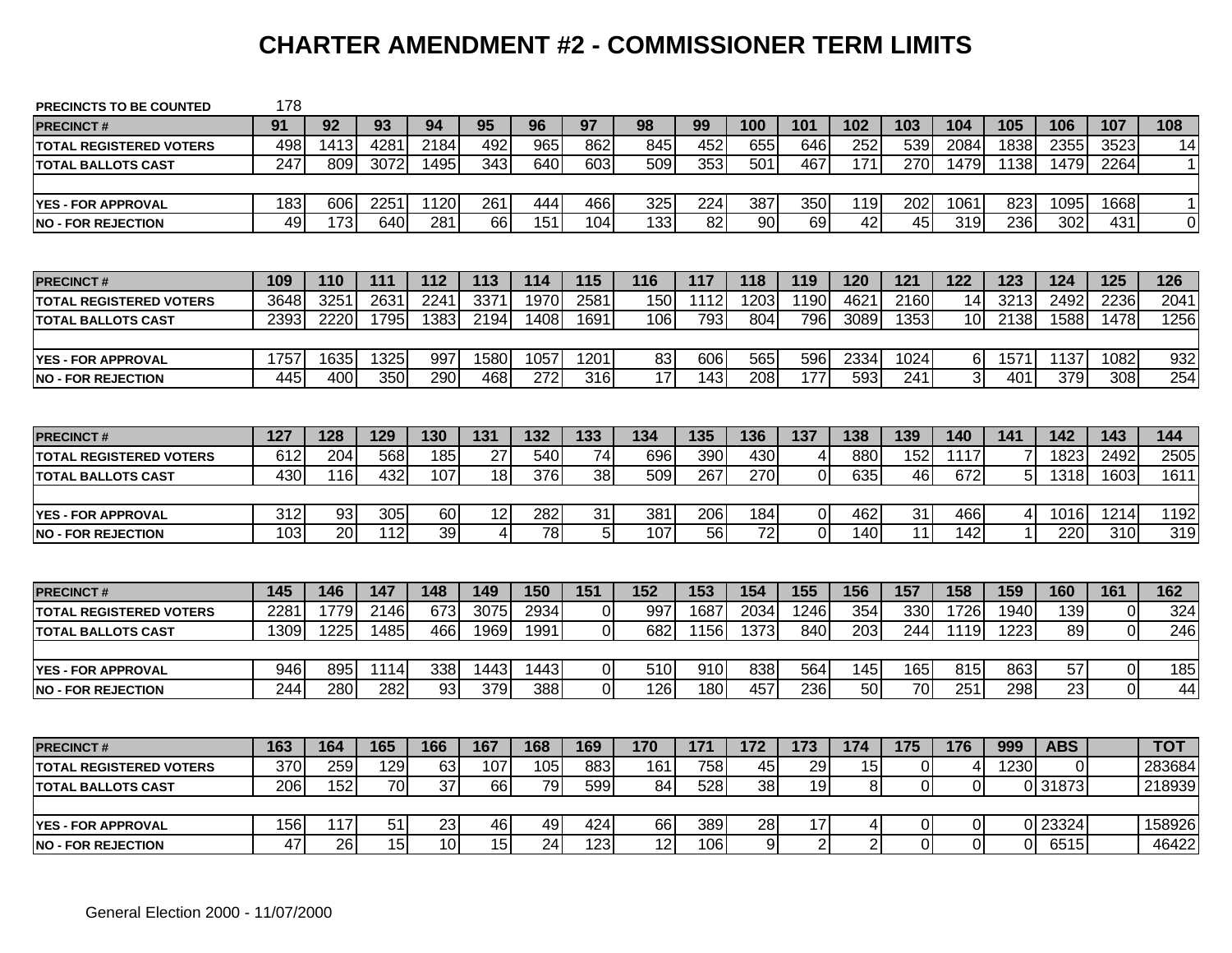# **CHARTER AMENDMENT #3 - COMMISSIONER'S SALARY**

| <b>PRECINCTS TO BE COUNTED</b> | 178              |                |      |                        |                 |                  |                  |      |                 |      |      |      |                 |                  |      |      |      |      |
|--------------------------------|------------------|----------------|------|------------------------|-----------------|------------------|------------------|------|-----------------|------|------|------|-----------------|------------------|------|------|------|------|
| <b>PRECINCT#</b>               | 1                | $\overline{2}$ | 3    | $\boldsymbol{\Lambda}$ | $5\phantom{.0}$ | 6                | $\overline{7}$   | 8    | 9               | 10   | 11   | 12   | 13              | 14               | 15   | 16   | 17   | 18   |
| <b>TOTAL REGISTERED VOTERS</b> | 1368             | 1145           | 785  | 1595                   | 3967            | 1708             | 1539             | 1454 | 408             | 3113 | 2906 | 2375 | 2563            | 294 <sup>-</sup> | 4060 | 3745 | 3563 | 5480 |
| <b>TOTAL BALLOTS CAST</b>      | 846              | 600            | 537  | 1143                   | 2422            | 988              | 1057             | 964  | 289             | 2222 | 1971 | 1568 | 1688            | 2070             | 2939 | 2312 | 2108 | 3740 |
|                                |                  |                |      |                        |                 |                  |                  |      |                 |      |      |      |                 |                  |      |      |      |      |
| <b>YES - FOR APPROVAL</b>      | 614              | 393            | 408  | 821                    | 1738            | 703              | 746              | 749  | 217             | 1644 | 1464 | 1178 | 1263            | 1562             | 2190 | 1599 | 1425 | 2648 |
| <b>INO - FOR REJECTION</b>     | $\overline{173}$ | 153            | 96   | 236                    | 448             | $\overline{203}$ | $\overline{222}$ | 174  | $\overline{45}$ | 389  | 361  | 285  | 309             | 369              | 508  | 539  | 449  | 714  |
|                                |                  |                |      |                        |                 |                  |                  |      |                 |      |      |      |                 |                  |      |      |      |      |
| <b>PRECINCT#</b>               | 19               | 20             | 21   | 22                     | 23              | 24               | 25               | 26   | 27              | 28   | 29   | 30   | 31              | 32               | 33   | 34   | 35   | 36   |
| <b>TOTAL REGISTERED VOTERS</b> | 1838             | 1665           | 2544 | 2491                   | 1207            | 1612             | 2508             | 979  | 1832            | 819  | 1273 | 1560 | 519             | 3154             | 1395 | 1296 | 1724 | 2243 |
| <b>TOTAL BALLOTS CAST</b>      | 1206             | 1092           | 1762 | 1572                   | 658             | 1106             | 1730             | 681  | 1223            | 517  | 815  | 879  | 399             | 2193             | 871  | 805  | 1066 | 1532 |
|                                |                  |                |      |                        |                 |                  |                  |      |                 |      |      |      |                 |                  |      |      |      |      |
| <b>YES - FOR APPROVAL</b>      | 907              | 785            | 1296 | 1158                   | 479             | 794              | 1286             | 311  | 891             | 370  | 588  | 584  | 290             | 1641             | 638  | 571  | 667  | 1139 |
| <b>INO - FOR REJECTION</b>     | 236              | 256            | 343  | 290                    | 142             | 247              | 301              | 235  | 256             | 100  | 135  | 173  | $\overline{84}$ | 392              | 177  | 183  | 266  | 295  |
|                                |                  |                |      |                        |                 |                  |                  |      |                 |      |      |      |                 |                  |      |      |      |      |
| <b>PRECINCT#</b>               | 37               | 38             | 39   | 40                     | 41              | 42               | 43               | 44   | 45              | 46   | 47   | 48   | 49              | 50               | 51   | 52   | 53   | 54   |
| <b>TOTAL REGISTERED VOTERS</b> | 804              | 292'           | 1101 | 1307                   | 1405            | 2242             | 1761             | 2327 | 2365            | 2912 | 1957 | 3305 | 2317            | 2097             | 3435 | 1817 | 1569 | 3003 |
| <b>TOTAL BALLOTS CAST</b>      | 504              | 1881           | 727  | 797                    | 948             | 1382             | 1121             | 1615 | 1519            | 1941 | 1189 | 2004 | 1569            | 1445             | 2406 | 1254 | 774  | 2111 |
|                                |                  |                |      |                        |                 |                  |                  |      |                 |      |      |      |                 |                  |      |      |      |      |
| <b>YES - FOR APPROVAL</b>      | 365              | 1363           | 517  | 586                    | 697             | 1002             | 781              | 1209 | 1147            | 1444 | 817  | 1424 | 1114            | 1049             | 1767 | 918  | 598  | 1558 |
| <b>NO - FOR REJECTION</b>      | 103              | 326            | 162  | 157                    | 186             | 267              | 209              | 273  | 265             | 341  | 253  | 373  | 307             | 275              | 403  | 243  | 119  | 401  |
|                                |                  |                |      |                        |                 |                  |                  |      |                 |      |      |      |                 |                  |      |      |      |      |
| <b>PRECINCT#</b>               | 55               | 56             | 57   | 58                     | 59              | 60               | 61               | 62   | 63              | 64   | 65   | 66   | 67              | 68               | 69   | 70   | 71   | 72   |
| <b>TOTAL REGISTERED VOTERS</b> | 1132             | 1442           | 1839 | 1100                   | 1870            | 1356             | 1978             | 1367 | 212'            | 2385 | 1852 | 3015 | 2472            | 2068             | 2596 | 839  | 2290 | 2705 |
| <b>ITOTAL BALLOTS CAST</b>     | 711              | 964            | 1257 | 727                    | 1219            | 873              | 1327             | 892  | 1539            | 1682 | 1230 | 2095 | 1757            | 1261             | 1700 | 589  | 1545 | 1824 |
|                                |                  |                |      |                        |                 |                  |                  |      |                 |      |      |      |                 |                  |      |      |      |      |
| <b>YES - FOR APPROVAL</b>      | 417              | 616            | 889  | 515                    | 938             | 650              | 962              | 624  | 1116            | 1250 | 887  | 1599 | 1345            | 948              | 1281 | 394  | 1163 | 1332 |
| <b>NO - FOR REJECTION</b>      | 218              | 269            | 276  | 148                    | 201             | 153              | 248              | 192  | 323             | 291  | 233  | 373  | 302             | 222              | 324  | 148  | 277  | 368  |
|                                |                  |                |      |                        |                 |                  |                  |      |                 |      |      |      |                 |                  |      |      |      |      |
| <b>PRECINCT#</b>               | 73               | 74             | 75   | 76                     | 77              | 78               | 79               | 80   | 81              | 82   | 83   | 84   | 85              | 86               | 87   | 88   | 89   | 90   |
| <b>TOTAL REGISTERED VOTERS</b> | 625              | 2922           | 1856 | 2748                   | 893             | 1130             | 465              | 689  | 2627            | 1259 | 2688 | 1617 | 2220            | 649              | 3167 | 2399 | 1241 | 1491 |
| <b>TOTAL BALLOTS CAST</b>      | 415              | 2047           | 1349 | 1941                   | 582             | 821              | 265              | 458  | 1654            | 822  | 2055 | 1122 | 1565            | 379              | 1973 | 1582 | 851  | 940  |
|                                |                  |                |      |                        |                 |                  |                  |      |                 |      |      |      |                 |                  |      |      |      |      |
| <b>YES - FOR APPROVAL</b>      | 295              | 1569           | 964  | 1498                   | 443             | 634              | 188              | 288  | 1196            | 599  | 1559 | 833  | 1076            | 288              | 1445 | 1150 | 675  | 700  |
| <b>NO - FOR REJECTION</b>      | 91               | 348            | 290  | 290                    | 93              | 132              | 63               | 67   | 311             | 163  | 305  | 198  | 358             | 69               | 338  | 284  | 133  | 159  |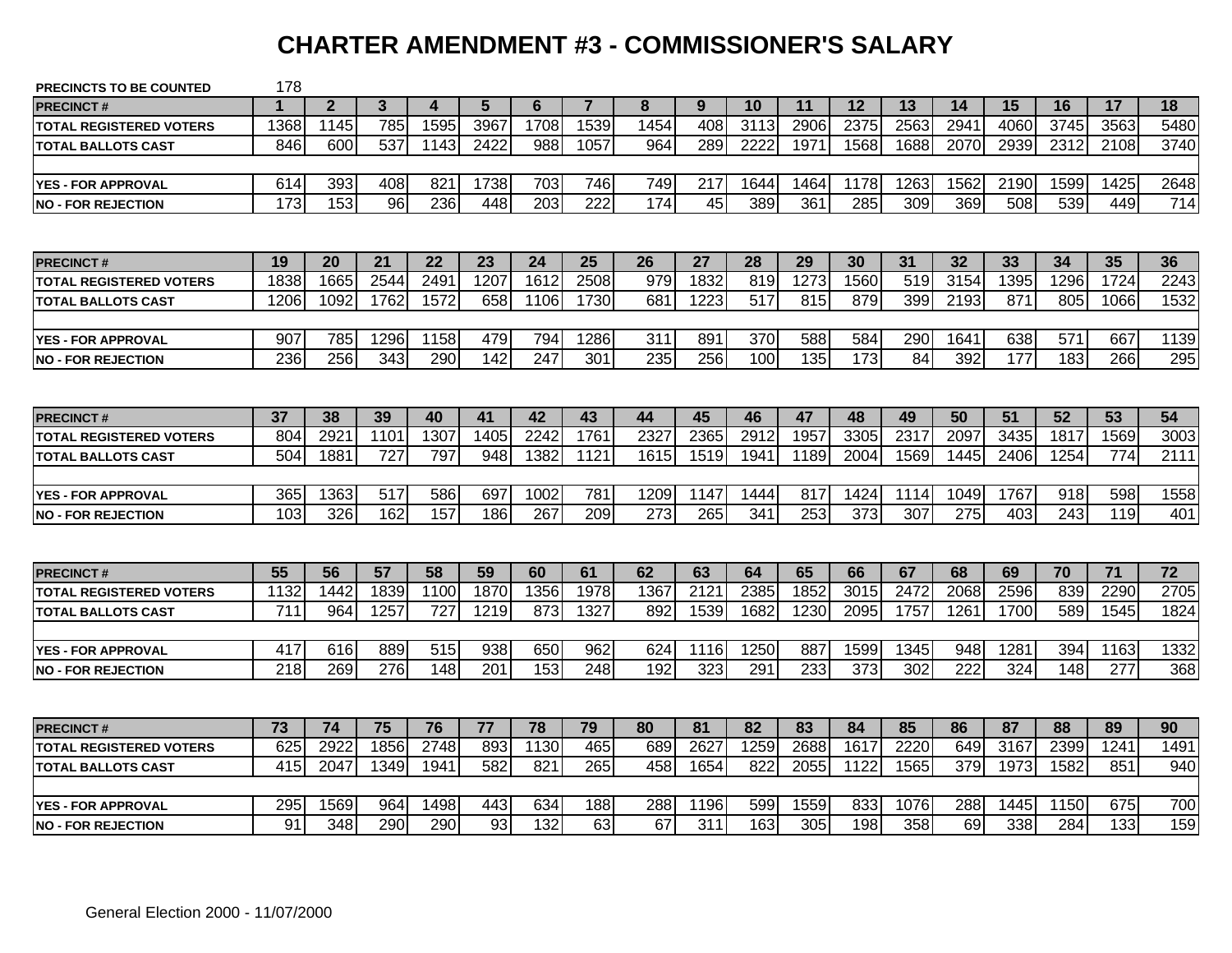# **CHARTER AMENDMENT #3 - COMMISSIONER'S SALARY**

| <b>PRECINCTS TO BE COUNTED</b> | 178              |      |      |                 |      |      |                   |     |      |                |                |                  |                 |                |                |                 |                |                 |
|--------------------------------|------------------|------|------|-----------------|------|------|-------------------|-----|------|----------------|----------------|------------------|-----------------|----------------|----------------|-----------------|----------------|-----------------|
| <b>PRECINCT#</b>               | 91               | 92   | 93   | 94              | 95   | 96   | 97                | 98  | 99   | 100            | 101            | 102              | 103             | 104            | 105            | 106             | 107            | 108             |
| <b>TOTAL REGISTERED VOTERS</b> | 498              | 1413 | 4281 | 2184            | 492  | 965  | 862               | 845 | 452  | 655            | 646            | 252              | 539             | 2084           | 1838           | 2355            | 3523           | 14              |
| <b>TOTAL BALLOTS CAST</b>      | 247              | 809  | 3072 | 1495            | 343  | 640  | 603               | 509 | 353  | 501            | 467            | 171              | 270             | 1479           | 1138           | 1479            | 2264           | $\mathbf{1}$    |
|                                |                  |      |      |                 |      |      |                   |     |      |                |                |                  |                 |                |                |                 |                |                 |
| <b>YES - FOR APPROVAL</b>      | 186              | 556  | 2275 | 1100            | 261  | 491  | 457               | 257 | 173  | 371            | 290            | 128              | 189             | 1074           | 814            | 1031            | 1612           | $\mathbf{1}$    |
| <b>NO - FOR REJECTION</b>      | 45               | 209  | 569  | 270             | 62   | 96   | 96                | 192 | 128  | 85             | 103            | 31               | 54              | 268            | 228            | 313             | 443            | $\overline{0}$  |
|                                |                  |      |      |                 |      |      |                   |     |      |                |                |                  |                 |                |                |                 |                |                 |
| <b>PRECINCT#</b>               | 109              | 110  | 111  | 112             | 113  | 114  | 115               | 116 | 117  | 118            | 119            | 120              | 121             | 122            | 123            | 124             | 125            | 126             |
| <b>TOTAL REGISTERED VOTERS</b> | 3648             | 3251 | 2631 | 2241            | 3371 | 1970 | 2581              | 150 | 1112 | 1203           | 1190           | 4621             | 2160            | 14             | 3213           | 2492            | 2236           | 2041            |
| <b>TOTAL BALLOTS CAST</b>      | 2393             | 2220 | 1795 | 1383            | 2194 | 1408 | 1691              | 106 | 793  | 804            | 796            | 3089             | 1353            | 10             | 2138           | 1588            | 1478           | 1256            |
|                                |                  |      |      |                 |      |      |                   |     |      |                |                |                  |                 |                |                |                 |                |                 |
| <b>YES - FOR APPROVAL</b>      | 1688             | 1585 | 1313 | 968             | 1557 | 1078 | $11\overline{73}$ | 82  | 592  | 631            | 627            | 2376             | 995             | $\overline{7}$ | 1491           | 1194            | 1052           | 944             |
| <b>NO - FOR REJECTION</b>      | 458              | 413  | 337  | 285             | 432  | 222  | 302               | 15  | 146  | 136            | 135            | 504              | 234             | $\overline{3}$ | 441            | 294             | 318            | 224             |
|                                |                  |      |      |                 |      |      |                   |     |      |                |                |                  |                 |                |                |                 |                |                 |
| <b>PRECINCT#</b>               | 127              | 128  | 129  | 130             | 131  | 132  | 133               | 134 | 135  | 136            | 137            | 138              | 139             | 140            | 141            | 142             | 143            | 144             |
| <b>TOTAL REGISTERED VOTERS</b> | 612              | 204  | 568  | 185             | 27   | 540  | 74                | 696 | 390  | 430            | 4              | 880              | 152             | 1117           |                | 1823            | 2492           | 2505            |
| <b>TOTAL BALLOTS CAST</b>      | 430              | 116  | 432  | 107             | 18   | 376  | $\overline{38}$   | 509 | 267  | 270            | $\mathbf 0$    | 635              | 46              | 672            | 5              | 1318            | 1603           | 1611            |
|                                |                  |      |      |                 |      |      |                   |     |      |                |                |                  |                 |                |                |                 |                |                 |
| <b>YES - FOR APPROVAL</b>      | 332              | 82   | 333  | $\overline{54}$ | 13   | 295  | $\overline{31}$   | 385 | 205  | 204            | $\Omega$       | 479              | 28              | 477            | 5 <sup>1</sup> | 1013            | 1152           | 1210            |
| <b>NO - FOR REJECTION</b>      | 76               | 24   | 79   | 46              | 3    | 58   | $\overline{2}$    | 99  | 54   | 49             | $\overline{0}$ | 105              | 13              | 110            | $\Omega$       | 189             | 326            | 281             |
|                                |                  |      |      |                 |      |      |                   |     |      |                |                |                  |                 |                |                |                 |                |                 |
| <b>PRECINCT#</b>               | 145              | 146  | 147  | 148             | 149  | 150  | $\overline{151}$  | 152 | 153  | 154            | 155            | 156              | 157             | 158            | 159            | 160             | 161            | 162             |
| <b>TOTAL REGISTERED VOTERS</b> | 228 <sup>2</sup> | 1779 | 2146 | 673             | 3075 | 2934 | $\Omega$          | 997 | 1687 | 2034           | 1246           | 354              | 330             | 1726           | 1940           | 139             | $\mathbf 0$    | 324             |
| <b>TOTAL BALLOTS CAST</b>      | 1309             | 1225 | 1485 | 466             | 1969 | 1991 | $\overline{0}$    | 682 | 1156 | 1373           | 840            | $\overline{203}$ | 244             | 1119           | 1223           | 89              | $\overline{0}$ | 246             |
|                                |                  |      |      |                 |      |      |                   |     |      |                |                |                  |                 |                |                |                 |                |                 |
| <b>YES - FOR APPROVAL</b>      | 902              | 941  | 1109 | 317             | 1388 | 1368 | $\overline{0}$    | 499 | 903  | 1013           | 642            | 146              | 189             | 832            | 911            | 53              | $\overline{0}$ | 184             |
| <b>INO - FOR REJECTION</b>     | $\overline{248}$ | 217  | 254  | 102             | 400  | 426  | $\overline{0}$    | 122 | 172  | 243            | 144            | $\overline{42}$  | $\overline{42}$ | 220            | 227            | $\overline{27}$ | $\overline{0}$ | $\overline{38}$ |
|                                |                  |      |      |                 |      |      |                   |     |      |                |                |                  |                 |                |                |                 |                |                 |
| <b>PRECINCT#</b>               | 163              | 164  | 165  | 166             | 167  | 168  | 169               | 170 | 171  | 172            | 173            | 174              | 175             | 176            | 999            | <b>ABS</b>      |                | тот             |
| <b>TOTAL REGISTERED VOTERS</b> | 370              | 259  | 129  | 63              | 107  | 105  | 883               | 161 | 758  | 45             | 29             | 15               | $\overline{0}$  | 4              | 1230           | 0               |                | 283684          |
| <b>TOTAL BALLOTS CAST</b>      | 206              | 152  | 70   | 37              | 66   | 79   | 599               | 84  | 528  | 38             | 19             | 8                | $\Omega$        | $\mathbf 0$    |                | 0 31873         |                | 218939          |
|                                |                  |      |      |                 |      |      |                   |     |      |                |                |                  |                 |                |                |                 |                |                 |
| <b>YES - FOR APPROVAL</b>      | 160              | 114  | 52   | 23              | 43   | 53   | 361               | 66  | 374  | 28             | 17             | 4                | 0               | 0              |                | 0 25140         |                | 161188          |
| <b>NO - FOR REJECTION</b>      | 41               | 24   | 11   | 10              | 15   | 19   | 164               | 10  | 107  | 6 <sup>1</sup> | $\overline{2}$ | $\overline{2}$   | $\Omega$        | $\overline{0}$ | ΩI             | 4187            |                | 39832           |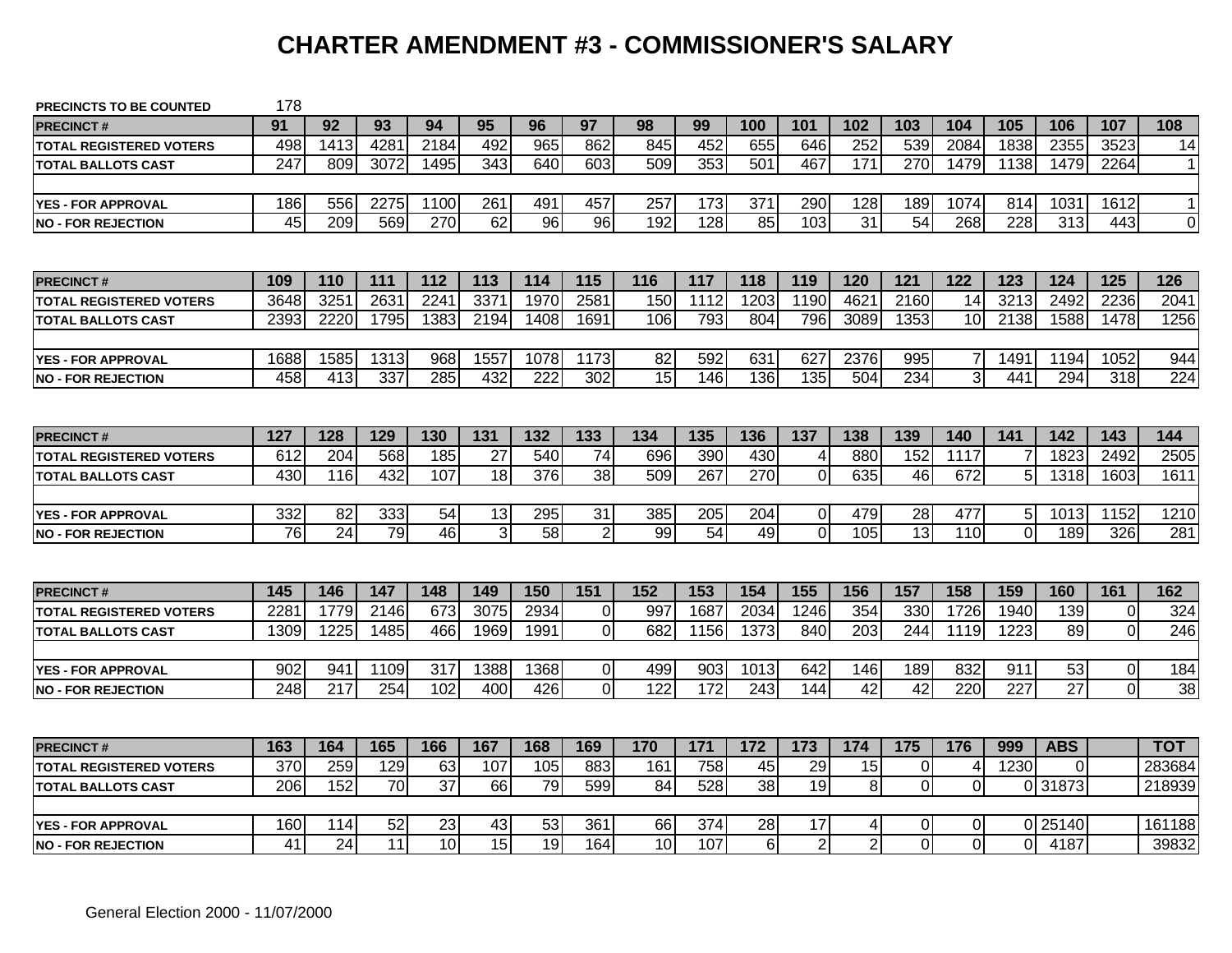#### **CHARTER AMENDMENT #4 - PETITION AMENDMENT REVIEW PANEL**

| <b>PRECINCTS TO BE COUNTED</b> | 178              |                |      |                  |      |      |                  |      |      |      |      |      |      |      |                  |                  |                  |      |
|--------------------------------|------------------|----------------|------|------------------|------|------|------------------|------|------|------|------|------|------|------|------------------|------------------|------------------|------|
| <b>PRECINCT#</b>               |                  | $\overline{2}$ | 3    | 4                | 5    | 6    | $\overline{7}$   | 8    | 9    | 10   | 11   | 12   | 13   | 14   | 15               | 16               | 17               | 18   |
| <b>TOTAL REGISTERED VOTERS</b> | 1368             | 1145           | 785  | 1595             | 3967 | 1708 | 1539             | 1454 | 408  | 3113 | 2906 | 2375 | 2563 | 2941 | 4060             | 3745             | 3563             | 5480 |
| <b>TOTAL BALLOTS CAST</b>      | 846              | 600            | 537  | 1143             | 2422 | 988  | 1057             | 964  | 289  | 2222 | 1971 | 1568 | 1688 | 2070 | 2939             | 2312             | 2108             | 3740 |
|                                |                  |                |      |                  |      |      |                  |      |      |      |      |      |      |      |                  |                  |                  |      |
| <b>YES - FOR APPROVAL</b>      | 420              | 293            | 267  | 561              | 1237 | 499  | 481              | 479  | 137  | 1035 | 979  | 837  | 899  | 946  | 1406             | 1067             | 1056             | 1942 |
| <b>NO - FOR REJECTION</b>      | 344              | 240            | 227  | 443              | 833  | 366  | 430              | 393  | 111  | 885  | 731  | 580  | 611  | 899  | 1158             | 959              | 747              | 1203 |
|                                |                  |                |      |                  |      |      |                  |      |      |      |      |      |      |      |                  |                  |                  |      |
| <b>PRECINCT#</b>               | 19               | 20             | 21   | 22               | 23   | 24   | 25               | 26   | 27   | 28   | 29   | 30   | 31   | 32   | 33               | 34               | 35               | 36   |
| <b>TOTAL REGISTERED VOTERS</b> | 1838             | 1665           | 2544 | 249'             | 1207 | 1612 | 2508             | 979  | 1832 | 819  | 1273 | 1560 | 519  | 3154 | 1395             | 1296             | 1724             | 2243 |
| <b>TOTAL BALLOTS CAST</b>      | 1206             | 1092           | 1762 | 1572             | 658  | 1106 | 1730             | 681  | 1223 | 517  | 815  | 879  | 399  | 2193 | 871              | 805              | 1066             | 1532 |
|                                |                  |                |      |                  |      |      |                  |      |      |      |      |      |      |      |                  |                  |                  |      |
| <b>YES - FOR APPROVAL</b>      | 606              | 577            | 918  | 797              | 349  | 490  | 838              | 302  | 592  | 247  | 410  | 409  | 198  | 1078 | 445              | 384              | 510              | 764  |
| <b>INO - FOR REJECTION</b>     | 486              | 426            | 654  | 577              | 245  | 499  | 652              | 235  | 502  | 204  | 274  | 294  | 146  | 840  | 339              | 343              | 377              | 594  |
|                                |                  |                |      |                  |      |      |                  |      |      |      |      |      |      |      |                  |                  |                  |      |
| <b>PRECINCT#</b>               | 37               | 38             | 39   | 40               | 41   | 42   | 43               | 44   | 45   | 46   | 47   | 48   | 49   | 50   | 51               | 52               | 53               | 54   |
| <b>TOTAL REGISTERED VOTERS</b> | 804              | 2921           | 1101 | 1307             | 1405 | 2242 | 1761             | 2327 | 2365 | 2912 | 1957 | 3305 | 2317 | 2097 | 3435             | 1817             | 1569             | 3003 |
| <b>TOTAL BALLOTS CAST</b>      | 504              | 1881           | 727  | 797              | 948  | 1382 | 1121             | 1615 | 1519 | 1941 | 1189 | 2004 | 1569 | 1445 | 2406             | 1254             | 774              | 2111 |
|                                |                  |                |      |                  |      |      |                  |      |      |      |      |      |      |      |                  |                  |                  |      |
| <b>YES - FOR APPROVAL</b>      | 248              | 923            | 378  | 441              | 442  | 691  | 557              | 791  | 779  | 916  | 583  | 943  | 743  | 707  | 1158             | 622              | 414              | 1077 |
| <b>NO - FOR REJECTION</b>      | 193              | 670            | 270  | 281              | 410  | 499  | $\overline{378}$ | 622  | 554  | 755  | 449  | 753  | 603  | 534  | 882              | 500              | 270              | 787  |
|                                |                  |                |      |                  |      |      |                  |      |      |      |      |      |      |      |                  |                  |                  |      |
| <b>PRECINCT#</b>               | 55               | 56             | 57   | 58               | 59   | 60   | 61               | 62   | 63   | 64   | 65   | 66   | 67   | 68   | 69               | 70               | 71               | 72   |
| <b>TOTAL REGISTERED VOTERS</b> | 1132             | 1442           | 1839 | 1100             | 1870 | 1356 | 1978             | 1367 | 2121 | 2385 | 1852 | 3015 | 2472 | 2068 | 2596             | 839              | 2290             | 2705 |
| <b>TOTAL BALLOTS CAST</b>      | $\overline{711}$ | 964            | 1257 | $\overline{727}$ | 1219 | 873  | 1327             | 892  | 1539 | 1682 | 1230 | 2095 | 1757 | 1261 | 1700             | 589              | 1545             | 1824 |
|                                |                  |                |      |                  |      |      |                  |      |      |      |      |      |      |      |                  |                  |                  |      |
| <b>YES - FOR APPROVAL</b>      | 346              | 481            | 640  | 372              | 594  | 451  | 655              | 420  | 751  | 825  | 606  | 1055 | 867  | 652  | 846              | 293              | 756              | 892  |
| <b>INO - FOR REJECTION</b>     | 257              | 385            | 482  | 265              | 496  | 313  | 487              | 356  | 631  | 645  | 454  | 839  | 700  | 459  | 688              | $\overline{225}$ | 612              | 741  |
|                                |                  |                |      |                  |      |      |                  |      |      |      |      |      |      |      |                  |                  |                  |      |
| <b>PRECINCT#</b>               | 73               | 74             | 75   | 76               | 77   | 78   | 79               | 80   | 81   | 82   | 83   | 84   | 85   | 86   | 87               | 88               | 89               | 90   |
| <b>TOTAL REGISTERED VOTERS</b> | 625              | 2922           | 1856 | 2748             | 893  | 1130 | 465              | 689  | 2627 | 1259 | 2688 | 1617 | 2220 | 649  | 3167             | 2399             | 1241             | 1491 |
| <b>TOTAL BALLOTS CAST</b>      | 415              | 2047           | 1349 | 1941             | 582  | 821  | 265              | 458  | 1654 | 822  | 2055 | 1122 | 1565 | 379  | 1973             | 1582             | 851              | 940  |
|                                |                  |                |      |                  |      |      |                  |      |      |      |      |      |      |      |                  |                  |                  |      |
| <b>YES - FOR APPROVAL</b>      | 194              | 997            | 647  | 1016             | 327  | 398  | 122              | 218  | 821  | 406  | 999  | 571  | 803  | 203  | 988              | 782              | 396              | 478  |
| <b>INO - FOR REJECTION</b>     | 177              | 827            | 559  | 689              | 195  | 336  | 109              | 109  | 616  | 330  | 786  | 411  | 561  | 136  | $\overline{710}$ | 581              | $\overline{374}$ | 345  |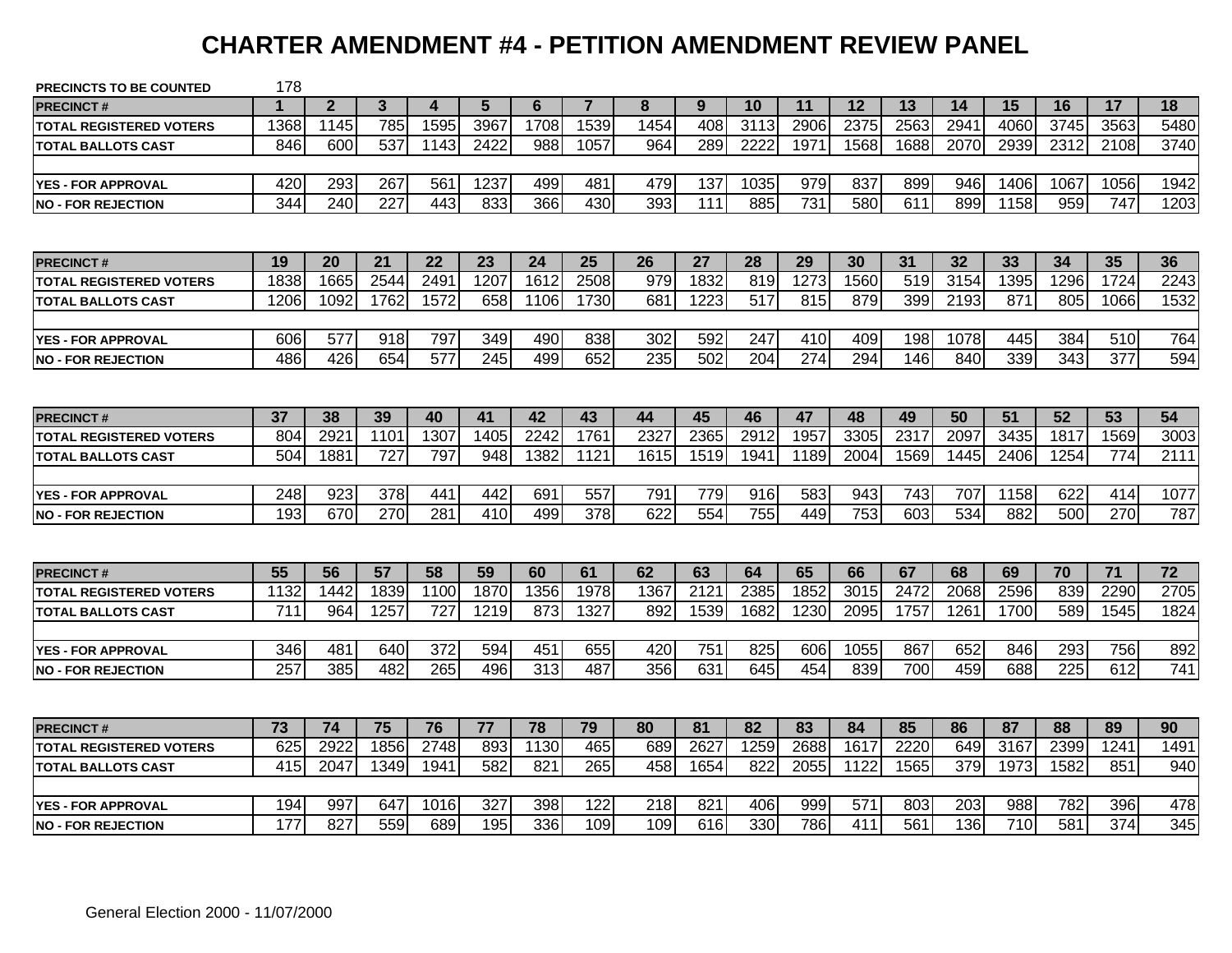#### **CHARTER AMENDMENT #4 - PETITION AMENDMENT REVIEW PANEL**

| <b>PRECINCTS TO BE COUNTED</b> | 178              |      |      |                 |          |                  |                  |     |      |                  |                |                 |                |                 |                |            |                |                |
|--------------------------------|------------------|------|------|-----------------|----------|------------------|------------------|-----|------|------------------|----------------|-----------------|----------------|-----------------|----------------|------------|----------------|----------------|
| <b>PRECINCT#</b>               | 91               | 92   | 93   | 94              | 95       | 96               | 97               | 98  | 99   | 100              | 101            | 102             | 103            | 104             | 105            | 106        | 107            | 108            |
| <b>TOTAL REGISTERED VOTERS</b> | 498              | 1413 | 4281 | 2184            | 492      | 965              | 862              | 845 | 452  | 655              | 646            | 252             | 539            | 2084            | 1838           | 2355       | 3523           | 14             |
| <b>TOTAL BALLOTS CAST</b>      | 247              | 809  | 3072 | 1495            | 343      | 640              | 603              | 509 | 353  | 501              | 467            | 171             | 270            | 1479            | 1138           | 1479       | 2264           | $\mathbf{1}$   |
|                                |                  |      |      |                 |          |                  |                  |     |      |                  |                |                 |                |                 |                |            |                |                |
| <b>YES - FOR APPROVAL</b>      | 127              | 423  | 1553 | 767             | 189      | 345              | 287              | 215 | 165  | 239              | 230            | 86              | 147            | 730             | 622            | 713        | 1156           | $\mathbf{1}$   |
| <b>NO - FOR REJECTION</b>      | 94               | 326  | 1165 | 553             | 123      | 207              | 241              | 207 | 132  | 192              | 153            | 65              | 87             | 526             | 375            | 546        | 832            | $\overline{0}$ |
|                                |                  |      |      |                 |          |                  |                  |     |      |                  |                |                 |                |                 |                |            |                |                |
| <b>PRECINCT#</b>               | 109              | 110  | 111  | 112             | 113      | 114              | 115              | 116 | 117  | 118              | 119            | 120             | 121            | 122             | 123            | 124        | 125            | 126            |
| TOTAL REGISTERED VOTERS        | 3648             | 3251 | 2631 | 2241            | 3371     | 1970             | 2581             | 150 | 1112 | 1203             | 1190           | 4621            | 2160           | 14              | 3213           | 2492       | 2236           | 2041           |
| <b>TOTAL BALLOTS CAST</b>      | 2393             | 2220 | 1795 | 1383            | 2194     | 1408             | 1691             | 106 | 793  | 804              | 796            | 3089            | 1353           | 10              | 2138           | 1588       | 1478           | 1256           |
|                                |                  |      |      |                 |          |                  |                  |     |      |                  |                |                 |                |                 |                |            |                |                |
| <b>YES - FOR APPROVAL</b>      | 1171             | 1098 | 931  | 720             | 1065     | 727              | 829              | 55  | 392  | 438              | 410            | 1568            | 700            | $\mathbf{3}$    | 1121           | 837        | 747            | 667            |
| <b>NO - FOR REJECTION</b>      | 909              | 816  | 665  | 502             | 813      | 506              | 561              | 38  | 304  | 307              | 318            | 1126            | 470            | $6\phantom{1}6$ | 744            | 583        | 571            | 452            |
|                                |                  |      |      |                 |          |                  |                  |     |      |                  |                |                 |                |                 |                |            |                |                |
| <b>PRECINCT#</b>               | 127              | 128  | 129  | 130             | 131      | 132              | 133              | 134 | 135  | 136              | 137            | 138             | 139            | 140             | 141            | 142        | 143            | 144            |
| TOTAL REGISTERED VOTERS        | 612              | 204  | 568  | 185             | 27       | 540              | 74               | 696 | 390  | 430              | 4              | 880             | 152            | 1117            |                | 1823       | 2492           | 2505           |
| TOTAL BALLOTS CAST             | 430              | 116  | 432  | 107             | 18       | 376              | $\overline{38}$  | 509 | 267  | 270              | $\mathbf 0$    | 635             | 46             | 672             | 5 <sup>5</sup> | 1318       | 1603           | 1611           |
|                                |                  |      |      |                 |          |                  |                  |     |      |                  |                |                 |                |                 |                |            |                |                |
| <b>YES - FOR APPROVAL</b>      | 202              | 64   | 205  | 45              | $6 \mid$ | 196              | $\overline{23}$  | 251 | 124  | 136              | $\overline{0}$ | 291             | 28             | 329             | 4              | 720        | 833            | 849            |
| <b>NO - FOR REJECTION</b>      | 186              | 41   | 179  | $\overline{52}$ | 10       | 133              | 9                | 218 | 118  | 96               | $\overline{0}$ | 261             | 11             | 216             |                | 415        | 586            | 566            |
|                                |                  |      |      |                 |          |                  |                  |     |      |                  |                |                 |                |                 |                |            |                |                |
| <b>PRECINCT#</b>               | 145              | 146  | 147  | 148             | 149      | 150              | $\overline{151}$ | 152 | 153  | 154              | 155            | 156             | 157            | 158             | 159            | 160        | 161            | 162            |
| <b>TOTAL REGISTERED VOTERS</b> | 228'             | 1779 | 2146 | 673             | 3075     | 2934             | $\Omega$         | 997 | 1687 | 2034             | 1246           | 354             | 330            | 1726            | 1940           | 139        | $\mathbf 0$    | 324            |
| <b>TOTAL BALLOTS CAST</b>      | 1309             | 1225 | 1485 | 466             | 1969     | 1991             | $\overline{0}$   | 682 | 1156 | 1373             | 840            | 203             | 244            | 1119            | 1223           | 89         | $\mathbf 0$    | 246            |
|                                |                  |      |      |                 |          |                  |                  |     |      |                  |                |                 |                |                 |                |            |                |                |
| <b>YES - FOR APPROVAL</b>      | 654              | 573  | 763  | 237             | 971      | 967              | $\Omega$         | 337 | 623  | 679              | 403            | 95              | 113            | 579             | 639            | 50         | $\pmb{0}$      | 127            |
| <b>INO - FOR REJECTION</b>     | $\overline{416}$ | 523  | 519  | 166             | 726      | $\overline{745}$ | $\Omega$         | 258 | 409  | $\overline{513}$ | 361            | $\overline{86}$ | 104            | 422             | 458            | 30         | $\overline{0}$ | 80             |
|                                |                  |      |      |                 |          |                  |                  |     |      |                  |                |                 |                |                 |                |            |                |                |
| <b>PRECINCT#</b>               | 163              | 164  | 165  | 166             | 167      | 168              | 169              | 170 | 171  | 172              | 173            | 174             | 175            | 176             | 999            | <b>ABS</b> |                | тот            |
| <b>TOTAL REGISTERED VOTERS</b> | 370              | 259  | 129  | 63              | 107      | 105              | 883              | 161 | 758  | 45               | 29             | 15              | $\overline{0}$ | 4               | 1230           | 0          |                | 283684         |
| <b>TOTAL BALLOTS CAST</b>      | 206              | 152  | 70   | $\overline{37}$ | 66       | 79               | 599              | 84  | 528  | 38               | 19             | $\bf 8$         | $\Omega$       | 0               |                | 0 31873    |                | 218939         |
|                                |                  |      |      |                 |          |                  |                  |     |      |                  |                |                 |                |                 |                |            |                |                |
| <b>YES - FOR APPROVAL</b>      | 116              | 76   | 38   | 17              | 38       | 40               | 274              | 49  | 259  | 19               | 10             | $5\vert$        | 0              | 0               |                | 0 16464    |                | 109731         |
| <b>NO - FOR REJECTION</b>      | 81               | 62   | 22   | 14              | 18       | $\overline{27}$  | 231              | 27  | 205  | 14               | $\overline{7}$ | $\mathbf{1}$    | $\Omega$       | 0               |                | 0 11367    |                | 81648          |
|                                |                  |      |      |                 |          |                  |                  |     |      |                  |                |                 |                |                 |                |            |                |                |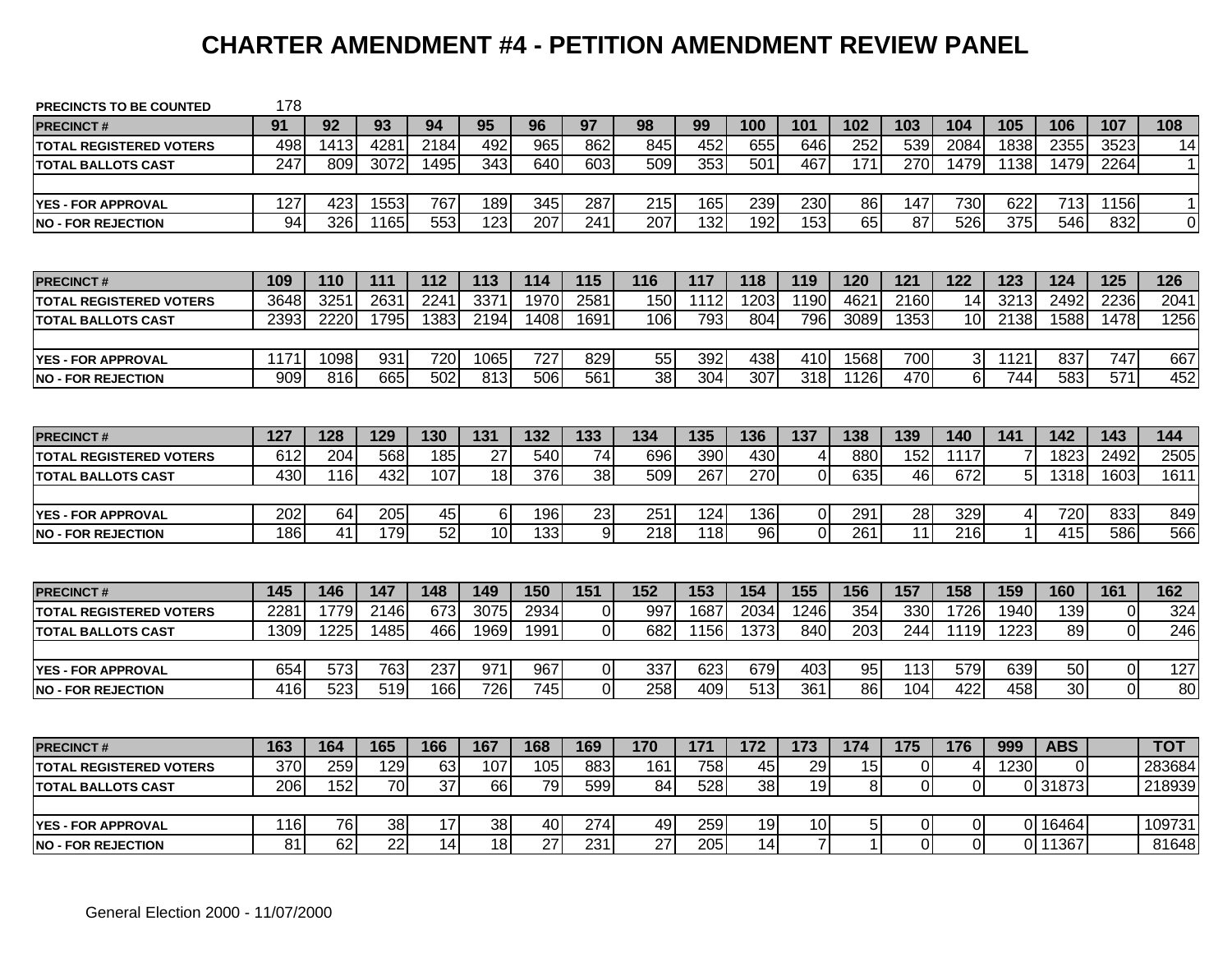#### **CHARTER AMENDMENT #5 - PETITION AMENDMENT REQUIREMENTS**

| <b>PRECINCTS TO BE COUNTED</b> | 178  |              |      |                  |                  |      |                |      |      |      |      |      |      |      |      |      |                 |                 |
|--------------------------------|------|--------------|------|------------------|------------------|------|----------------|------|------|------|------|------|------|------|------|------|-----------------|-----------------|
| <b>PRECINCT#</b>               | 1    | $\mathbf{2}$ | 3    | 4                | 5                | 6    | $\overline{7}$ | 8    | 9    | 10   | 11   | 12   | 13   | 14   | 15   | 16   | 17              | 18              |
| <b>TOTAL REGISTERED VOTERS</b> | 1368 | 1145         | 785  | 1595             | 3967             | 1708 | 1539           | 1454 | 408  | 3113 | 2906 | 2375 | 2563 | 2941 | 4060 | 3745 | 3563            | 5480            |
| <b>TOTAL BALLOTS CAST</b>      | 846  | 600          | 537  | 1143             | 2422             | 988  | 1057           | 964  | 289  | 2222 | 1971 | 1568 | 1688 | 2070 | 2939 | 2312 | 2108            | 3740            |
|                                |      |              |      |                  |                  |      |                |      |      |      |      |      |      |      |      |      |                 |                 |
| <b>YES - FOR APPROVAL</b>      | 442  | 294          | 264  | 567              | 1185             | 495  | 508            | 481  | 140  | 1075 | 1025 | 839  | 913  | 990  | 1430 | 1122 | 1095            | 1786            |
| <b>NO - FOR REJECTION</b>      | 319  | 230          | 229  | 430              | 869              | 363  | 412            | 393  | 108  | 849  | 689  | 575  | 606  | 866  | 1130 | 910  | 708             | 1374            |
|                                |      |              |      |                  |                  |      |                |      |      |      |      |      |      |      |      |      |                 |                 |
| <b>PRECINCT#</b>               | 19   | 20           | 21   | 22               | 23               | 24   | 25             | 26   | 27   | 28   | 29   | 30   | 31   | 32   | 33   | 34   | 35              | 36              |
| <b>TOTAL REGISTERED VOTERS</b> | 1838 | 1665         | 2544 | 249              | 1207             | 1612 | 2508           | 979  | 1832 | 819  | 1273 | 1560 | 519  | 3154 | 1395 | 1296 | 1724            | 2243            |
| <b>TOTAL BALLOTS CAST</b>      | 1206 | 1092         | 1762 | 1572             | 658              | 1106 | 1730           | 681  | 1223 | 517  | 815  | 879  | 399  | 2193 | 871  | 805  | 1066            | 1532            |
|                                |      |              |      |                  |                  |      |                |      |      |      |      |      |      |      |      |      |                 |                 |
| <b>YES - FOR APPROVAL</b>      | 639  | 596          | 896  | 787              | 336              | 517  | 816            | 282  | 606  | 257  | 389  | 413  | 176  | 1103 | 449  | 420  | 521             | 768             |
| <b>INO - FOR REJECTION</b>     | 451  | 412          | 665  | 598              | 252              | 475  | 681            | 256  | 494  | 198  | 277  | 295  | 169  | 832  | 331  | 308  | 364             | 583             |
|                                |      |              |      |                  |                  |      |                |      |      |      |      |      |      |      |      |      |                 |                 |
| <b>PRECINCT#</b>               | 37   | 38           | 39   | 40               | 41               | 42   | 43             | 44   | 45   | 46   | 47   | 48   | 49   | 50   | 51   | 52   | 53              | 54              |
| <b>TOTAL REGISTERED VOTERS</b> | 804  | 2921         | 1101 | 1307             | 1405             | 2242 | 1761           | 2327 | 2365 | 2912 | 1957 | 3305 | 2317 | 2097 | 3435 | 1817 | 1569            | 3003            |
| <b>TOTAL BALLOTS CAST</b>      | 504  | 1881         | 727  | 797              | 948              | 1382 | 1121           | 1615 | 1519 | 1941 | 1189 | 2004 | 1569 | 1445 | 2406 | 1254 | 774             | 2111            |
|                                |      |              |      |                  |                  |      |                |      |      |      |      |      |      |      |      |      |                 |                 |
| <b>YES - FOR APPROVAL</b>      | 251  | 908          | 381  | 428              | 457              | 677  | 545            | 814  | 804  | 848  | 602  | 922  | 735  | 664  | 1121 | 636  | 387             | 1068            |
| <b>NO - FOR REJECTION</b>      | 191  | 672          | 264  | 295              | 388              | 511  | 384            | 596  | 537  | 828  | 433  | 769  | 608  | 583  | 901  | 492  | 298             | 799             |
|                                |      |              |      |                  |                  |      |                |      |      |      |      |      |      |      |      |      |                 |                 |
| <b>PRECINCT#</b>               | 55   | 56           | 57   | 58               | 59               | 60   | 61             | 62   | 63   | 64   | 65   | 66   | 67   | 68   | 69   | 70   | $\overline{71}$ | $\overline{72}$ |
| <b>TOTAL REGISTERED VOTERS</b> | 1132 | 1442         | 1839 | 1100             | 1870             | 1356 | 1978           | 1367 | 2121 | 2385 | 1852 | 3015 | 2472 | 2068 | 2596 | 839  | 2290            | 2705            |
| <b>TOTAL BALLOTS CAST</b>      | 711  | 964          | 1257 | 727              | 1219             | 873  | 1327           | 892  | 1539 | 1682 | 1230 | 2095 | 1757 | 1261 | 1700 | 589  | 1545            | 1824            |
|                                |      |              |      |                  |                  |      |                |      |      |      |      |      |      |      |      |      |                 |                 |
| <b>YES - FOR APPROVAL</b>      | 341  | 487          | 654  | 370              | 630              | 437  | 655            | 433  | 762  | 796  | 600  | 1082 | 863  | 656  | 909  | 286  | 759             | 928             |
| <b>NO - FOR REJECTION</b>      | 270  | 372          | 468  | 269              | 459              | 336  | 491            | 352  | 618  | 669  | 458  | 821  | 706  | 445  | 629  | 234  | 613             | 701             |
|                                |      |              |      |                  |                  |      |                |      |      |      |      |      |      |      |      |      |                 |                 |
| <b>PRECINCT#</b>               | 73   | 74           | 75   | 76               | 77               | 78   | 79             | 80   | 81   | 82   | 83   | 84   | 85   | 86   | 87   | 88   | 89              | 90              |
| <b>TOTAL REGISTERED VOTERS</b> | 625  | 2922         | 1856 | 2748             | 893              | 1130 | 465            | 689  | 2627 | 1259 | 2688 | 1617 | 2220 | 649  | 3167 | 2399 | 1241            | 1491            |
| <b>TOTAL BALLOTS CAST</b>      | 415  | 2047         | 1349 | 1941             | 582              | 821  | 265            | 458  | 1654 | 822  | 2055 | 1122 | 1565 | 379  | 1973 | 1582 | 851             | 940             |
|                                |      |              |      |                  |                  |      |                |      |      |      |      |      |      |      |      |      |                 |                 |
| <b>YES - FOR APPROVAL</b>      | 216  | 1020         | 668  | 981              | 298              | 416  | 131            | 190  | 862  | 423  | 1021 | 532  | 784  | 201  | 969  | 785  | 422             | 473             |
| <b>INO - FOR REJECTION</b>     | 154  | 800          | 538  | $\overline{725}$ | $\overline{226}$ | 318  | 113            | 129  | 583  | 307  | 754  | 441  | 573  | 140  | 731  | 586  | 351             | 348             |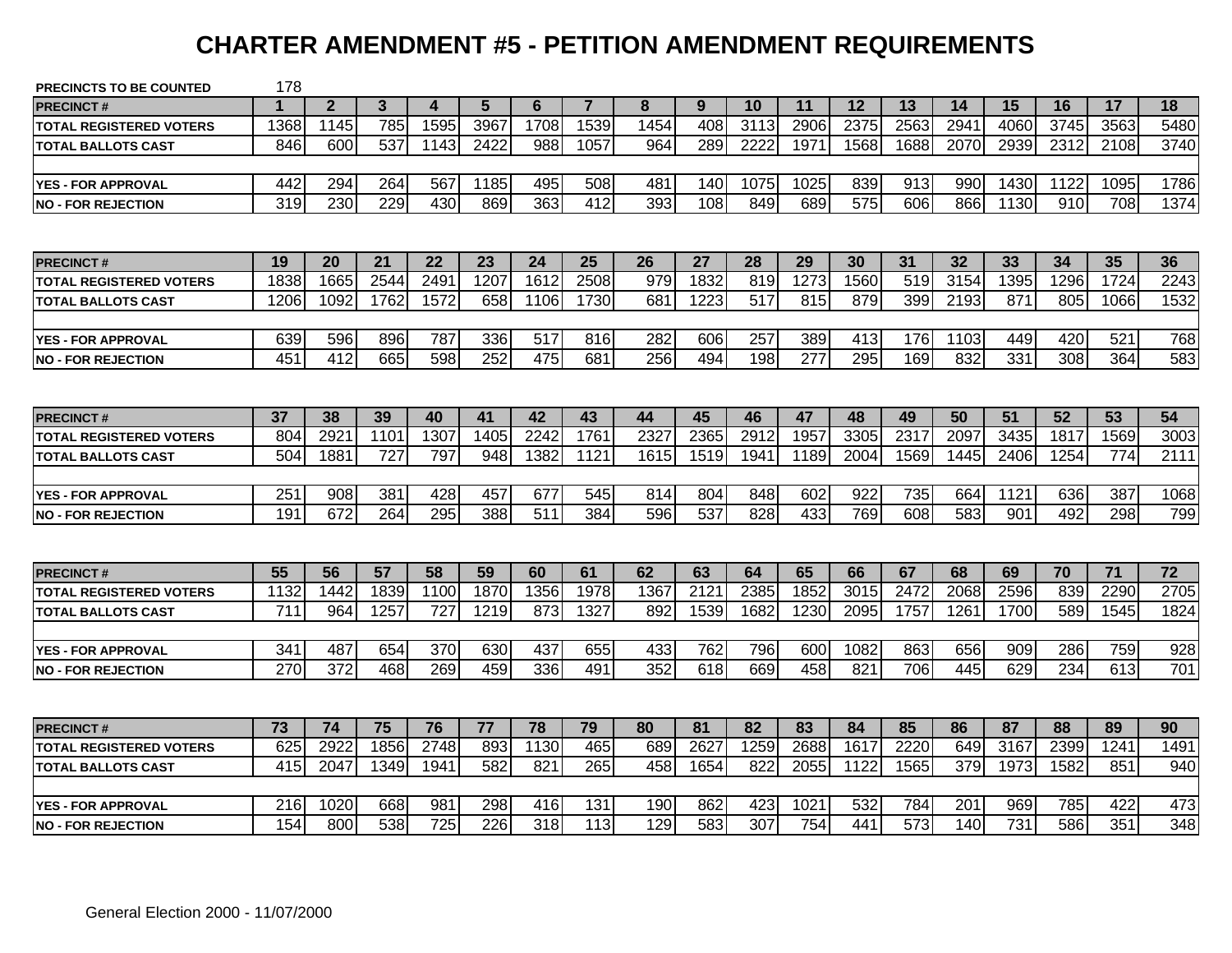#### **CHARTER AMENDMENT #5 - PETITION AMENDMENT REQUIREMENTS**

| <b>PRECINCTS TO BE COUNTED</b> | 178  |                 |                 |      |                 |                  |                  |     |      |                  |                |                 |                  |                  |                |                 |                  |             |
|--------------------------------|------|-----------------|-----------------|------|-----------------|------------------|------------------|-----|------|------------------|----------------|-----------------|------------------|------------------|----------------|-----------------|------------------|-------------|
| <b>PRECINCT#</b>               | 91   | 92              | 93              | 94   | 95              | 96               | 97               | 98  | 99   | 100              | 101            | 102             | 103              | 104              | 105            | 106             | 107              | 108         |
| <b>TOTAL REGISTERED VOTERS</b> | 498  | 1413            | 4281            | 2184 | 492             | 965              | 862              | 845 | 452  | 655              | 646            | 252             | 539              | 2084             | 1838           | 2355            | 3523             | 14          |
| <b>TOTAL BALLOTS CAST</b>      | 247  | 809             | 3072            | 1495 | 343             | 640              | 603              | 509 | 353  | 501              | 467            | 171             | 270              | 1479             | 1138           | 1479            | 2264             | $\mathbf 1$ |
| <b>YES - FOR APPROVAL</b>      | 134  | 470             | 1491            | 714  | 173             | 314              | 302              | 224 | 152  | 243              | 218            | 80              | 146              | 668              | 572            | 699             | 1182             | $\mathbf 1$ |
| <b>NO - FOR REJECTION</b>      | 87   | 286             | 1213            | 598  | 135             | 234              | $\overline{222}$ | 198 | 147  | 189              | 158            | $\overline{71}$ | $\overline{88}$  | $\overline{578}$ | 421            | 569             | 797              | 0           |
|                                |      |                 |                 |      |                 |                  |                  |     |      |                  |                |                 |                  |                  |                |                 |                  |             |
| <b>PRECINCT#</b>               | 109  | 110             | 111             | 112  | 113             | 114              | 115              | 116 | 117  | 118              | 119            | 120             | 121              | $\overline{122}$ | 123            | 124             | 125              | 126         |
| <b>TOTAL REGISTERED VOTERS</b> | 3648 | 3251            | 2631            | 2241 | 3371            | 1970             | 2581             | 150 | 1112 | 1203             | 1190           | 4621            | 2160             | 14               | 3213           | 2492            | 2236             | 2041        |
| <b>TOTAL BALLOTS CAST</b>      | 2393 | 2220            | 1795            | 1383 | 2194            | 1408             | 1691             | 106 | 793  | 804              | 796            | 3089            | 1353             | 10               | 2138           | 1588            | 1478             | 1256        |
| <b>YES - FOR APPROVAL</b>      | 1182 | 1078            | 912             | 679  | 1033            | 699              | 843              | 54  | 427  | 438              | 440            | 1562            | 700              | 4                | 1133           | 833             | 751              | 665         |
| <b>NO - FOR REJECTION</b>      | 894  | 824             | 675             | 525  | 841             | $\overline{528}$ | 556              | 39  | 274  | $\overline{308}$ | 289            | 1130            | 469              | $\overline{5}$   | 731            | 583             | $\overline{572}$ | 461         |
|                                |      |                 |                 |      |                 |                  |                  |     |      |                  |                |                 |                  |                  |                |                 |                  |             |
| <b>PRECINCT#</b>               | 127  | 128             | 129             | 130  | 131             | 132              | 133              | 134 | 135  | 136              | 137            | 138             | 139              | 140              | 141            | 142             | 143              | 144         |
| <b>TOTAL REGISTERED VOTERS</b> | 612  | 204             | 568             | 185  | 27              | 540              | 74               | 696 | 390  | 430              | $\overline{4}$ | 880             | 152              | 1117             |                | 1823            | 2492             | 2505        |
| <b>TOTAL BALLOTS CAST</b>      | 430  | 116             | 432             | 107  | 18              | 376              | 38               | 509 | 267  | 270              | $\overline{0}$ | 635             | 46               | 672              | 5              | 1318            | 1603             | 1611        |
|                                |      |                 |                 |      |                 |                  |                  |     |      |                  |                |                 |                  |                  |                |                 |                  |             |
| <b>YES - FOR APPROVAL</b>      | 223  | 57              | 207             | 43   | 10              | 181              | 25               | 253 | 136  | 144              | $\overline{0}$ | 311             | 24               | 327              | 3 <sup>1</sup> | 653             | 804              | 815         |
| <b>NO - FOR REJECTION</b>      | 166  | 49              | 176             | 54   | 5               | 149              | 8                | 212 | 109  | 91               | $\Omega$       | 253             | 15               | 218              | $\overline{2}$ | 485             | 607              | 597         |
|                                |      |                 |                 |      |                 |                  |                  |     |      |                  |                |                 |                  |                  |                |                 |                  |             |
| <b>PRECINCT#</b>               | 145  | 146             | 147             | 148  | 149             | 150              | $\overline{151}$ | 152 | 153  | 154              | 155            | 156             | $\overline{157}$ | 158              | 159            | 160             | 161              | 162         |
| <b>TOTAL REGISTERED VOTERS</b> | 228' | 1779            | 2146            | 673  | 3075            | 2934             | $\Omega$         | 997 | 1687 | 2034             | 1246           | 354             | 330              | 1726             | 1940           | 139             | $\mathbf 0$      | 324         |
| <b>TOTAL BALLOTS CAST</b>      | 1309 | 1225            | 1485            | 466  | 1969            | 1991             | $\Omega$         | 682 | 1156 | 1373             | 840            | 203             | 244              | 1119             | 1223           | 89              | $\overline{0}$   | 246         |
|                                |      |                 |                 |      |                 |                  |                  |     |      |                  |                |                 |                  |                  |                |                 |                  |             |
| <b>YES - FOR APPROVAL</b>      | 579  | 581             | 682             | 240  | 974             | 1017             | $\overline{0}$   | 337 | 649  | 642              | 432            | 95              | 129              | 605              | 686            | 42              | $\overline{0}$   | 113         |
| <b>NO - FOR REJECTION</b>      | 496  | 516             | 596             | 164  | 714             | 684              | $\Omega$         | 257 | 388  | 540              | 330            | 84              | 90               | 400              | 423            | $\overline{38}$ | $\overline{0}$   | 93          |
|                                |      |                 |                 |      |                 |                  |                  |     |      |                  |                |                 |                  |                  |                |                 |                  |             |
| <b>PRECINCT#</b>               | 163  | 164             | 165             | 166  | 167             | 168              | 169              | 170 | 171  | 172              | 173            | 174             | 175              | 176              | 999            | <b>ABS</b>      |                  | <b>TOT</b>  |
| <b>TOTAL REGISTERED VOTERS</b> | 370  | 259             | 129             | 63   | 107             | 105              | 883              | 161 | 758  | 45               | 29             | 15              | 0                | 4                | 1230           | 0               |                  | 283684      |
| <b>TOTAL BALLOTS CAST</b>      | 206  | 152             | 70              | 37   | 66              | 79               | 599              | 84  | 528  | 38               | 19             | 8               | $\Omega$         | $\overline{0}$   | $\Omega$       | 31873           |                  | 218939      |
|                                |      |                 |                 |      |                 |                  |                  |     |      |                  |                |                 |                  |                  |                |                 |                  |             |
| <b>YES - FOR APPROVAL</b>      | 122  | 83              | 34              | 18   | 39              | 38               | 278              | 46  | 257  | 18               | 11             | 5               | 0                | $\overline{0}$   |                | 0 17331         |                  | 110425      |
| <b>NO - FOR REJECTION</b>      | 76   | $\overline{54}$ | $\overline{27}$ | 14   | $\overline{17}$ | 32               | 222              | 29  | 207  | 15               | 5              | $\mathbf{1}$    | $\Omega$         | $\Omega$         |                | 0 10412         |                  | 80793       |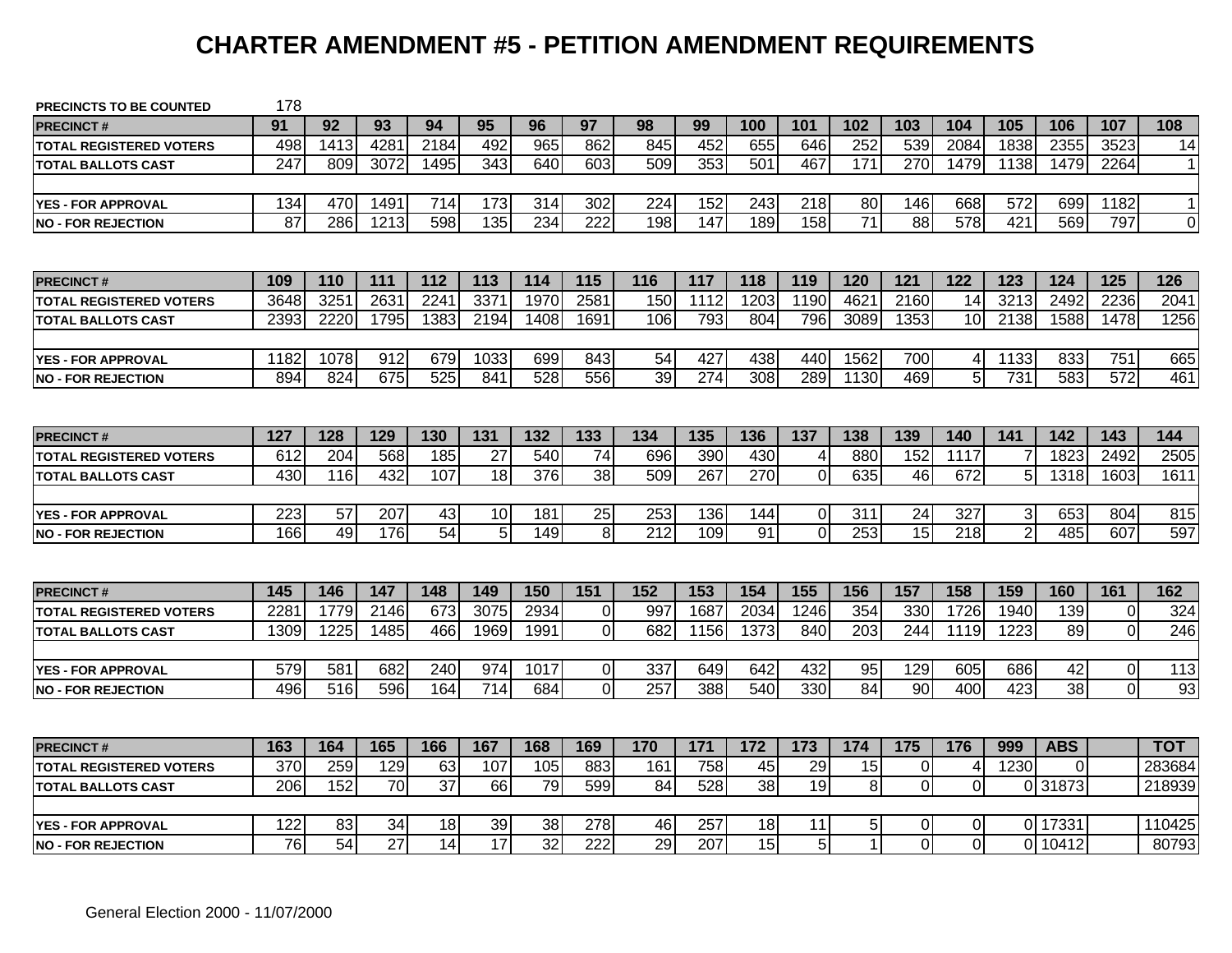#### **NORTH BREVARD DISTRICT**

| <b>PRECINCTS TO BE COUNTED</b>  | 23   |     |                  |      |      |          |       |      |      |      |       |      |      |     |       |      |     |      |
|---------------------------------|------|-----|------------------|------|------|----------|-------|------|------|------|-------|------|------|-----|-------|------|-----|------|
| <b>IPRECINCT#</b>               |      |     |                  | 16   | 20   | מה<br>Zυ | 24    | 27   | 35   | 36   | 61    | 62   | 63   | 70  |       |      | . J | 74   |
| <b>ITOTAL REGISTERED VOTERS</b> | 1368 | 145 | 294 <sup>.</sup> | 3745 | 1665 | 1207     | 1612  | 1832 | 724  | 2243 | 1978  | 1367 | 2121 | 839 | 22901 | 2705 | 625 | 2922 |
| <b>ITOTAL BALLOTS CAST</b>      | 846I | 600 | 2070             | 2312 | 1092 | 658      | 1106. | 1223 | 066  | 1532 | 13271 | 892  | 1539 | 589 | 1545  | 1824 | 415 | 2047 |
|                                 |      |     |                  |      |      |          |       |      |      |      |       |      |      |     |       |      |     |      |
| <b>IYES - FOR BONDS</b>         | 410  | 292 | 1039             | 112  | 556  | 329      | 454   | 567  | 569  | 764  | 628   | 392  | 737  | 291 | 780   | 845  | 199 | 919  |
| <b>INO - AGAINST BONDS</b>      | 391  | 260 | 9161             | 1022 | 489  | 295      | 592   | 591  | 3731 | 654  | 612   | 4291 | 708  | 258 | 6631  | 855  | 189 | 1002 |

| <b>PRECINCT#</b>                | 75   | 156 | 176 | 999  | <b>ABS</b> | TOT    |
|---------------------------------|------|-----|-----|------|------------|--------|
| <b>ITOTAL REGISTERED VOTERS</b> | 1856 | 354 |     | 1230 |            | 377731 |
| <b>ITOTAL BALLOTS CAST</b>      | 1349 | 203 |     |      | 4446       | 28681  |
|                                 |      |     |     |      |            |        |
| <b>YES - FOR BONDS</b>          | 673  | 91  |     |      | 1790       | 13437  |
| <b>INO - AGAINST BONDS</b>      | 593  | 99  |     |      | 2206       | 13197  |

#### **MERRITT ISLAND DISTRICT**

| <b>PRECINCTS TO BE COUNTED</b> | 13   |      |      |      |      |      |       |      |                  |      |      |     |            |                 |
|--------------------------------|------|------|------|------|------|------|-------|------|------------------|------|------|-----|------------|-----------------|
| <b>PRECINCT#</b>               |      |      | 12   | 15   | 19   | 58   | 59    | 66   | 67               | 68   | 127  | 135 | <b>ABS</b> | TO <sub>1</sub> |
| <b>TOTAL REGISTERED VOTERS</b> | 3113 | 2906 | 2375 | 4060 | 1838 | 1100 | 1870  | 3015 | 2472             | 2068 | 612  | 390 | υι         | 25819           |
| <b>TOTAL BALLOTS CAST</b>      | 2222 | 1971 | 1568 | 2939 | 1206 | 727  | 1219l | 2095 | 757              | '261 | 4301 | 267 | 2929       | 20591           |
|                                |      |      |      |      |      |      |       |      |                  |      |      |     |            |                 |
| <b>YES - FOR BONDS</b>         | 143  | 1031 | 8141 | 431  | 573  | 404  | 593   | 964  | 960              | 634  | 199  | 115 | 2071       | 10068           |
| <b>INO - AGAINST BONDS</b>     | 962  | 837  | 695  | 334  | 579  | 281  | 559   | 1037 | 737 <sub>1</sub> | 553  | 217  | 142 | 15151      | 9448            |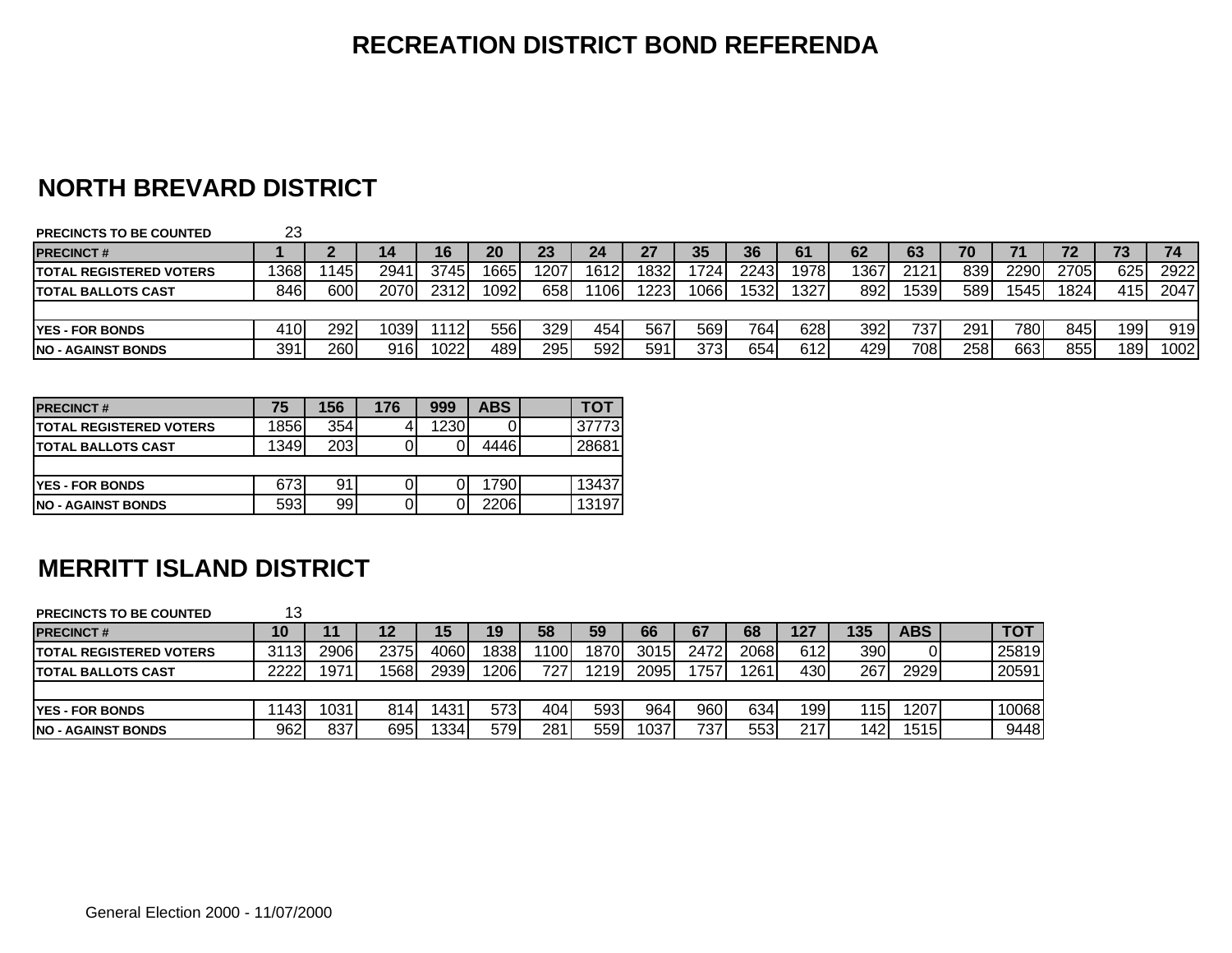# **CENTRAL MAINLAND DISTRICT**

| <b>PRECINCTS TO BE COUNTED</b>  | 31   |       |                 |      |                 |       |      |      |      |      |      |     |            |     |            |       |                  |     |
|---------------------------------|------|-------|-----------------|------|-----------------|-------|------|------|------|------|------|-----|------------|-----|------------|-------|------------------|-----|
| <b>PRECINCT#</b>                |      | 21    | 34              | 37   | 54              | 55    | 56   | 57   | 85   | 93   | 94   | 97  | 98         | 99  | 100        | 117   | 119              | 128 |
| <b>ITOTAL REGISTERED VOTERS</b> | 1595 | 2544  | 12961           | 804  | 3003            | 11321 | 1442 | 1839 | 2220 | 4281 | 2184 | 862 | 845        | 452 | 655        | 1112. | 1190.            | 204 |
| <b>ITOTAL BALLOTS CAST</b>      | 143I | 17621 | 805             | 504  | 2111            | 711   | 964  | 1257 | 1565 | 3072 | 1495 | 603 | 509        | 353 | 501        | 793   | 796              | 116 |
|                                 |      |       |                 |      |                 |       |      |      |      |      |      |     |            |     |            |       |                  |     |
| <b>IYES - FOR BONDS</b>         | 427  | 849   | 349             | 218I | 978             | 376I  | 462  | 574  | 738  | 1609 | 633  | 225 | 255 I      | 167 | 240        | 313I  | 137              | 56  |
| INO - AGAINST BONDS             | 640  | 762   | 392             | 238I | 957             | 253   | 415  | 591  | 699  | 1208 | 7341 | 318 | 182        | 140 | 216        | 415I  | 192 <sub>1</sub> | 53  |
|                                 |      |       |                 |      |                 |       |      |      |      |      |      |     |            |     |            |       |                  |     |
|                                 |      |       |                 |      |                 |       |      |      |      |      |      |     |            |     |            |       |                  |     |
| <b>PRECINCT#</b>                | 129  | 130   | 131             | 132  | 133             | 160   | 161  | 164  | 165  | 166  | 167  | 175 | <b>ABS</b> |     | <b>TOT</b> |       |                  |     |
| <b>ITOTAL REGISTERED VOTERS</b> | 568I | 185   | 27              | 540I | 74 <sub>1</sub> | 139I  |      | 259  | 1291 | 631  | 107  | 01  |            |     | 29751      |       |                  |     |
| <b>ITOTAL BALLOTS CAST</b>      | 4321 | 107   | 18 <sub>l</sub> | 376I | 38 <sub>l</sub> | 891   |      | 152I | 70I  | 37.  | 66I  | 01  | 3102       |     | 23547      |       |                  |     |

| <b>YES - FOR BONDS</b>    | 75  | $-$<br>ິ |                 | ro.<br>ິບປ | 19  | $-1$<br>54 | 63                      | 32 <sub>1</sub> | 16  | 39 | 195  | 10414 |
|---------------------------|-----|----------|-----------------|------------|-----|------------|-------------------------|-----------------|-----|----|------|-------|
| <b>NO - AGAINST BONDS</b> | 216 | 42       | 10 <sub>1</sub> | 201        | 131 | 29         | <b>ר קי</b><br><u>_</u> | 33              | 14. | 18 | 1636 | 10689 |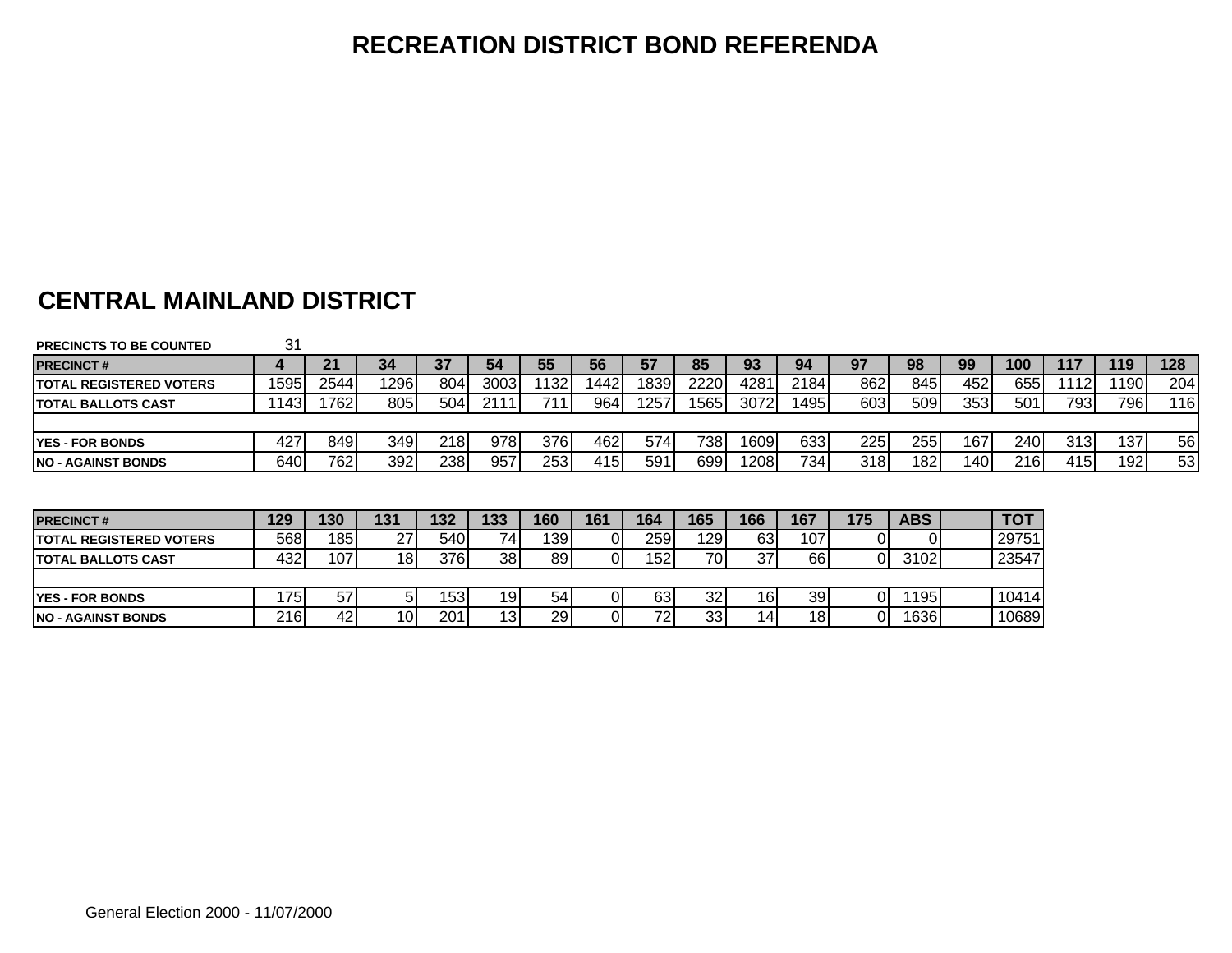# **SOUTH BREVARD DISTRICT**

| <b>PRECINCT#</b>               | 5    | 6    |      | 8    | 9                | 17   | 18             | 25             | 26   | 28               | 29               | 30          | 31   | 32   | 33              | 38             | 39   | 40          |
|--------------------------------|------|------|------|------|------------------|------|----------------|----------------|------|------------------|------------------|-------------|------|------|-----------------|----------------|------|-------------|
| <b>TOTAL REGISTERED VOTERS</b> | 3967 | 1708 | 1539 | 1454 | 408              | 3563 | 5480           | 2508           | 979  | 819              | 1273             | 1560        | 519  | 3154 | 1395            | 2921           | 1101 | 1307        |
| <b>TOTAL BALLOTS CAST</b>      | 2422 | 988  | 1057 | 964  | 289              | 2108 | 3740           | 1730           | 681  | 517              | 815              | 879         | 399  | 2193 | 871             | 1881           | 727  | 797         |
|                                |      |      |      |      |                  |      |                |                |      |                  |                  |             |      |      |                 |                |      |             |
| <b>YES - FOR BONDS</b>         | 1318 | 495  | 466  | 446  | 134              | 1022 | 1324           | 886            | 385  | 265              | 387              | 392         | 193  | 1190 | 427             | 959            | 365  | 404         |
| INO - AGAINST BONDS            | 865  | 399  | 504  | 471  | $\overline{133}$ | 862  | 2048           | 727            | 173  | $\overline{210}$ | $\overline{341}$ | 360         | 175  | 848  | 379             | 724            | 307  | 340         |
|                                |      |      |      |      |                  |      |                |                |      |                  |                  |             |      |      |                 |                |      |             |
| <b>PRECINCT#</b>               | 41   | 42   | 43   | 44   | 45               | 46   | 47             | 48             | 49   | 50               | 51               | 52          | 53   | 64   | 65              | 76             | 78   | 79          |
| <b>TOTAL REGISTERED VOTERS</b> | 1405 | 2242 | 176' | 2327 | 2365             | 2912 | 1957           | 3305           | 2317 | 2097             | 3435             | 1817        | 1569 | 2385 | 1852            | 2748           | 1130 | 465         |
| <b>TOTAL BALLOTS CAST</b>      | 948  | 1382 | 1121 | 1615 | 1519             | 1941 | 1189           | 2004           | 1569 | 1445             | 2406             | 1254        | 774  | 1682 | 1230            | 1941           | 821  | 265         |
|                                |      |      |      |      |                  |      |                |                |      |                  |                  |             |      |      |                 |                |      |             |
| <b>YES - FOR BONDS</b>         | 425  | 667  | 529  | 758  | 835              | 997  | 525            | 927            | 772  | 729              | 1238             | 574         | 433  | 825  | 616             | 977            | 422  | 135         |
| <b>NO - AGAINST BONDS</b>      | 444  | 572  | 455  | 744  | 589              | 793  | 553            | 862            | 641  | 592              | 956              | 589         | 276  | 742  | 506             | 818            | 351  | 113         |
|                                |      |      |      |      |                  |      |                |                |      |                  |                  |             |      |      |                 |                |      |             |
| <b>PRECINCT#</b>               | 80   | 81   | 82   | 83   | 84               | 89   | 90             | 95             | 96   | 101              | 102              | 103         | 104  | 105  | 106             | 107            | 109  | 110         |
| <b>TOTAL REGISTERED VOTERS</b> | 689  | 2627 | 1259 | 2688 | 1617             | 1241 | 1491           | 492            | 965  | 646              | 252              | 539         | 2084 | 1838 | 2355            | 3523           | 3648 | 3251        |
| <b>TOTAL BALLOTS CAST</b>      | 458  | 1654 | 822  | 2055 | 1122             | 851  | 940            | 343            | 640  | 467              | 171              | 270         | 1479 | 1138 | 1479            | 2264           | 2393 | 2220        |
|                                |      |      |      |      |                  |      |                |                |      |                  |                  |             |      |      |                 |                |      |             |
| <b>YES - FOR BONDS</b>         | 213  | 830  | 394  | 1046 | 602              | 417  | 469            | 187            | 337  | 168              | 82               | 140         | 804  | 579  | 589             | 1128           | 1219 | 1059        |
| <b>NO - AGAINST BONDS</b>      | 139  | 697  | 373  | 845  | 441              | 385  | 393            | 134            | 245  | 227              | $\overline{78}$  | 102         | 525  | 454  | 764             | 934            | 938  | 927         |
|                                |      |      |      |      |                  |      |                |                |      |                  |                  |             |      |      |                 |                |      |             |
| <b>PRECINCT#</b>               | 111  | 112  | 113  | 114  | 120              | 121  | 122            | 123            | 125  | 134              | 136              | 137         | 138  | 139  | 140             | 141            | 142  | 143         |
| <b>TOTAL REGISTERED VOTERS</b> | 2631 | 2241 | 337' | 1970 | 4621             | 2160 | 14             | 3213           | 2236 | 696              | 430              | 4           | 880  | 152  | 1117            |                | 1823 | 2492        |
| <b>TOTAL BALLOTS CAST</b>      | 1795 | 1383 | 2194 | 1408 | 3089             | 1353 | 10             | 2138           | 1478 | 509              | 270              | 0           | 635  | 46   | 672             | 5              | 1318 | 1603        |
|                                |      |      |      |      |                  |      |                |                |      |                  |                  |             |      |      |                 |                |      |             |
| <b>YES - FOR BONDS</b>         | 876  | 639  | 1081 | 717  | 1597             | 677  | $\overline{c}$ | 1063           | 693  | 227              | 124              | $\mathbf 0$ | 318  | 25   | 321             | $\overline{2}$ | 729  | 847         |
| INO - AGAINST BONDS            | 775  | 619  | 886  | 599  | 1276             | 551  | 8              | 866            | 684  | 259              | 127              | $\Omega$    | 276  | 16   | 266             | 3              | 499  | 635         |
|                                |      |      |      |      |                  |      |                |                |      |                  |                  |             |      |      |                 |                |      |             |
| <b>PRECINCT#</b>               | 144  | 145  | 146  | 147  | 148              | 149  | 150            | 151            | 152  | 153              | 154              | 162         | 168  | 169  | 170             | 171            | 172  | 174         |
| <b>TOTAL REGISTERED VOTERS</b> | 2505 | 2281 | 1779 | 2146 | 673              | 3075 | 2934           | $\overline{O}$ | 997  | 1687             | 2034             | 324         | 105  | 883  | 161             | 758            | 45   | 15          |
| <b>TOTAL BALLOTS CAST</b>      | 1611 | 1309 | 1225 | 1485 | 466              | 1969 | 1991           | $\overline{0}$ | 682  | 1156             | 1373             | 246         | 79   | 599  | 84              | 528            | 38   | 8           |
|                                |      |      |      |      |                  |      |                |                |      |                  |                  |             |      |      |                 |                |      |             |
| <b>YES - FOR BONDS</b>         | 869  | 662  | 595  | 789  | 203              | 922  | 931            | Οl             | 357  | 620              | 730              | 142         | 38   | 288  | 43              | 270            | 15   | 5           |
|                                | 622  | 485  | 567  | 595  | 216              | 841  | 855            | $\Omega$       | 261  | 464              | 588              | 70          | 33   | 241  | $\overline{34}$ | 211            | 21   | $\mathbf 1$ |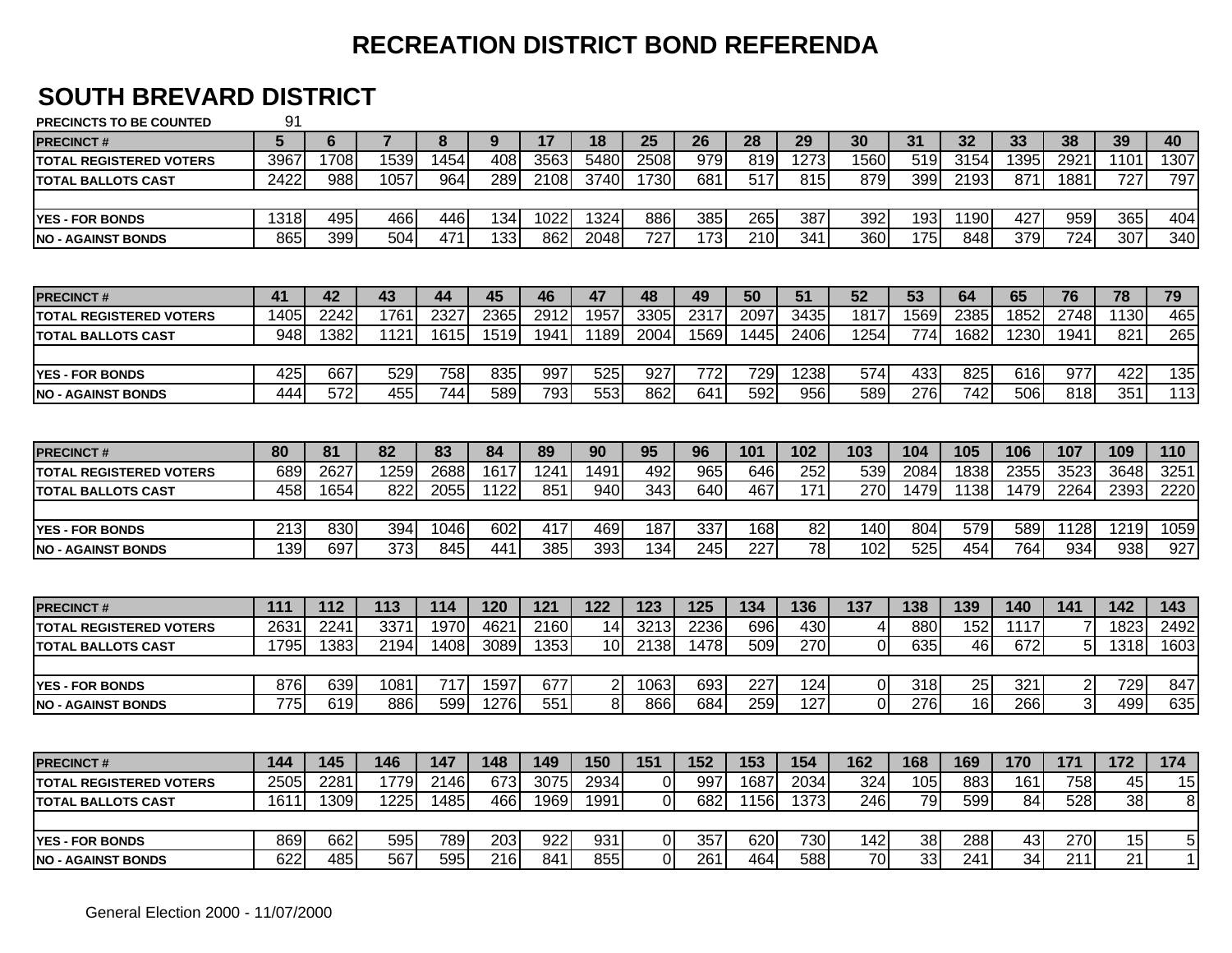# **SOUTH BREVARD DISTRICT**

| <b>PRECINCTS TO BE COUNTED</b>  | 91         |            |
|---------------------------------|------------|------------|
| <b>PRECINCT#</b>                | <b>ABS</b> | <b>TOT</b> |
| <b>ITOTAL REGISTERED VOTERS</b> |            | 157409     |
| <b>ITOTAL BALLOTS CAST</b>      | 18204      | 121889     |
|                                 |            |            |
| <b>YES - FOR BONDS</b>          | 7550       | 58672      |
| <b>INO - AGAINST BONDS</b>      | 8906       | 52419      |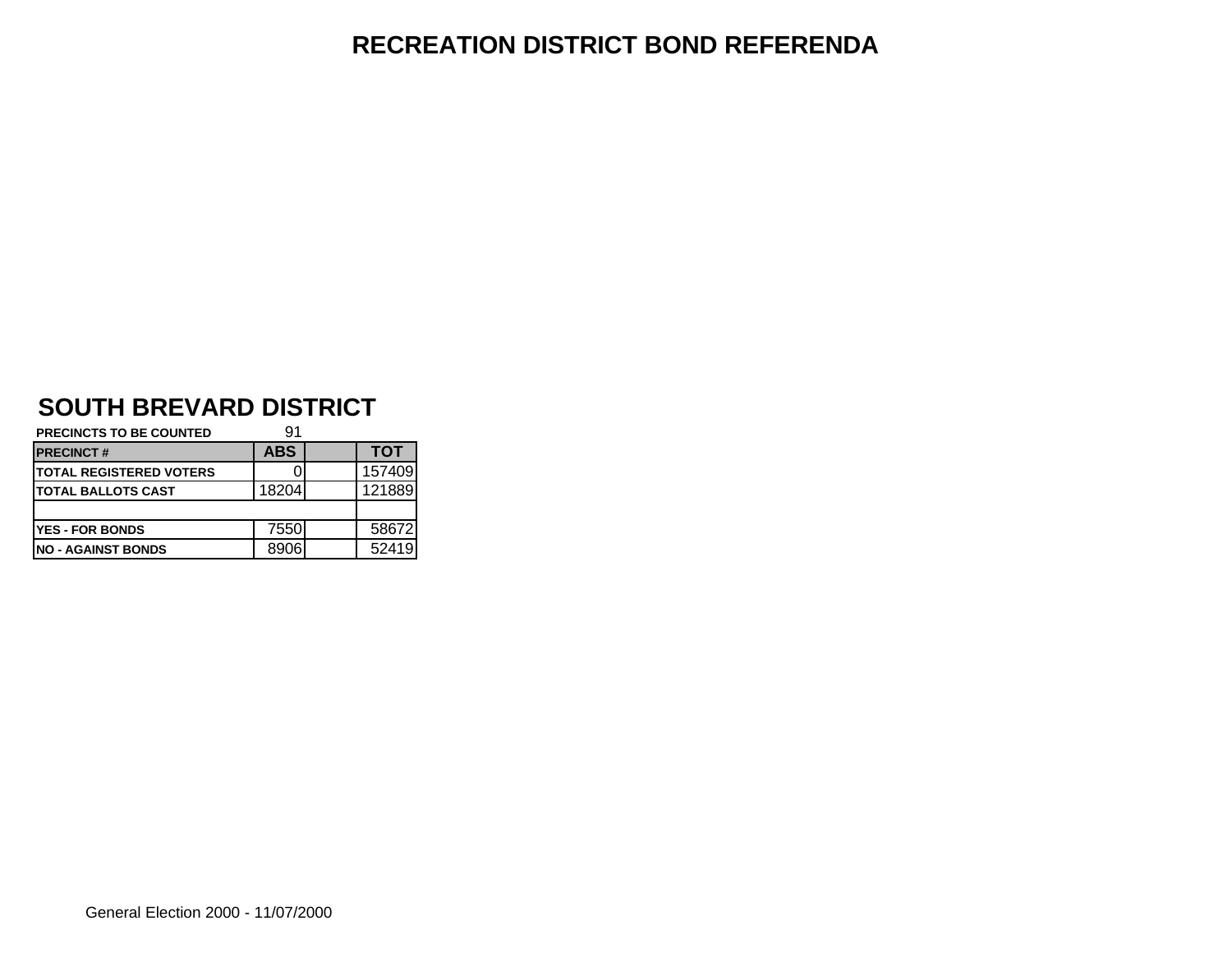#### **MUNICIPAL OFFICES**

#### **CITY OF CAPE CANAVERAL**

#### **PRECINCTS TO BE COUNTED** 3

| <b>PRECINCT#</b>                | 13    | 115  | ABS. | ITOT  |
|---------------------------------|-------|------|------|-------|
| <b>ITOTAL REGISTERED VOTERS</b> | 25631 | 2581 | 0    | 5144  |
| <b>ITOTAL BALLOTS CAST</b>      | 1688  | 1691 | 511  | 38901 |

#### **CAPE CANAVERAL MAYOR**

| <b>IJAMES MORGAN</b>  | 305<br>ບບບ | 457   | 1621 |      |
|-----------------------|------------|-------|------|------|
| <b>IROCKY RANDELS</b> | 1219       | ำ วร. | 2871 | 264' |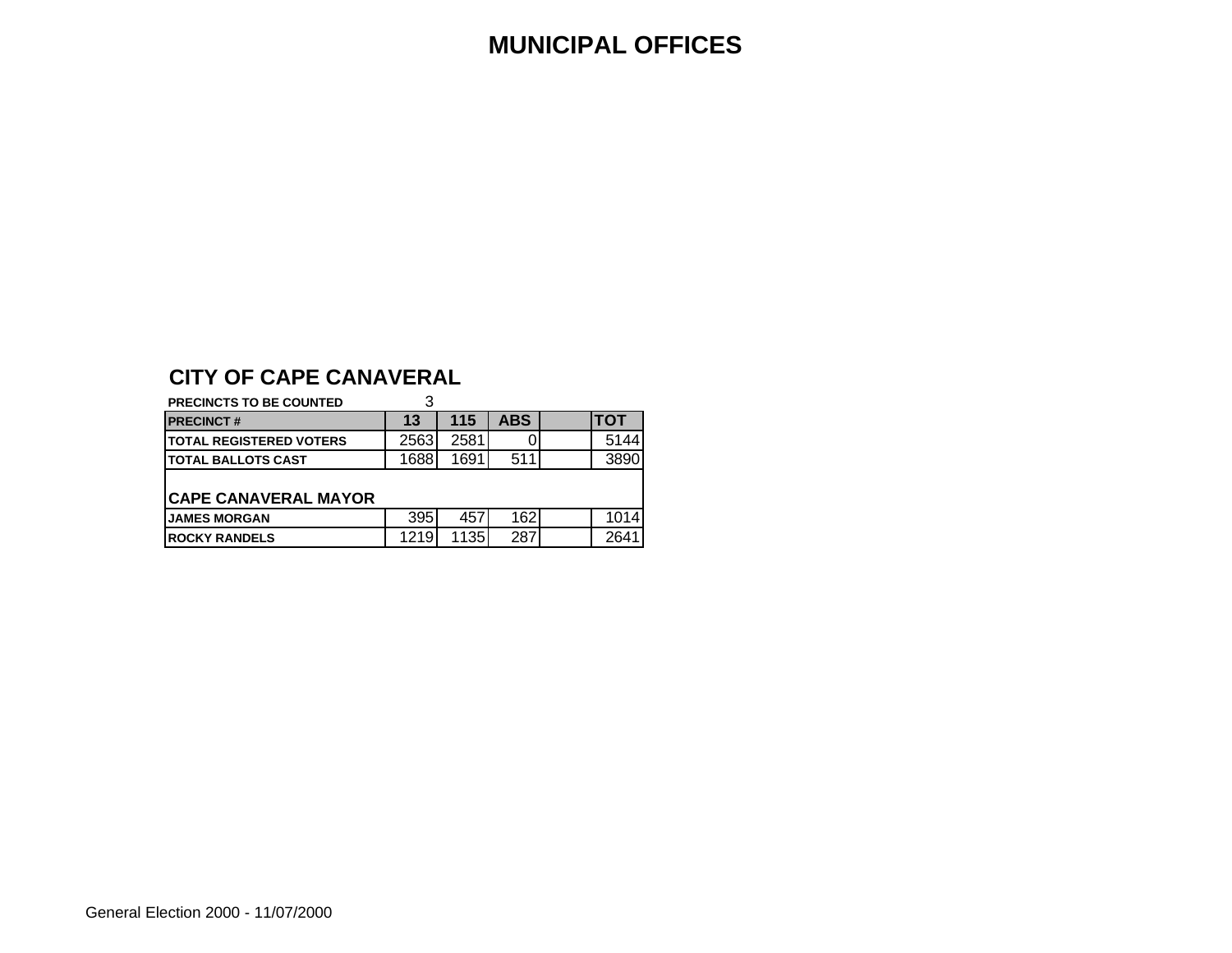#### **MUNICIPAL OFFICES**

#### **CITY OF COCOA**

| <b>PRECINCTS TO BE COUNTED</b>  | 11    |      |      |      |                 |     |     |                |     |     |            |            |
|---------------------------------|-------|------|------|------|-----------------|-----|-----|----------------|-----|-----|------------|------------|
| <b>PRECINCT#</b>                | 21    | 55   | 56   | 57   | 116             | 128 | 160 | 161            | 167 | 175 | <b>ABS</b> | <b>TOT</b> |
| <b>ITOTAL REGISTERED VOTERS</b> | 2544  | 1132 | 1442 | 1839 | 150             | 204 | 139 | 01             | 107 |     |            | 7557       |
| <b>ITOTAL BALLOTS CAST</b>      | 1762  | 711  | 964  | 1257 | 106             | 116 | 89  | 01             | 66  |     | 732        | 5803       |
| ICOCOA MAYOR                    |       |      |      |      |                 |     |     |                |     |     |            |            |
| <b>IMIKE BLAKE</b>              | 574   | 499  | 453  | 357  | 25              | 31  | 681 | 01             | 45  |     | 230        | 2282       |
| IALECK J. GREENWOOD             | 268   | 34 I | 101  | 215  | 13 <sub>1</sub> | 11  |     |                |     |     | 85         | 737        |
| <b>JUDY PARRISH</b>             | 850   | 163  | 377  | 637  | 60              | 69  | 16  | 01             | 12  | 0   | 367        | 2551       |
|                                 |       |      |      |      |                 |     |     |                |     |     |            |            |
| <b>COCOA CHARTER REVISION</b>   |       |      |      |      |                 |     |     |                |     |     |            |            |
| IYES - FOR APPROVAL             | 1130I | 451  | 601  | 799  | 71              | 81  | 56  | $\overline{0}$ | 45  |     | 430        | 3664       |
| <b>INO - FOR REJECTION</b>      | 4431  | 171  | 275  | 341  | 24              | 23  | 26  | $\overline{0}$ | 13  |     | 194        | 1510       |

#### **COCOA COUNCIL DIST. 2**

| PRECINCTS TO BE COUNTED         |      |                 |            |      |
|---------------------------------|------|-----------------|------------|------|
| <b>PRECINCT#</b>                | 56   | 160             | <b>ABS</b> | тот  |
| <b>ITOTAL REGISTERED VOTERS</b> | 1442 | 139             |            | 1581 |
| <b>ITOTAL BALLOTS CAST</b>      | 964  | 89              | 110        | 1163 |
|                                 |      |                 |            |      |
| <b>BRENDA K. BLACK</b>          | 324  | 54              | 18         | 396  |
| <b>BRENDA WARNER</b>            | 360  | 17 <sub>1</sub> | 50         | 427  |
| <b>JAKE WILLIAMS, JR.</b>       | 198  | 14              | 26         | 238  |

#### **COCOA COUNCIL DIST. 3**

#### **PRECINCTS TO BE COUNTED** 4

| <b>PRECINCT#</b>                | 21   | 161 | 175 | <b>ABS</b> | тот  |
|---------------------------------|------|-----|-----|------------|------|
| <b>ITOTAL REGISTERED VOTERS</b> | 2544 |     |     |            | 2544 |
| <b>ITOTAL BALLOTS CAST</b>      | 1762 |     |     | 231        | 1993 |
|                                 |      |     |     |            |      |
| <b>TODD P. ANDERSON</b>         | 636  |     |     | 79         | 715  |
| <b>BEN DREW</b>                 | 438  |     |     | 54         | 492  |
| <b>CHARLIE LOVE</b>             | 479  |     |     | 58         | 537  |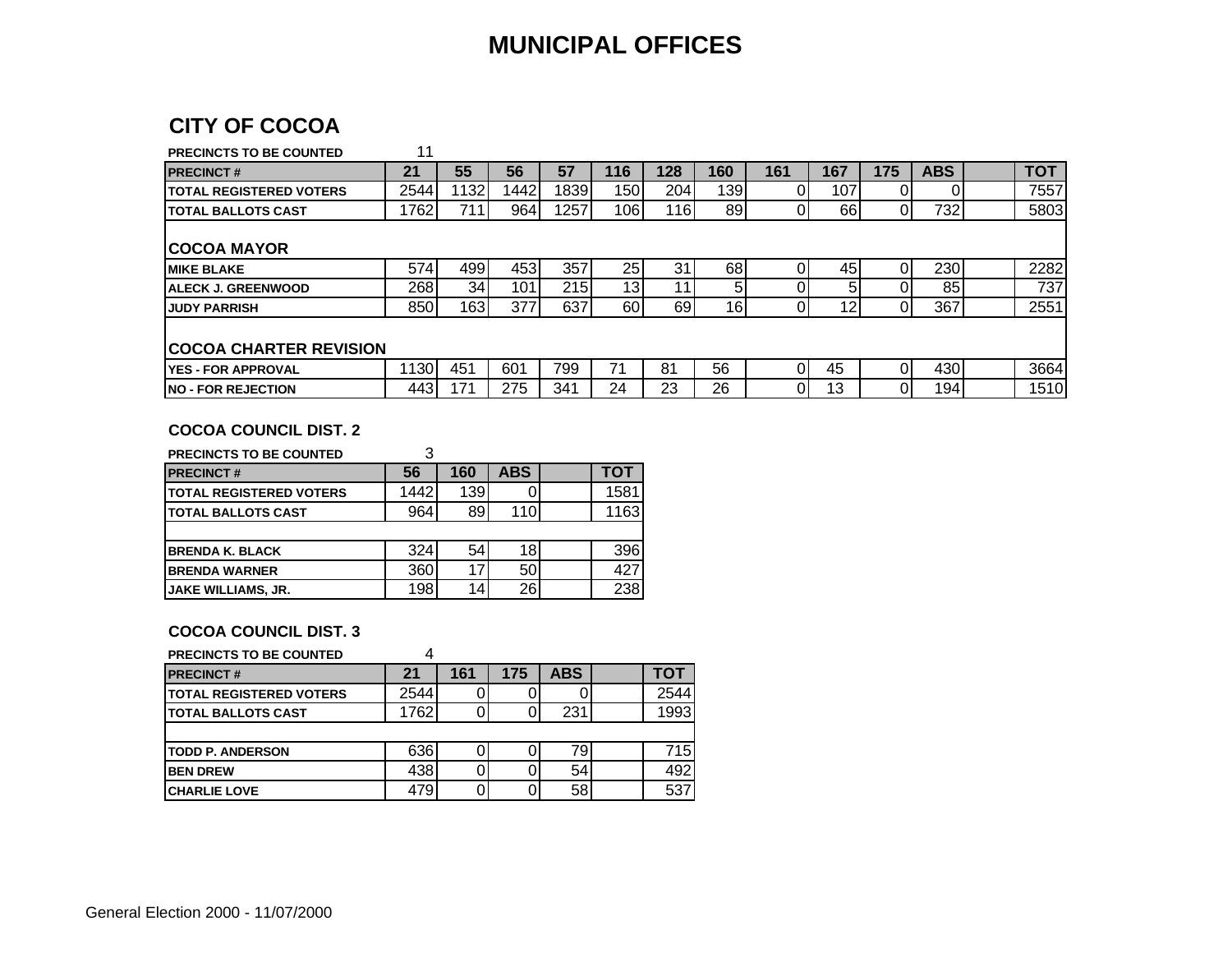#### **CITY OF COCOA BEACH**

| PRECINCTS TO BE COUNTED                | 5    |      |      |      |            |  |            |  |  |  |  |  |  |  |  |  |  |  |  |
|----------------------------------------|------|------|------|------|------------|--|------------|--|--|--|--|--|--|--|--|--|--|--|--|
| <b>PRECINCT#</b>                       | 22   | 60   | 87   | 88   | <b>ABS</b> |  | <b>TOT</b> |  |  |  |  |  |  |  |  |  |  |  |  |
| <b>TOTAL REGISTERED VOTERS</b>         | 2491 | 1356 | 3167 | 2399 | $\Omega$   |  | 9413       |  |  |  |  |  |  |  |  |  |  |  |  |
| <b>TOTAL BALLOTS CAST</b>              | 1572 | 873  | 1973 | 1582 | 1248       |  | 7248       |  |  |  |  |  |  |  |  |  |  |  |  |
| <b>COCOA BEACH COMMISSIONER SEAT 2</b> |      |      |      |      |            |  |            |  |  |  |  |  |  |  |  |  |  |  |  |
| <b>LEON "SKIP" BEELER</b>              | 864  | 443  | 903  | 767  | 585        |  | 3562       |  |  |  |  |  |  |  |  |  |  |  |  |
| <b>NANCY P. VILLAROSA</b>              | 626  | 374  | 943  | 729  | 524        |  | 3196       |  |  |  |  |  |  |  |  |  |  |  |  |
| <b>COCOA BEACH COMMISSIONER SEAT 5</b> |      |      |      |      |            |  |            |  |  |  |  |  |  |  |  |  |  |  |  |
| <b>LILA CARMAN</b>                     | 719  | 340  | 810  | 624  | 448        |  | 2941       |  |  |  |  |  |  |  |  |  |  |  |  |
| <b>ERIC FRICKER</b>                    | 750  | 464  | 1000 | 850  | 632        |  | 3696       |  |  |  |  |  |  |  |  |  |  |  |  |
| <b>COCOA BEACH CHARTER REVISION 1</b>  |      |      |      |      |            |  |            |  |  |  |  |  |  |  |  |  |  |  |  |
| <b>YES - FOR APPROVAL</b>              | 1119 | 651  | 1454 | 1182 | 943        |  | 5349       |  |  |  |  |  |  |  |  |  |  |  |  |
| <b>NO - FOR REJECTION</b>              | 321  | 142  | 303  | 236  | 157        |  | 1159       |  |  |  |  |  |  |  |  |  |  |  |  |
| <b>COCOA BEACH CHARTER REVISION 2</b>  |      |      |      |      |            |  |            |  |  |  |  |  |  |  |  |  |  |  |  |
| <b>YES - FOR APPROVAL</b>              | 1065 | 604  | 1328 | 1117 | 842        |  | 4956       |  |  |  |  |  |  |  |  |  |  |  |  |
| <b>NO - FOR REJECTION</b>              | 387  | 195  | 443  | 325  | 264        |  | 1614       |  |  |  |  |  |  |  |  |  |  |  |  |
| <b>COCOA BEACH CHARTER REVISION 3</b>  |      |      |      |      |            |  |            |  |  |  |  |  |  |  |  |  |  |  |  |
| <b>YES - FOR APPROVAL</b>              | 1035 | 569  | 1309 | 1052 | 902        |  | 4867       |  |  |  |  |  |  |  |  |  |  |  |  |
| <b>NO - FOR REJECTION</b>              | 443  | 244  | 515  | 428  | 235        |  | 1865       |  |  |  |  |  |  |  |  |  |  |  |  |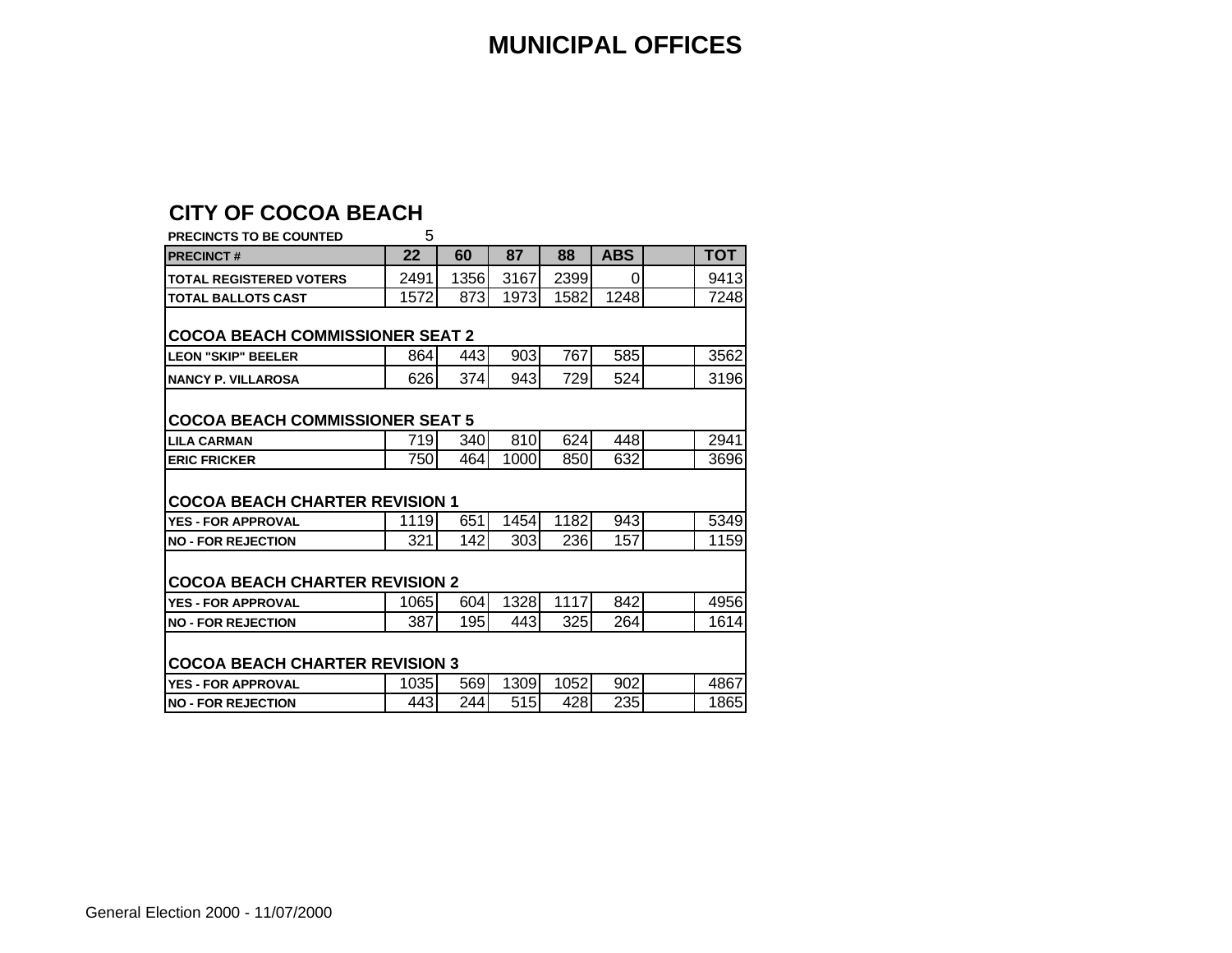#### **MUNICIPAL OFFICES**

#### **TOWN OF INDIALANTIC**

| PRECINCTS TO BE COUNTED                | 2    |            |            |
|----------------------------------------|------|------------|------------|
| <b>PRECINCT#</b>                       | 50   | <b>ABS</b> | <b>TOT</b> |
| <b>TOTAL REGISTERED VOTERS</b>         | 2097 | 0          | 2097       |
| <b>TOTAL BALLOTS CAST</b>              | 1445 | 294        | 1739       |
|                                        |      |            |            |
| <b>INDIALANTIC MAYOR</b>               |      |            |            |
| ROBERT L. COCHRAN JR.                  | 848  | 171        | 1019       |
| <b>JOEL I. ROSENBLATT</b>              | 418  | 95         | 513        |
|                                        |      |            |            |
| <b>INDIALANTIC CHARTER AMENDMENT 1</b> |      |            |            |
|                                        |      |            |            |
| <b>YES - FOR APPROVAL</b>              | 1020 | 189        | 1209       |
| <b>NO - FOR REJECTION</b>              | 305  | 80         | 385        |
|                                        |      |            |            |
| <b>INDIALANTIC CHARTER AMENDMENT 2</b> |      |            |            |
| <b>YES - FOR APPROVAL</b>              | 947  | 186        | 1133       |
| <b>NO - FOR REJECTION</b>              | 356  | 79         | 435        |
|                                        |      |            |            |
| <b>INDIALANTIC CHARTER AMENDMENT 3</b> |      |            |            |
| <b>YES - FOR APPROVAL</b>              | 530  | 120        | 650        |
| <b>NO - FOR REJECTION</b>              | 837  | 157        | 994        |
|                                        |      |            |            |
| <b>INDIALANTIC PROPOSITION A</b>       |      |            |            |
| <b>YES - FOR APPROVAL</b>              | 1071 | 228        | 1299       |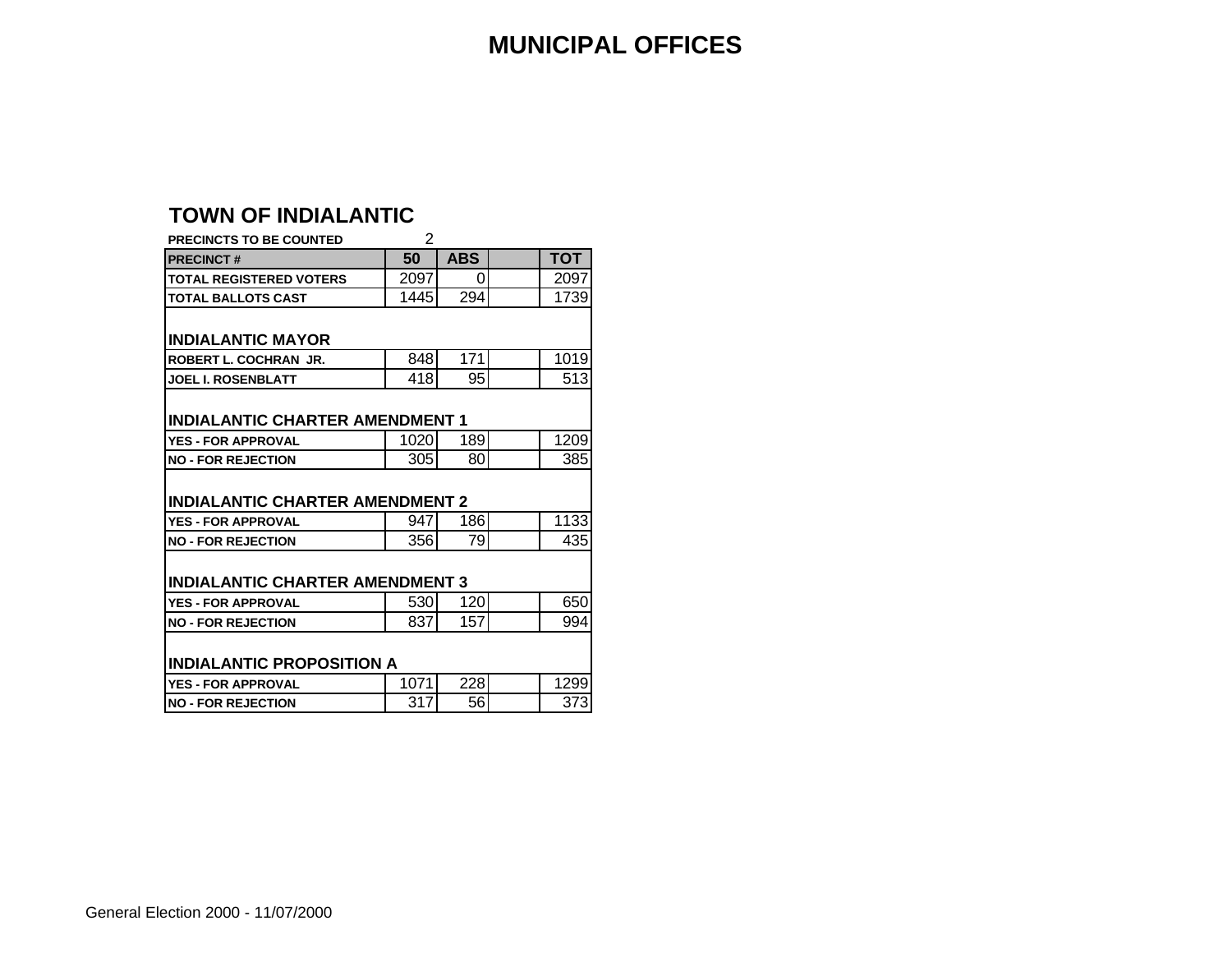#### **MUNICIPAL OFFICES**

#### **TOWN OF MALABAR**

| <b>PRECINCTS TO BE COUNTED</b>    | 2    |            |  |      |  |  |  |  |  |  |  |  |  |  |
|-----------------------------------|------|------------|--|------|--|--|--|--|--|--|--|--|--|--|
| <b>PRECINCT#</b>                  | 7    | <b>ABS</b> |  | тот  |  |  |  |  |  |  |  |  |  |  |
| <b>TOTAL REGISTERED VOTERS</b>    | 1539 | 0          |  | 1539 |  |  |  |  |  |  |  |  |  |  |
| <b>TOTAL BALLOTS CAST</b>         | 1057 | 146        |  | 1203 |  |  |  |  |  |  |  |  |  |  |
| <b>MALABAR COUNCIL DISTRICT 2</b> |      |            |  |      |  |  |  |  |  |  |  |  |  |  |
| <b>GENE CALLAGY</b>               | 243  | 45         |  | 288  |  |  |  |  |  |  |  |  |  |  |
| <b>CHARLENE HORTON</b>            | 510  | 59         |  | 569  |  |  |  |  |  |  |  |  |  |  |
| <b>CHARLES "BUD" RYAN</b>         | 214  | 17         |  | 231  |  |  |  |  |  |  |  |  |  |  |
| <b>MALABAR COUNCIL DISTRICT 3</b> |      |            |  |      |  |  |  |  |  |  |  |  |  |  |
| <b>CYNTHIA A. BURKE</b>           | 315  | 52         |  | 367  |  |  |  |  |  |  |  |  |  |  |
| <b>STEVE RIVET</b>                | 618  | 63         |  | 681  |  |  |  |  |  |  |  |  |  |  |
| <b>MALABAR REFERENDUM</b>         |      |            |  |      |  |  |  |  |  |  |  |  |  |  |
| <b>YES - FOR APPROVAL</b>         | 285  | 40         |  | 325  |  |  |  |  |  |  |  |  |  |  |
| <b>NO - FOR REJECTION</b>         | 725  | 94         |  | 819  |  |  |  |  |  |  |  |  |  |  |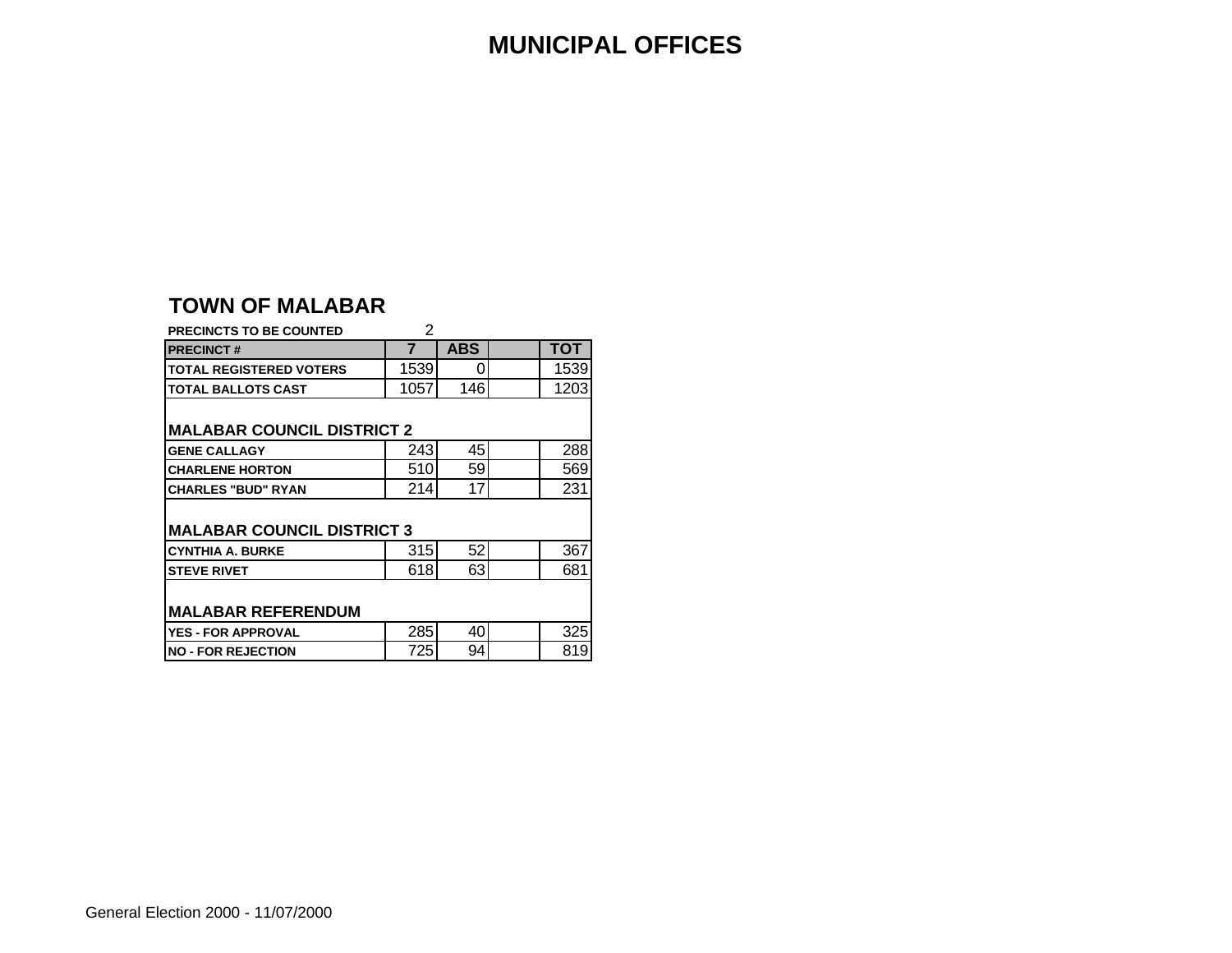#### **MUNICIPAL OFFICES - MELBOURNE**

**PRECINCTS TO BE COUNTED** 24

#### **MELBOURNE MAYOR**

| <b>IPRECINCT#</b>               |      |      | 26  | 28  | 30   | 33   | 38   | 39   | 40   | 41   | 49   | 52    | 80    | 81   | 103 | 104  | 113  | 121  |
|---------------------------------|------|------|-----|-----|------|------|------|------|------|------|------|-------|-------|------|-----|------|------|------|
| <b>ITOTAL REGISTERED VOTERS</b> | 3967 | 1708 | 979 | 819 | 1560 | '395 | 2921 | 1101 | 1307 | 1405 | 2317 | 1817  | 689   | 2627 | 539 | 2084 | 3371 | 2160 |
| <b>ITOTAL BALLOTS CAST</b>      | 2422 | 988  | 681 | 517 | 8791 | 871  | 1881 | 727  | 797  | 948  | 1569 | '254' | 458 I | 1654 | 270 | 1479 | 2194 | 1353 |
|                                 |      |      |     |     |      |      |      |      |      |      |      |       |       |      |     |      |      |      |
| <b>JOHN A. BUCKLEY</b>          | 1414 | 622  | 505 | 340 | 544  | 531  | 1171 | 471  | 519I | 587  | 1027 | 833   | 286   | 1016 | 166 | 896  | 1408 | 893  |
| <b>IDANIEL "DANNY" CAMPANA</b>  | 688  | 265  | 87  | 128 | 234  | 247  | 4561 | 198  | 210  | 268  | 362  | 310   | 99    | 459  | 78  | 306  | 541  | 310  |

| <b>IPRECINCT#</b>               | 137 | 143  | 145  | 152  | 169        | ABS  | τοτ   |
|---------------------------------|-----|------|------|------|------------|------|-------|
| <b>ITOTAL REGISTERED VOTERS</b> |     | 2492 | 2281 | 997  | 883        |      | 39423 |
| <b>ITOTAL BALLOTS CAST</b>      |     | 1603 | 1309 | 682  | 599        | 4548 | 29683 |
|                                 |     |      |      |      |            |      |       |
| <b>JOHN A. BUCKLEY</b>          |     | 1059 | 763  | 4231 | 421        | 2884 | 18779 |
| <b>IDANIEL "DANNY" CAMPANA</b>  |     | 386  | 360  | 150  | <b>115</b> | 943  | 7200  |

#### **MELBOURNE CITY COUNCIL DISTRICT 1**

| <b>PRECINCT#</b>                |      |      | 26   | 28  | 30  | つつ<br>ູບປ | 38               | 39   | 40  | 41   | 49   | 52   | 80   | 81   | 103  | 104   | 113  | 121  |
|---------------------------------|------|------|------|-----|-----|-----------|------------------|------|-----|------|------|------|------|------|------|-------|------|------|
| <b>ITOTAL REGISTERED VOTERS</b> | 3967 | 1708 | 979  | 819 | 560 | 395       | 2921             | 1101 | 307 | 405  | 2317 | 1817 | 689  | 2627 | 539  | 2084  | 3371 | 2160 |
| <b>ITOTAL BALLOTS CAST</b>      | 2422 | 988  | 681  | 517 | 879 | 871       | 188 <sup>-</sup> | 7271 | 797 | 948  | 1569 | 254  | 4581 | 1654 | 270  | 14791 | 2194 | 353  |
|                                 |      |      |      |     |     |           |                  |      |     |      |      |      |      |      |      |       |      |      |
| <b>IRICHARD CONTRERAS</b>       | 257  | 443  | 3861 | 233 | 383 | 390       | 934              | 383  | 424 | 515I | 744  | 629  | 181  | 7481 | 1481 | 630   | 1080 | 674  |
| <b>ITHOMAS W. FORCELLA</b>      | 678  | 350  | 1301 | 186 | 287 | 3121      | 548              | 232  | 253 | 2791 | 512  | 419  | 1481 | 604  | 82   | 4731  | 717  | 434  |

| <b>IPRECINCT#</b>              | 137 | 143  | 145  | 152              | 169  | <b>ABS</b> | тот   |
|--------------------------------|-----|------|------|------------------|------|------------|-------|
| <b>TOTAL REGISTERED VOTERS</b> |     | 2492 | 2281 | 997              | 883  |            | 39423 |
| <b>ITOTAL BALLOTS CAST</b>     |     | 1603 | 1309 | 682              | 599  | 4548       | 29683 |
|                                |     |      |      |                  |      |            |       |
| <b>IRICHARD CONTRERAS</b>      |     | 867  | 567  | 344 <sup>I</sup> | 340  | 1882       | 14182 |
| <b>ITHOMAS W. FORCELLA</b>     |     | 466  | 444  | 191              | 1461 | 1607       | 9498  |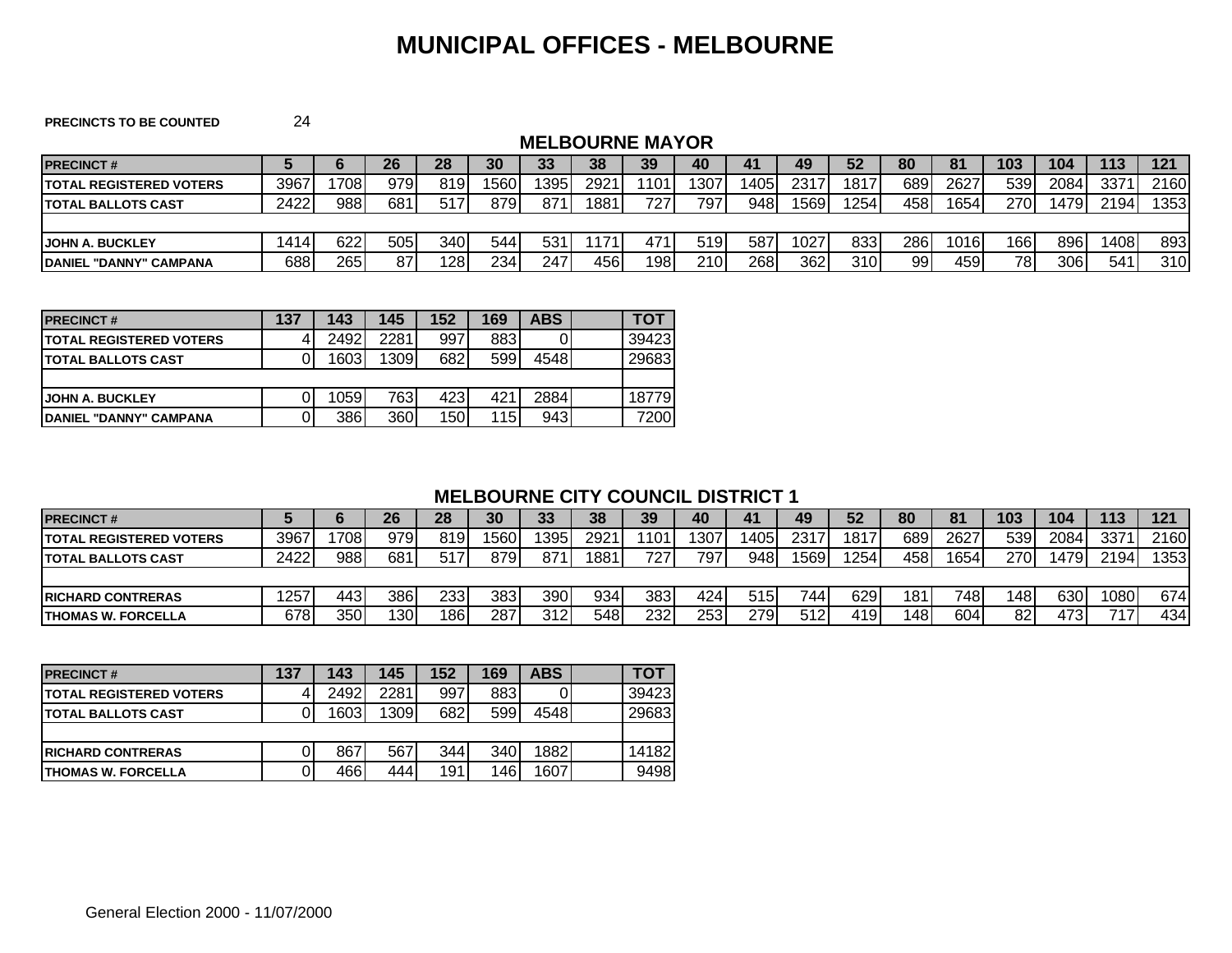#### **MUNICIPAL OFFICES - MELBOURNE**

**PRECINCTS TO BE COUNTED** 24

#### **MELBOURNE CITY COUNCIL DISTRICT 3**

| <b>PRECINCT#</b>                |      |      | 26              | 28  | 30   | 33   | 38   | 39   | 40  | 41   | 49   | 52    | 80              | 81   | 103 | 104   | 113  | 121  |
|---------------------------------|------|------|-----------------|-----|------|------|------|------|-----|------|------|-------|-----------------|------|-----|-------|------|------|
| <b>ITOTAL REGISTERED VOTERS</b> | 3967 | 708  | 9791            | 819 | 1560 | 395  | 2921 | 1101 | 307 | 1405 | 2317 | 1817  | 689             | 2627 | 539 | 2084  | 3371 | 2160 |
| <b>ITOTAL BALLOTS CAST</b>      | 2422 | 988  | 681             | 517 | 8791 | 871  | 1881 | 7271 | 797 | 948  | 1569 | 254   | 4581            | 1654 | 270 | 14791 | 2194 | 1353 |
|                                 |      |      |                 |     |      |      |      |      |     |      |      |       |                 |      |     |       |      |      |
| <b>ICLEAVE S. FRINK</b>         | 452  | 194  | 4331            | 13  | 134  | '76ı | 3431 | 147  | 139 | 197. | 331  | 2381  | 691             | 330  | 54  | 257   | 4681 | 253  |
| <b>PAUL F. FUSILLO, SR.</b>     | 486I | 1571 | 26I             |     | 149  | 171  | 376I | 136  | 132 | 152  | 276  | 207   | 631             | 288  | 55  | 335I  | 411  | 261  |
| <b>PAT POOLE</b>                | 885  | 388  | 35 <sub>l</sub> | 242 | 408  | 365  | 701  | 313  | 361 | 404  | 659  | 558 l | 199             | 669  | 99  | 475I  | 824  | 529  |
| <b>IM. "SPARROW" ROBERTSON</b>  | 164  | 132  | 137             | 30  | 56   | 67   | 140I | 58   | 74. | 58   | 94   | 99    | 30 <sup>1</sup> | 139  | 27  | 99    | 169  | 112  |

| <b>PRECINCT#</b>                | 137 | 143  | 145  | 152 | 169 | <b>ABS</b> | тот   |
|---------------------------------|-----|------|------|-----|-----|------------|-------|
| <b>ITOTAL REGISTERED VOTERS</b> |     | 2492 | 2281 | 997 | 883 |            | 39423 |
| <b>ITOTAL BALLOTS CAST</b>      |     | 1603 | 1309 | 682 | 599 | 4548       | 29683 |
|                                 |     |      |      |     |     |            |       |
| <b>ICLEAVE S. FRINK</b>         |     | 308  | 244  | 126 | 226 | 781        | 6013  |
| <b>PAUL F. FUSILLO, SR.</b>     |     | 298  | 240  | 150 |     | 704        | 5223  |
| <b>PAT POOLE</b>                |     | 656  | 506  | 245 | 160 | 1945       | 11626 |
| <b>IM. "SPARROW" ROBERTSON</b>  |     | 137  | 90   | 37  | 69  | 293        | 2311  |

#### **MELBOURNE CITY COUNCIL DISTRICT 5**

| <b>PRECINCT#</b>                |      |      | 26  | 28  | 30   | 33   | 38   | 39  | 40   | 41    | 49   | 52   | 80  | 81   | 103 | 104   | 113              | 121  |
|---------------------------------|------|------|-----|-----|------|------|------|-----|------|-------|------|------|-----|------|-----|-------|------------------|------|
| <b>ITOTAL REGISTERED VOTERS</b> | 3967 | 708  | 979 | 819 | 1560 | 395  | 2921 | 101 | 1307 | 14051 | 2317 | 1817 | 689 | 2627 | 539 | 2084  | 3371             | 2160 |
| <b>ITOTAL BALLOTS CAST</b>      | 2422 | 988  | 681 | 517 | 8791 | 871  | 1881 | 727 | 797  | 948   | 1569 | 254  | 458 | 1654 | 270 | 14791 | 2194             | 353  |
|                                 |      |      |     |     |      |      |      |     |      |       |      |      |     |      |     |       |                  |      |
| <b>ISTEVE O'NEILL</b>           | 816  | 342  | 97  | 183 | 291  | 312l | 583  | 254 | 298  | 349   | 588  | 541  | 143 | 585  | 88  | 5281  | 744 <sub>1</sub> | 520  |
| <b>ICHERYL PALMER</b>           | 145  | 4791 | 470 | 248 | 404  | 434  | 923  | 381 | 399  | 457   | 684  | 555  | 184 | 797  | 144 | 586   | 1041             | 585  |

| <b>PRECINCT#</b>                | 137 | 143  | 145  | 152  | 169 | <b>ABS</b> | TOT   |
|---------------------------------|-----|------|------|------|-----|------------|-------|
| <b>ITOTAL REGISTERED VOTERS</b> |     | 2492 | 2281 | 997  | 883 |            | 39423 |
| <b>ITOTAL BALLOTS CAST</b>      |     | 1603 | 1309 | 682  | 599 | 4548       | 29683 |
|                                 |     |      |      |      |     |            |       |
| <b>ISTEVE O'NEILL</b>           |     | 551  | 430  | 254  | 189 | 1762       | 10448 |
| <b>CHERYL PALMER</b>            |     | 798  | 582  | 2741 | 306 | 1834       | 13710 |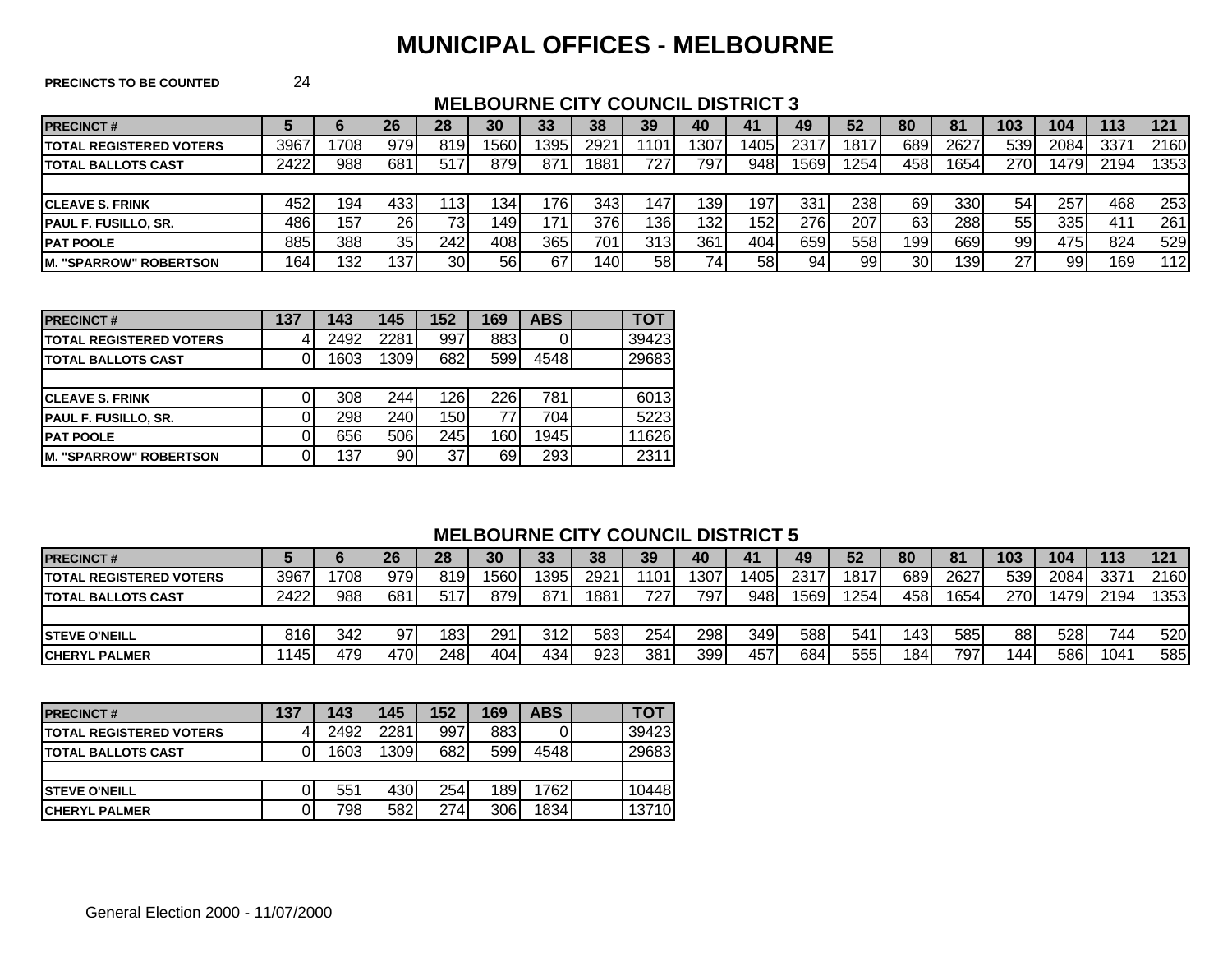#### **MUNICIPAL OFFICES - MELBOURNE**

**PRECINCTS TO BE COUNTED** 24

#### **MELBOURNE REFERENDUM**

| <b>PRECINCT#</b>                |      |      | 26   | 28  | 30  | 33   | 38   | 39               | 40  | 41   | 49   | 52   | 80   | 81   | 103  | 104  | 113  | 121  |
|---------------------------------|------|------|------|-----|-----|------|------|------------------|-----|------|------|------|------|------|------|------|------|------|
| <b>ITOTAL REGISTERED VOTERS</b> | 3967 | 708  | 979  | 819 | 560 | 1395 | 2921 | $'101_1$         | 307 | 1405 | 2317 | 1817 | 689  | 2627 | 539  | 2084 | 3371 | 2160 |
| <b>ITOTAL BALLOTS CAST</b>      | 2422 | 988  | 681  | 517 | 879 | 871  | 1881 | 727              | 797 | 948  | 1569 | 254  | 4581 | 1654 | 270  | 1479 | 2194 | 1353 |
|                                 |      |      |      |     |     |      |      |                  |     |      |      |      |      |      |      |      |      |      |
| <b>IYES - FOR APPROVAL</b>      | 1227 | 4781 | 3221 | 225 | 350 | 423  | 873I | 325              | 377 | 4161 | 714  | 536  | 212I | 731  | 1331 | 782  | 992  | 629  |
| <b>INO - FOR REJECTION</b>      | 935  | 415I | 231  | 246 | 408 | 378. | 791  | 345 <sub>1</sub> | 370 | 457  | 7081 | 6201 | 1391 | 791  | 110  | 523  | 975  | 596  |

| <b>PRECINCT#</b>                | 137 | 143  | 145  | 152 | 169 | <b>ABS</b> | тот   |
|---------------------------------|-----|------|------|-----|-----|------------|-------|
| <b>ITOTAL REGISTERED VOTERS</b> |     | 2492 | 2281 | 997 | 883 |            | 39423 |
| <b>ITOTAL BALLOTS CAST</b>      |     | 1603 | 1309 | 682 | 599 | 4548       | 29683 |
|                                 |     |      |      |     |     |            |       |
| <b>IYES - FOR APPROVAL</b>      |     | 7301 | 607  | 323 | 283 | 1939       | 13627 |
| <b>INO - FOR REJECTION</b>      |     | 731  | 526  | 289 | 246 | 20171      | 12847 |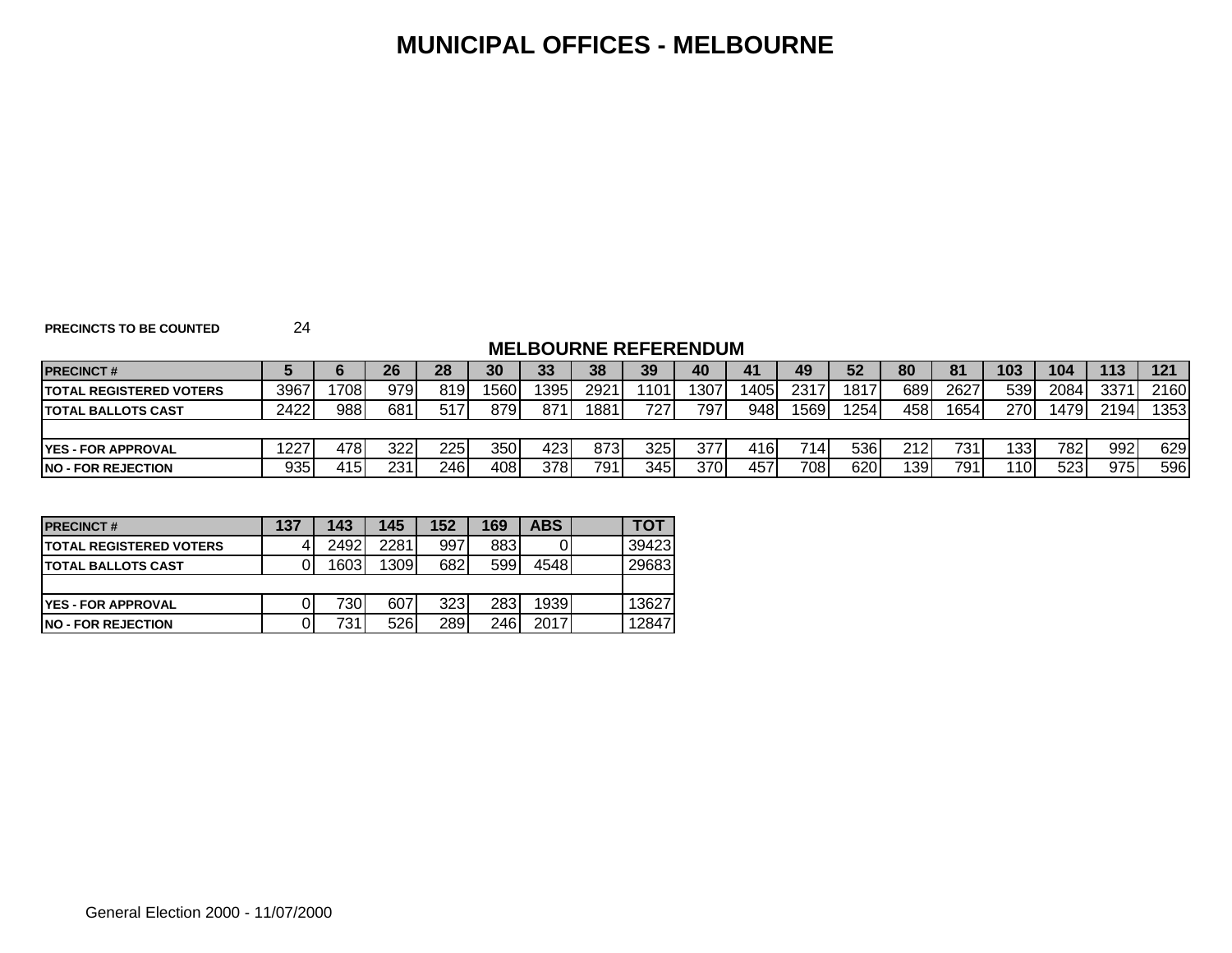#### **MUNICIPAL OFFICES**

#### **TOWN OF MELBOURNE BEACH**

| <b>PRECINCTS TO BE COUNTED</b>  |      |            |      |
|---------------------------------|------|------------|------|
| <b>IPRECINCT#</b>               | 25   | <b>ABS</b> | ΤΟΤ  |
| <b>ITOTAL REGISTERED VOTERS</b> | 2508 |            | 2508 |
| <b>ITOTAL BALLOTS CAST</b>      | 1730 | 256        | 1986 |

#### **MELBOURNE BEACH COMMISSIONER-AT-LARGE \*\* VOTE FOR TWO \*\***

| <b>IBRADFORD D. BETTEN</b> | 1022 | 115 <sub>1</sub> | 1107. |
|----------------------------|------|------------------|-------|
| <b>ICONNIE SMITH</b>       | 1142 | 1351             |       |
| <b>ISANDY WILSON</b>       | 842  | 441              | 959   |

#### **TOWN OF MELBOURNE VILLAGE**

| <b>PRECINCTS TO BE COUNTED</b>                             | 2   |            |     |  |
|------------------------------------------------------------|-----|------------|-----|--|
| <b>PRECINCT#</b>                                           | 31  | <b>ABS</b> | ΤΟΤ |  |
| <b>TOTAL REGISTERED VOTERS</b>                             | 519 |            | 519 |  |
| <b>TOTAL BALLOTS CAST</b>                                  | 399 | 55         | 454 |  |
| <b>IMELBOURNE VILLAGE MAYOR/COMMISSIONER</b>               |     |            |     |  |
| <b>RAND CARROLL</b>                                        | 157 | 19         | 176 |  |
| <b>IRICHARD F. ST. JOHN</b>                                | 237 | 31         | 268 |  |
| <b>IMELBOURNE VILLAGE COMMISSIONER ** VOTE FOR FOUR **</b> |     |            |     |  |
| <b>ANGIE CORLEY</b>                                        | 294 | 42         | 336 |  |
| <b>ROB DOWNEY</b>                                          | 279 | 34         | 313 |  |
| <b>MARY T. KAREL</b>                                       | 286 | 40         | 326 |  |
| JULIA E. (TIBBY) PARKER                                    | 210 | 30         | 240 |  |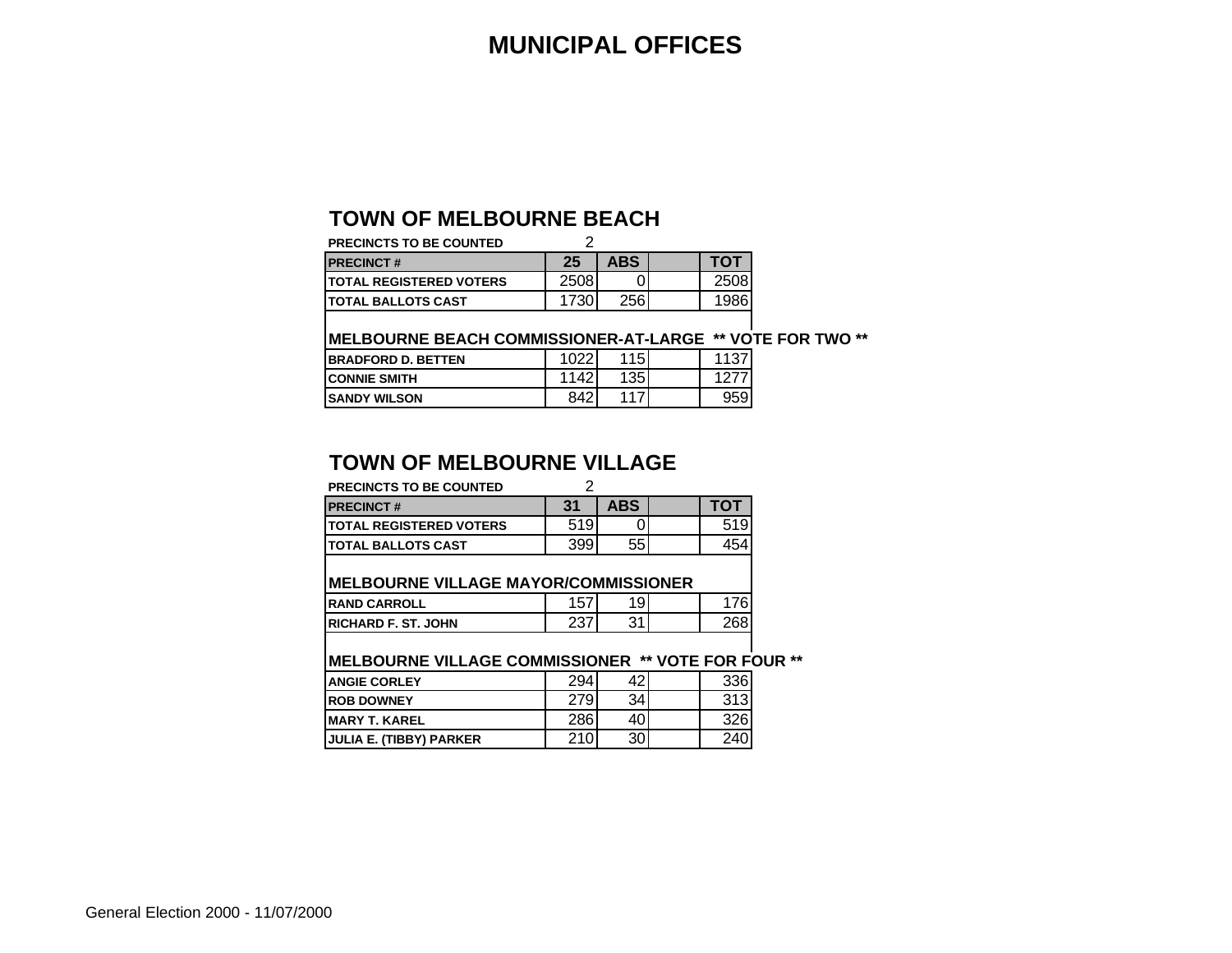#### **MUNICIPAL OFFICES - PALM BAY**

**PRECINCTS TO BE COUNTED** 20

#### **PALM BAY CITY COUNCIL SEAT 5**

| <b>IPRECINCT#</b>               |      |      | 82   | 83   | 101 | 105  | 107  | 109  | 110   | 111   | 112  | 123  | 125  | 139 | 140             | 148  | 149  | 150  |
|---------------------------------|------|------|------|------|-----|------|------|------|-------|-------|------|------|------|-----|-----------------|------|------|------|
| <b>ITOTAL REGISTERED VOTERS</b> | 3563 | 1957 | 259  | 2688 | 646 | 838  | 3523 | 3648 | 3251  | 2631  | 2241 | 3213 | 2236 | 152 | 1117            | 6731 | 3075 | 2934 |
| <b>ITOTAL BALLOTS CAST</b>      | 2108 | 1189 | 822  | 2055 | 467 | 138  | 2264 | 2393 | 2220  | 1795  | 1383 | 2138 | 1478 | 46  | 672             | 466  | 1969 | 1991 |
|                                 |      |      |      |      |     |      |      |      |       |       |      |      |      |     |                 |      |      |      |
| <b>IJOHN J. MAZZIOTTI</b>       | 913  | 588  | 380  | 1010 | 240 | 513I | 240  | 249  | '120. | 875I  | 6661 | 137  | 722. | 25  | 392             | 1981 | 1063 | 1010 |
| <b>JUDY PETRALIA</b>            | 568  | 269  | 201  | 477  | 87  | 287  | 510  | 579  | 551   | 465 I | 309  | 519  | 413  | 10I | 1381            | ∣19I | 4481 | 466  |
| <b>IDAVID J. REEDER</b>         | 346  | 205  | 1721 | 353  | 89  | 229  | 294  | 332  | 308   | 275   | 270  | 288  | 224  |     | 70 <sub>1</sub> | 106  | 263  | 302  |

| <b>PRECINCT#</b>                | 172 | <b>ABS</b> | тот   |
|---------------------------------|-----|------------|-------|
| <b>ITOTAL REGISTERED VOTERS</b> | 45  |            | 40690 |
| <b>ITOTAL BALLOTS CAST</b>      | 38I | 3756       | 30388 |
|                                 |     |            |       |
| IJOHN J. MAZZIOTTI              | 20  | 1635       | 14996 |
| <b>JUDY PETRALIA</b>            | 11  | 924        | 7351  |
| <b>DAVID J. REEDER</b>          | 5   | 729        |       |

#### **PALM BAY CHARTER REVISION**

| <b>PRECINCT#</b>                |      |      | 82   | 83   | 101 | 105  | 107  | 109   | 110              | 111  | 112  | 123  | 125  | 139             | 140             | 148 | 149  | 150  |
|---------------------------------|------|------|------|------|-----|------|------|-------|------------------|------|------|------|------|-----------------|-----------------|-----|------|------|
| <b>ITOTAL REGISTERED VOTERS</b> | 3563 | 1957 | 1259 | 2688 | 646 | 1838 | 3523 | 36481 | 3251             | 2631 | 2241 | 3213 | 2236 | 152             |                 | 673 | 3075 | 2934 |
| <b>ITOTAL BALLOTS CAST</b>      | 2108 | 1189 | 822  | 2055 | 467 | 1138 | 2264 | 2393  | 2220             | 795  | 1383 | 2138 | 478I | 461             | 672             | 466 | 1969 | 1991 |
|                                 |      |      |      |      |     |      |      |       |                  |      |      |      |      |                 |                 |     |      |      |
| <b>IYES - FOR APPROVAL</b>      | 1591 | 882  | 633  | 1604 | 334 | 875  | 1732 | 1875  | 704 <sub>1</sub> | 377  | 1054 | 668  | 179I | 35 <sub>1</sub> | 509             | 361 | 1498 | 532  |
| <b>INO - FOR REJECTION</b>      | 276  | 185  | 1291 | 273  | 64  | 152  | 318I | 288   | 282              | 257  | 225  | 265  | 1811 |                 | 85 <sub>1</sub> | 53  | 276  | 253  |

| <b>PRECINCT#</b>                | 172 | <b>ABS</b> | тот   |
|---------------------------------|-----|------------|-------|
| <b>ITOTAL REGISTERED VOTERS</b> | 45  |            | 40690 |
| <b>ITOTAL BALLOTS CAST</b>      | 38I | 3756       | 30388 |
|                                 |     |            |       |
| IYES - FOR APPROVAL             | 33I | 3013       | 23489 |
| <b>INO - FOR REJECTION</b>      | 3   | 379        | 395   |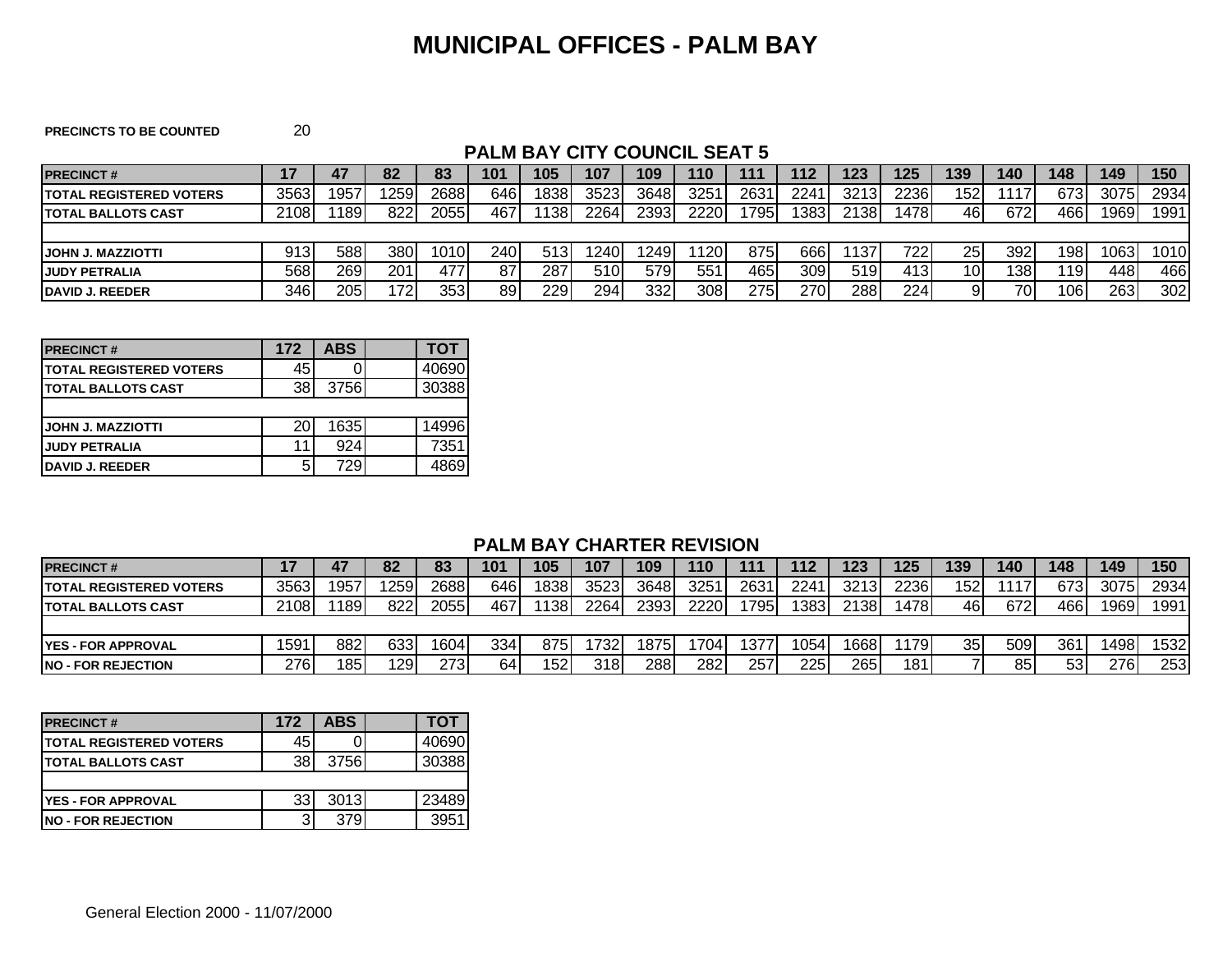#### **MUNICIPAL OFFICES**

#### **CITY OF ROCKLEDGE**

#### **PRECINCTS TO BE COUNTED** 7 **PRECINCT # 4 54 85 93 99 132 ABS TOT TOTAL REGISTERED VOTERS** 1595 3003 2220 4281 452 540 0 12091 **TOTAL BALLOTS CAST** 1143 2111 1565 3072 353 376 1341 9961 **ROCKLEDGE CITY COUNCIL SEAT 1 WYNONA L. MORRIS** 620 789 682 1188 89 155 594 4117 **JOHNNIE MUELLER** 227 612 310 662 36 84 207 2138 **GEORGE W. WILSON**  | 159 451 383 793 189 78 297 | 2350 **ROCKLEDGE CITY COUNCIL SEAT 5** MARC C. DICK **Exercise 2018** 517 632 463 1069 37 134 395 3247<br>**GEORGIA PHILLIPS** 406 883 609 1097 45 142 531 3713 **GEORGIA PHILLIPS** 406 883 609 1097 45 142 531 3713 **CLARENCE ROWE** 105 346 318 519 239 42 193 1762 **ROCKLEDGE CITY COUNCIL SEAT 6 KENDALL T. MOORE** 604 1109 819 1685 302 172 566 5257 **ED NEWELL** 383 740 563 993 24 144 533 3380

#### **CITY OF SATELLITE BEACH**

| <b>PRECINCTS TO BE COUNTED</b>                                  | 5    |      |      |     |            |      |
|-----------------------------------------------------------------|------|------|------|-----|------------|------|
| <b>PRECINCT#</b>                                                | 44   | 64   | 114  | 168 | <b>ABS</b> | тот  |
| <b>ITOTAL REGISTERED VOTERS</b>                                 | 2327 | 2385 | 1970 | 105 |            | 6787 |
| <b>TOTAL BALLOTS CAST</b>                                       | 1615 | 1682 | 1408 | 79  | 788        | 5572 |
|                                                                 |      |      |      |     |            |      |
| <b>SATELLITE BEACH CITY COUNCIL MEMBER ** VOTE FOR THREE **</b> |      |      |      |     |            |      |
| IMARK A. BRIMER                                                 | 1161 | 1232 | 1061 | 57  | 570        | 4081 |
| <b>FRANK CATINO</b>                                             | 1220 | 1257 | 1042 | 57  | 572        | 4148 |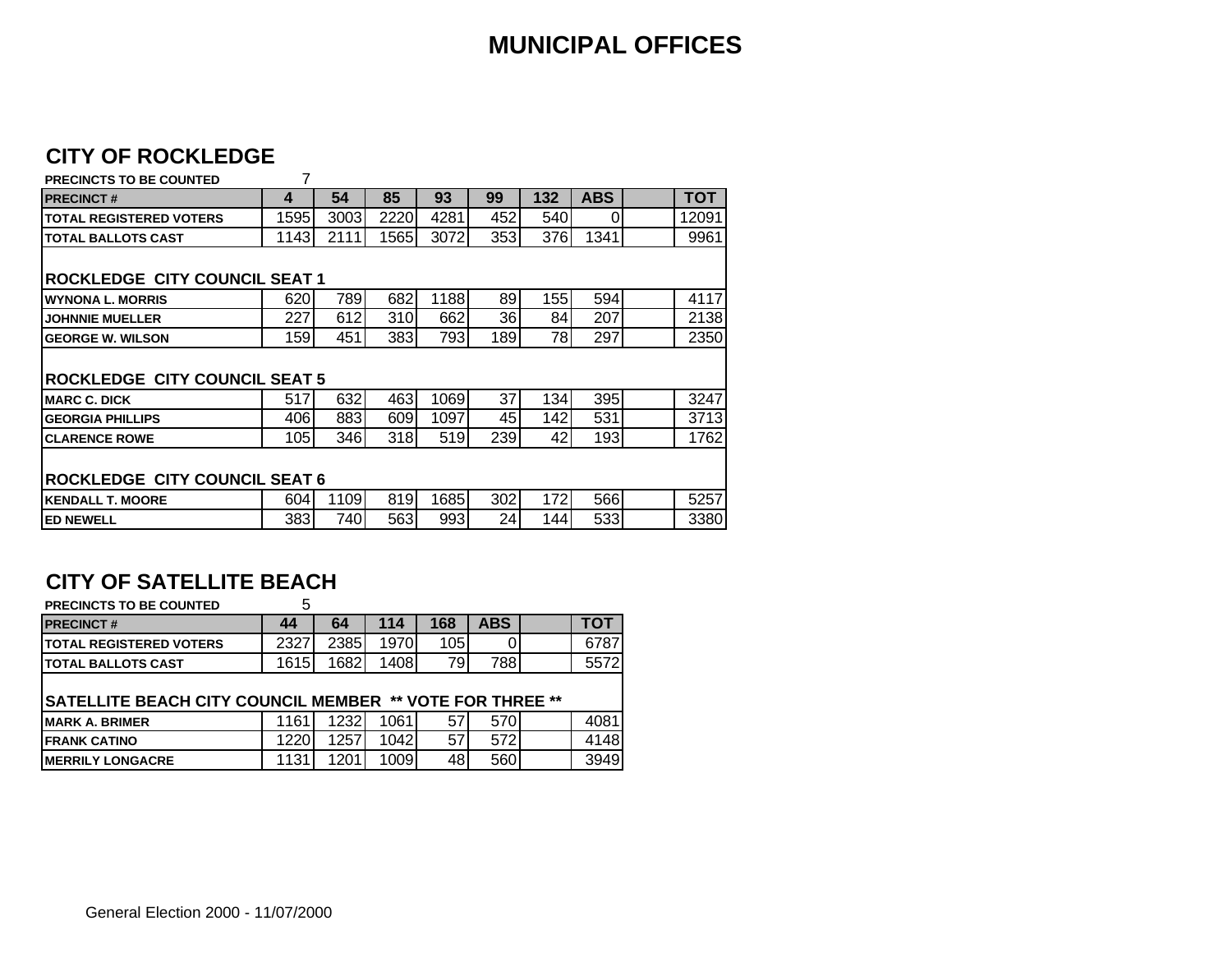#### **MUNICIPAL OFFICES**

#### **CITY OF TITUSVILLE**

| <b>PRECINCTS TO BE COUNTED</b>         | 16    |      |      |      |      |      |            |      |      |      |      |      |      |      |                |            |            |
|----------------------------------------|-------|------|------|------|------|------|------------|------|------|------|------|------|------|------|----------------|------------|------------|
| <b>PRECINCT#</b>                       |       | 20   | 23   | 27   | 35   | 36   | 61         | 62   | 63   | 70   |      | 72   | 73   | 75   | 176            | <b>ABS</b> | <b>TOT</b> |
| <b>ITOTAL REGISTERED VOTERS</b>        | '145. | 1665 | 1207 | 1832 | 1724 | 2243 | 1978       | 1367 | 2121 | 839  | 2290 | 2705 | 625  | 1856 | 41             |            | 23601      |
| <b>ITOTAL BALLOTS CAST</b>             | 600   | 1092 | 658  | 1223 | 1066 | 1532 | <b>327</b> | 892  | 1539 | 589  | 1545 | 1824 | 415  | 1349 | $\overline{0}$ | 2319       | 17970      |
|                                        |       |      |      |      |      |      |            |      |      |      |      |      |      |      |                |            |            |
| <b>ITITUSVILLE CITY COUNCIL SEAT 2</b> |       |      |      |      |      |      |            |      |      |      |      |      |      |      |                |            |            |
| <b>ICHRISTOPHER BROOME</b>             | 324   | 609  | 361  | 782I | 555I | 9141 | 792        | 487  | 983  | 372  | 935  | 909  | 221  | 701  | 01             | 1317       | 10262      |
| <b>JOHN G. JANSEN</b>                  | 216   | 422  | 2341 | 370  | 390  | 517  | 441        | 347  | 464  | 1791 | 504  | 770  | 163  | 535  | $\overline{0}$ | 681        | 6233       |
|                                        |       |      |      |      |      |      |            |      |      |      |      |      |      |      |                |            |            |
| <b>TITUSVILLE MAYOR SEAT 4</b>         |       |      |      |      |      |      |            |      |      |      |      |      |      |      |                |            |            |
| <b>ILARRY BARTLEY</b>                  | 381   | 787  | 4381 | 901  | 688I | 1081 | 967        | 601  | 1089 | 421  | 1092 | 1234 | 277  | 943  | 01             | 1586l      | 12486      |
| <b>IAL GUTIERREZ</b>                   | 149   | 245  | 1581 | 231  | 241  | 333  | 262        | 225  | 336  | 127  | 316  | 438  | 1051 | 294  | 01             | 440        | 3900       |

#### **CITY OF WEST MELBOURNE**

| <b>PRECINCTS TO BE COUNTED</b>             | 5    |      |     |      |            |      |
|--------------------------------------------|------|------|-----|------|------------|------|
| <b>PRECINCT#</b>                           | 42   | 48   | 151 | 171  | <b>ABS</b> | тот  |
| <b>ITOTAL REGISTERED VOTERS</b>            | 2242 | 3305 |     | 7581 |            | 6305 |
| <b>TOTAL BALLOTS CAST</b>                  | 1382 | 2004 |     | 528  | 980        | 4894 |
|                                            |      |      |     |      |            |      |
| <b>IWEST MELBOURNE CITY COUNCIL SEAT 1</b> |      |      |     |      |            |      |
| <b>IBOB DABNEY</b>                         | 721  | 924  |     | 287  | 545        | 2477 |
| <b>IMICHAEL J. PETERPAUL</b>               | 415  | 764  |     | 150  | 215        | 1544 |